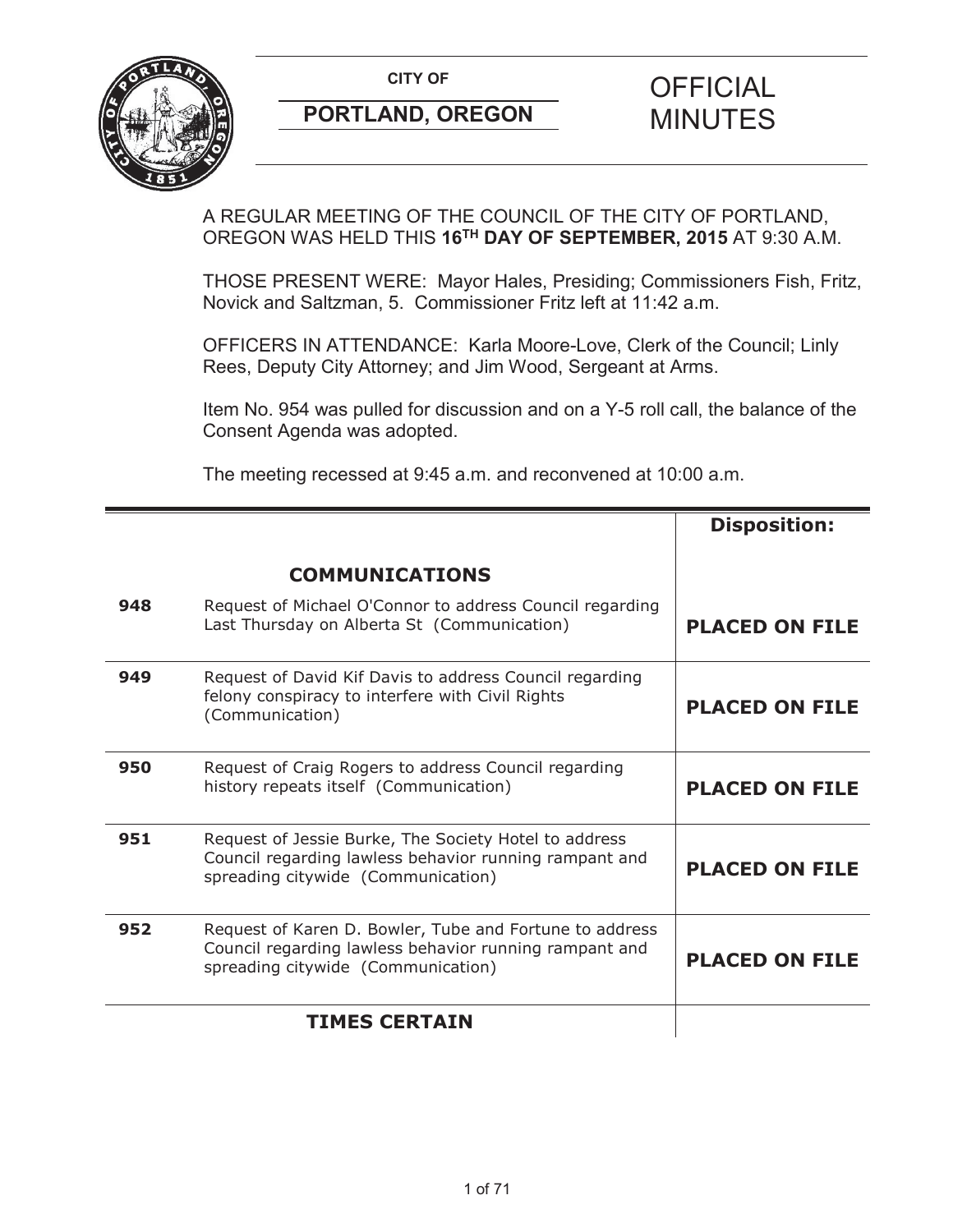|      | September 16, 2015                                                                                                                                                                                                                                                                                                                   |                                                                                      |
|------|--------------------------------------------------------------------------------------------------------------------------------------------------------------------------------------------------------------------------------------------------------------------------------------------------------------------------------------|--------------------------------------------------------------------------------------|
| 953  | <b>TIME CERTAIN: 9:45 AM - Amend contract with</b><br>Motivate International, Inc., formerly Alta Bicycle Share,<br>Inc., to implement the Bike Share System, not to exceed<br>\$2,175,000 (Ordinance introduced by Commissioner<br>Novick; amend Contract No. 30003174)<br>1 hour 15 minutes requested                              | <b>PASSED TO</b><br><b>SECOND READING</b><br><b>SEPTEMBER 23, 2015</b><br>AT 9:30 AM |
|      | <b>CONSENT AGENDA - NO DISCUSSION</b>                                                                                                                                                                                                                                                                                                |                                                                                      |
|      | <b>Mayor Charlie Hales</b>                                                                                                                                                                                                                                                                                                           |                                                                                      |
|      | <b>Bureau of Police</b>                                                                                                                                                                                                                                                                                                              |                                                                                      |
| *954 | Revise ordinance for amendments to Intergovernmental<br>Agreements with TriMet and 14 participant agencies to<br>correct term date from September 30, 2015 to September<br>28, 2015 (Ordinance; amend Ordinance No. 187221)<br>(Y-4; Fritz absent)                                                                                   | 187343                                                                               |
|      | <b>Office of Management and Finance</b>                                                                                                                                                                                                                                                                                              |                                                                                      |
| 955  | Amend the City Code to reflect the name change of the<br>Revenue Bureau (Second Reading Agenda 935; amend<br>Code Chapters 5.73, 6.04, 6.05, 6.06, 7.02, 7.03 and<br>7.14)<br>$(Y-5)$                                                                                                                                                | 187339                                                                               |
|      |                                                                                                                                                                                                                                                                                                                                      |                                                                                      |
|      | <b>Commissioner Dan Saltzman</b><br><b>Position No. 3</b>                                                                                                                                                                                                                                                                            |                                                                                      |
|      |                                                                                                                                                                                                                                                                                                                                      |                                                                                      |
| 956  | <b>Portland Housing Bureau</b><br>Approve and terminate limited tax exemptions for<br>properties under the Homebuyer Opportunity and Multiple-<br>Unit Limited Tax Exemption Programs (Resolution)<br>$(Y-5)$                                                                                                                        | 37152                                                                                |
|      | <b>Commissioner Steve Novick</b>                                                                                                                                                                                                                                                                                                     |                                                                                      |
|      | <b>Position No. 4</b>                                                                                                                                                                                                                                                                                                                |                                                                                      |
|      | <b>Bureau of Transportation</b>                                                                                                                                                                                                                                                                                                      |                                                                                      |
| *957 | Authorize Intergovernmental Agreement for Right of Way<br>Services with Oregon Department of Transportation to<br>define roles and responsibilities regarding the use of real<br>property for construction of public improvements related<br>to the East Portland Active Transportation to Transit<br>Project (Ordinance)<br>$(Y-5)$ | 187340                                                                               |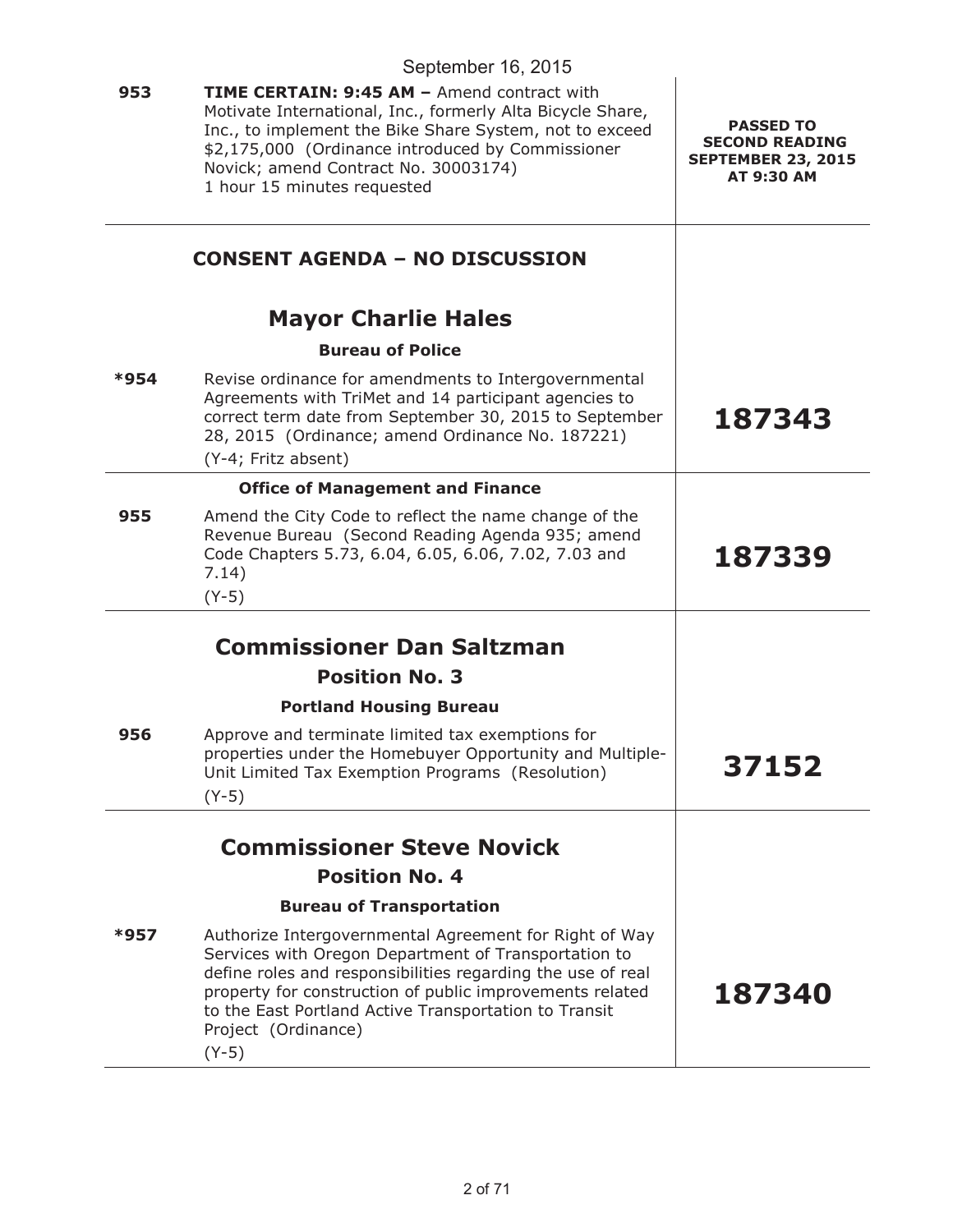| 958  | Accept and authorize an Intergovernmental Agreement for<br>a Regional Transportation Options grant in the amount of<br>\$465,000 from Metro for Active Portland, Open Streets,<br>Connected Communities program including SmartTrips<br>(Ordinance) | <b>PASSED TO</b><br><b>SECOND READING</b><br><b>SEPTEMBER 23, 2015</b><br><b>AT 9:30 AM</b> |
|------|-----------------------------------------------------------------------------------------------------------------------------------------------------------------------------------------------------------------------------------------------------|---------------------------------------------------------------------------------------------|
|      | <b>Commissioner Amanda Fritz</b>                                                                                                                                                                                                                    |                                                                                             |
|      | <b>Position No. 1</b><br><b>Portland Parks &amp; Recreation</b>                                                                                                                                                                                     |                                                                                             |
| 959  | Approve the designation of one tree as a City of Portland<br>Heritage Tree (Second Reading Agenda 939)<br>$(Y-5)$                                                                                                                                   | 187341                                                                                      |
|      | <b>City Auditor Mary Hull Caballero</b>                                                                                                                                                                                                             |                                                                                             |
| *960 | Assess property for system development charge contracts<br>and private plumbing loan contracts and safety net loan<br>deferral contracts (Ordinance; Z0814, K0157, T0169,<br>W0045, P0135, Z1198, K0158, T0170, Z0815, W0046,<br>P0136)<br>$(Y-5)$  | 187342                                                                                      |
|      | <b>REGULAR AGENDA</b>                                                                                                                                                                                                                               |                                                                                             |
| 961  | Proclaim September 19, 2015 to be Distraction Free<br>Driving Awareness Day in Portland (Proclamation<br>introduced by Mayor Hales and Commissioner Novick) 10<br>minutes requested                                                                 | <b>PLACED ON FILE</b>                                                                       |
|      | <b>Mayor Charlie Hales</b>                                                                                                                                                                                                                          |                                                                                             |
| 962  | Appoint Jeff Bachrach to the Planning and Sustainability<br>Commission for a term to expire January 14, 2017<br>(Report) 10 minutes requested<br>Motion to accept the report: Moved by Fish and<br>seconded by Saltzman.<br>$(Y-5)$                 | <b>CONFIRMED</b>                                                                            |
|      | <b>Commissioner Dan Saltzman</b>                                                                                                                                                                                                                    |                                                                                             |
|      | <b>Position No. 3</b>                                                                                                                                                                                                                               |                                                                                             |
|      | <b>Portland Housing Bureau</b>                                                                                                                                                                                                                      |                                                                                             |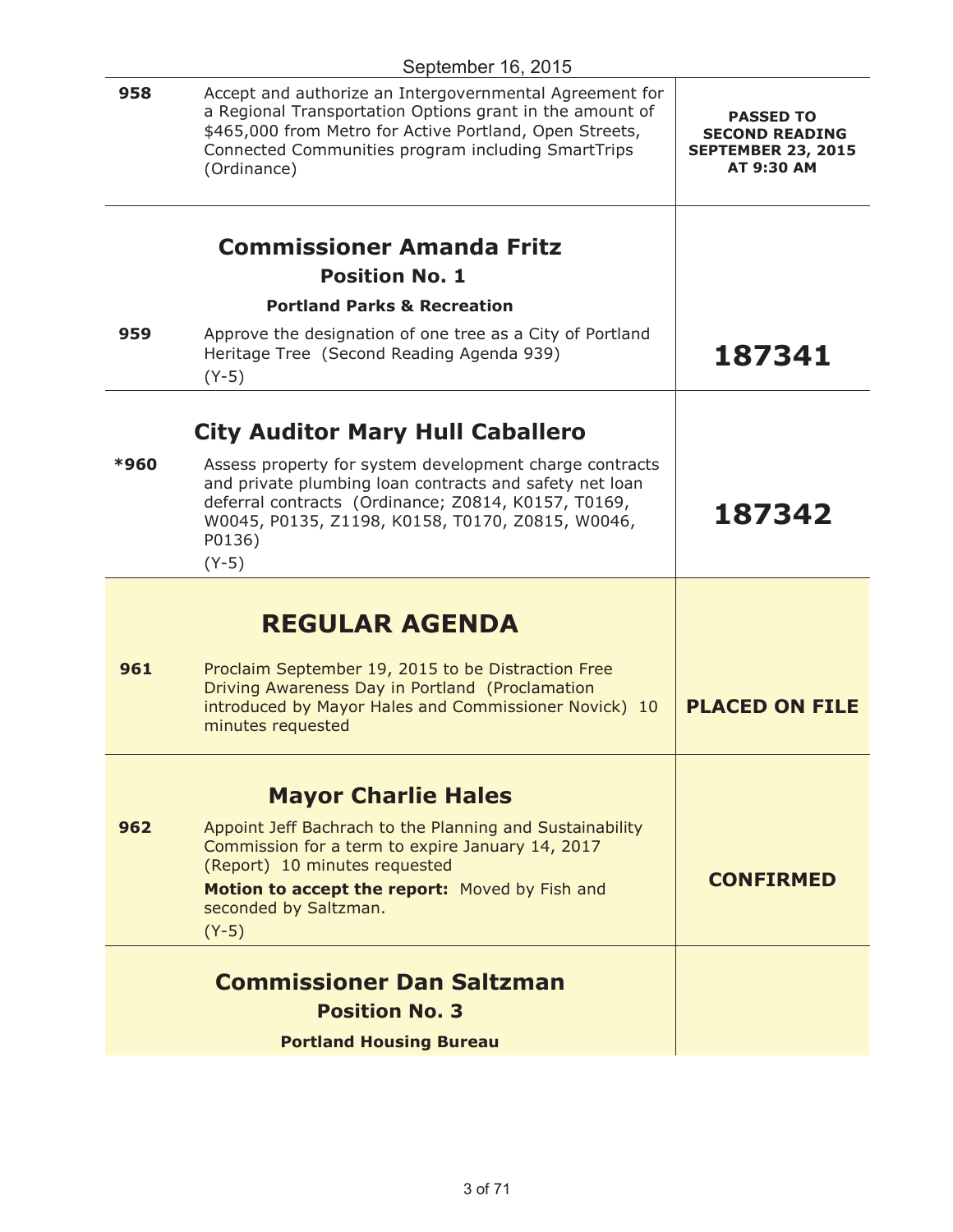|      | September 16, 2015                                                                                                                                                                                 |                                                                                             |
|------|----------------------------------------------------------------------------------------------------------------------------------------------------------------------------------------------------|---------------------------------------------------------------------------------------------|
| *963 | Approve amended application under the Multiple-Unit<br>Limited Tax Exemption Program for Hazelwood Plaza<br>located at 222 NE 102nd Ave (Ordinance) 15 minutes<br>requested<br>(Y-4; Fritz absent) | 187344                                                                                      |
|      | <b>Commissioner Nick Fish</b><br><b>Position No. 2</b>                                                                                                                                             |                                                                                             |
|      | <b>Bureau of Environmental Services</b>                                                                                                                                                            |                                                                                             |
| 964  | Authorize contract with the lowest responsive bidder for<br>the construction of the SE Powell Recon Sewer & Green<br>Streets project E08659 for \$3,730,000 (Second Reading<br>Agenda 945)         | 187345                                                                                      |
|      | (Y-4; Fritz absent)                                                                                                                                                                                |                                                                                             |
|      | <b>City Auditor Mary Hull Caballero</b>                                                                                                                                                            |                                                                                             |
| 965  | Assess property for sidewalk repair for the Portland<br>Bureau of Transportation (Hearing; Ordinance; Y1087)<br>15 minutes requested                                                               | <b>PASSED TO</b><br><b>SECOND READING</b><br><b>SEPTEMBER 23, 2015</b><br><b>AT 9:30 AM</b> |

At 12:04 p.m., Council recessed.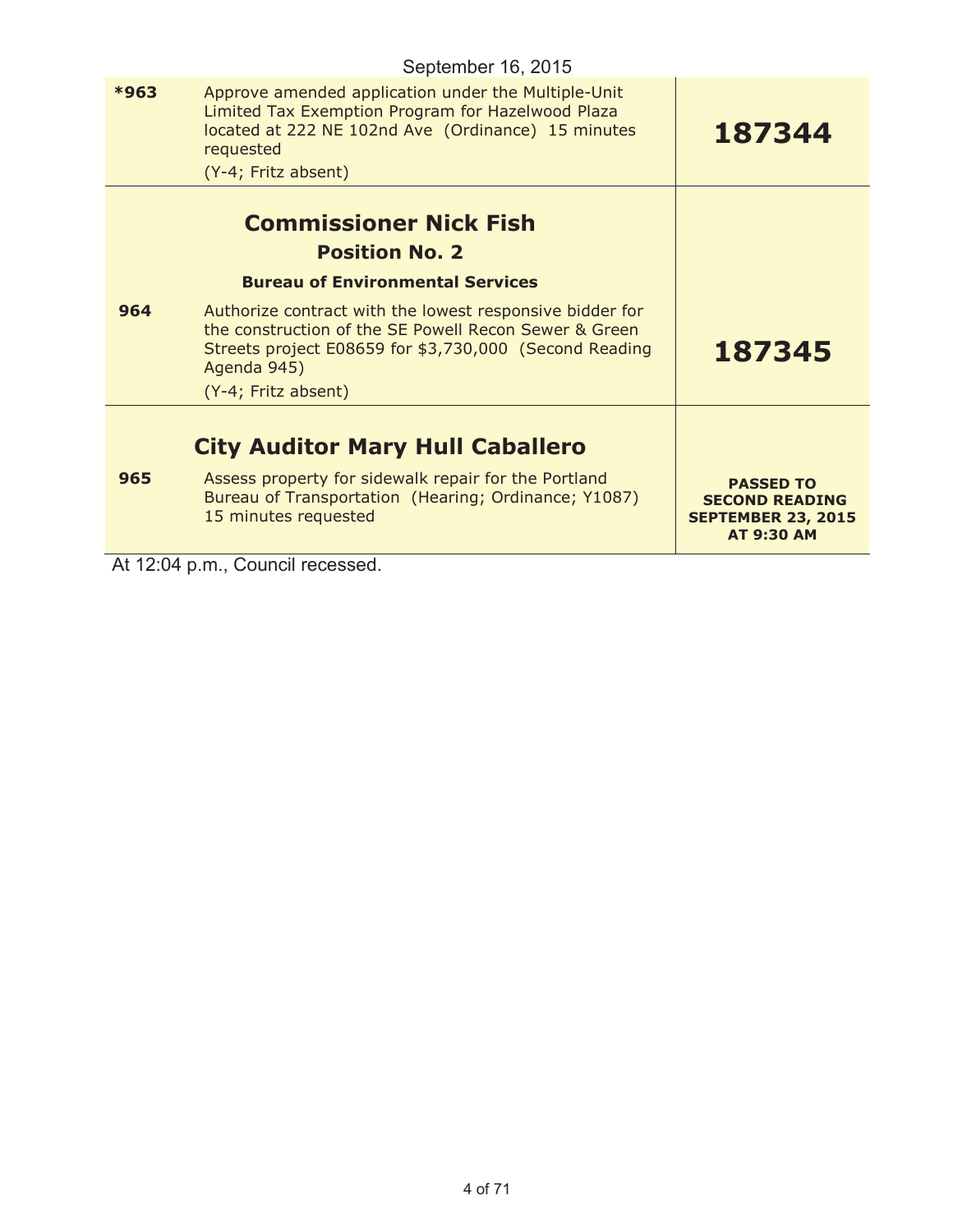A RECESSED MEETING OF THE COUNCIL OF THE CITY OF PORTLAND, OREGON WAS HELD THIS **16TH DAY OF SEPTEMBER, 2015** AT 2:00 P.M.

THOSE PRESENT WERE: Mayor Hales, Presiding; Commissioners Fish, Fritz, Novick and Saltzman, 5. Commissioner Saltzman arrived at 2:07 p.m.

OFFICERS IN ATTENDANCE: Karla Moore-Love, Clerk of the Council; Ellen Osoinach, Deputy City Attorney; and John Paolazzi, Sergeant at Arms.

|      |                                                                                                                                                                                                                                                                                                                                                                                   | <b>Disposition:</b>                                                                 |
|------|-----------------------------------------------------------------------------------------------------------------------------------------------------------------------------------------------------------------------------------------------------------------------------------------------------------------------------------------------------------------------------------|-------------------------------------------------------------------------------------|
| *966 | <b>TIME CERTAIN: 2:00 PM - Adopt regulations for</b><br>marijuana license procedures and requirements<br>(Ordinance introduced by Commissioner Fritz; add Code<br>Chapter 14B.130 and amend Section 3.96.060) 3 hours<br>requested<br>Motion to accept amendment package presented by<br><b>Office of Neighborhood Involvement: Moved by Fritz</b><br>and seconded by Fish. (Y-5) | <b>CONTINUED TO</b><br><b>SEPTEMBER 23, 2015</b><br>AT 9:30 AM<br><b>AS AMENDED</b> |

At 4:14 p.m., Council adjourned.

# **MARY HULL CABALLERO**

Auditor of the City of Portland

By Karla Moore-Love Clerk of the Council

For a discussion of agenda items, please consult the following Closed Caption File.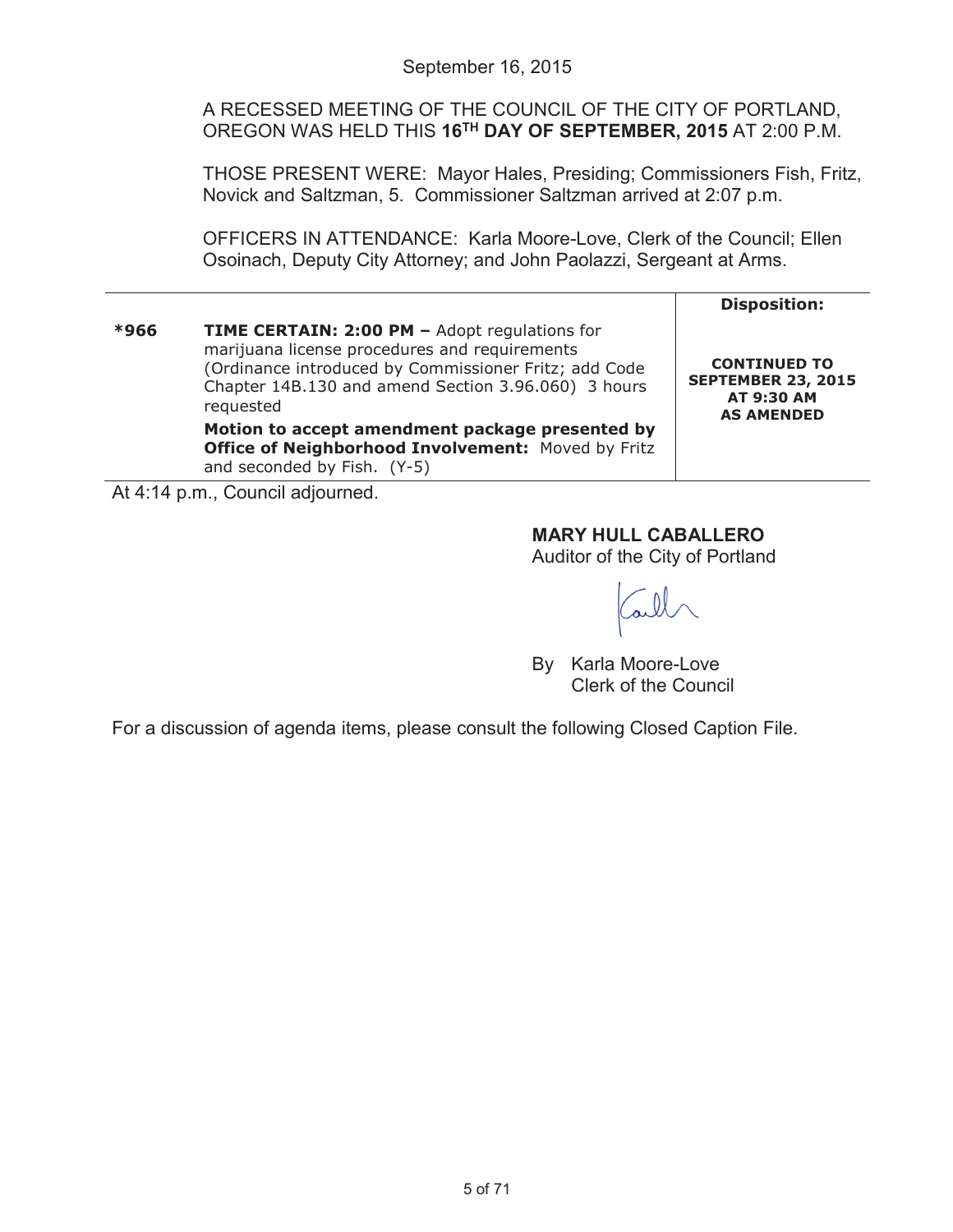### September 16, 2015 **Closed Caption File of Portland City Council Meeting**

This file was produced through the closed captioning process for the televised City Council broadcast and should not be considered a verbatim transcript. Key: **\*\*\*\*\*** means unidentified speaker.

## **SEPTEMBER 16, 2015 9:30 AM**

**Hales:** Good morning, everyone, welcome to the September -- excuse me, we're going to start now, folks. Good morning, welcome to the September 16th meeting of the Portland City Council. Would you please call the roll?

**Saltzman:** Here. **Novick:** Here. **Fritz:** Here. **Fish:** Here. **Hales:** Here.

**Hales:** Good morning, everyone. Welcome to the Portland City Council meeting. The purpose of the meeting is the orderly consideration of the public's business, so just some basic ground rules. If you're here to sign up -- sorry, if you're here to speak on a calendar item, make sure you please sign up with our Council Clerk. We typically allow three minutes for individual testimony. Looking at the room, I don't think we'll have difficulty accommodating that this morning. If you're here to speak on a Council calendar item, you need merely only give us your name, you don't have to give us your address. If you are a lobbyist representing an organization, under City Code, disclose that please. We ask that everyone follow the rules of decorum here and give everyone a chance to speak, so if you agree with someone's testimony and want to indicate that, feel free to raise your hand or give them a thumbs up. And if you disagree, you can also indicate that with a hand gesture, as long as it's a polite one. We ask that people allow citizens to have their say here, and that will apply to you, too. And if you're disruptive, you will be asked to leave. If you don't leave after being asked to, you'll be excluded. Those are rules. Welcome. We'll begin with communications items, number 948. Good morning, welcome. **Item 948.**

## **Hales:** Good morning, welcome.

**Michael O'Connor:** So, this is kind of a follow-up from the April 29th testimony in which I formally introduced Artists United as a community development organization that has a primary focus on community events and beautification projects. And we formed the organization for the purpose of taking over the management of Last Thursday on Alberta Street. I presented our executive summary and the outline for our stakeholder community system -- which is how we make decisions -- which was endorsed by 56 organizations doing business within Last Thursday's street closure.

The troubling part was the next day, the City of Portland made registration a requirement for event participants without having the legal authority to do so. This resulted in May 28th, the police department telling many artists that what they were doing was illegal, they weren't allowed to be there. And from our perspective, many of these people are exercising the freedom of speech.

I was told by Chad Stover that the City of Portland would be giving itself an event permit. I looked for legal advice during that time period. We did not quite feel that was appropriate for the situation. I alerted City Council and the City Attorney, but it turned out that the City of Portland did not give themselves an event permit, which would have prevented us from getting an event permit.

In moving forward -- you know, there's a couple more documents in here. I did a community forum in which we sort of went through the dynamics of the conflict itself. I brought residents, businesses, and event participants together to talk about the issues. I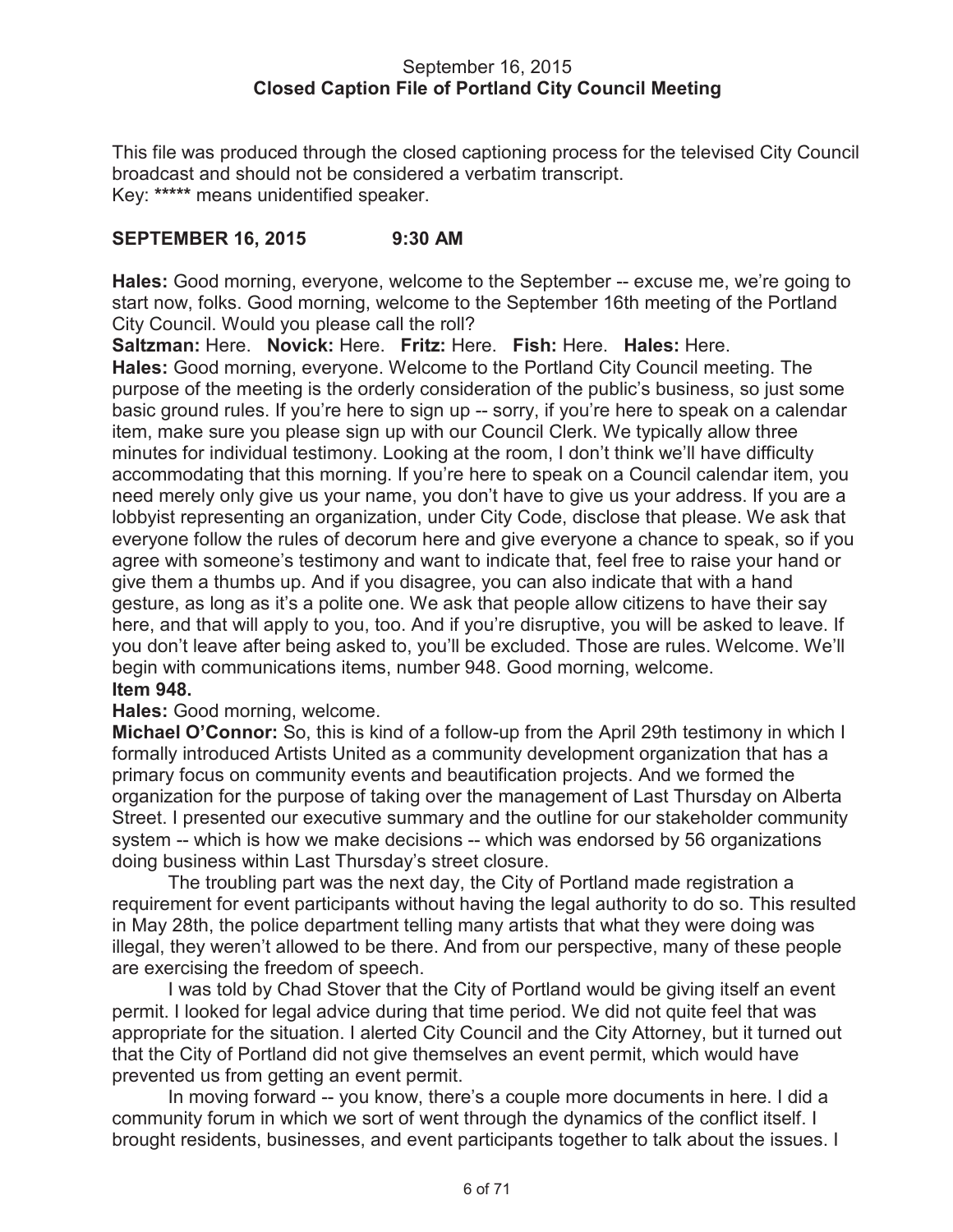was able to explain that dynamic to the stakeholder community. Basically, we have an approval process that is going to allow us to demonstrate what Last Thursday's production plan has the approval of with the entire stakeholder community, which is the entire geographic area in Last Thursday's impact area.

So today, I actually wanted to see if the City of Portland could make a pledge to cover the expenses of the police officer overtime for Last Thursday's 2016 season if Artists United is able to acquire \$50,000 in event sponsorships by April 29th, 2016 for Last Thursday's 2016 season.

**Hales:** Well, we appreciate you being here. We'll continue our discussion, but probably not here in this room. But obviously, the City has invested a great deal in Last Thursday and plans -- as far as I'm concerned -- plans to continue to. We're still very interested in having a nonprofit ultimately take over the operation and take over this event. So, we wish you godspeed and good fortune in trying to organize people to scale up to the point that a nonprofit can take over the operation from the City. Mr. Stover has other things that we'd like him to be doing, but -- so continue, please, to talk with him and talk with our office because ultimately, that's our goal -- to have a nonprofit take responsibility for this great community event.

As you know, from this summer, it was usually successful -- large crowds, very successful event. We obviously had one really serious public safety incident occur early in the year, which, you know, we're very concerned about any time it happens, anywhere it happens. But overall, I would say Last Thursday was great this summer and that's certainly is what I heard out there on the streets the nights that I were out there.

**O'Connor:** Yeah, you know, it's difficult for any organization to come in and manage this event if they do not first obtain approval from the business community, the residents, and of course, the event participants themselves. And so getting everyone to agree on a plan is really the very first step in any organization taking this on.

**Hales:** Right. Yes, indeed. Thank you. We look forward to working with you. **Item 949.**

**Hales:** Come on up.

**David Kif Davis:** So, weren't you going to broadcast something on the screen? **Hales:** Do you have video -- I'm sorry?

**Moore-Love:** It's a slide.

**Davis:** No, it's just -- just a slide that mentions the civil rights violations and -- it basically mentions the federal law that you guys violated through, you know, doing the kettling incident that you did when you conspired to deny everyone's civil rights. Basically, you know, said that they were all big criminal groups because maybe a couple of crimes might have been committed, like a bottle or something thrown at an officer up in front of Macy's. You basically have now basically washed your hands of that incident and said that it basically -- because I just saw the IPRC report where you guys basically exonerated yourself from, you know, saying that you didn't violate civil rights, and that it was a group of criminals, basically. That's basically like saying that at one of these beer festivals, if two patrons get into a fist fight that the whole group is a criminal group. So, I don't see how you can lump a couple possible criminal activities of a few people and then wash your hands of denying people's civil rights and just act like it's nothing, basically, you know, and that all of the protesters were criminals basically is how the IPRC report comes out. And you guys blocked the entrance at Cathedral Park in St. Johns during the Greenpeace and other groups like backbone and, you know, Rising Tide and all the other groups that were involved with the Greenpeace protest. You guys blocked the City Park for about four hours or so until me and a bunch of other citizens brought up the fact that the officers were involved in committing federal felonies and they don't have to follow felonious orders by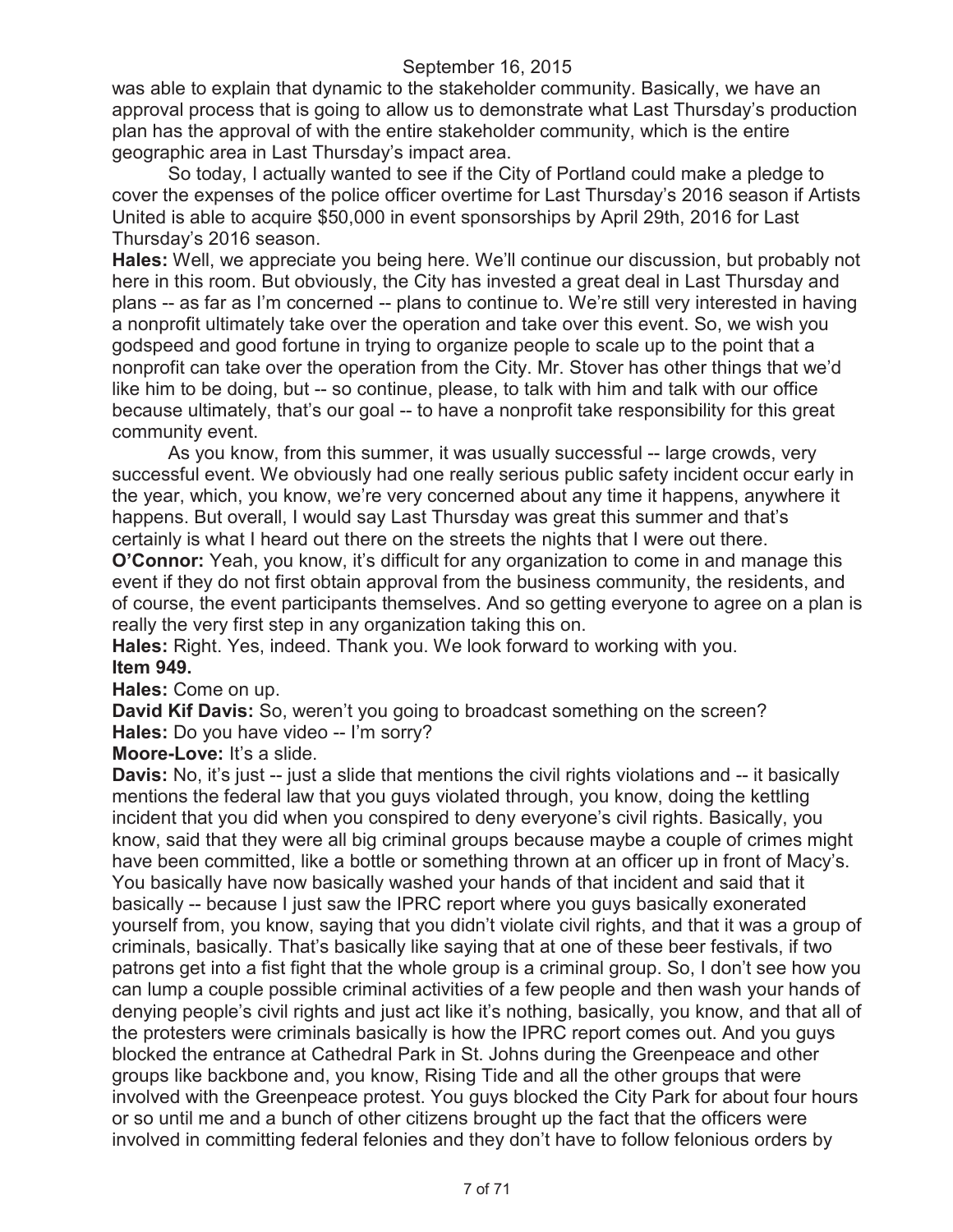the Mayor/Police Chief or anyone else. But also, I heard these Portland Business Alliance people are here today to present, you know, more proof on the lawlessness and all the other stuff involved with homeless people, supposedly, you know, as they price everyone out of the City and wage war and gentrification. Well, tomorrow is the anniversary of James Chasse. And I'd like to give a thumbs up to the Portland Business Alliance and all the other yuppie scum in this city that made the death possible of James Chasse by, you know, by being little cop callers who call the police on every little thing, acting like they need a diaper change --

**Hales:** Thanks very much, appreciate --

**Davis:** And you still have --

**Hales:** Mr. Davis, you have used your time --

**Davis:** You still have --

**Hales:** Mr. Davis, you know the rules, you've been here before --

**Davis:** You still have two cops employed --

**Hales:** Mr. Davis, you're being disruptive.

**Davis:** Through the City --

**Hales:** Mr. Davis, you are done.

**Davis:** [inaudible] involved in the killing of James Chasse --

**Hales:** Mr. Davis, you're done.

**Davis:** [inaudible] tomorrow there's [inaudible] - -

**Hales:** Mr. Davis, you're done.

**Davis:** [inaudible]

**Hales:** OK, Karla, next item please.

**Item 950.**

**Hales:** Good morning.

**Craig Rogers:** Good morning.

**Fish:** Karla, is the video not working?

**Moore-Love:** We've got it up here.

**Hales:** Good morning, welcome.

**Rogers:** Good morning, Council members. My name is Craig Rogers. I live in Southeast Portland. I envision a city that we aspire to where everyone is given the opportunity to be prosperous and happy. And I envision a City Council that is transparent and accountable. I would like to thank Commissioner Steve Novick. As I drive around the City, I will come upon a place perhaps like 122nd and Lincoln at the crosswalk with the flashing lights. As I have said before, you are in the business of saving lives. Over at New Seasons, right over by 33rd and Killingsworth -- I don't know if they were always there, but now you got the flashing lights at the crosswalk. I feel gratitude towards you when I spontaneously come across these things.

Commissioner Amanda Fritz, I want to thank you for looking out for us that want to walk on the sunny side of the street. I remember when you were doing your detail in scale drawing of the Waterfront Park that the buildings were going to be so tall that the people couldn't walk in the sunshine. I appreciate that attention to detail.

So, history repeats itself. Mayor Charlie Hales, 20 years ago, I opened up the newspaper. You said you were going to cut down 75 Douglas fir trees in Pier Park. And when you were asked why, you said it's too dark in there. And yet, that's why one of the most beautiful native flowers in Oregon, trillium, grows -- because of the shade. Those trees are still there. I got involved. Now, we have another situation with trees. I and visited both sites. And those people that are there are just like I was 20 years ago.

When you think of it, there are over a billion passenger pigeons at one time. Nobody worried about them being gone. Look where they are at now. And these trees, they clean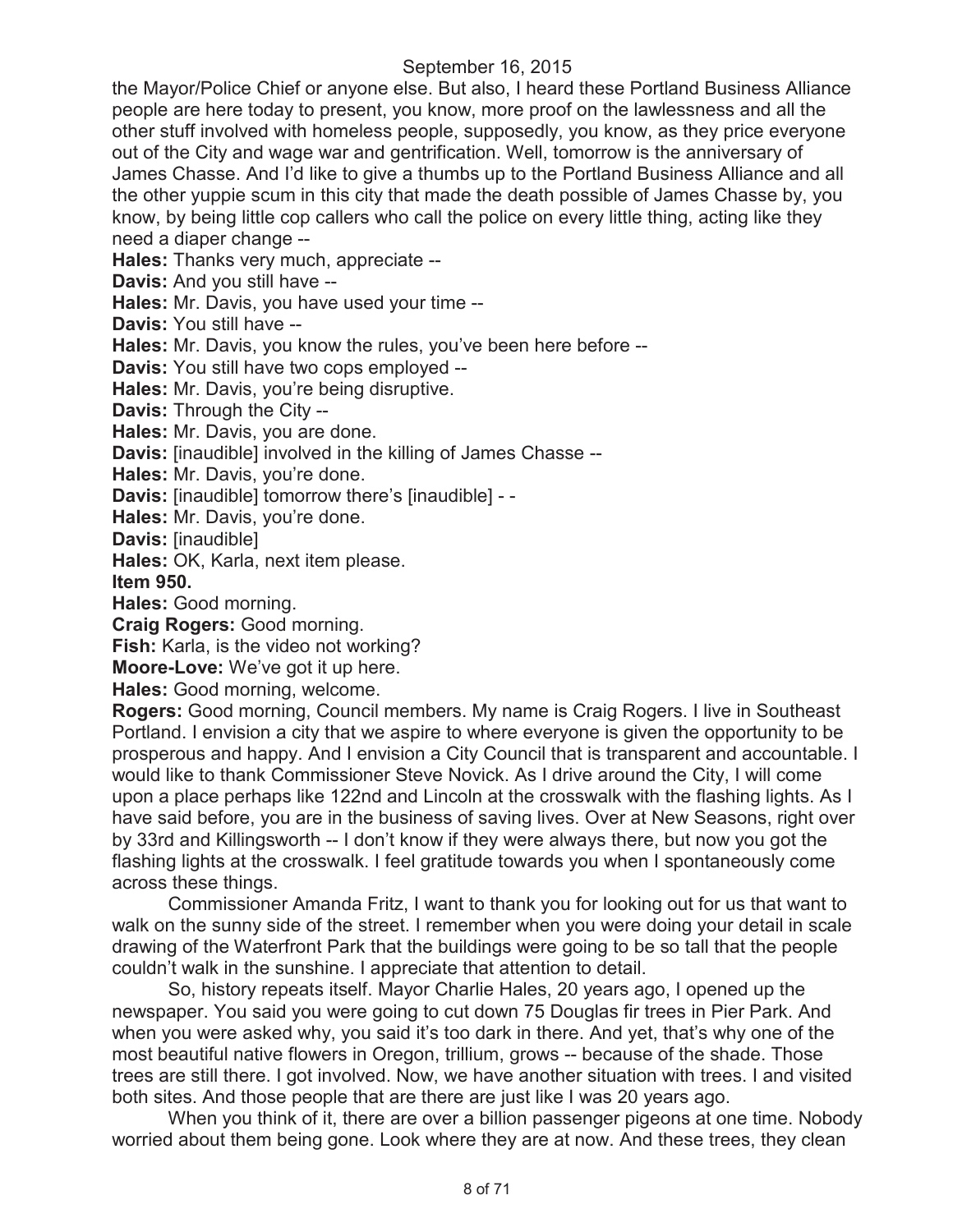the air. And we need them. So, we need to start paying attention to why they are coming down -- no pun intended -- we need to stand up for them. Somebody recently told me the best time to plant a tree is 35 years ago. And Robert McCullough wanted me to mention that Paul Scarlett has ignored an Oregon public document request on the permit in SE Martins for three months. I ask you for your help. Thank you.

**Hales:** Thank you. Next one, please. 951.

# **Item 951.**

**Hales:** Good morning.

**Jessie Burke:** Good morning. I first wanted to thank all of you, because I know that this is a really tough job that you have. And I wanted to thank Mayor Hales and Commissioner Fritz for letting me be at the table a couple of weeks ago for the discussions that we had. After that meeting, I started thinking backwards about what resources we needed to make the changes possible. And I started thinking about -- because this last weekend, one of our neighbors, louis lee, across the street -- we have the Society Hotel project on NW 3rd and Davis. Louis lee is the accountant across the street --

**Hales:** I'm sorry -- sir, Mr. Davis, if you're going to be here as media, you need to be back out of the way --

**David Kif Davis:** No I will not.

**Hales:** You need to be back out of the way.

**Davis:** No I will not.

**Hales:** You are blocking other people's view.

**Davis:** No, I will not.

**Hales:** Sir, you are being disruptive.

**Davis:** These guys over here --

**Hales:** I am warning you, you are being disruptive. You will be asked to leave.

**Davis:** You're warning me --

**Hales:** -- and you will be escorted out of the chamber. You've been here before, you know how it works. You don't get to exploit this --

**Davis:** [indistinguishable] these guys are here filming. I'm exercising the exact same rights.

**Hales:** I am sorry ma'am, we're going to have to recess for five minutes. We are recessed for five minutes.

**Joe Walsh:** Check with the City Attorney, because they say we can walk in this area -- **Davis:** I don't care --

**Walsh:** And I have that in writing.

**Hales:** You can't block other people. Go have a seat.

**Walsh:** He's not blocking anything.

**Davis:** I'm not blocking anyone. There's plenty of room to walk by.

**Walsh:** Ask the City Attorney, Charlie --

**Hales:** Mr. Davis --

**Walsh:** [indistinguishable] chair --

**Davis:** Look how much room there is.

**Hales:** Mr. Davis, it's time for you to either sit down or leave.

**Davis:** [indistinguishable]

**Walsh:** You're not a dictator, Charlie.

**Davis:** I'm not gonna to leave.

**Hales:** We're recessed for five minutes, we'll be back.

**Walsh:** Yeah, go to your room.

**Davis:** Leave. Go to your room. Bye.

**\*\*\*\*\*:** Get out of here, bro --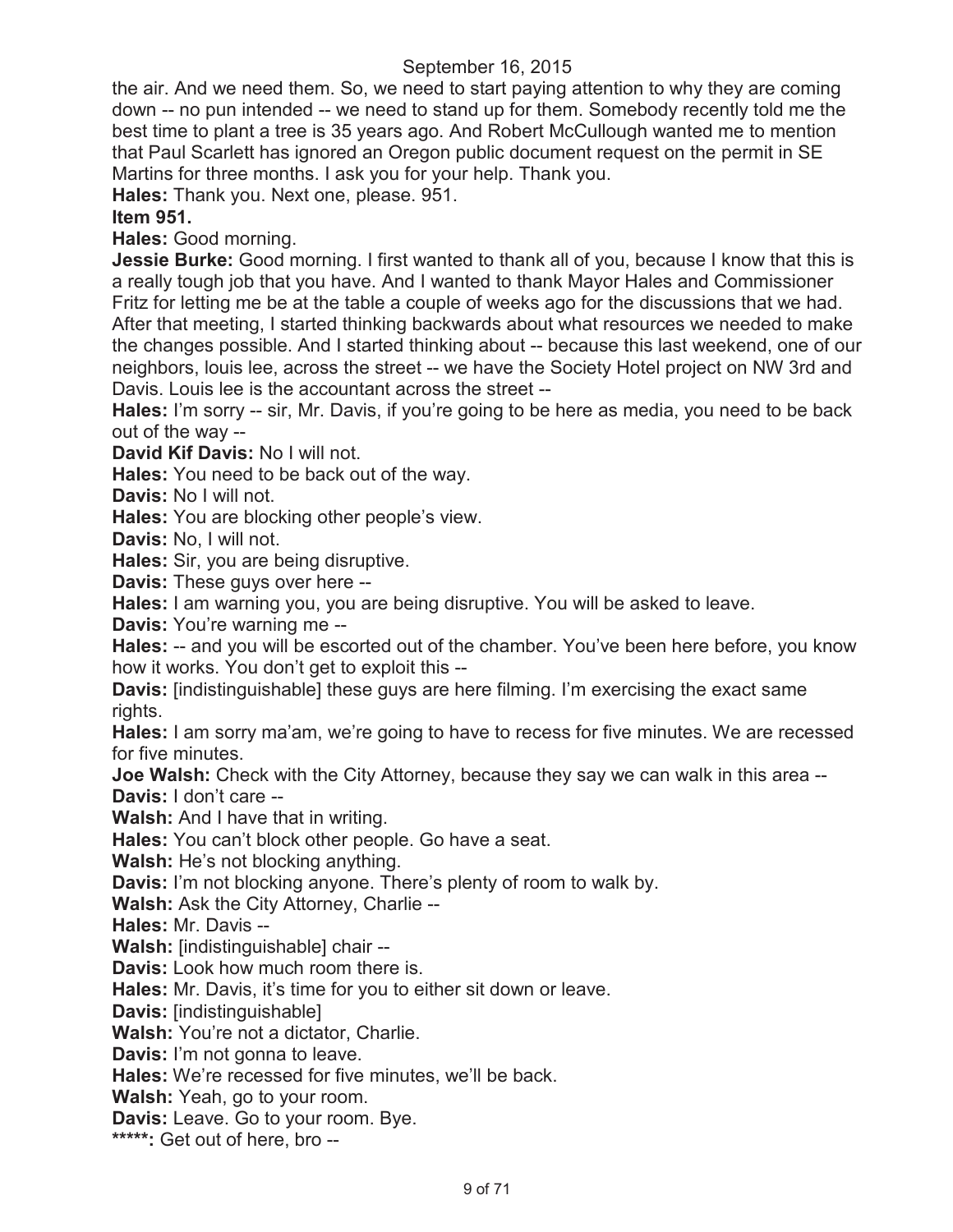**Walsh:** Go to your room.

**Davis:** No, you guys are going to have to drag me out today.

**Walsh:** Democracy at work under Charlie Hales.

**\*\*\*\*\*:** News crews have to go, too.

**Davis:** You're going to have to drag me out today.

**\*\*\*\*\*:** Move out the news crews.

**Davis:** Yeah remove these guys, they need -- [end of audio recording]

At 9:45 a.m., Council recessed.

At 10:00 a.m., Council reconvened.

**Hales:** Council will return to order. Thank you for your patience.

**Fritz:** Mayor, before you resume, I'd like to thank Commander Crebs for the way you managed that situation and the respectful way you treat everybody. Thank you very much. **Hales:** Thank you, Mike. Welcome back.

## **Item 951 continued.**

**Jessie Burke:** Thank you. It's actually helpful because, it's related to police -- that's what I am talking about. So, I just was following up --

**Fish:** Could you repeat your name?

**Burke:** I'm Jessie Burke with the Society Hotel project on NW 3rd and Davis. And myself and three partners -- we were called on by our neighbor louis lee on Saturday that he had seen someone climb up our fire escape and go on the top window and you know, we should send someone over. It had been several hours. And so, our manager went over and it was about nine, and the other partners, and I was like, "like don't go in without the police. I know you guys likely would. You definitely shouldn't do that." So, they did wait for the police. I asked for an update and they said that the police told them to wait outside and they would go in and look.

And knowing that I was coming to prepare this testimony and having had our meeting and our talks about you know, increasing foot patrol would be helpful to kind of be proactive about getting to know the communities that we're trying to help here -- I was thinking about how few police officers we have right now and how tired I think many of them are, and working overtime, and maybe not always treated with a great deal of respect in Portland in particular. And I'm not related to any police officers. I have no vested interest in this, except that I know that every job that exists is a hard job and is necessary to make the city function, be it business owners, or social workers or politicians. And I was so grateful that they were like, "I don't know you, but we'll go in first. We'll risk our lives because that's our job. Our job is to risk our lives for you."

And so, I wanted to move the focus of my testimony to -- I do think that we should be proactive with whatever solutions we're trying to come up with in the city, but I think our first line was, how can we proactively have the police getting to know these communities and finding the right resources for those people? But we don't have enough people, enough officers to do that. Mark wells is a neighbor of mine. He gave me the numbers. He was like, you know, we're about 998 officers in all of Portland. We're about 500 short of what we would need to be at 2015 population numbers. So, everybody is totally overworked. We don't have an in-city facility to train people anymore. So, it will take -- we have 50 slots at the state level, which means it would take 10 years for us to catch up with the police officers. We're 500 officers short and it'll take us ten years to catch up to the 2015 population numbers. Not taking into account attrition of officers retiring or leaving.

Our officers don't have a long tenure here. Typically, it's looking at about seven years. And other cities in Oregon, they're wanting it to be a lifetime career. And so, I think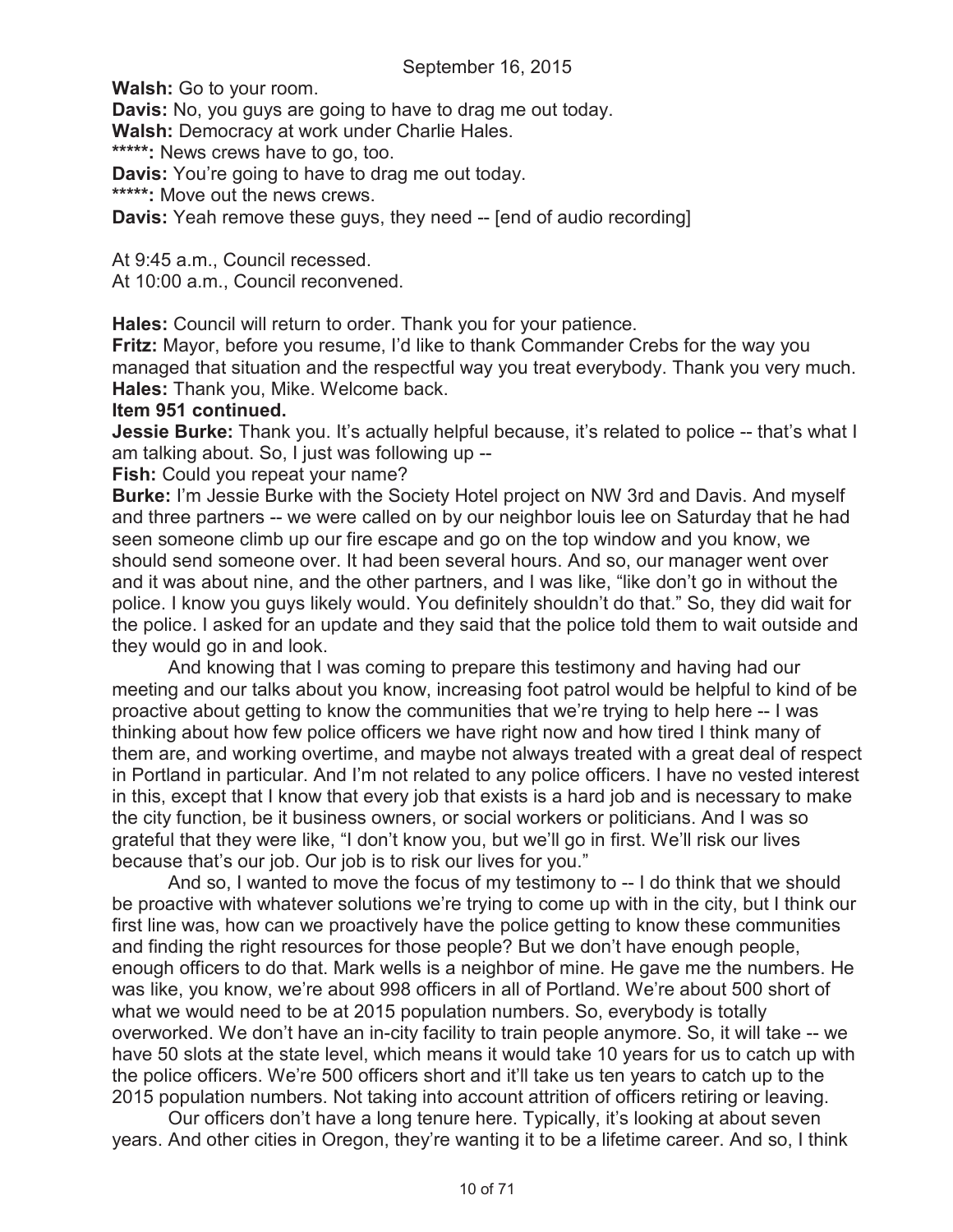that my ask to you is -- and I know that there is a nation-wide issue going on right now as well. And I think it's one of the only professions that we allow there to be a blatant disrespect, I guess, all the time. And I understand every profession can strive to be better - -

**Hales:** We need you to wrap up, you've used your time.

**Burke:** Yes. So my request or my question is -- these are human resources. What is our plan to be more proactive in this situation, and not just recruit these officers but to make them want to stay and not overwork them? And I know you probably can't answer it. I just wanted to put that plea out.

**Hales:** Thank you -- no. Just thank you very much. We appreciate you coming in. Quick update -- but we try not to have long conversations with these, but we have now added 11 more background checkers, so we can add officers faster. So, we're trying to increase the pace at which we hire. We have slots open for police officers. We are recruiting, so if you know people who want to be a police officer, get them into the system.

**Burke:** I know, they tell me that every day. [laughs]

**Hales:** Thank you very much.

**Burke:** Thanks.

**Item 952.**

**Hales:** Good morning.

**Karen D. Bowler:** Good morning. Greetings to the Council. Thank you for this opportunity to speak with you today. My name is Karen Bowler, I own two businesses in Chinatown: Tube on 3rd between 3rd between Burnside and Couch, and Fortune on 3rd, between -- I'm sorry, Fortune on Couch between 3rd and 4th. I'm in the neighborhood every day at all hours. I see a myriad of problems that plague the area. I want to clarify that I'm not at odds with the homeless. What I'm concerned with is two-fold. The deplorable conditions these people live with every day, and the burden placed upon business owners by allowing these conditions to persist.

Portland has become a magnet for homelessness with the most lax laws regarding public nuisance behavior and an underfunded police source, we are the destination for homeless travelers not just on the west coast, but in the country. We needed a twopronged solution to the problem. One, increased funding towards getting people off the streets in the short-term, along with services geared towards getting them off the streets long-term as well. Two, getting laws in place that deal with people who consistently disrupt business and cause public safety issues.

Every day, we deal with two particular individuals who've trespassed on our property for over a year. Clean and Safe and the police have said that there is little to nothing that they can do. One of the people assaulted a delivery driver and was back living on Couch later that day, just as he has for a year. He relieves himself in public every day on a tree in broad daylight. He pleasures himself in front of tourists and neighborhood workers. He threatens passersby. This man clearly needs help. He gets none. The fact of the matter is, this guy isn't alone. Every block on the area has at least one person like this. Every day, I see tourists tip toe around the problem. At times, City Hall rose to the occasion and tackled this problem head-on.

As business owners, we're doing everything that we can to keep the neighborhood safe. We call police and Clean and Safe to report problems. They come and do everything within their power to help. The problem persists. The current laws are not working. We are using every tool that we have at our disposal, and the problem only continues to get worse.

This isn't a problem unique to Portland, however. We can look for solutions from other cities around the world, including one not too far away in Salt Lake City. They have cut homelessness by over 70% in the last decade. I know budgetary concerns are first and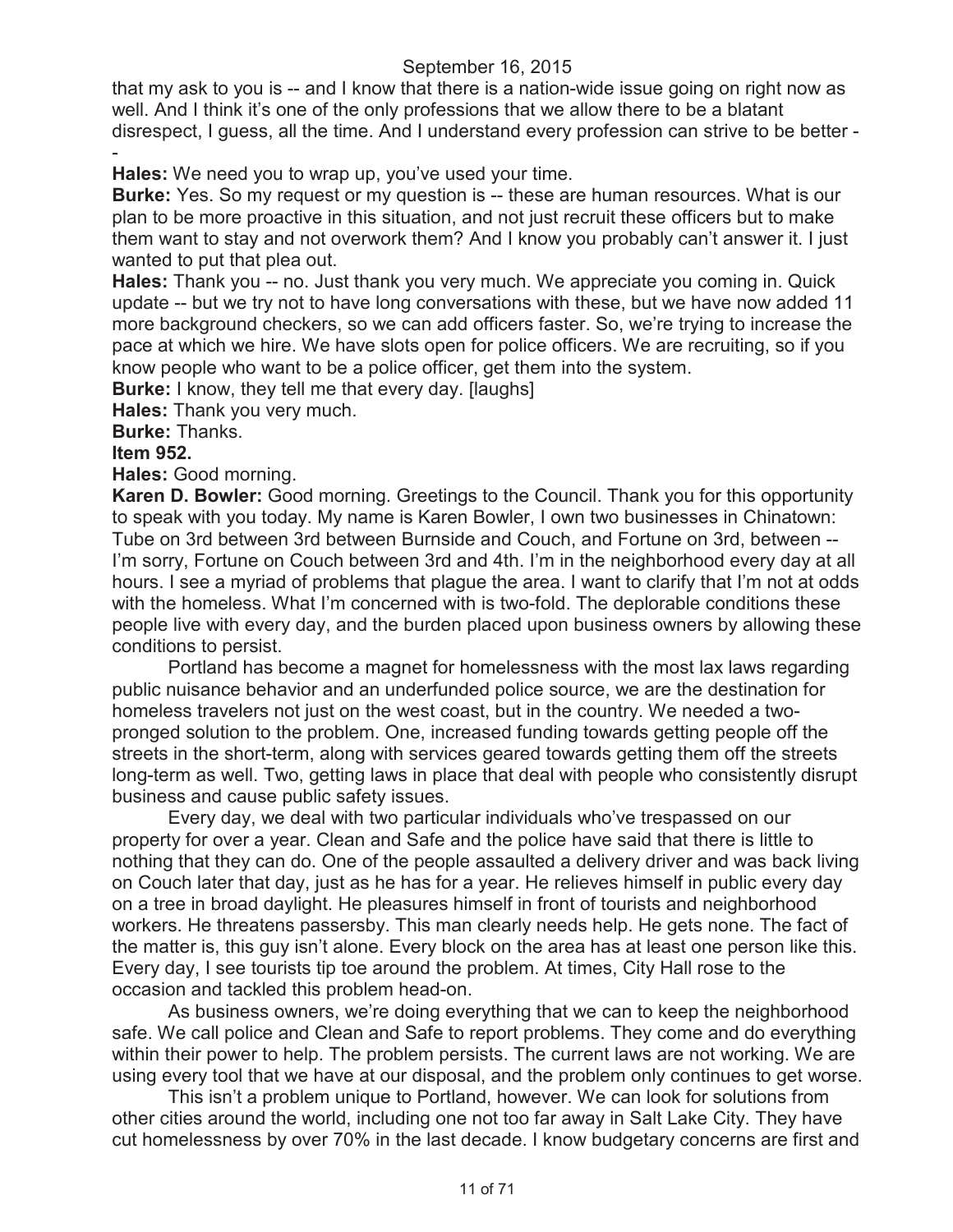foremost, but it has been proven that getting people off the street is cheaper than having them be homeless.

To conclude, what we need is increased social services including beds to get people off the streets immediately, laws in place to increase the public safety and allow businesses to continue doing business, and more police on the street to proactively enforce public safety. Thank you for your time.

**Hales:** Thank you.

**Fish:** Can I make one comment? Thank you for coming here, and I completely embrace your prescription. And I think you will see that Council prioritized housing in the next budget. But I want to make one comment. You said earlier that we're a magnet. When Bud Clark was mayor, he had a 12-point plan to end homelessness. Part of the plan, they addressed this question about whether if the City invested in services and housing for low income people, we would in effect become a magnet. Critics used to call it the "welcome mat phenomenon." There was no evidence then that that was the case. And I just want you to know, the most vitriolic of critics of public investment in services use the argument that it just creates a magnet effect. I'm not aware of good data that supports that thesis. If you have it, I'll read it. And if you have more insight, I'll meet with you to discuss it. But I think that the idea of a magnet gets in the way of a prescription. I just want you to know that the people that often say we are a magnet don't have a lot of evidence to support it and usually use it to undermine the argument that we should invest. And I fully support your call for more investments. So, let's you and I discuss that further.

**Bowler:** Yeah, I think that it's important to differentiate the need for beds and for people who really need and want help versus a need to curb nuisance behavior.

**Fish:** And Commissioner Fritz -- I was copied on an email recently where she very eloquently distinguished between behaviors that are a violation of the la and status, which is people that need our help.

**Bowler:** Yeah. And I don't want a catch-all, you know, everyone living on the streets into one group. And I think it ties into what Jessie Burke was saying about the need for foot patrols. I think having people on the ground to get to know the population and be able to identify the people's needs is really critical to that.

**Fish:** You're right on both fronts. Thank you.

**Hales:** Appreciate you coming in. Thank you. Let's move onto the consent calendar. I think that we have had one Item pulled to the regular calendar, namely 954. Any other requests to pull items to the regular calendar? Seeing none, let's take a vote please on the balance of the consent calendar.

## **Roll on consent agenda.**

# **Saltzman:** Aye. **Novick:** Aye. **Fritz:** Aye. **Fish:** Aye. **Hales:** Aye. **Item 953.**

**Hales:** Commissioner Novick.

**Novick:** Colleagues, two of the greatest threats that we face as a city, as a country, as a species are climate disruption and rising healthcare costs. Bicycles are effective weapons against both of those threats because if you're riding a bike, you're getting yourself into better shape and you are less likely to have expensive healthcare problems. And if you're riding a bike, you are not using fossil fuels or emitting greenhouse gases.

A large number of cities across the country and the world have adopted bike share as part of their bicycle infrastructure, and they have found that bike share does contribute to improving health and reducing carbon emissions. Both Denver and I believe that D.C. have surveyed their bike share members. Have found that 25% to 30% say that they're driving less, and 25% to 30% say that they have actually lost weight. When I mention these other cities, it highlights the fact that Portland is late to the bike share party. Not only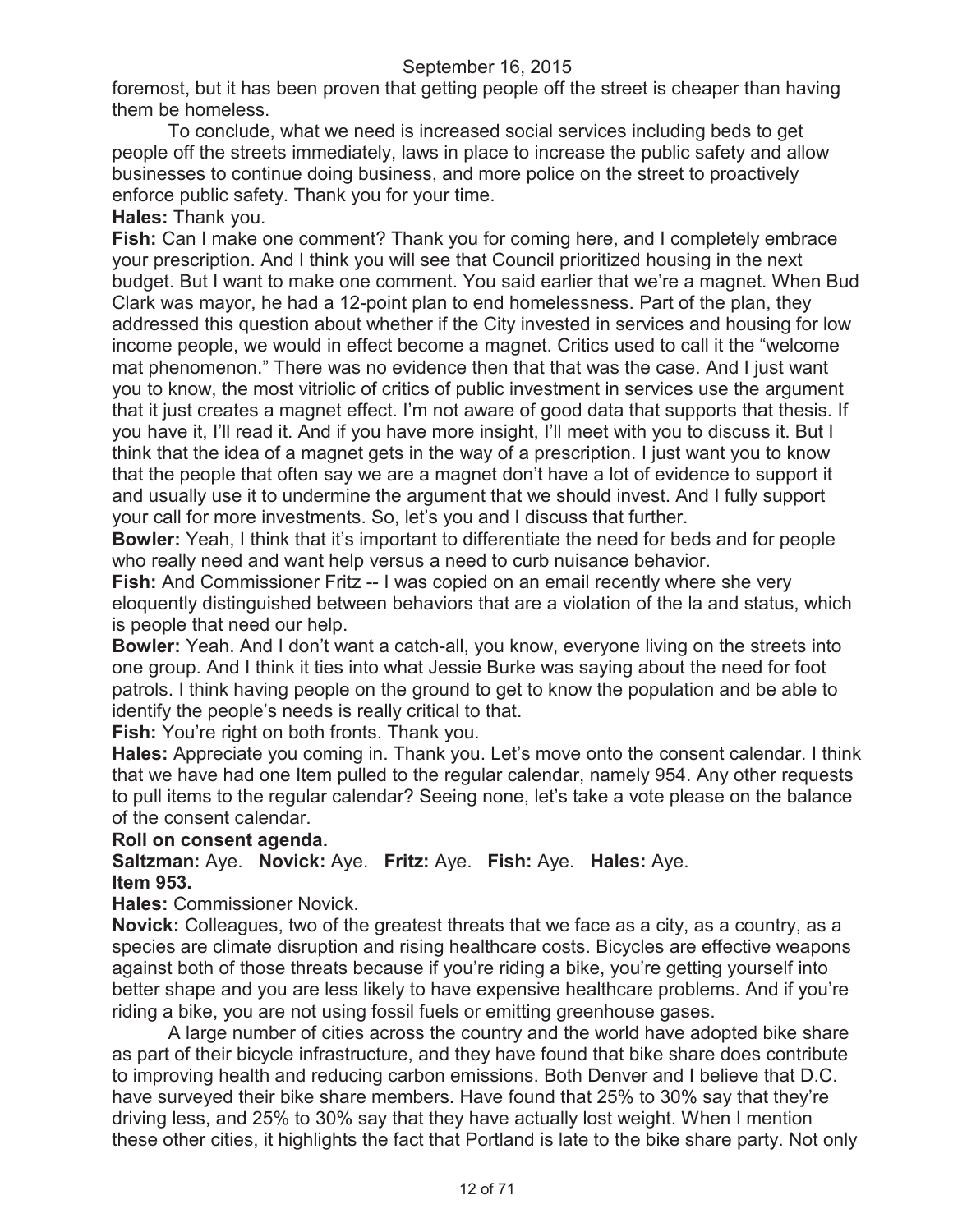Denver and Washington D.C. and Minneapolis have adopted bike share, so have cities like Indianapolis and Fargo and Fort Worth.

But there are advantages sometimes to not being first. We had an experience with that recently in the Bureau of Transportation with replacing our streetlight bulbs with LED lights. We waited to do that after some others had already done it. Technology got better and less expensive. We're saving more money on our streetlights because we waited until there were advances to technology and the price dropped. The same thing is happening with bike share.

Under the old contract, we expected to have to spend over \$4 million in order to launch a 750 bike system. Now, because of advantages to technology, we've got better, cheaper technology, and because we have a contract with Motivate, where they're taking on more of the financial responsibility, we are now proposing to launch a 600-bike system with just the \$2 million that we've had sitting from a federal grant for the past several years. So, as the saying goes, good things come to they who wait.

I want to take just a minute to talk about the kind of trips that we can expect to see on bike share. The other day, I was on the bus. I overheard somebody saying to her friend, "why didn't I see you on the bus yesterday?" And her friend said, "well, I had a doctor's appointment in the middle of the day, so I drove." I think that's an example of the kind of thing that will happen with bike share, where somebody who normally takes transit now might take their car if they think that they're going to have to go to the doctor during the day and the doctor's offers is not on transit. But if bike share is available and the doctor's office is within a reasonable bike ride, the same person might still take transit down as usual and then ride a bike instead of a car to the doctor's appointment.

Most of the bike share trips that we will have will be from by Portland residents. But some of them will be taken by tourists. Bike share has become a tourist amenity that travelers across the country have come to expect. And I am not always a big advocate of investing lots of money in tourism, economic development -- in fact, I think I was the only vote in the Council against a multi-million-dollar tax subsidy to Hyatt for building the Convention Center hotel. But investing 12 million in federal money that we've had for several years, in order to adopt a tourist amenity that many people have come to expect I think is a reasonable investment. And with that, I will shut up and turn the microphone over to Director Leah treat.

**Hales:** Good morning.

**Leah Treat, Director, Portland Bureau of Transportation:** Good morning. Thank you very much. My name is Leah Treat. I am the Director of the Portland Bureau of Transportation. Do you have the PowerPoint?

**Hales:** Karla is getting it. There you go.

**Treat:** Alright. Next slide. Thank you. Today, we have an amendment before you to allow the City to launch the bike share system from the City of Portland in the summer of 2016. PBOT is presenting to the City Council an amended contract with Portland bike share operator, Motivate. It is the nation's leading bike share operator. The amendment includes a more detailed business plan and a new equipment supplier, Social Bicycles, otherwise known as SoBi.

The area of the system is going to have -- as Commissioner Novick said -- 600 bikes, and our service area is going to cover the entire central city. This will include downtown, Old Town/Chinatown, inner Northwest, Goose Hollow, South Waterfront, West End, Pearl District, Central Eastside, Rose Quarter, Lloyd District, and inner North Portland. And I'm really excited today to talk about this new proposed bike share system because we are going to be launching a system that is incredibly innovative, is incredibly sustainable, and is affordable.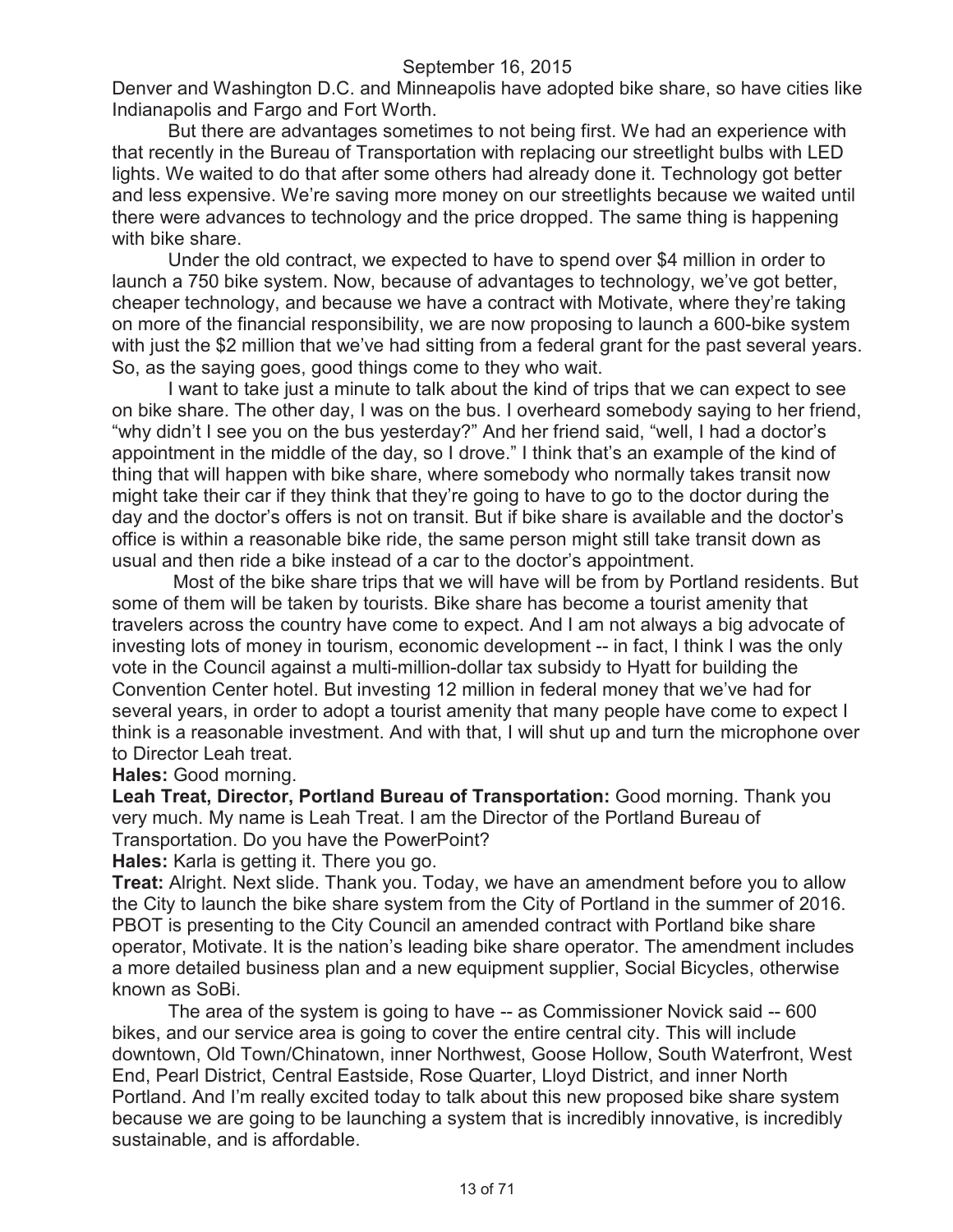The smart bike technology that we are using is going to make finding and reserving and parking a bike much easier and much more convenient. We are aiming to be the most sustainable bike share system in the world. Portland is utilizing SoBi's technology to reduce the system's operating costs and reduce the use of vans to move bikes to high demand locations. Also, we'll be offering a very clear and intuitive pricing system that is going to be one of the most accessible price points to use of any bike share system in the United States. After I speak, Margi and Steve will get more into the details of the operations.

So, some of the benefits of bike share. Bike share is going to bring new people to biking -- especially women -- and this is going to help the City meet the climate actions goal. It's also going to strengthen our transit system by creating last mile connections. Also, bike share is going to reduce the congestion and help freight movement by reducing the driving.

Bike share is also a proven tool to increase biking and reduce the driving. Currently operating in over 60 cities, many systems are growing. And I have seen it first hand in Chicago and in D.C. with their incredibly successful system. But bike share is not only a big city phenomenon. Denver bike sharing members reported reducing their driving by 37%. Bike share also supports Portland's very ambitious livability and climate action goals. The Portland Plan calls for 75% of Portlanders to use transit, to bike or walk to work, and bike share will help us to meet those goals. I will now hand this off to Margi, and she will talk about the business structure, and Steve will dive in after that on the details of the operations. Thank you.

**Margi Bradway, Portland Bureau of Transportation:** Hi, by name is Margi Bradway, I am the active transportation safety division manager for PBOT and I'm happy to be here today to talk about bike share. I'm going to spend a little time walking through the steps of the contract at that you approved and the contract that you're now amending. I want to remind you that the City conducted a competitive request process, an RFP, back in 2012. Alta won that contract. Today, we are amending that same contract that was approved by this Council in December of 2012.

So, what has changed between the time that contract is before you and the contract you have today? So just big picture -- first of all, Alta's name changed to Motivate and was bought out by a different company. The bike share holdings -- and I will walk you through that. The other thing that changed is the City leadership has changed. We now have a new mayor and a new Commissioner, and our leader, Leah Treat, who has a lot of experience in bike share. And also, the technology, as Commissioner Novick pointed out, has changed. So, all those reasons -- the parties have changed, the technology changed, we came together to look at how we needed to amend this contract.

And what were the priorities in that contract? So, going in -- and again, this is the big picture here, our priorities were no local money in for the term of the contract. Our priorities were assisting the operating system -- so one that we could use smart bikes and rebalance better. And we also had equity at the forefront of our priorities when we started to amend this contract.

And I'm really pleased to say that Motivate has been an amazing partner. We have brought those priorities to those soon, and Motivate's vice president of business development is here, Justin Ginsburgh, who will speak a bit later, but I want to just reiterate that they have been an excellent partner in these contract negotiations. They have top of the line leadership. They have a new executive director come in, Jay Walder, who has run the transit systems in New York, Hong Kong, and London. They staffed up and got more people working on issues that we care about in terms of the production line and delivery. They have the strong financial backing, so Alta changed to Motivate -- was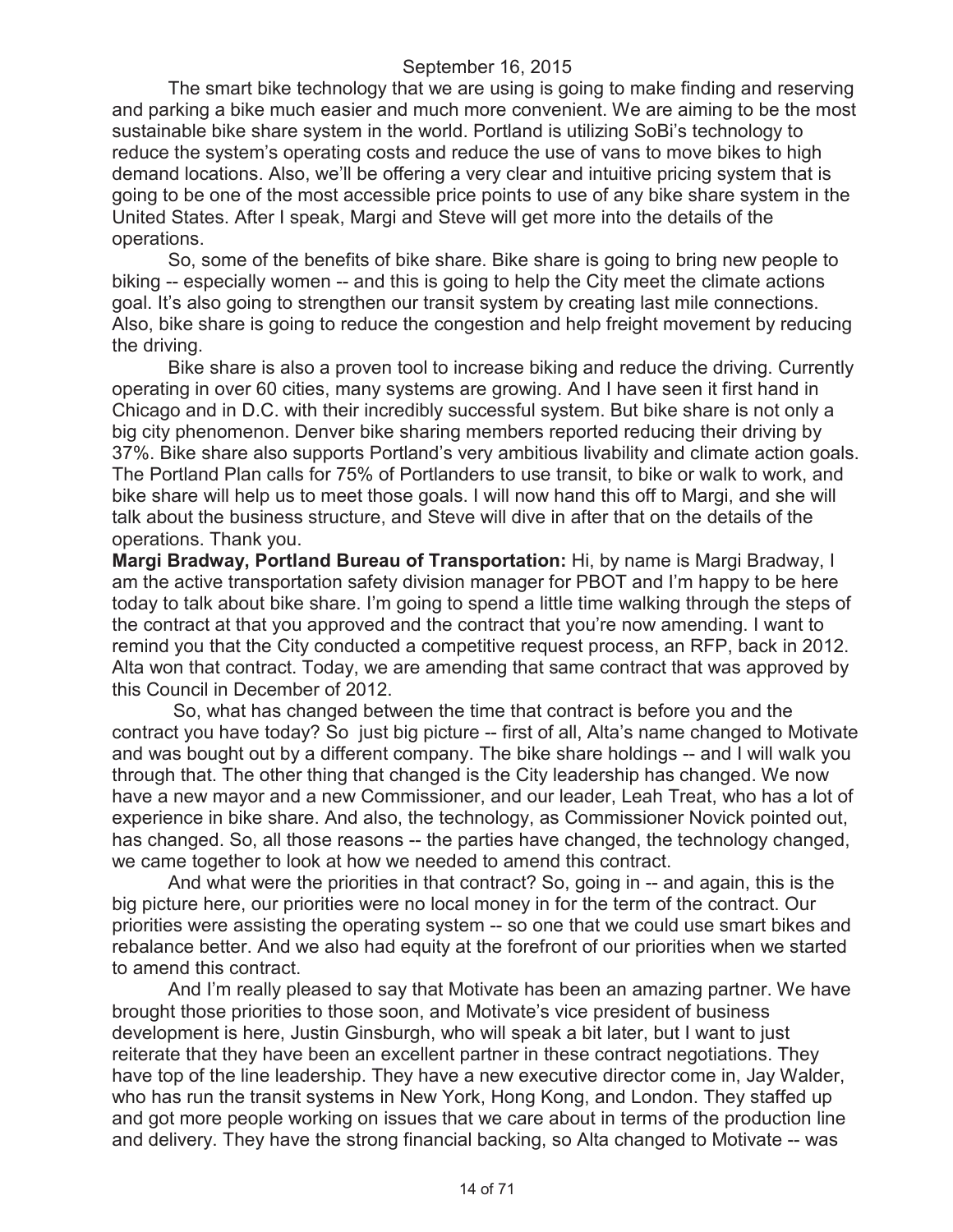bought out by Bikeshare Holdings. That company is owned by Rex Adventures, which also owns real estate and sports equipment. So, this company that we're working with now is quite different.

But probably the most important to me and our team was that they were willing to work with us on innovation. They were willing to try new technologies, willing to embrace our climate change goals in terms of rebalancing, understood our equity goals. We believe that the contract that we're bringing to you to amend today reflects all those priorities. And so, to be clear, Motivate has agreed to operate the system for three years with no local money. Motivate also is taking a hit on the launch. They've agreed to eat \$225,000 of the launch money going in, which we really appreciate. We will be using the match for the federal requirement to go into the planning and launch on our side -- the federal grant that still sits in the Metro level, requires a 10.27% match. That match is paid for staff time on the planning and the launch and comes out of our budget using TDM funds, which was left over from BETC credits. If you want more information about that, I can go into that. But -- **Fish:** That's a mouth full of acronyms.

**Bradway:** I know, I'm sorry! I am trying to be quick and punchy. I know you'll have questions. If you want me to dive deeper into that, I can. But I want to make sure that Steve talks about more about the operations.

Lastly, I want to hit on the supplier, SoBi. So, a bit about them. They are a leader in the bike share innovation. They were the first one to come up with the smart bikes. They - and Steve is going to go into the bikes, but we have faith in them. They are operating in several cities successfully, probably the largest launch that they have had this past year is in Hamilton, Ontario. And Steve is our bike share expert. And again, they've been a great partner. We did a long due diligence investigation into their ability to deliver, and we are very pleased with the results of that due diligence.

So, I think I have hit on most of this, so to remind you -- there is the \$2 million federal grant. That will go into buying the bikes. So, the City of Portland will own the assets. We also received a \$42,000 grant for a station at Union Station that was a separate grant process, ODOT, that we are combining in. I talked about the match. The user revenue -- the perspective sponsorship money will go into operating the system in the first three years.

So what does that mean in terms of the timeline? Do you have a question,

Commissioner?

**Fritz:** Yeah, just on the slide --

**Bradway:** Go ahead.

**Fritz:** There's still 133,000. The amount is in the ordinance is 2,175,000.

**Steve Hoyt-McBeth, Portland Bureau of Transportation:** Yes. So, when we went with the feds -- when we get a \$2 million grant, that's how much they reimburse. They reimburse essentially 90% of a project cost. So, if you have a \$2 million project, they will reimburse you at \$1.8 million. Since we have a \$2 million grant, the total projects cost is roughly \$2.2 million. We've spent a bit of our existing match already -- the local match -- on staff time for planning for the project. So, the procurement amount is the total cost of the project, \$2.2 million, minus the local match that we put towards that project. That gets to you 2.175 procurement.

**Fritz:** Is that additional 133,000 going to Motivate or is that --

**Hoyt-McBeth:** That would go towards our staff time to cover the project. The only way that it could go towards equipment within the procurement authority is if we had a private sponsor that came on and wanted to buy more equipment. But that would not go -- that money is not going to Motivate, it's going to covering our staff costs. **Fritz:** Thank you.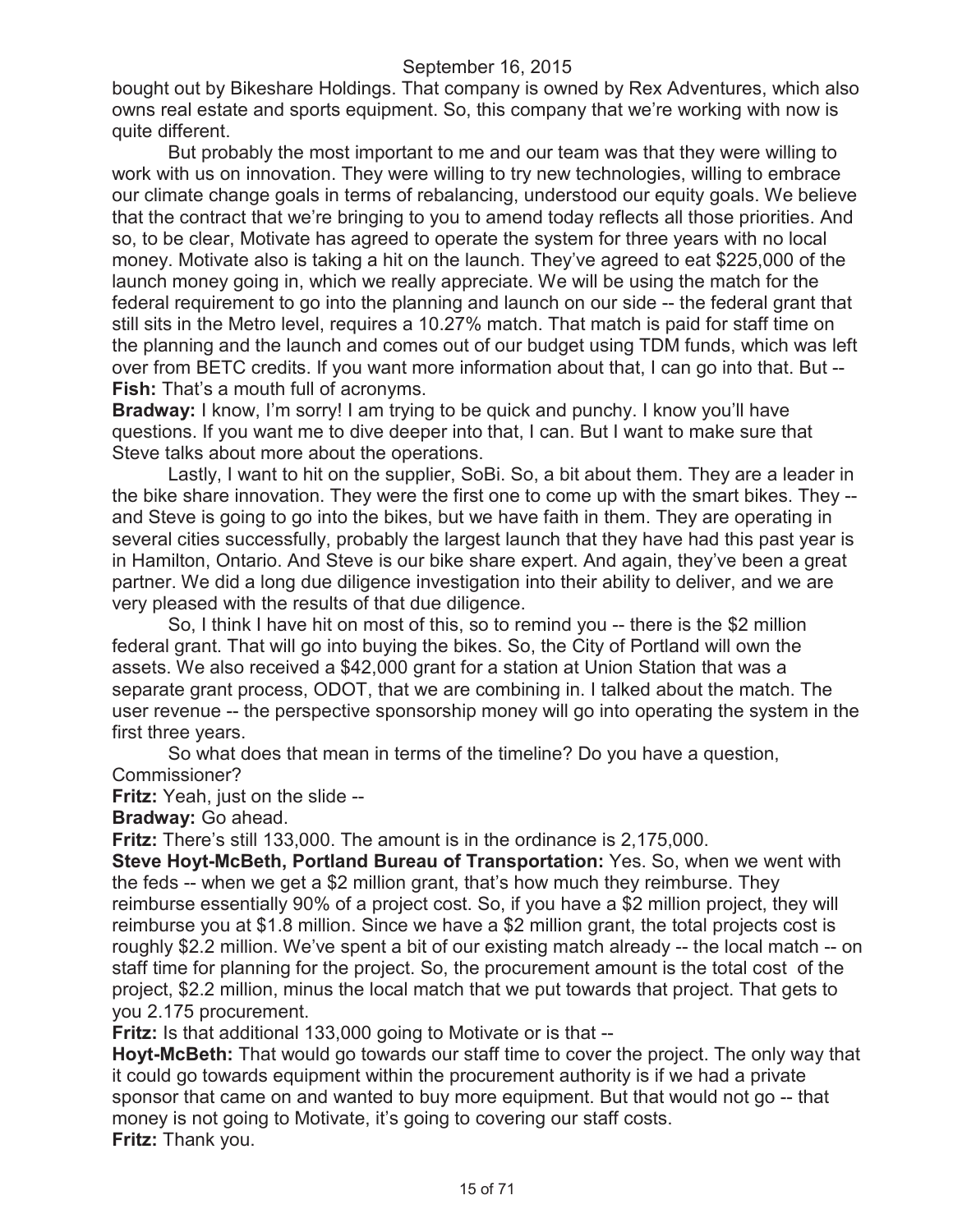**Bradway:** And so today, we're bringing you -- or presenting, obviously, the contract. You will be voting on it next week. If that vote is successful -- of course, this is a proposal -then we would launch our public participation plan. Before you is a timeline. And probably the most important thing on this time line is the purchase order. In order to make the launch date in July -- which, if you think about when is a good time to launch a bike share system, it would be the summer -- we need to put that purchase order in December, and so that's why we are here today before you to make sure that we have the timing right to place that purchase order. Once that purchase order goes in, then we will continue to do our public outreach and work on the details of the station planning. Motivate will hire local staff, according to our equity guidelines that Steve will go into, and then we will prepare for a launch. This is a big picture of our timeline. At this point, I am going to hand it over to Steve to dive in a bit more on the operations.

**Hoyt-McBeth:** Thank you. I'm Steve Hoyt-McBeth, I'm the bike share project manager at the City of Portland. Before I begin my comments, I wanted to acknowledge three letters of support that you received from groups. Oregon Tradeswoman Executive Director Connie Ashbrook submitted you a letter, Travel Portland submitted a letter, as well as the Community Cycling Center.

So, for me, this is a great honor to work on this project. I believe that the bike share is something that's going to provide us a tangible solution to some of our city's pressing transportation and climate change problems, just as Commissioner Novick mentioned. And I've worked on bike share for several years -- sometimes seemingly several long years - but I have spent my time with PBOT working with employers and commuters to engage them in shifting their trips from driving to transit, walking, and biking. In Portland, we have one of the very best management programs in the country. We're nationally recognized. But I can tell you that shifting people's behavior, getting them to change is a very, very difficult work. We are literally physiologically evolved to resist change. To have it is actually how we have a big brain, so that we do this. So, tough work. The University of Scranton just did a survey that found that 8% of people achieve their New Year's resolutions. I'm not sure how many people we have here -- just do the math. So, it's tough work to get people to change.

Commissioner Novick mentioned that we're seeing people change their behavior. Leah mentioned that in Denver, we have 37% of people reducing their driving -- I'm sorry, reducing their driving by 37%. And so, what is going on here? So why can people not change behavior that they say that they want to change, like their resolutions, and yet with bike share, when they join bike share, they actually begin to shift in biking in large numbers. I can see, Commissioner Saltzman's eyes that this is not a very well-done graph -- [laughter] -- but this is from the Mineta Institute, U.C. California Berkeley. They did research of Minneapolis bike share members, and they asked them, like, how much they biked before you joined and how much afterwards. Essentially, what this says is that after people joined the bike share in Minneapolis, they almost doubled how much they biked frequently -- like almost, they went up to three quarters of the people biking -- **Fish:** I applaud this slide because it has at the center of it my favorite Ellsworth Kelly print. **Hoyt-McBeth:** Thank you, Commissioner Fish, I will make a note for the future. As Commissioner Novick also mentioned, the members in the Washington D.C. system reported losing weight -- 30% of them reported losing weight even though they weren't intending to. So, what's the special sauce here with bike? You know, when we join a gym, that does not mean we're going to lose weight. When we buy vegetables, it does not mean we'll eat them. So why is it when people join bike share, they actually begin biking in much larger numbers? And I think that this slide -- again, from the Mineta Institute -- really hits at it.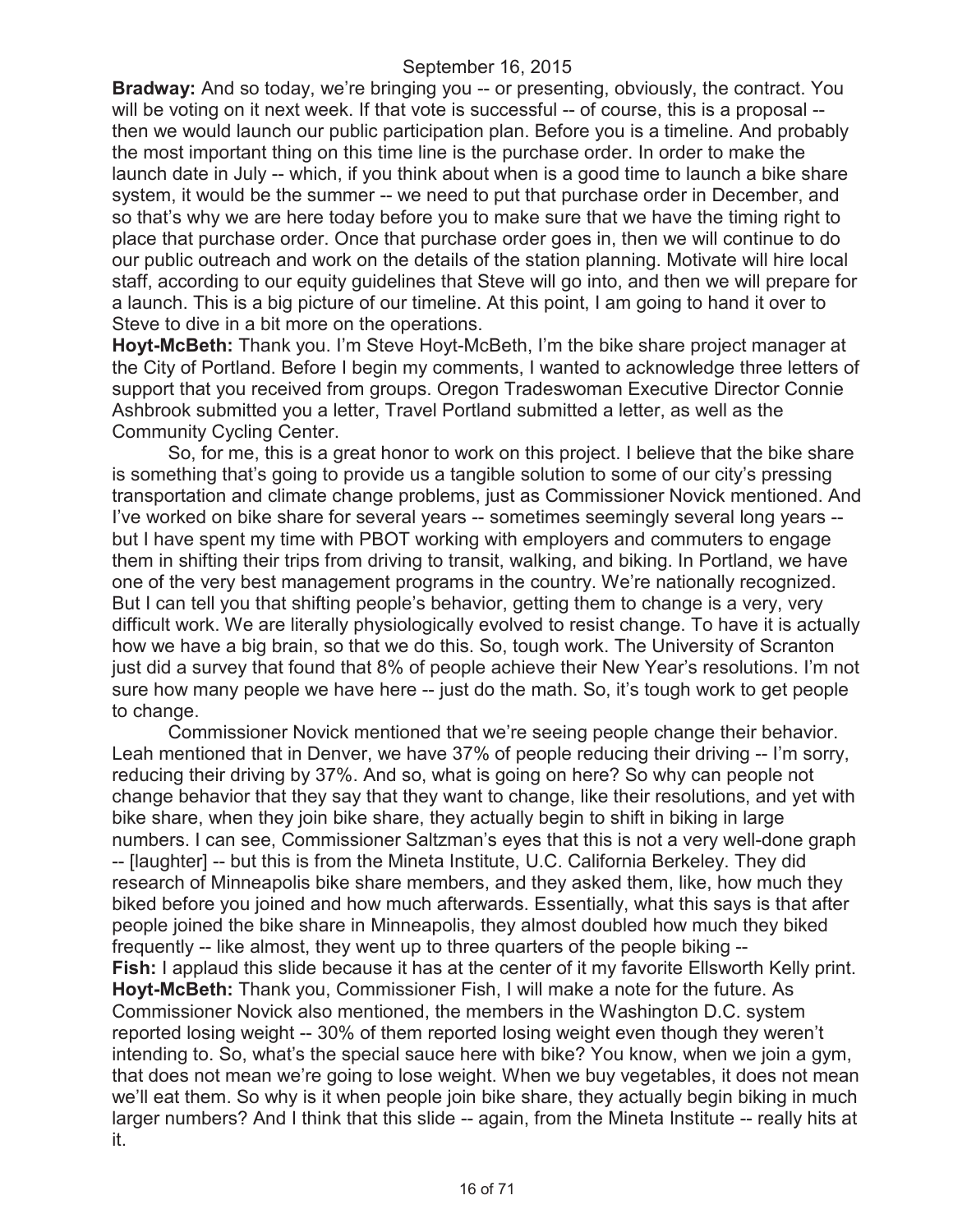The reason people like bike share is it's not because it's good for the environment, it's not because the bikes look cool -- they like it because it's convenient. And what convenience says to us is that it works, that people can get from point A to B conveniently and affordably in a really easy way. So, as Leah mentioned, there's over 60 cities with bike share right now. So bike share, as it is right now, is good. If we took kind of the bike share off the shelf and plopped it into Portland, we would be doing OK. But we know that we can do better in Portland. And specifically, we can increase the number of people using bike share, we can lower the cost to the City through leveraging the technological advancements elements of Social Bikes' smart bike technology, and we can reduce the carbon footprint through the system innovations. I'm going to skip that slide.

Let's talk first about pricing. Our pricing model is meant to attract even more people to bicycling, to strengthen the system's economy to make it more financially self-sufficient while at the same time making it more accessible to more people. So, our pricing model is grounded in the research done by Professor Jennifer Dill of Portland State University, which found that 60% of Portlanders are interested in biking but they're just sitting on the fence. We call them -- that 60% -- the "interested but concerned." So, they say that they want to bike but year after year, they don't bike. So, it doesn't matter how transform active some tool is if you can't get people to try it. So, if you can excuse my parlance, for the "interested but concerned," we want to get their butts off the fence and into bike seats. And we think that creating a low-cost single-use product is one of the strategies to achieve that.

So, in general, if we can speak in general terms, bike share has two main fare products across the country. There is the annual pass, which is targeted at users. And then there is the day pass that anyone can buy that tends to be used almost solely by tourists. So, the day pass is usually around in other cities \$7 a day. The annual is 75. So, at \$7 a day, that's a great deal for a tourist. If you're coming into the City and you want to have a special experience in Portland -- \$7, that's really nothing. That's less than lunch. But that's a lousy deal for a resident or commuter who wants to get across town for a meeting or wants to go bike to meet a friend for dinner. Unless you really, really, want to ride a bike, why would you spend \$7 when you could spend 250 and get there very well on TriMet or you could spend the same \$7 and probably take a cab or Car2Go.

When Portland launches, we will have one of the most affordable entry points of any bike share system in the country at \$2.50, on average, for a 30-minute trip. And I'll get to that on average conditional in a moment here. So, we're going to dramatically reduce the cost to casual users in order to get more residents to try the bike share., And we know from the data that when people try bike share, that many of them move on to become annual members because they just see the value proposition there.

Policy-wise, we want people to become annual members, because we know from the data that once you become an annual member, you tend to bike like crazy. In Denver, the average amount of trips that an annual member makes is about 60 bike trips a year So for our climate goals and transportation goals and our congestion goals, annual membership is really a great gateway for us to meeting some of those.

On the other side of this is the financial sustainability. Council gave us very clear direction dating all the way back to the original vote on the regional flexible funds in 2011 that said that no local money would go towards operations. So, annual members are great for our policy goals, but they're kind of tough on our financial system because there is - you know, the more you bike, the more wear and tear and more work for Motivate to make that work. So, part of our pricing strategy is to align our usage with our revenue.

So, while we're dramatically reducing the cost for the user, we are increasing a bit the cost to that annual member compared to other cities. And the reason -- even though we're doing this, we're raising the annual membership some, we still think we'll end up with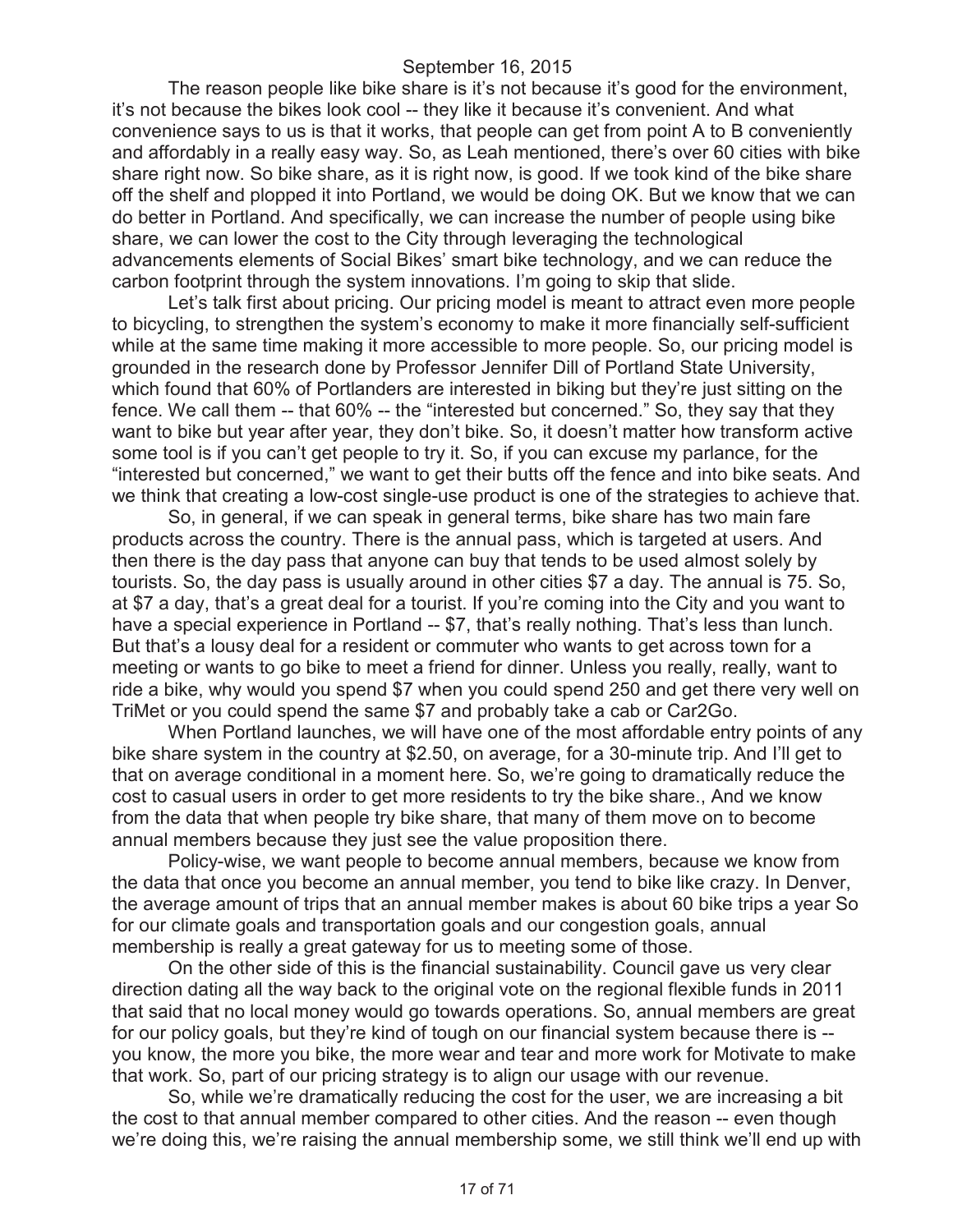a more accessible system. So, you're saying, how can you make it more expensive and affordable at the same time? The reason is that nearly every U.S. bike share system requires that person who wants to buy an annual membership to pay for that entire cost in one lump sum. That's not the way that we buy anything. That's not the way we budget. We buy our housing, we buy our phone, we buy our internet all as a monthly cost.

So, we believe that since we budget that way anyway, that's how we should budget and pay for bike share. We believe that in doing so, will create a much more affordable fair product. The City of Philadelphia -- I'm sorry, Temple University did a focus group with a low income community, large African American community, about bike share when they're trying to figure out the pricing. And they asked them, "how much do you think it should be per month?" And they said, "oh, about the price of a transit pass." So that's about \$80. So we're going to be between 10 and 15 a month, so we still think that even by raising the price, we come up with is a strong value proposition for the residents.

So, let's talk a bit about the technology and specifically about social Bicycle smart bike technology. With smart bikes, we think we can get more bikes through cost savings from product innovations, a better customer experience for our users, more flexibility for our operator, and a lower carbon footprint from the system. Smart bikes differ from what are called station based systems, and in this slide are actually referred to as "smart docks" in that smart bikes consolidate all of the technology that is with the station-based system that's on the dock and in the kiosk and puts everything on the bikes. The bike becomes very, very powerful in terms of the customer interaction and data.

With smart bikes, you can check out a buy and lock it with or without a bike share dock or rack. The bike also has active GPS so we're going to have a wealth of data on where Portlanders are riding, which will be powerful in evaluating where we need to invest our resources. With all this with smart bikes, Social Bicycles also provides branded racks and kiosks which we will have 30 branded stations within the service area.

One of the great things that smart bikes is going to do for us is help to mitigate one of the big problems that bike share operators find, which is parking during peak usage. With the station-based system, you can only park a bike -- so not the system that we have, but the station-based system that most other cities have -- you can only park a bike at a bike share dock. So, if you arrive at a bike share station like this one in Minneapolis on the top left and it's full, you've got to go to another station to try to find a place to park it. So, let's just assume that we had a station-based system and you were biking to a meeting at Fox Tower. You bike to Fox Tower and you get there, and that station is full. So with the station-based system, you would have to get on the bike share bike and go and find another station that had an open spot. You could do that from your smartphone app but you have to go there and drop it off and walk back to Fox Tower. So, that's not going to make for a happy customer and it's also very expensive for the operator.

To address this, what operators do is they spend about half of their operating budget on what's referred to as rebalancing. If you look at this photo, at the bottom right, you can see it happening in Washington D.C. What that means is that they move bikes in vans or trucks to and from high demand locations.

This is where smart bike technology and Portland's long history of bike investments are a perfect match. Smart bikes allow the users to park at any bike rack because the lock is built into the bike. And Portland has the best bike parking in the nation. In our service area alone, we have 3000 public bike racks. So, let's go back to that customer going to a meeting at Fox Tower. If they were with the smart bike system and they go there and that station happens to be full, they will have over a dozen racks -- public bike racks -- on the block face, which they will be able to pay and park that bike at. So, that makes the system operate better, it keeps the costs down, and reduces the reliance on vans.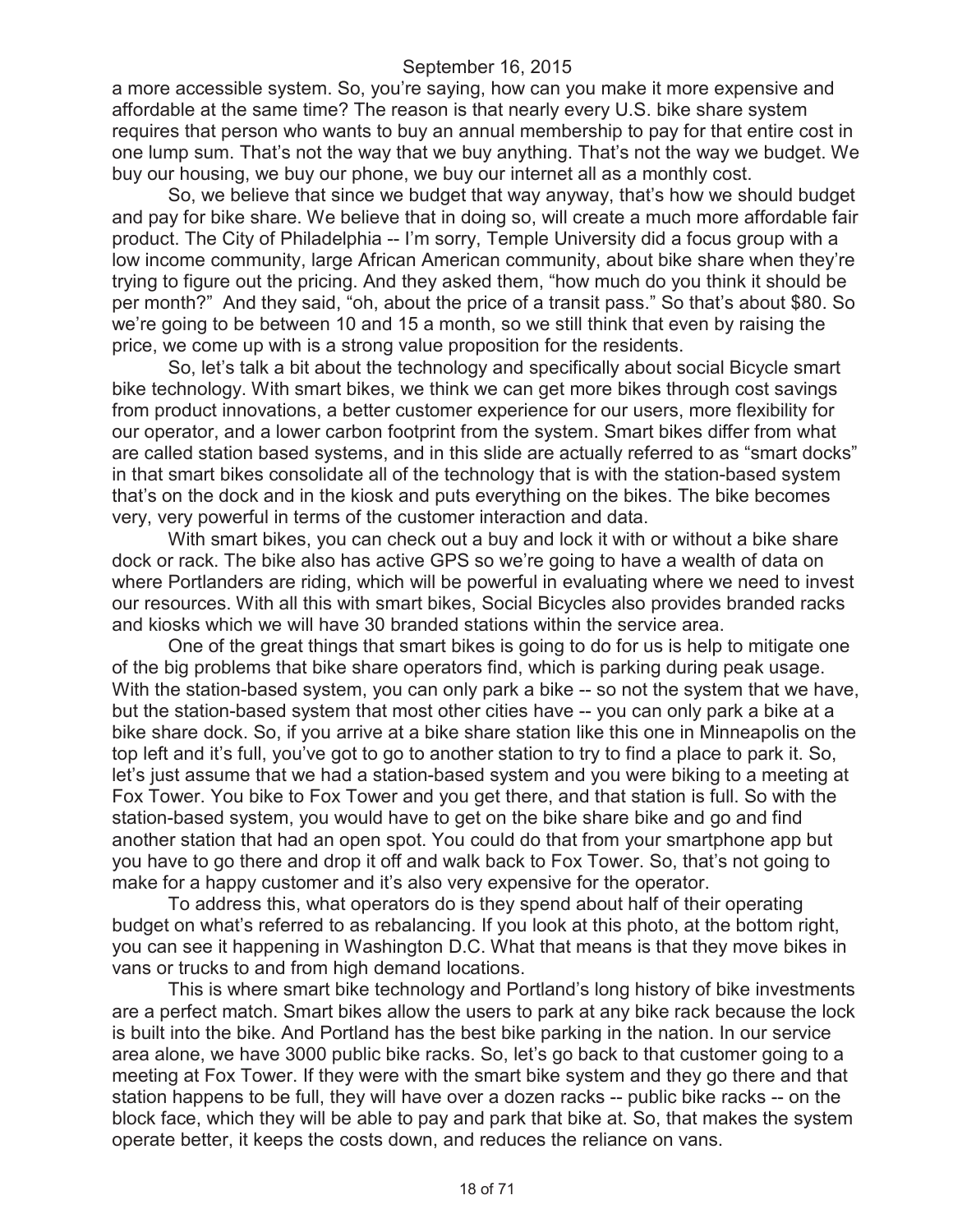In addition to those 3000 bike racks, we have 52 bike corrals within the service area. We have nearly 130 citywide. So, Motivate and the City plan to use 30 of these corrals as auxiliary bike share stations where both public and private bikes can park. To be clear, we'll have 30 branded stations and we're going to deputize an additional 30 of these bike corrals where customers, public bike and bike share bikes can intermix. By leveraging our previous investments in bike infrastructure, we are able to save around \$240,000 on the cost of bike racks. That savings of \$240,000 we have reinvested into bikes, so we're spending our money on bikes and not on metal. That's allowed us to grow the size from 450 bikes to 600 bikes.

So, let's talk about what this means. So smart bikes for Portlanders mean less hassle or parking a bike and lower costs for the City to operate. It allows Portland to do what we do best, which is innovating with private partners to create cutting edge sustainable practices. Just as in the 1990s and early 2000s, the City partnered with architects, designers, and developers to be a national leader in green building, Motivate and the City plan to use Portland as an innovation lab for sustainable bike share practices. So you recall those vans in that other picture moving all around the city trying to balance the station base systems? Through our planned program and smart bike innovations, Motivate will cut the number of rebalancing vehicles it uses for our system from four to just one. So instead of relying on carbon to solve our logistics problems, we're looking to technology and the partnership with the customers to create a more efficient system.

We're going to engage our customers with price incentives and fees to encourage people to bring bikes to high-demand locations. You might recall I said, 2.50 for 30 minutes on average for that one-time use ticket. After six months, the contract also allows Motivate to explore dynamic pricing to help balance the system, similar to what the City is studying in terms of with metered parking. And during peak usage, this could result in the price of that ticket going out to a maximum of \$5 for 30 minutes, but on average, that price will be \$2.50, so if the price went up during a high peak usage, it would also of course have to come down during the other areas.

Motivate also has implemented in Boston, New York City. They used bike trailers to move quickly and sustainably throughout the system. And lastly, I want to stay on this rebalancing issue is there is a rich set of data we're going to get from bike share because every one of these bikes has GPS right on it. We're going to be reaching out to our research and technology partners to explore the development of predictive models, so as opposed to reacting to what's happening, we can actually plan for it. Motivate is doing this with researcher at Cornell. I can't wait to get our local software engineers and scientists going on this.

Lastly, and most importantly, bike share is not going to be successful unless it benefits a cross-section of our community. We're very proud about our work with Motivate, the Coalition of Communities of Color, and Verde to create an ambitious agenda for the project. Motivate has committed to paying its employees a living wage and to partnering with local workforce employment training organizations, such as Oregon Tradeswoman to ensure that 50% of its workforce is composed of women and Portlanders from underserved communities. And aside from providing one of the lowest price points in the nation for bike share, Motivate is committed to deeply discounting 500 memberships to community partners. Together, we're also exploring a cash-only fare product to provide underbanked and unbanked Portlanders access to the system. And those unbanked idea is someone who does not have a credit card or a debit card or a bank account.

And lastly, I will say that our service area includes some of the region's lowest income census tracks and so we are striving to site stations near affordable housing and service centers. Thank you very much for sticking with me through all that, I'm obviously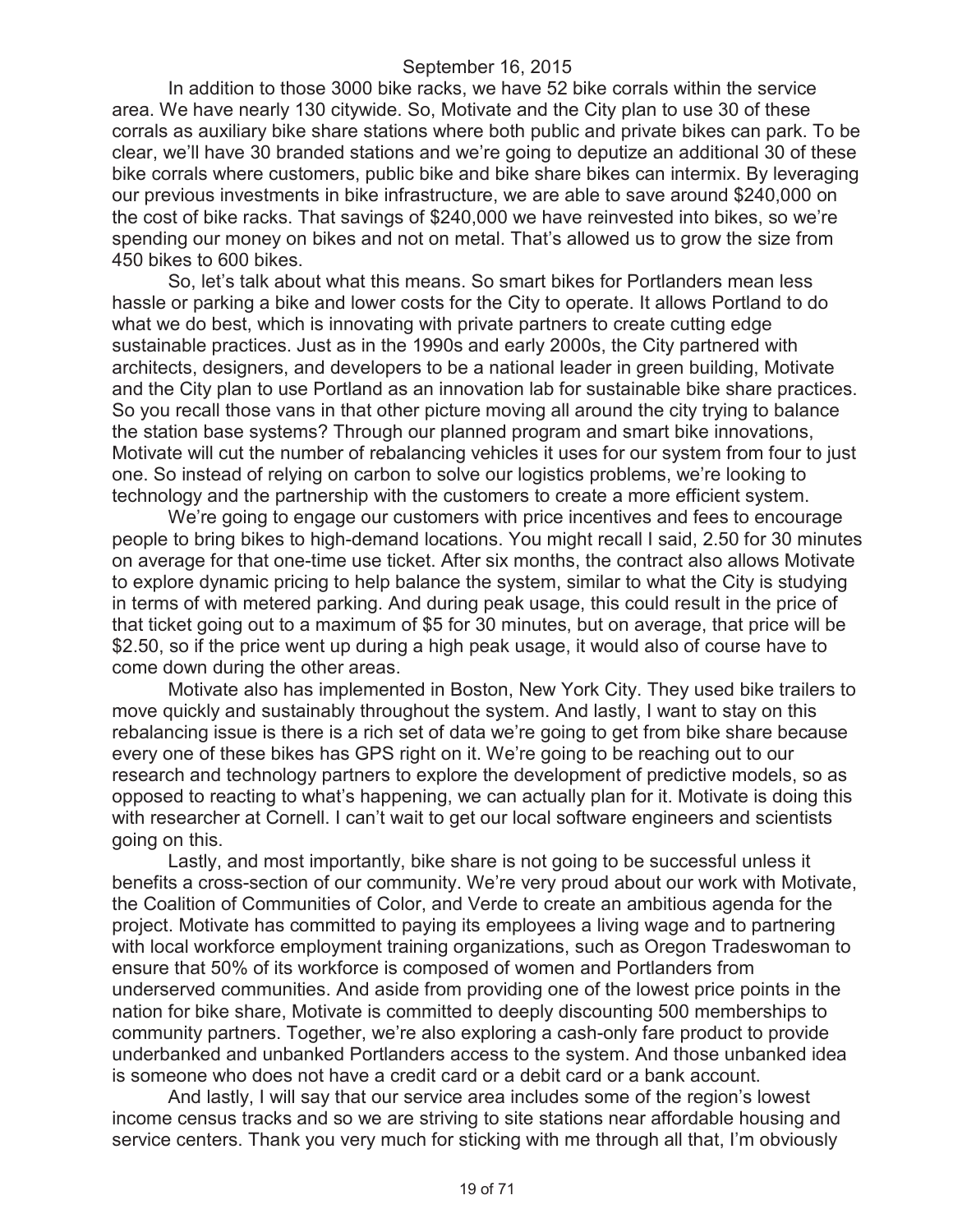very excited about this. [laughter] I want to turn this over at this time to Justin Ginsburgh, who is the vice president of business development at Motivate, our partners. **Justin Ginsburgh:** Thank you, Steve. As Steve said, I am the vice president for business development at Motivate. I'm going to go through this pretty quickly since a lot of my points have been touched on and I know your time is valuable. So, just to provide more information about Motivate. Margi touched on who the backers are -- it's the largest urban real estate developer in America, the largest affordable developer in New York City and San Francisco, Equinox, which is an operator of fitness clubs in the country. So with this backing, we have the resources to ensure the stability and investment and innovation to make our government partners happy and make our customers happy.

With the new leadership that we have at Motivate, we've really been able to turn things around over the last year and start to solve a lot of the issues that have constrained the bike sharing industry for the past couple of years. We've grown by over 4000 bikes this past summer in Chicago, New York, and Columbus; we're expanding Washington D.C., and Boston this fall; and we'll deliver an additional 11,000 bikes in New York and San Francisco over the next two years. We are ready to commit these resources and this energy into making Portland a similar success story in 2016.

Motivate has a track record of operating systems with no public subsidy. New York City has operated for two years with no public funding, relying only on user revenue and sponsorship for a viable business model that is delivering a high level of service and significant system expansion. We believe in this business model, and we are using it to expand the bay area by 6300 bikes and launch a new system in Jersey City next week. In Jersey City, we set a record for per-bike sponsorship contribution and believe it shows the demand for bike share sponsorship in mid-sized cities like Portland. We are bringing to bear our sponsorship experience from these other cities to Portland and we have already received significant interest from the business community for organizations that want to become part of Portland's urban fabric and make a positive community impact.

As the company, we really believe in Portland. This will be preaching to the choir, so I'll go through this quickly, but we're very excited about the tourism market. It seems like a must-do for people traveling and visiting Portland is to get on a bike, and this will make it easier for people. We also know that Portland has embraced multiple modes of transit. We think public transit, car sharing and bike sharing all work very well together. Bike sharing is a natural solution to the last mile for smile challenge, and -- as Commissioner Novick talked about -- offering people the opportunity to avoid driving to work to run the errands during the day.

The active lifestyle and the innovation that Portland has had on bicycle infrastructure is a real precondition to our success. In many cities, Motivate is out there trying to convince people to get on a bike. In Portland, a lot of people already ride bikes and now it's convincing people to ride bikes more or to use bike sharing specifically, so we really think that we have a great environment and great civic culture to make bike share a success.

We are grateful to the City Council for considering this proposal and we look forward to working together and working with PBOT to make it a success. **Hales:** Questions?

**Fish:** I have is a few. Could Leah come back for a sec? Could we substitute you out? I have a number of questions, sort of short answer and hopefully doesn't anticipate some of the testimony that may -- first, to you, Leah and to Steve. Thank you for the very collaborative way that you've engaged the Council in this process and the creative proposal that you've come before us, working within the constraints you were given. I think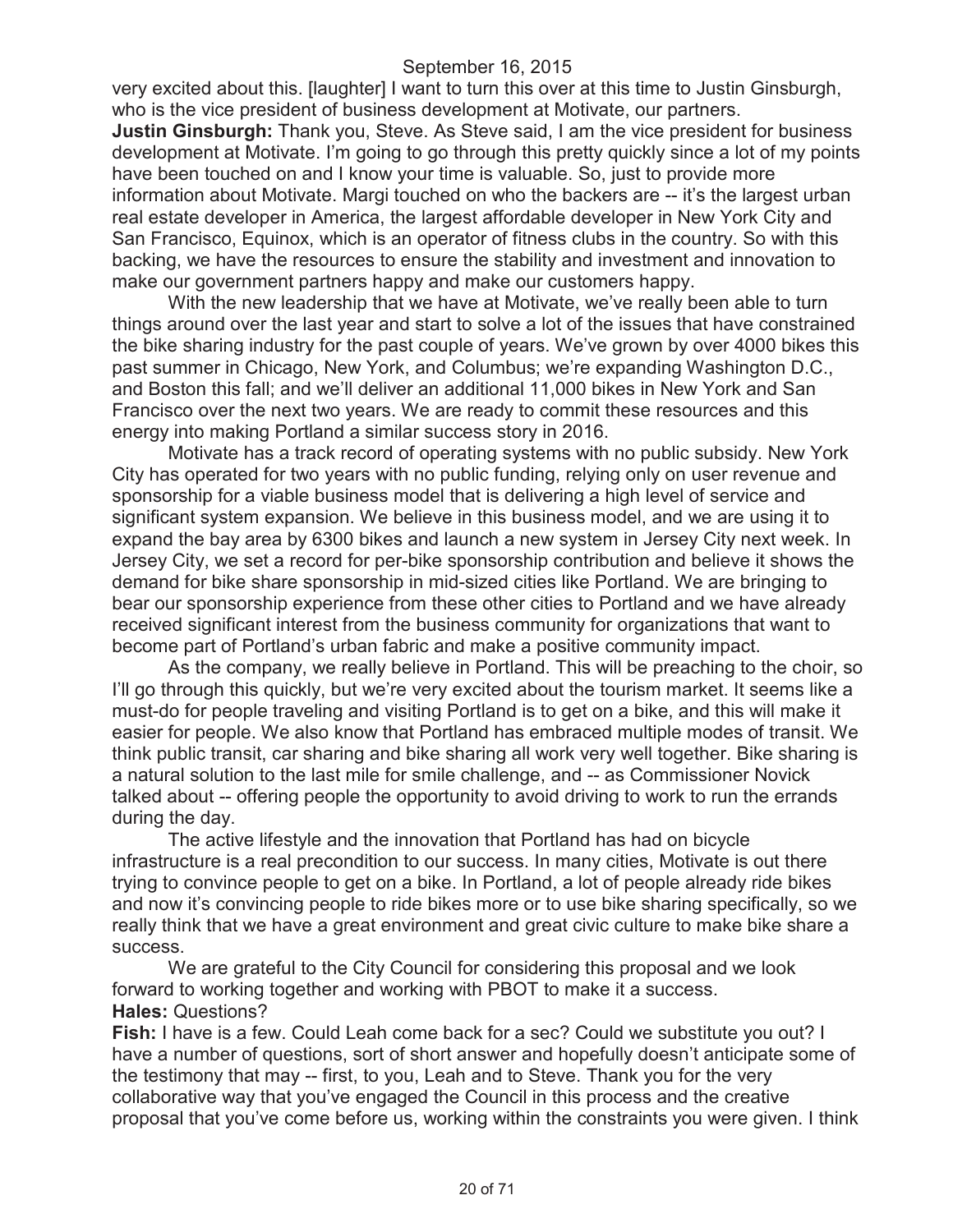it's extraordinary. Just some quick questions. One of the slides said that 150% of minimum wage. Is that the state minimum wage or the federal minimum wage?

**Hoyt-McBeth:** That's the state minimum wage.

Fish: So the higher, although it was not bumped -- it will not be bumped up but still higher than the federal, so thank you. Leah, to you -- I was in D.C. recently and noticed how spectacularly successful the bike share is. D.C. has subway, bus, has all kinds of amenities plus the downtown tourist area is walkable. So, I would have thought that D.C. would have been challenging because there's already so much other infrastructure for alternative transportation. Why is it successful in D.C.?

**Treat:** I believe that it is successful in D.C. because it is a last mile connector for the robust transit system that exists there. While there is a great metro system, a great bus system, it doesn't go into all the neighborhoods and you have to actually walk quite a bit to get to your stops. Also, D.C.'s great transit system is also plagued by a lot of delays, and bike share is an incredibly convenient and fast option to get around very small geographic areas.

**Fish:** And ditto San Francisco and New York, where I visited recently. I mean, bike share is blowing up in those cities and everybody seems to be on a bike going around.

The two criticisms that have been raised either in the media or in emails I received - - I want to give you a chance to respond to them. The first is, is there any particular, unique risk of theft to the product in the system that we are -- you're asking us to embrace? **Hoyt-McBeth:** I would be happy to take that. When I first started working at bike share, I was a bike share skeptic and one of the things I was concerned about was the theft issue, so was everyone nationally. And it's really -- Justin can probably speak to this -- it's really become a nonissue. The bikes are unique, the parts of them are often unique, so there's just not a market for theft of them. You can't really take them to a chop shop because the pieces don't fit anything else. The locking system and the credit card backing you need to use to use the system have all three worked together to have extremely low theft rates. **Fish:** Thank you. Leah, the second question that I had has to do with sort of the third year and beyond. How do you quantify the risk to taxpayers of having to cover any portion of the operating costs after three years?

**Treat:** There will be no risk to taxpayers to cover the last two years of the system. We are required by the feds to operate for five years since we're using federal funds. We don't have any experience in the nation of a system failing after three years. In our research, the only comparable city we found was Boston. And after three years of their operations, they had to go back out and do another RFP for their system. When they went back out after three years, they got even better terms with the contract for the last two. But again, we will not putting any additional money into this system. And should we be in the position of not being -- or having to go back out and not getting favorable terms, we'll be able to operate it and rebalance to user revenue. And tat is the worst case scenario.

**Novick:** Just to elaborate on that, we are required to operate a bike share system for five years after taking the federal money, but we are not required to operate a particular bike share system. We are not required to continue operating a 600 bike system at the end of the three years. So if we have to scale it back the system in order to meet the available revenue after three years, then we would do that.

**Fish:** I'm reminded that one of the first hearings I attended as a rookie Commissioner, I was sitting next to Dan and we were getting a presentation on light rail, I think it was actually orange line. And it was a big vision and big aspiration. We were asked to make a big commitment. But there was no plan to help pay for it. So I turned to Dan, who has the reputation of being the cheap-scape on the Council, and I said, "how do we say yes?" He said it's the way we do transportation planning -- we line up the vision, we get all the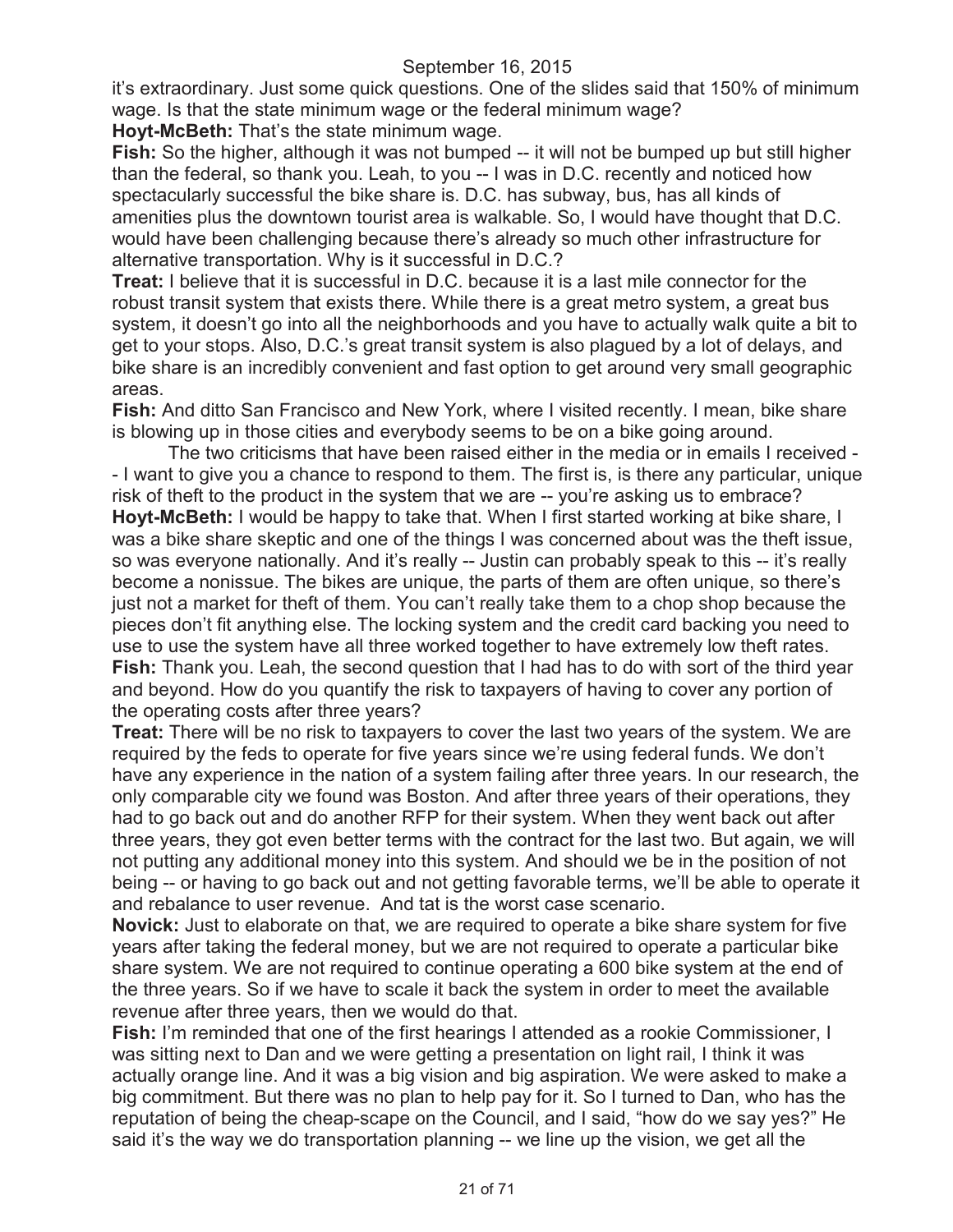pieces in place, we get in the queue for competitive federal funding, and we always get to the finish line. All I'm saying is there's risk in everything we do that's bold. This sounds like there's a very modest risk.

**Hoyt-McBeth:** Yes, if I can go back to Commissioner Novick's opening comments, which was it's nice sometimes to not be first -- and this time we'll be 65th -- is that we a lot of data nationally to look at. I think that we, as commons, kind of reflect the confidence based on the markets of other cities.

**Fish:** Thank you. And my last question -- I know that you're very enthusiastic about all of this data you're going to be generating, but some of the members of the public are going to be concerned about privacy. How do we balance your desire for all of this good data and the privacy rights?

**Hoyt-McBeth:** Thank you very much for bringing that up, Commissioner Fish. We had a meeting with Jennifer Cooperman, out City Treasurer, and one of her staff -- we actually now in the City has a PII -- personal identifying information -- expert who makes sure the City doesn't go afoul of sharing people's private information. So, our contract with Motivate is based on the direction we received from our expert. And the data that we will actually give out and that will be out publically will be anonymized by this you know, your basic demographic information and the last bit of that any trip that you make will be sliced off, so we can't see a-ha, that person is going to that person's house or whatever. The power of the data is in aggregate form, there's not a lot of power in that data at the individual level. **Fish:** We're not going to be tracking people's movements and then making that public, it's gonna be aggregate.

### **Hoyt-McBeth:** Aggregate, yes.

**Treat:** And just to be clear, Motivate, our operator needs to know where the bikes are, but there is in part of the contract a kind of a firewall more or less between the City staff and Motivate so that it's coded by the time we see it.

## **Fish:** Thank you.

**Saltzman:** Yeah, I have some questions. So, I think you know I'm sort of the reigning skeptic about bike share. I think that I was the one that authored the language in 2011 that said no government operational subsidy. And it's not because I am opposed to bike share. I just don't think that -- it's a nice thing to have, it's not essential with respect to our limited transportation dollars.

I do want to say that I'm very impressed with the company you're working with now and the issues that I talked about when we met I want to talk about on the record. As I mentioned in our meeting, one of the big concerns is somebody rents a bike, cracks their head open, and they're going to sue the City. So, tell me about the protections that we have to prevent the City from being sued under those situations.

**Bradway:** I knew you were going to ask that question --

**Saltzman:** I know you did.

**Bradway:** [laughs] So, we are prepared. If you turn to section 11 of the contract -- and I think it's worth it at this point, I want to be clear that we're bringing the contract to you in oath form, so we're still working with our attorneys. We have great attorneys -- Lisa Gramp and Ben Walters have been our attorneys and been with us every step of this. You will see the insurance indemnity, and there's lots of different types of liabilities that were covered. And I don't want to distract you but typical, commercial, property, worker's comp. 11.6 indemnity from the liability claims, the general indemnity language is there, "Motivate shall hold harmless [indistinguishable] the City of Portland and the state of Oregon, their officers, agents" and so on.

I want to be honest, though, that there -- we are still working with our attorneys on one word in the exception, so this is not totally -- there's some exceptions, and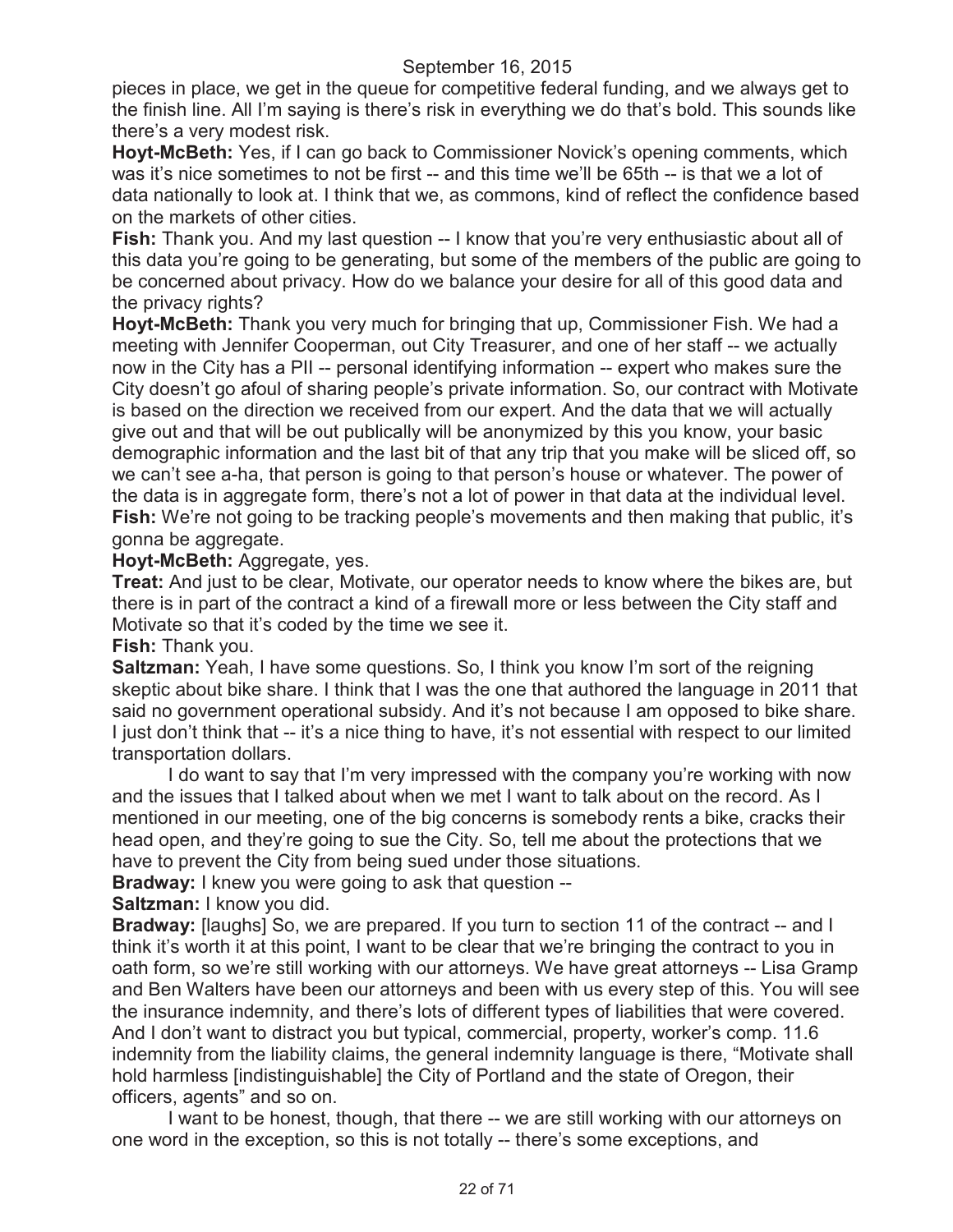Commissioner Novick raised this indemnity clause, as well as you -- that we don't feel like we're finished in that, in that B, caused by negligence or willful conduct. Lisa Gramp, our attorney, would prefer it to just say "conduct," so we are literally down to one word in the contract that we're working on. She's not here today, but I want --

**Saltzman:** It will be addressed in the intervening week?

**Bradway:** Yes, this will be addressed in the intervening week. We of course would not sign any contract that our attorneys aren't 100% behind, nd of course, that isn't OK with you. Because you Council members and Commissioner Novick and Saltzman have wanted us to have a strong indemnity clause, we are making this as strong as possible. And this issue was also raised in Uber, so we're watching it closely.

**Fish:** Let's be clear to Dan's question, it doesn't prevent someone from suing us. **Bradway:** No, absolutely not.

**Fish:** And enterprising lawyer could put the City as a defendant to see if they get lucky, but a blanket indemnity says they'll cover our costs.

**Bradway:** Correct. And so they will cover the cost. If someone gets hurt, they will cover our cost. There are a few exceptions to the rule that mostly have to do with the acts of whether staff employees are involved, so that's what we're talking about. But the general indemnification is there.

**Saltzman:** OK. So the only other question that I had was why -- and maybe Motivate wants to answer this question -- but why is Motivate electing to do a three-year versus a five-year coverage? Was that our decision?

**Bradway:** That was a negotiated term. And the negotiated term was -- you know, big picture again -- Motivate is willing to take all the risk in the first three years. That's millions of dollars. And so, it was a matter of what we felt comfortable with in terms of where we would be on the user revenue for those three years. And by the time that the stations are launched, we start collecting user revenues, and the bikes are being used and we have all of our annual members, we'll have a good idea of where we stand. Justin can speak to this, as well, but we felt like at three years, we would be on solid footing. And at that time, as Leah said, that just like Boston, we can do three things after three years. We can extend the contract as is, we can negotiate better terms for the City, or three, we can end the contract at that time. On the third option, we have 180 days' notice, and that would give us enough time -- essentially, six months -- to do a new RFP, and we would do an RFP for a new operator.

**Saltzman:** If that happened, that scenario happens, you're saying that after three years, only revenues from sponsorships and users will support the bike share?

**Bradway:** Correct.

**Saltzman:** Again, no operational --

**Bradway:** No local money.

**Saltzman:** No general transportation dollars.

**Bradway:** And if those three things happen, we will be before you again.

**Saltzman:** This is probably my final question. I'm asking on behalf of our budget committee member, Donald Wood. I think Commissioner Fish and I both got an email from him yesterday, and he was referring the Oregonian article which said I think the cost per month of a bike is \$200. Does that figure sound right?

**Bradway:** Do you want to talk to that, Justin?

**Ginsburgh:** Yeah, that's the operating cost. So, basically --

**Saltzman:** I guess he was saying that seems like a lot of money and can be covered through the sponsorships. And maybe speak to your Jersey City experience.

**Ginsburgh:** Yeah, that is all covered through user revenue and sponsorships. The way the contract works -- we've been transparent with the PBOT team showing our budget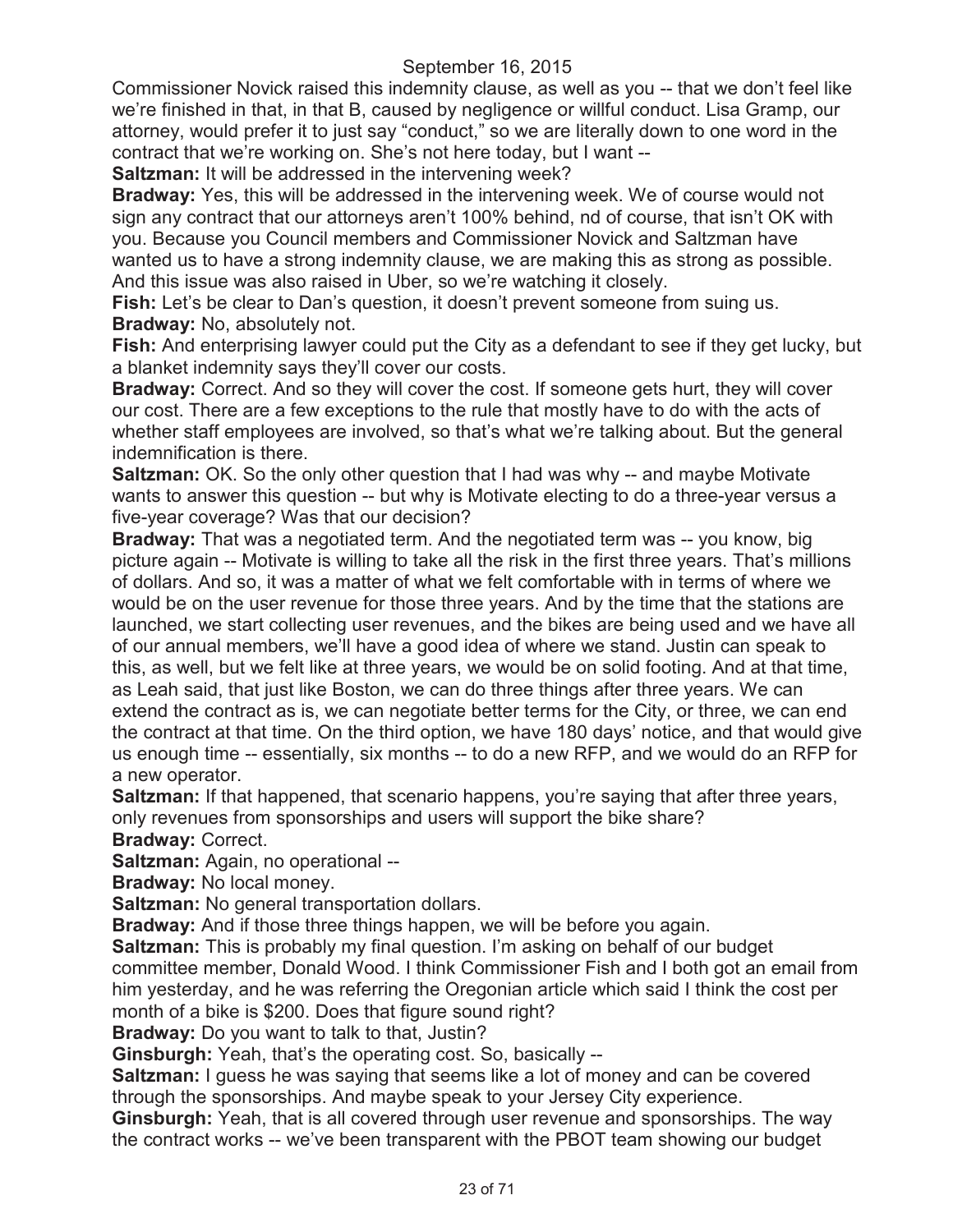based on, we operate Seattle, we operate San Francisco, we have a pretty good idea of what our cost structure will be here in Portland. Basically, all the user revenue and sponsorship goes into an account. And we're allowed to take 200 per bike per month out of that account just to cover our cost. That's not our profit. If that money is not there, Motivate will invest its own equity to run the system according to the standards of the contract. So that 200 is just coming out of the pool of revenue generated by the system, not at all from the public sector for taxpayer dollars.

**Saltzman:** And then my final question -- I guess this is my final question -- I was confused about the corporate structure here. So, Motivate is owned by --

**Ginsburgh:** Yeah, I can talk to the corporate structure. Basically, Motivate is owned by a company called Bikeshare Holdings, which is a holding company set up to make the investment into Alta bicycle share last year. The investors are the principals of the related companies, which is the real estate development company, based in New York; and Equinox, which is the fitness company, as well. So a typical investment -- you usually you set up as a separate entity to make the investment in an operating company. **Saltzman:** OK. Thank you very much.

**Hales:** any questions?

**Fritz:** I have three. As folks may remember, I voted against using the federal money for this project in the first place because I thought that there were other safety projects which were higher priority. I then voted for the Alta contract because it implemented a decision that had been made by Council. At that time, I asked PBOT to work on developments and on instructions to users particularly downtown to make sure that they understand where they are allowed to cycle and where they are not allowed to cycle. Could you talk about those two things?

**Hoyt-McBeth:** Sure. Thank you, Commissioner Fritz. I will do those in the order you said. As I mentioned before, we have one of the highest usage rates in the country and we wanted to manifest that with bike share as well. Luckily, we have a lot of best practices from other cities to go after. We plan to, with Motivate, provide partnerships through retail outlets -- whether that's a direct store or a bike rental shop which have all expressed in interest in doing this -- to provide low-cost bike rental to people, to provide people helmets when they buy a membership -- especially a free one, if you're an equity member or buying a subsidized membership -- and also doing a lot of promotions of helmets throughout our communication channels.

And then per the direction of Council, we have been tracking the industry that's trying and develop and actually providing a helmet vending out there. I had probably 20 discussions with the company that was made up of MIT graduates called Helmet Hub that was poised to launch in Seattle. That company was never able to realize their vision. And more recently, we've had meetings with a company called Cranium Technologies, which is a startup in the San Diego area that came up with the demo of their helmet vending machine and demoed that for Margi and myself and some other staff. Both of those solutions we feel are works in progress. I think that we've learned as a city that when we try to sometimes make investments in things that have yet to be tested in other markets, it doesn't always work out for us. And so we really wanted to make sure that when we provide a helmet solution, it's something that we can back up on.

And the contract specifically speaks to Motivate providing us a helmet vending option within 120 days of execution, and then the parties have a time to work out whether we find that's feasible. And after that, if we cannot come up with an arrangement, we will continue to look on the open market and we're hoping by that time that Cranium Technologies -- which is the only one aside from Motivate that's providing any sort of helmets -- has a solution that has been tested in Santa Monica and in some other markets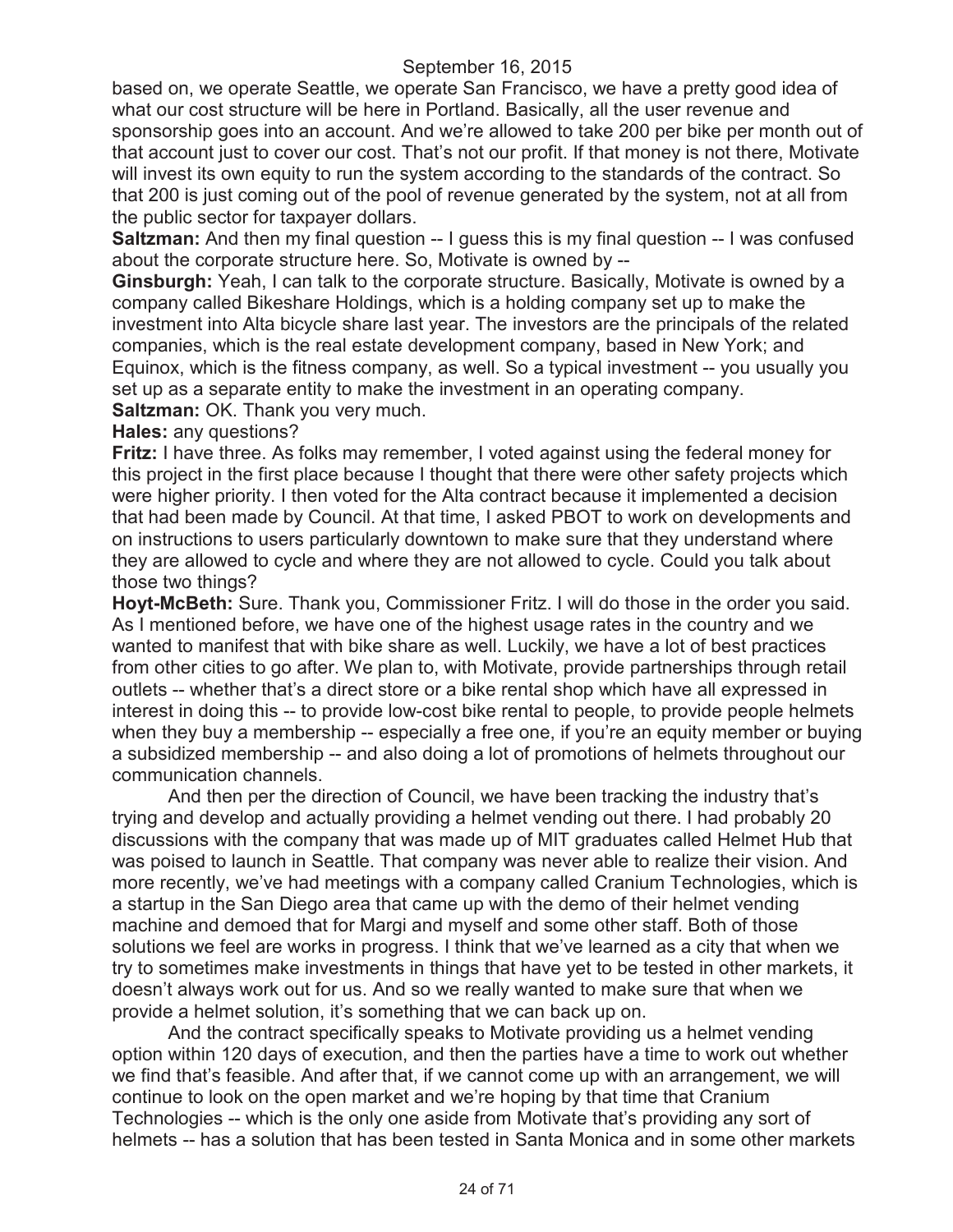and we can go look at them. They've right now have been saying they will do it at no cost to the City, but there's a lot of contingencies that we're currently not very comfortable with.

The second question you had was about promoting safety and people following the rules. We plan to use the whole bike share system and the bike itself as platforms to communicate safety behavior. The SoBi bike has kind of a different configuration than the other bikes of station-based systems in other cities, but we're looking to integrate that into the architecture of the bikes so that someone will actually -- there will be some place to give you some very punchy -- we obviously can't write a treatise on the bike -- we can at least give some very clear direction on where and where not to ride.

**Fritz:** Previously, when there were going to be docking stations, there was the opportunity to have the big list of you can't ride between Jefferson and the downtown area with the sidewalks --

**Hoyt-McBeth:** Yeah, I think that -- excuse me, I'm sorry.

**Fritz:** So, that's not going to happen.

**Hoyt-McBeth:** I think what we're going to simply say is, "don't ride on the sidewalk," as opposed to get into the minutia of that issue, the issue will be "follow traffic laws, don't ride on the sidewalk, yield to pedestrians." So it'll be something very simple and kind of more universal.

**Fritz:** That remains a significant concern for me, and I hope PBOT and the Commissioner will look into for downtown for putting signage up. Because it's already a problem. If we're enticing the "interested but concerned" to ride, downtown is a very difficult place to ride a bicycle safely. And I know we have millions of dollars' worth of improvements planned, but this system is going to be going into place before those improvements. Just after the orange line MAX celebration, I was waiting 45 minutes for a yellow line MAX because they were all going the other way, and somebody -- who later told me that he was from East Portland -- was riding in the MAX lane, and of course his bike got stuck in the tracks and he fell off and was quite significantly injured. So, I'm very concerned that we're going to have even more of that kind of action, and I'm not -- it's going to become more and more of a problem. I think it's beyond bike share, I think we really need to put time and effort into having some outcomes beyond the occasional sting on that particular challenge.

**Hoyt-McBeth:** Right. On the issue of bike share safety, I think this has been one issue - and I understand that your concern is broader than just the bike share user themselves - but I want to make sure that the Commissioners were clear that the safety record of bike share users is better than private bike users. The crash rate is much, much lower for bike share trips than it is for private bike trips, and part of that is because the bikes have generator lights on the front and back. The posture of the bike is very upright. And if you've ever ridden a bike share bike, you're never going to break a land speed record on a bike share bike. It's built to last, it's not built for speed.

**Fritz:** Yeah, and actually I noticed in a photographs that you provided to my chief of staff Tim Crail that there's a visible number on the rear.

**Hoyt-McBeth:** That's correct.

**Fritz:** Do you call them mud flaps here? What do you call the cover of the wheel? **Hoyt-McBeth:** Mud flaps and fenders I think are both used, yes.

**Fritz:** There's a clear number. So it actually provides us maybe with a pilot for there now being an identification mark on the bike so that somebody like me who would get almost run over by one will be able to call in and say, "bike 360 was on the sidewalk when it shouldn't have been," right?

**Bradway:** Correct.

**Fritz:** I think that's a good thing. My final question is about the location of the racks, the docking stations, whatever they're now being termed. I understand that you are going to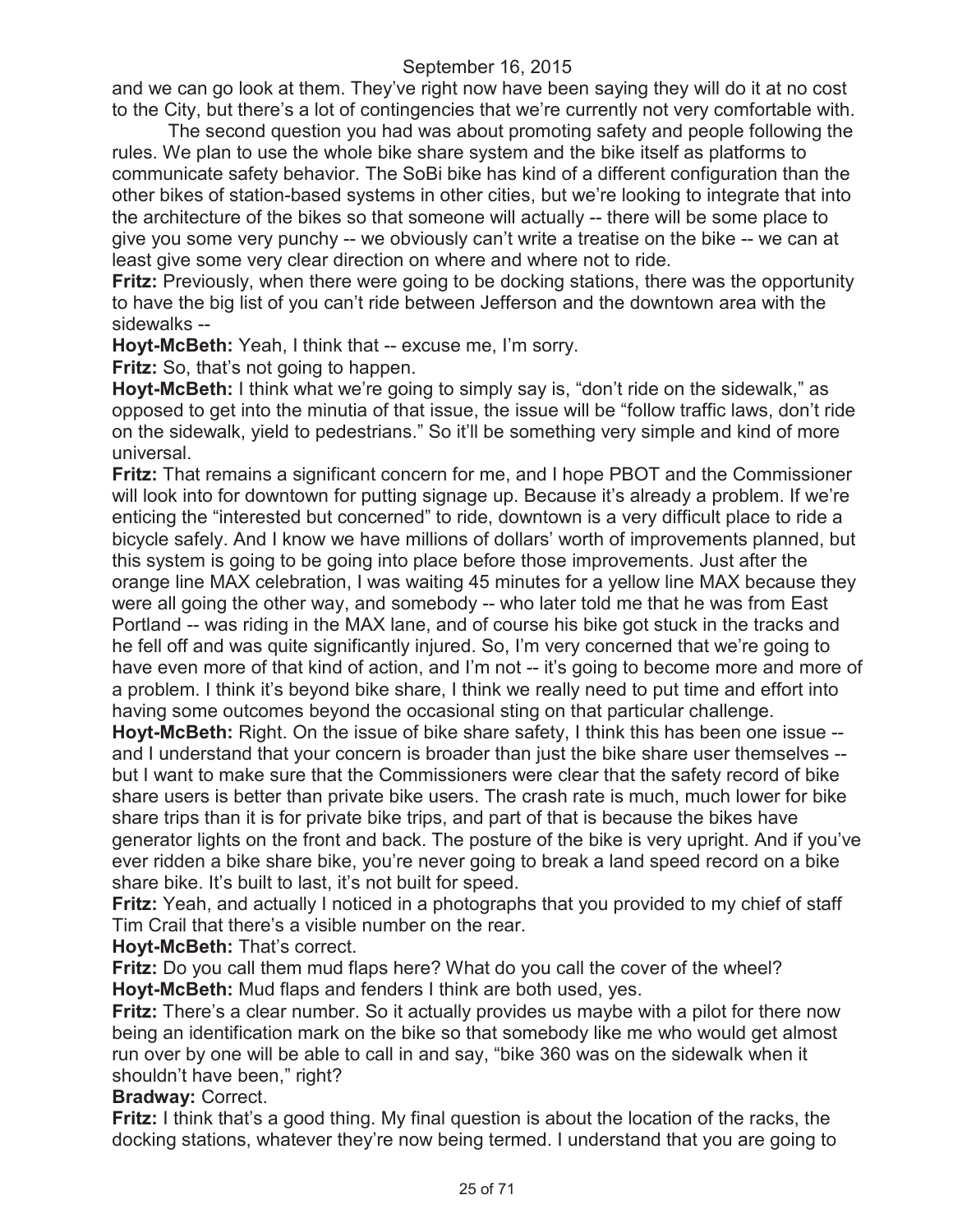have a public process to decide exactly where they are. Will that involve -- because you're going to put them on the street, right, rather than the sidewalks?

**Hoyt-McBeth:** I don't want to speak for Motivate, but my understanding is the goal of Motivate is -- the contract requires them to repay the City for any lost parking meter revenue. So, Motivate is quote, unquote, motivated to avoid that situation and their plan is not to take any parking. So, we'll probably will see them in the furnishing zone where we have space on the sidewalk and on public and private plazas. So, I imagine we won't have a lot on the street, but we could have some in non-metered areas.

**Fritz:** And not in loading zones.

**Hoyt-McBeth:** Absolutely not. No.

**Fritz:** Grea, thank you.

**Bradway:** Just one more that I wanted to add that really to the questions you asked is that we will be kicking off our central city infrastructure project in 2016. The timing on that infrastructure project could not be better with the timing of bike share. We're very excited about it. Those of you who participated in the policy makers' ride heard a lot about it, and I think the infrastructure that goes into place is part of that project will nicely compliment the launch of the bike share, hopefully helping with the sidewalk program problem. **Saltzman:** Just one more question. The pay station is on the bike, right? You insert your credit card?

**Hoyt-McBeth:** I'm sorry if I didn't describe that accurately. So, you can reserve a bike online and you can check out a bike either with a member card or if you reserve it online, you'll get like an I.D. number and you punch that into the pin pad on the back of the bike. There is not a credit card reader on the bike. We will have 11 kiosks where we expect to have high walk-up usage where someone could like slip in a credit card. They'll be very similar to our Smart Park meters.

**Saltzman:** I was concerned there would be 600 bikes out there with potential for credit card scammers.

**Hoyt-McBeth:** Thank you. The contract has specific provisions with standards around that. **Hales:** Very good discussion. Any more questions for the resource team here? Thank you all. And Steve, do you have any invited testimony, or are we going to open it up for public testimony?

**Novick:** I think we have an invitation or two. Who do we have next?

**Hoyt-McBeth:** It's Tom Kilbane from the Urban Renaissance Group.

**Hales:** Thank you. Good morning.

**Tom Kilbane:** Good morning. My name is Tom Kilbane, and I manage the Portland office for the Urban Renaissance Group, a commercial real estate firm here in Portland. We have a portfolio of about 800,000 square feet of commercial office space, mostly downtown office buildings. I'm involved in the leasing activity at all of our properties, and I can testify to the increasing importance of bicycling as displayed in office location decisions.

When I started out, it was very common for one of the first questions to be asked by a broker, "what is the parking ratio here?" meaning, how many parking spaces to the total square foot of the building. Today, car parking seldom comes up, if at all. One of the first questions that the tenant rep brokers now ask is, "where is the bike parking? How much bike parking is there? How easy is it to get in and out?"

One of the reasons for this is that using a bike to get around town is really efficient. The amount of time saved by not having to get your car out of the parking garage, not having to circle the block looking for a parking space is real. It means you have more time to get stuff done, enjoy your lunch, whatever you need to do -- and you get some exercise in the process. This happens in our office all the time. We'll have meeting on the eastside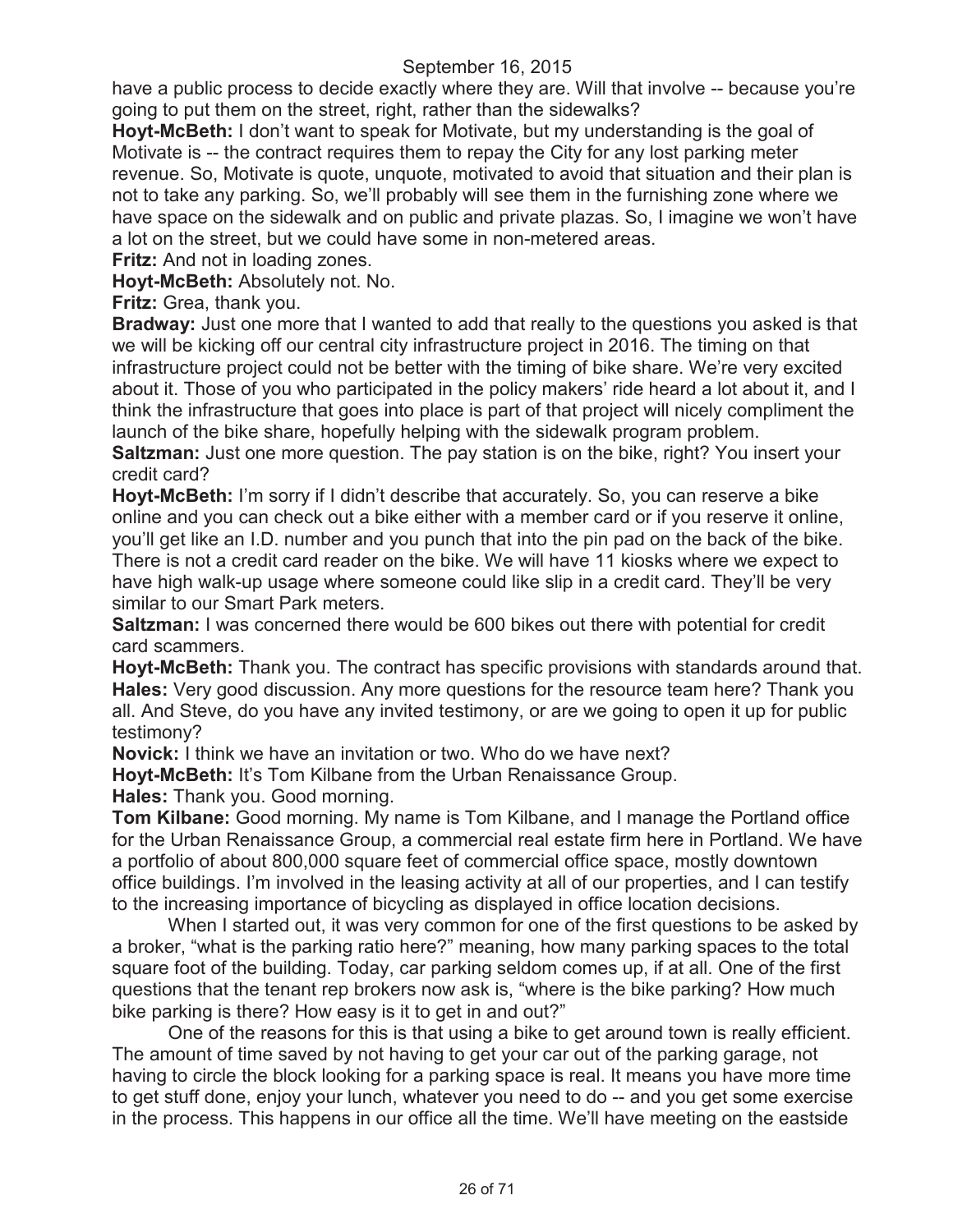or in the Pearl or in Northwest. One of my colleagues will have to drive. I'll take my bike. And 100% of the time, I'm there before they are with time to spare.

The great thing about the bike share program is that people who don't use a bike to get to work -- whether they drive a car, car pool, walk, or take transit -- will have the option of getting on a bike to run an errand, to go to an appointment, or go to meeting during the day.

Bike share will make locating in downtown Portland more desirable for companies focused on attracting and entertaining talent. Bike share will be one more reason that the suburban tenant down in Cruise Way or in the Sunset corridor, or that company considering expanding in some other market will make the move to Portland. If we want to maintain our reputation as a world-class biking city, then we need a bike share program. Thank you.

**Hales:** Thank you. I think this may be the first time that a commercial realtor has come into this chamber or maybe any other City Council chamber and spoken those words about what tenants are looking for in terms of parking. The world has changed.

**Kilbane:** It absolutely has.

**Hales:** Thank you.

**Novick:** I think that's it for invited testimony.

**Hales:** OK, then let's go to the sign-up sheet.

**Moore-Love:** We have seven people signed up. The first three, please come on up. **Hales:** Good morning.

**Rob Sadowsky:** Good morning. Thank you, Commissioners, for allowing us to share our excitement about bike share. It's an amazing, amazing transit program, and I suggest you think of it as a transit program. I'm going to answer a couple of question asked in a different way and share my experiences.

First of all, I've used bike share in many cities, including Munich, which has a system that is very similar to the social bike system where bikes are around and not in special lock systems, and it's fabulous and it works really well and I can answer any questions about what that was like. Think of it as Car2Go versus Zip Car. It's the simplest way I like to look at it. You'll be able to find it in different places. You'll be able to pull our your smartphone, you'll have a map where the locations are. It's really easy to find.

It's for everybody. It's not just for tourists, it's not just for people who live in Portland. We are going to see some really interesting new trips that emerge from that. There are new jobs will be emerging from this, and the commitment to high road standards that Motivate is signing on to is really important to look for job development.

It also increases our emergency outlets. If anything happens and we have need to get out of this city for any quick reasons, the bridges that will be up are going to be the ones -- this new bridge that we just built is going to be up, and bike share will help us get across it.

Let me answer the "why is it so high -- the cost of \$200 a month seems really, really high. Couldn't we just give everybody a bike?" It is a lot of users. A lot of users create a lot of damage, a lot of wear and tear and it will require a lot of maintenance. Again, it's very similar to transit. It's not like you're buying a bike to be used that you're normally getting in a store. This is a very specialized bike that has to be able to handle that kind of capacity, so that's why the costs are high.

I'm really excited about the unbanked opportunity, the ability to buy with cash maybe at a Fred Meyer a card that would give you access where you would not have to have a heavy credit card limit in order to get access. That will provide a lot of opportunities that other cities don't have, and I think we will be at the forefront, particularly around equity.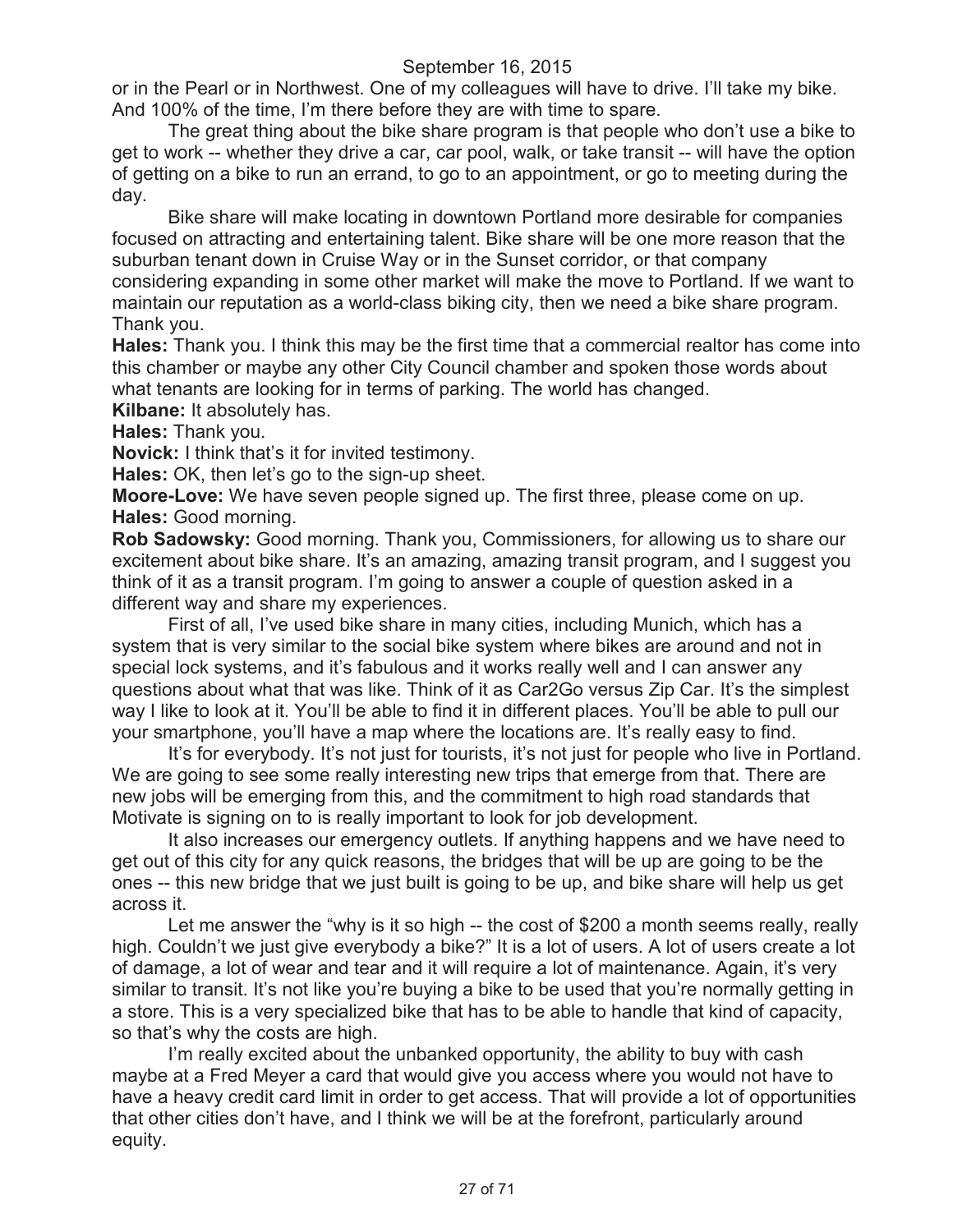Once this starts, it is going to grow. I think the concerns about what happens in year four and five are going to be less about where are we today, but how can we get to more neighborhoods, how can we do more? Similar to bike corrals, when they started and people were like, "we don't want these on the street" and all of the sudden businesses that are clamoring for them and paying for them themselves. You see in other cities like Arlington, where companies coming in and putting in the bikes and the systems themselves.

The BTA would be excited to offer assistance to ensure new riders know the laws through videos or through class services or being involved in providing staffing, similar to what the orange line is doing right now in key locations downtown to be able to say, "hey, here's how to use the bikes. Here's where to go." We would love to be able to have a conversation about that.

Finally, I want it reiterate what Margi just said -- this is only going to be successful if we are able to continue to put protected bike lanes in the city, particularly downtown, in order to get the bikes safely through the area. Thank you.

**Hales:** Thank you. Good morning, Ian.

**Ian Stude:** Good morning. I'm Ian Stude, I'm the chair of the Portland bicycle advisory committee. I'm also the director of transportation and parking for Portland State University. I just want to take a minute to remind Council that both of those organizations supported bike share back in 2011, and both organizations remain supportive of bike share and are very excited about the proposal that has come to you today. I want to add a little bit of color to the conversation today and talk a little about how I see bike share affecting our population downtown -- in particular, our population at Portland State.

For those of you who don't know, we have now almost 3000 residents on campus at PSU. Those residents are often coming to us without a car and they are coming to us because we are an urban university where they expect to be able to participate in a dense, urban fabric of life that we have here in Portland. It is one of the key attracting factors for us as an institution.

What we find is that those students are more and more clamoring for options when it comes to transportation. Bike share represents I think a very exciting option for our students to get around and do all of the things they want to do, whether or not they're keeping up with their studies -- hopefully they are. But they want to get out there in the community and they want to experience Portland as a part of their education. And in fact, they're required to as a part of their education. So, we're very excited that bike share connects them better with the city.

Those 3000 students are coupled with the other 26,000 who are attending our campus and most of which are not bringing a car to campus, but some of which who are. What I found in our years of serving our students about their travel behavior is that they are becoming increasingly multimodal. What I mean by multimodal is not necessarily that they're taking multiple modes per trip, but they are wanting to make choices on an incremental level about do they want to ride transit today? Do they want to use Car2Go when they leave campus that day? Do they want to use a bike? And the idea of a bicycle system that allows them to make that choice on a very daily incremental level is very exciting to them. And I think as a population, you will find they will be very excited to adopt bike share and become regular users. Thank you very much.

**Hales:** Thank you. Good morning, Ted.

**Ted Buehler:** Good morning, Mayor and Council. My name is Ted Buehler, I'm co-chair of the group Bike Loud PDX. We are very excited about bike share, and I assure you there is more than just myself who are affiliated with this group that are excited about it but a lot of them have more restrictive day jobs and things like that, so I'm the only one here today. No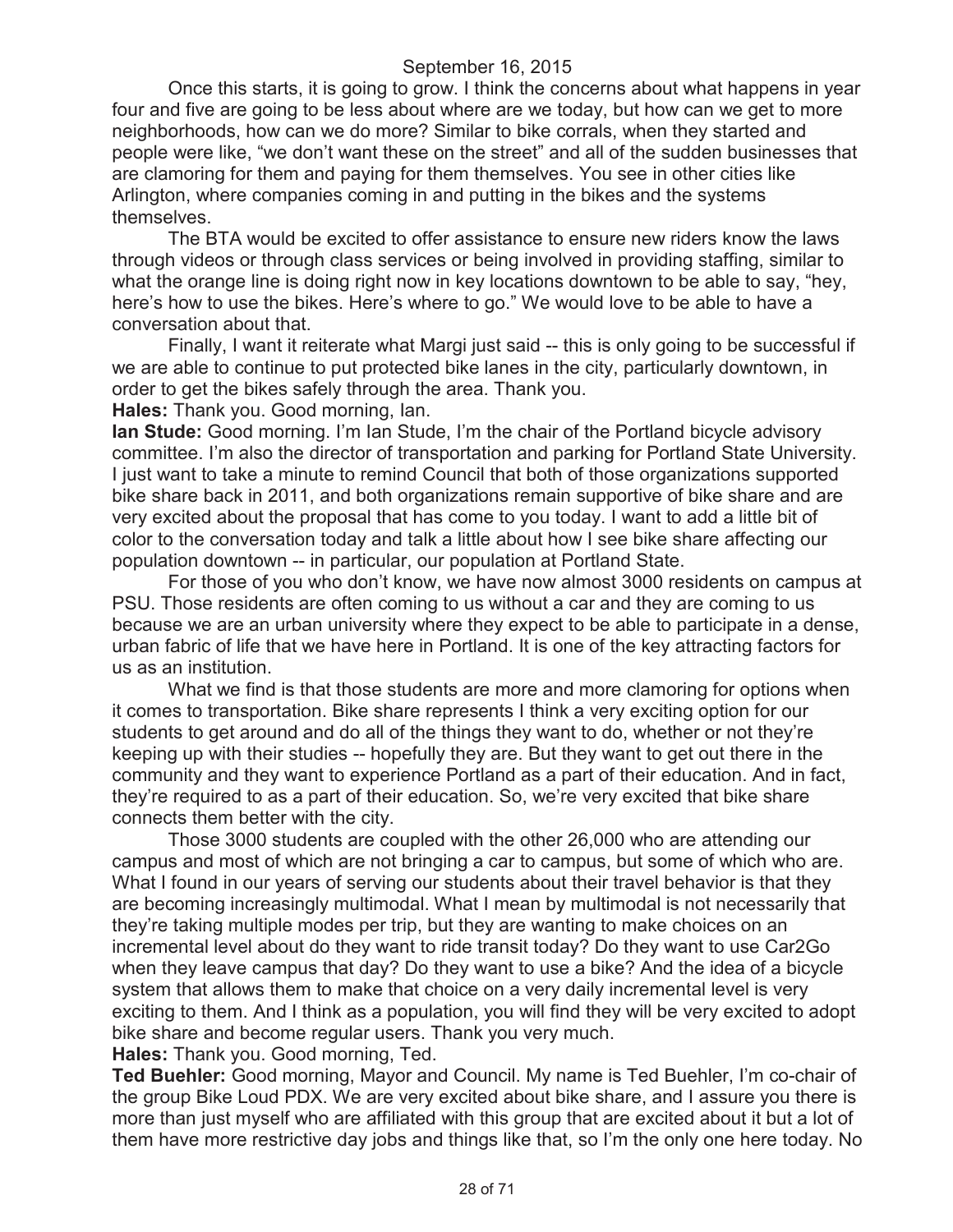children, no elderly folks, but we'll bring them to you in the evenings when you're out in the field.

This is the Portland bicycle master plan 2030 which you folks graciously passed in February 2010, and it has aspirational goals of bringing 25% road share of bicycles to the city by the year 2030. If you guys have looked at the numbers, you'll see that over the last five years, bicycle mode share has been flat while car mode share has gone up, which results in a lot more congestion on the highways and freeways than we had five years ago.

Bike share has a nice little two-page credit here, and when we get bike share implemented, we will be one more step toward the blueprint of getting more people in Portland able to ride bicycles than there are now. I've tried out bike share in New York City and Minneapolis. Both times it was a fabulous experience. I was able to ride around on surface streets at faster speeds than I'd ever traveled before -- except on a bicycle in previous times -- but especially in Manhattan, it was great. You can cruise around Manhattan faster than anybody else on the road, and you can look up and see a whole 360-degree view, you see the sights, you smell the smells, and you can stop and shop in you want to. I think lots of people that visit Portland will want bike share and they'll excited about it. As a matter of fact, I have a lot of friends that come to Portland and want to ride bikes. Sometimes I have loaner bikes at my house and I can send them downtown on it, sometimes I don't and they don't have quite as exciting of an experience as my guests that come here and have bikes outfitted for them.

We do have a couple of concerns which we want you to address about seven months from now or nine months from now when you revisit this after you pass it today, we hope. One is -- you know, you all have staffers, right? And you all go out to lunch, too. How often do you think somebody in your office might want to use a bike share bike to go out for lunch? Maybe once a day, something like that. Maybe several people in your office each day. So, 600 bikes isn't really a lot to go around. And I rather suspect that if PBOT staffers would have shown the charts as to how many bikes other systems have versus what Portland has, 600 isn't a lot.

Still, it is a terrific start. And one way that we can get the system to expand fairly quickly -- like by the summer of 2017 -- is to get some sponsors. And whenever I see a multimillionaires around town, I always tell them, "hey, I think you would be a great sponsor for bike share." But unfortunately, that has never happened. [laughter] I think you guys might have more of an opportunity. And I understand you are already doing that, but you know, those of you that have seen bike share in other cities, you can tell your friends, "hey, we're looking for a sponsor. You can get in early." Thank you, folks. **Hales:** Thank you.

**Novick:** We might have overlooked some multimillionaires, so if you have a list, I'd appreciate it. Ilaughter1

**Buehler:** I'll work on it.

**Hales:** OK, next please. Come on up.

**Craig Rogers:** Craig Rogers, Southeast Portland. I'm glad I hung around for this incredible conversation, collaboration to hear the questions asked by you, Council, and the hard work that PBOT has put into this. It's kind of like they have left no stone unturned. Nonetheless, these things always need to be revisited because there might be kinks down the road, but an incredible amount of work on their part and excellent questions asked.

I think it's obvious to me that they've made it a point to get the best product for the cheapest price. And myself -- a thought I had about it is when I go to get my hair cut, I get the old man discount. I says -- yeah, one time guy jumped up out the chair and -- OK, I'm an older guy. I like hard copy. I like to have the paper in my hand. How does the map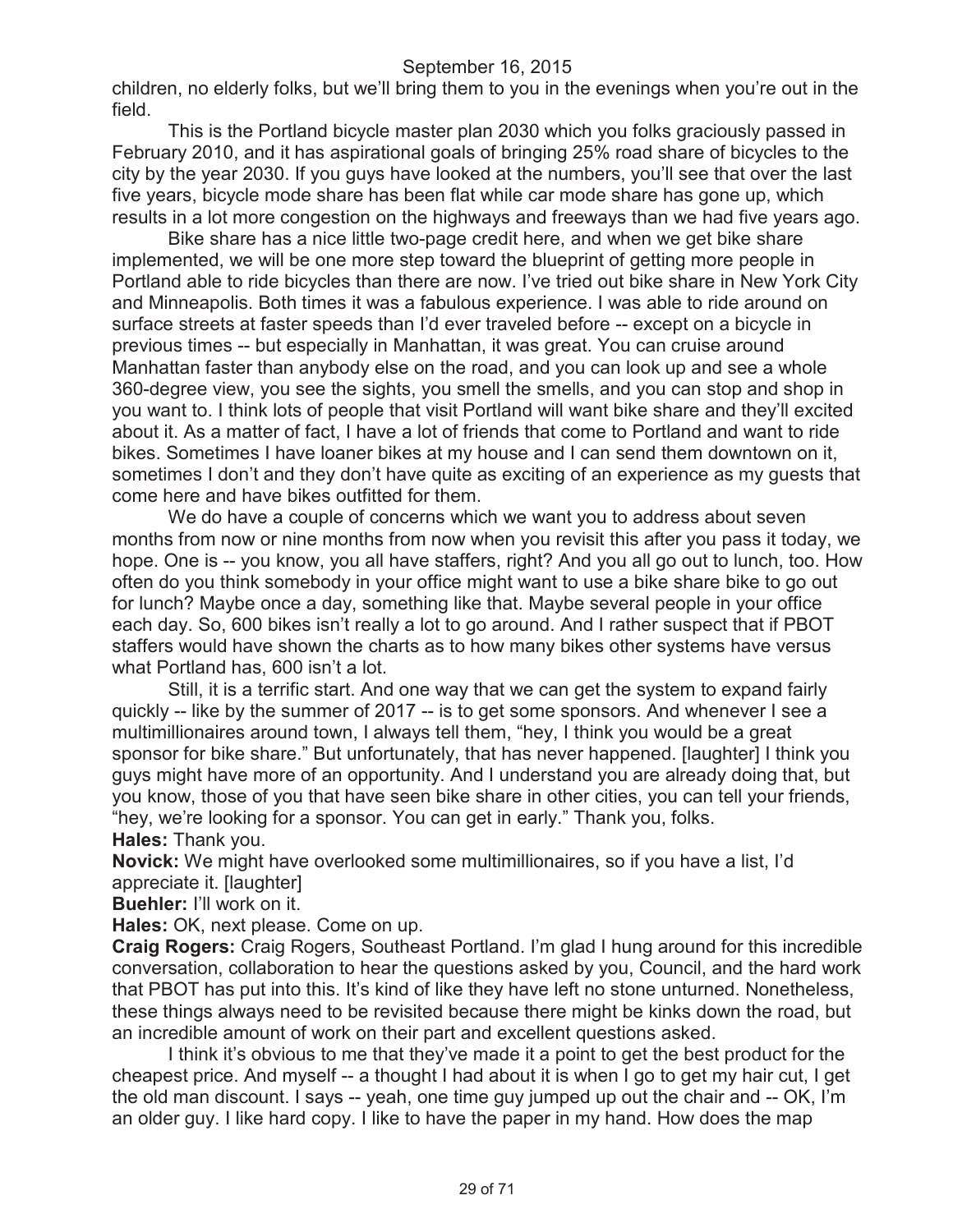work? Is there a screen on the bike or is it possible to have me -- I'm the hard copy guy, I'd love to have -- would that be available for the area that you're allowed to ride the bike in? **Hales:** They seem to be saying "yes."

**Rogers:** Good, good, great. I'm really happy about this. When I went to Amsterdam, I rented a bike and just went all over the place. I came across this triangle pub that was right on the edge of the canal, and I thought, "boy, I want to come back here." So I did the next day on the trolley, and I wasn't driving, right? So then I could have -- I discovered this Belgian beer that was really, really good. Sunshiny day in Amsterdam. They don't have much sunshine. So then I went in for a second beer. And Ralph's running up and down and I says what are you doing? He said I'm looking for the -- it doesn't matter. There was a gentleman was obviously enjoying his beer, he said, "yes, it does, the glass does matter." And later on, I found out later on that was Rick Steves. So because of the bicycle, I had a richer experience. And that's what -- for tourists in your town -- nonetheless, they're gonna be new, so you gotta take that into consideration because there's a lot of places in this city but you gotta know what you're doing when you're on a bike -- as Amanda said - downtown. So, hey, I'm for this 100%. I hope you all vote for it.

**Hales:** Thank you very much. Good morning.

**Joe Walsh:** My name is Joe Walsh, I represent individuals for justice. We have almost the same concerns as Commissioner Fritz. Because I'm disabled, I spend a lot of time downtown where people are riding bikes on the sidewalks. And although I'm not in a wheelchair yet, I watch wheelchair people get out of the way of the bikes. So, I would ask that this company use some of this money to either enforce the laws on the books -- I mean, there is an ordinance, you cannot ride a bike on the sidewalk downtown. And right now, the police are enforcing that. If you give this to a corporation, what happens to that enforcement? Do the police continue enforcing this, or do we have a corporation that is going to be community-friendly and say, "let's put aside some money out of this grant to make sure that people to not ride on the sidewalks," including the security people. I have more trouble with security people riding their bikes than I do with normal citizens. So, we have that.

We also have the question of, "are we going to increase the number of bikes?" I think I heard the number 600 -- somebody mentioned that. I don't believe that number. I just don't believe it. So, I hope that when you sign this contract and you pass this ordinance that you have a trap door -- kind of like what you suggested, Commissioner, some kind of out. A trap door is, "this sucks, let's get out." That's what a trap door is in a contract. So, I hope that you looked at that. If you're going to give them full authority to do this without any answer or accountability, once again, we're going to be mad at you. So, that's our objections.

The program itself sounds really interesting. They did it in New York. I grew up in New York, so I know New York. If they did it in New York, that's kind of a good endorsement because it is a very complex city and people are really squished during rush hour. So, that's our objections, but overall I agree with everybody here. It sounds like it's a good program. Right now, it is Wild West. Go down to Madison and 2nd -- it's the Wild West.

**Hales:** Thank you very much. Anyone else?

**Moore-Love:** That's all who signed up.

**Hales:** This will be passing to second reading next week, but opportunity for some comments from Council members now. I just want to commend you, Commissioner Novick, and the bureau for working on this patiently, getting us to a good place. It seems like we're sort of passing the goldilocks test here -- not too fast, not too slow, about right. Not too many, not too few, and so on.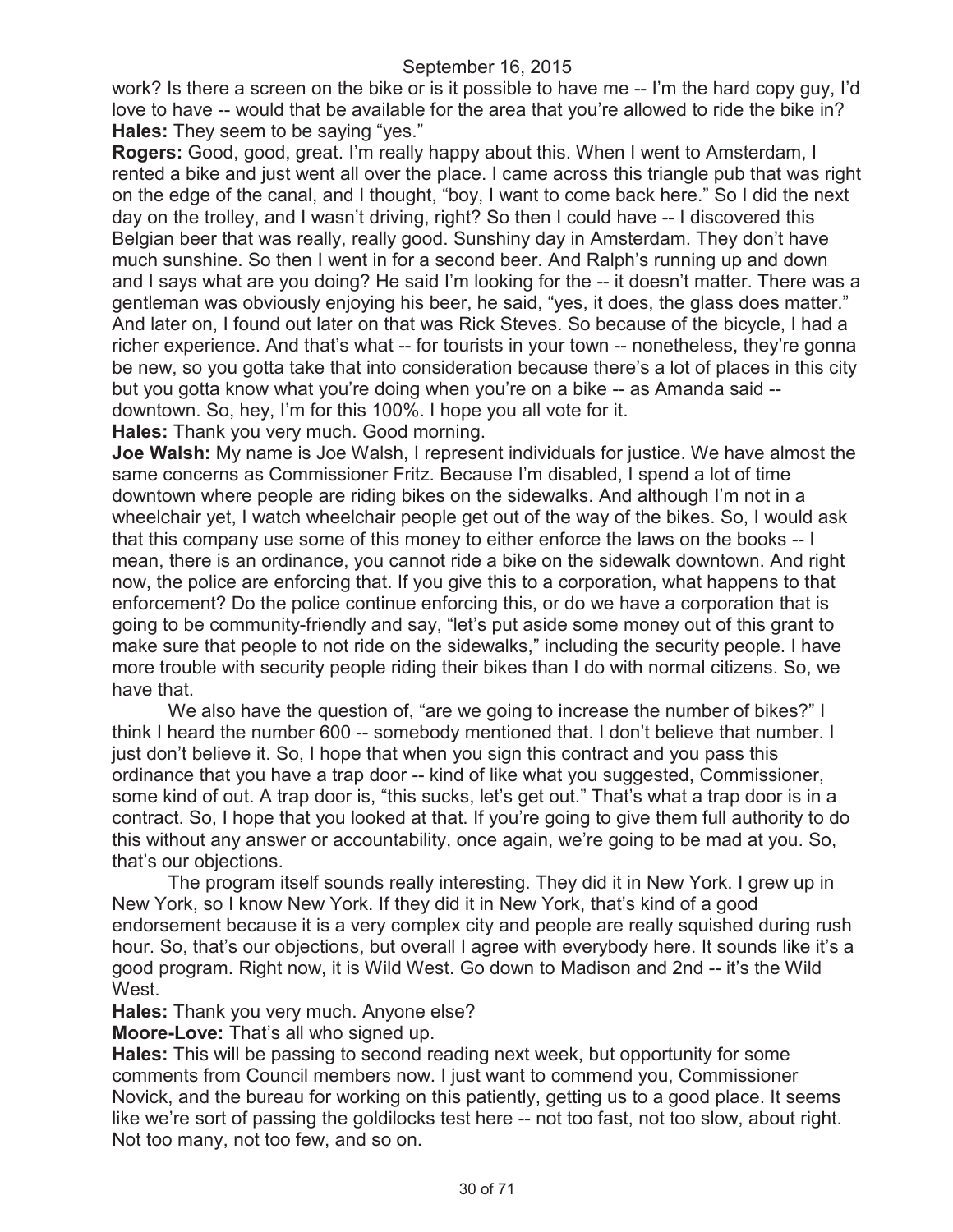I was reflecting a little bit on this issue because -- as we all do -- I hear from both sides on the issue on the fringes about it, if you will. I mean, I hear from people who are saying, "we're way behind in Portland and that's terrible." Actually, we're behind, or we're ahead or we're somewhere in this virtuous competition because we started it. Portland was one of the early adopters of light rail. We had the first city Climate Action Plan and we built the first modern streetcar. And we weren't a slouch on bikes, either. And that has set off a virtuous competition among cities to be green, livable, and give people transportation choices. What a problem to have that cities are trying to compete by doing the right thing! In fact, I still keep it on my bike -- Minneapolis one year won the best bike city award, the mayor R.T. Rybak was here and he gave me a snarky sticker which still is on my bike because there's a street in Minneapolis called Portland Avenue, that says, "Portland is just a street in Minneapolis." [laughter] It's still on my bike. So, I love it that we're in this virtuous competition. That's a great problem to have. So, to those wringing their hands that we are not a leader -- yes, we are, and others are running in our same direction and that's good.

I also of course hear the hand wringing on the other side, because every time we've given people mow transportation choices in the city, there have been critics. When the first light rail line was built, the then-Republican candidate for governor said that when it was completed, we should be locked up and throw away the key because no one would ride the thing. She turned out to be incorrect about that and she also turned out not to be governor. And then when the streetcar was proposed, there were actually people at TriMet who called it the "donkey trolley," but a very enlightened local newspaper called the Oregonian published an editorial I still have in leucite that said, "build downtown rail," because it would give people more transportation choices. Because they and few other people even saw the development benefits at that point, they just said this would be another nice transportation choice for people in Portland to have. And they were right.

And then with bikes, there's always been that hand wringing that it's not a serious transportation choice and no one will use it. I rode my bike over the Tilikum Crossing on Monday morning for the first day of commuting, and there were already 1000 people who had used that new choice that day. It's probably up by today. Every time we've given people more choices, as the choices have proliferated, people have used them and I really believe that's what is going to happen. Thanks for all of your good work on this project. Other comments?

**Fish:** You know, we're going to vote next week. And one of the casualties of our system is that we have these big gatherings and you don't show up next week when we say nice things about you and repeat some of your best lines and cast our votes. I tend to support this innovative proposal, and I appreciate very much the presentation, the transparency, the way you've engaged the Council, and I'm excited to see this in place in Portland. And frankly, the big deciding point to me is family trips to other cities where this has been a huge success. I think this is one area of policy where seeing something function at a very high level in cities like New York, Washington D.C., and San Francisco really is an eyeopening experience, and may be why one of our mutual friends, Charlie, keeps asking me to go on these fact-finding trips to other cities.

## **Hales:** Right.

**Fish:** Because they are very valuable when you're on the ground. This is working in other cities, it's hugely successful, and I'm looking forward to Portland joining. We will become, what, the 66th, Steve?

**Novick:** Steve said the 65th. And I want to remind people that under the old rules, we wouldn't make the tournament. In the new rules, we make the tournament, but have to play a play-in game.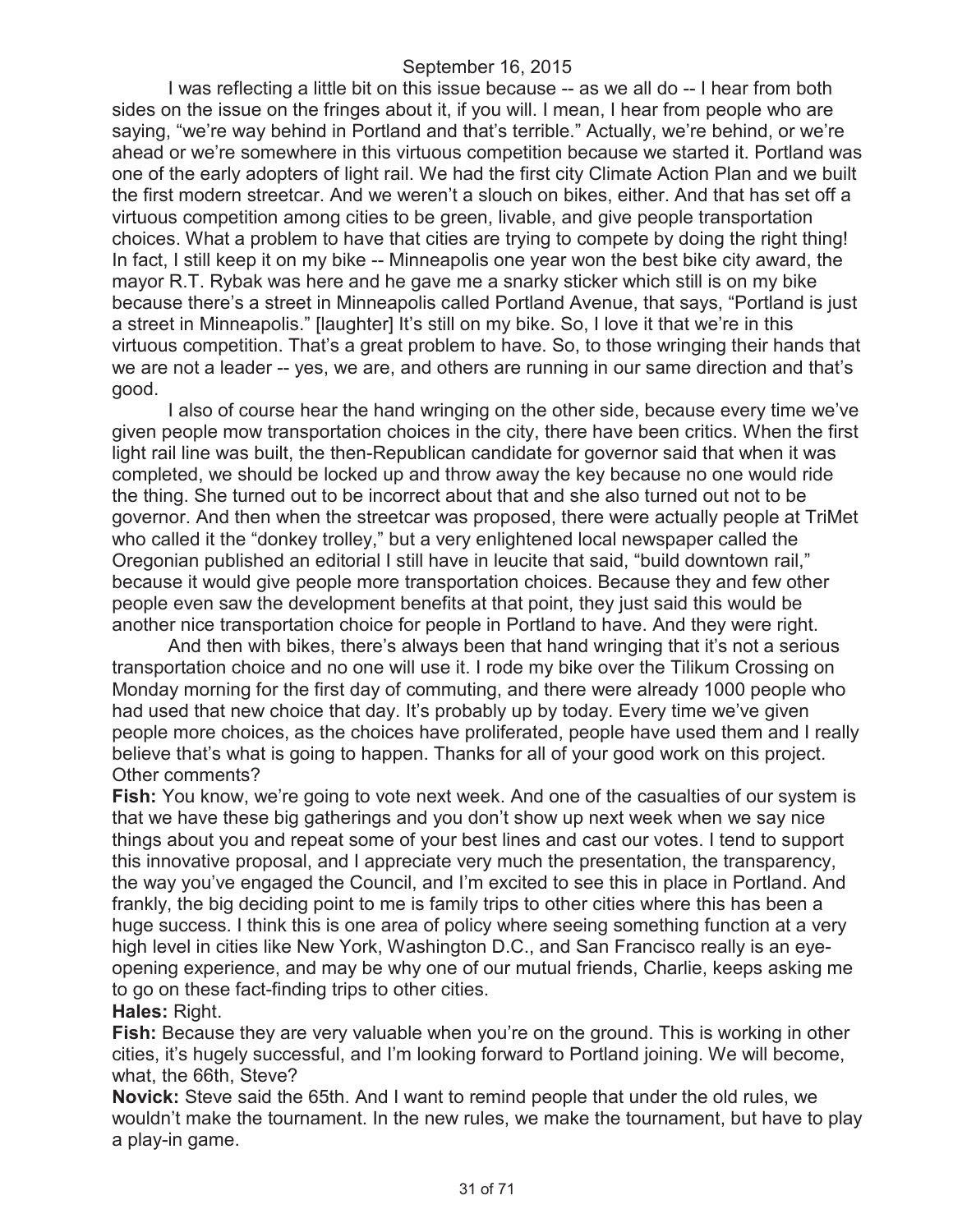**Fish:** I also want to give Rob the award today for the best quote. I think sometimes the simplest metaphor or analogy is what captures the thing. And he said, "think Car2Go, not Zip Car." That was helpful for me. Thanks for your good work, I look forward to supporting this next week.

# **Hales:** Comments, if not --

**Novick:** Mayor, I actually do have something to say, which is how much I appreciate everybody who has worked on this. Chris Warner and Timur Ender of my staff; Leah and Margi and Gabe Graff and a lot of other people in PBOT, but I especially want to thank Steve Hoyt-McBeth who's been the keeper of the flame on bike share, who has survived numerous fits and starts and lots of frustration, and has contained his commitment and enthusiasm and I'm very glad that all of you got to see and hear his enthusiasm as well as the wealth of information that he has here today. Thank you, Steve.

**Hales:** Well done. This will be back on the Council calendar for second reading next week. Let's move to the regular agenda.

## **Item 961.**

**Hales:** Commissioner Novick.

**Novick:** Mayor, we're bringing this proclamation today to elevate the conversation about distracted driving. Portland is a Vision Zero city, and we committed to eliminating serious and fatal traffic collisions. As part of that effort, we want to take this opportunity to proclaim September 19th as Distraction Free Driving Awareness Day. For this agenda item, I would like to invite up Rich Roche, who is the statewide director of external affairs for AT&T, who will speak to the work they are doing do elevate the conversation about distracted driving. AT&T has been engaged in a national campaign to eliminate distracted driving, public service announcements, and engaging local, state, and the federal government in this issue. We as a city share their interest in making sure that cellular technology is used appropriately and not while operating a motor vehicle. We encourage everyone to take the "it can wait" pledge to not text by driving. I will turn it over to Rich for some remarks. **Richard Roche:** Thank you very much for this opportunity. My name is Rich Roche with AT&T, director of external affairs. Thank you for your efforts to raise the awareness of the hazards of distracted driving and for proclaiming September 19th awareness day.

Each year, more than 2000 people are involved in accidents due to texting when driving. AT&T is working hard to raise the awareness about the dangers of texting and driving, and encouraging people to make a personal commitment to never text and drive. It's part of our "it can wait" campaign, because there's not a text message, a social media post, or internet search that can't wait.

We appreciate all of your efforts in making this proclamation. You are providing leadership on a very important issue to our community. I encourage you all to visit our itcanwait.com website – "it can wait" all one word -- and take the pledge not to text and drive. If you're an AT&T subscriber, please consider downloading the drive mode app that helps you avoid the temptation of responding to a text that comes in when you're driving -that little ding and you keep on looking over at your phone. This is a motion sensitive app, so once the car starts moving, the dinging stops and the person sending you a message does get an indication that you're driving and you'll get back to them. We'll encourage you to do that also.

**Fish:** Can you tell us how to find that on the app store?

**Roche:** Go to app store and put in "drive mode," and it's the AT&T app. It's a great app. **Fish:** And it's free.

**Roche:** Yes. Free is good.

**Hales:** That's great. I haven't heard about that.

**Roche:** A lot of people haven't. And I think it's something that really helps.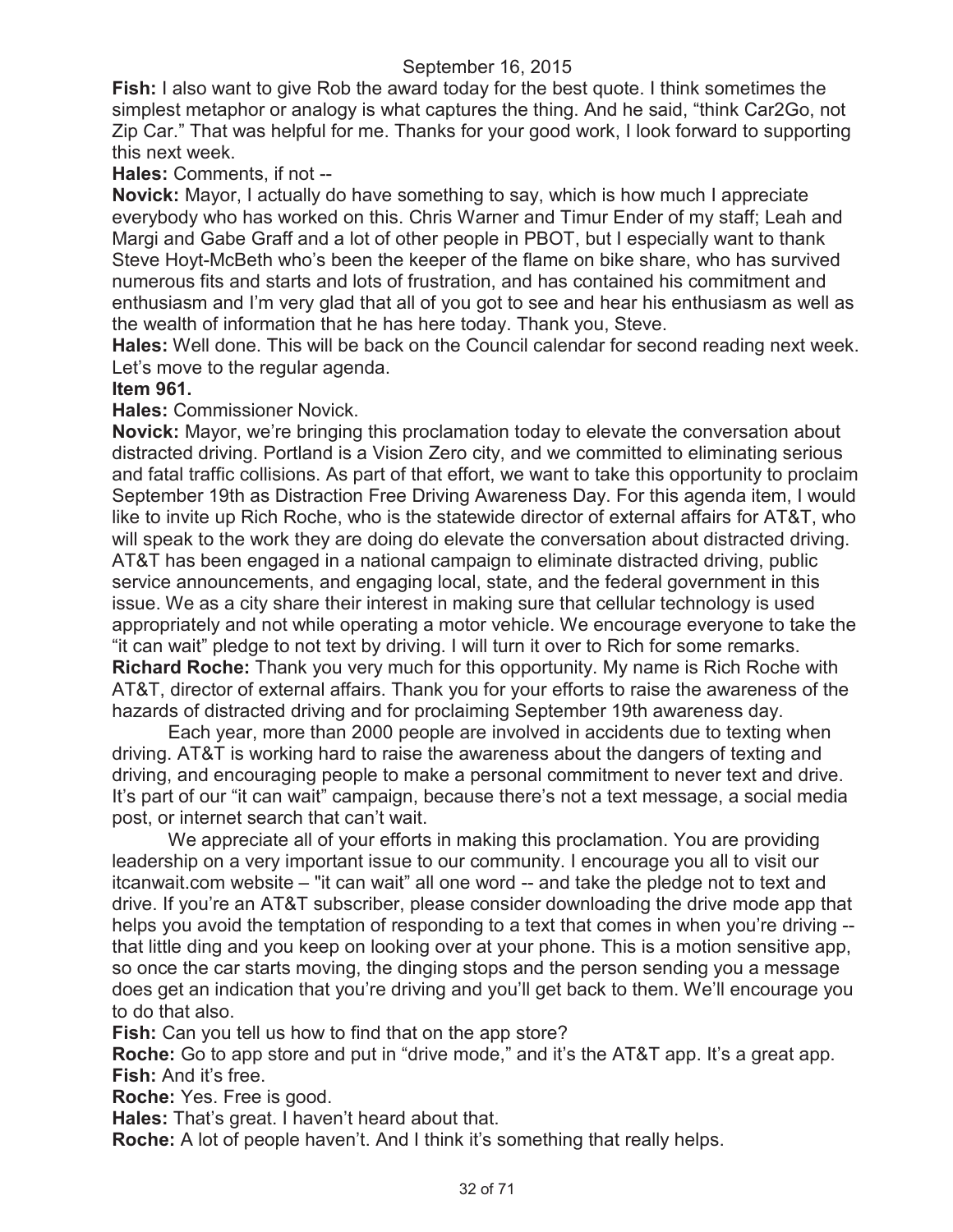**Fish:** Can I make just a modest, humble suggestion as an AT&T customer? **Roche:** Yes.

**Fish:** You guys are very good at sending me text messages reminding me to pay my bill, and other kinds of communications. I think you should make a big deal about this because I for one was not aware that there was such an app, and I think that is exactly the kind of tool that would be helpful in reminding people that they can't drive and use their phone. **Roche:** I think that's a great idea, and I'll carry it back. Thank you very much. And please remember, probably the strongest message each of us can make to our family members, to our friends, and anybody out there is not to text and drive ourselves. If we set that model, people won't. As much as I nag my daughters during college about not texting and driving, all of that goes away as soon as they see me texting and driving. I think we can set -- be a role model for our families and for our friends by not texting. Thank you for this opportunity and thank you for all of your work in this area. Thank you.

**Hales:** Thanks very much for being here. Steve, do you have a proclamation to read? **Novick:** We do. Whereas, the City of Portland holds the health and safety of its citizens as paramount priority; and whereas, Portland is a Vision Zero city; and whereas, traffic collisions are preventable and there are actions we can all take to reduce and eliminate traffic fatalities and collisions; and whereas, distracted driving occurs when drivers engage in activities that divert their attention off of the road; and whereas, The National Highway and Traffic Safety Administration reports that each day, more than nine people are killed and over 1153 people are injured in crashes that involve a distracted driver; and whereas, 60% of Oregonians use a smartphone; and whereas, 70% of Americans admit to using a smartphone while driving to text, check email, access social media, and use their photo and video tools; and whereas, the Oregon legislature has taken significant steps over the past five years to prohibit and discourage the use of hand held devices while driving, such as passing House Bill 2377 in 2009, House Bill 3186 in 2011, and Senate Bill 9 in 2013; now, therefore, I, Charlie Hales, Mayor of the City of Portland, Oregon, the City of Roses do hereby proclaim September 19th, 2015 to be distraction-free driving awareness day in Portland and urge all residents to observe the importance of this day.

**Hales:** Thank you very much.

**Roche:** I was reminded -- one other part -- thank you very much to your staff, because we do have PSA about no text with driving, if it would be OK --

**Hales:** Please, we would love to see it. Karla will help you. [video playing]

\*\*\*\*\*: I feel so fortunate to be out on tour. The only downside is being away from my friends and family, so I don't know what I would do without my phone. I use it to stay connected. I use it to remind me of what really matters most. That's why sometimes I don't use it at all. [end of video]

**Hales:** Excellent.

**Roche:** Thank you. Just a reminder, the app is wonderful application. Another application that is even simpler is your glove box or turning your phone off.

**Hales:** Thank you very much. That's excellent.

**Fish:** Where do I find that app? [laughter]

**Hales:** Great. Thank you, Commissioner, that's a great presentation. **Item 962.**

**Hales:** Pleased to welcome Jeff here today. Many of you know him already. He's a longtime Portland resident, land use attorney, also a well-known advocate for affordable housing. He and I have known each other in a couple of capacities for longer than either of us will admit. He served nine years on the board of commissioners for the Housing Authority of Portland -- now Home Forward -- including three years as chair. A former board member of REACH -- in fact, he was the chair -- he was on the board when I was on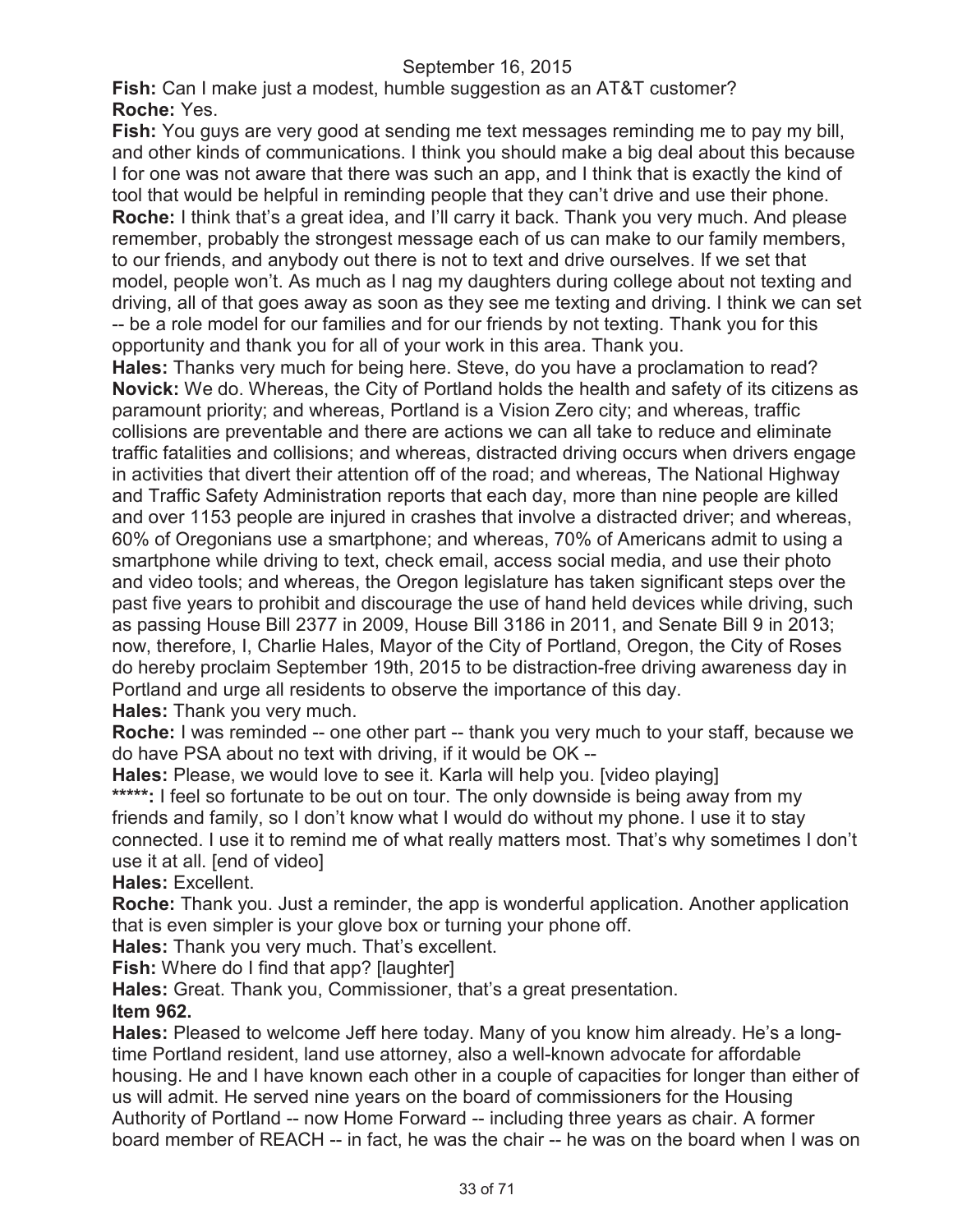the board a long time ago. He currently serves on Central City Concern's real estate committee and he practices law. He has experience with a wide variety of land use development and real estate issues, and we think he will make an excellent addition to the Planning and Sustainability Commission, the toughest volunteer job in the City. Katherine, our vice chair is here as well and she can attest for the hours put in. So, he knows what he is in for but he's still here and we appreciate it. Does anyone have any questions for Jeff? **Fish:** Mayor, when I first heard about the application, my initial reaction was pretty negative because I served with Jeff on the Home Forward board -- now Home Forward, then Housing Authority of Portland -- and I was thinking about the qualities I would use to describe him at this hearing. They are as follows. He was often a contrarian, he was very independent minded, he frequently disagreed with staff, he was usually the smartest guy on the panel and always the best-prepared, and very rarely he was cranky. And the more I thought about it, I thought he is the perfect person to appoint to this board, because what we want is someone to filter all of the information that comes to us and to always be independent in their thinking. And I know Jeff to be fearless. And as you noted, Charlie, he was and continues to be a fearless advocate for low income families and affordable housing, and he is a person of very strong values and principles. And what I love about Jeff, is that he is -- it's because of his strong principles that he is often someone asking the questions that no one else is willing to ask in Portland polite. And that's what I think makes him an invaluable board member, so I applaud this nomination.

**Hales:** Thank you. Jeff, welcome.

**Jeff Bachrach:** Mayor Hales, thank you. Thank you, Commissioners. I'm going to not respond to anything Nick said, even the negative comments. Thank you, Nick, I appreciate that. I did serve on the Housing Authority with Nick. I would say he might have been my second-favorite Commissioner, of course after Gretchen, who I served with for three years, and that was a delightful experience as well. Mayor Hales, everybody, thank you for this opportunity. As you said, I served nine years on the Housing Authority. I hope I added a modest amount of value to that enterprise and I hope I can do the same with the Planning Commission. Thank you again for the opportunity to serve.

**Hales:** Thank you very much. Any other questions? If not, I would like to hear a motion for adoption of the report.

**Fish:** So moved.

**Saltzman:** Second.

**Hales:** Further discussion? Roll call.

**Moore-Love:** I didn't have a signup sheet for this, I didn't --

**Hales:** Oh, sorry. Anybody want to speak, other than Jeff in his own defense? OK. Roll call, please.

#### **Item 962 Roll.**

**Saltzman:** Thank you, Jeff, for agreeing to do this. As the Mayor said, this is a very demanding assignment, and we appreciate the quality of the work the Planning and Sustainability Commission does for us and we are confident that you can maintain those high standards. Pleased to vote aye.

**Novick:** Thank you very much for your willingness to do this. Aye.

**Fritz:** Thank you. Aye.

**Fish:** I'm just thrilled. Jeff was an MVP on the Home Forward board and he is a really wonderful example of an engaged citizen, and I think we're lucky that he's willing to throw his lot with this very challenging assignment. Aye.

**Hales:** I love ocean sailing, and when you do that, you have a crew and you sign up for watches. And sometimes you get a good watch, sometimes you don't. Sometimes the wind is blowing the right way, sometimes the sun is shining, sometimes not. But you don't know,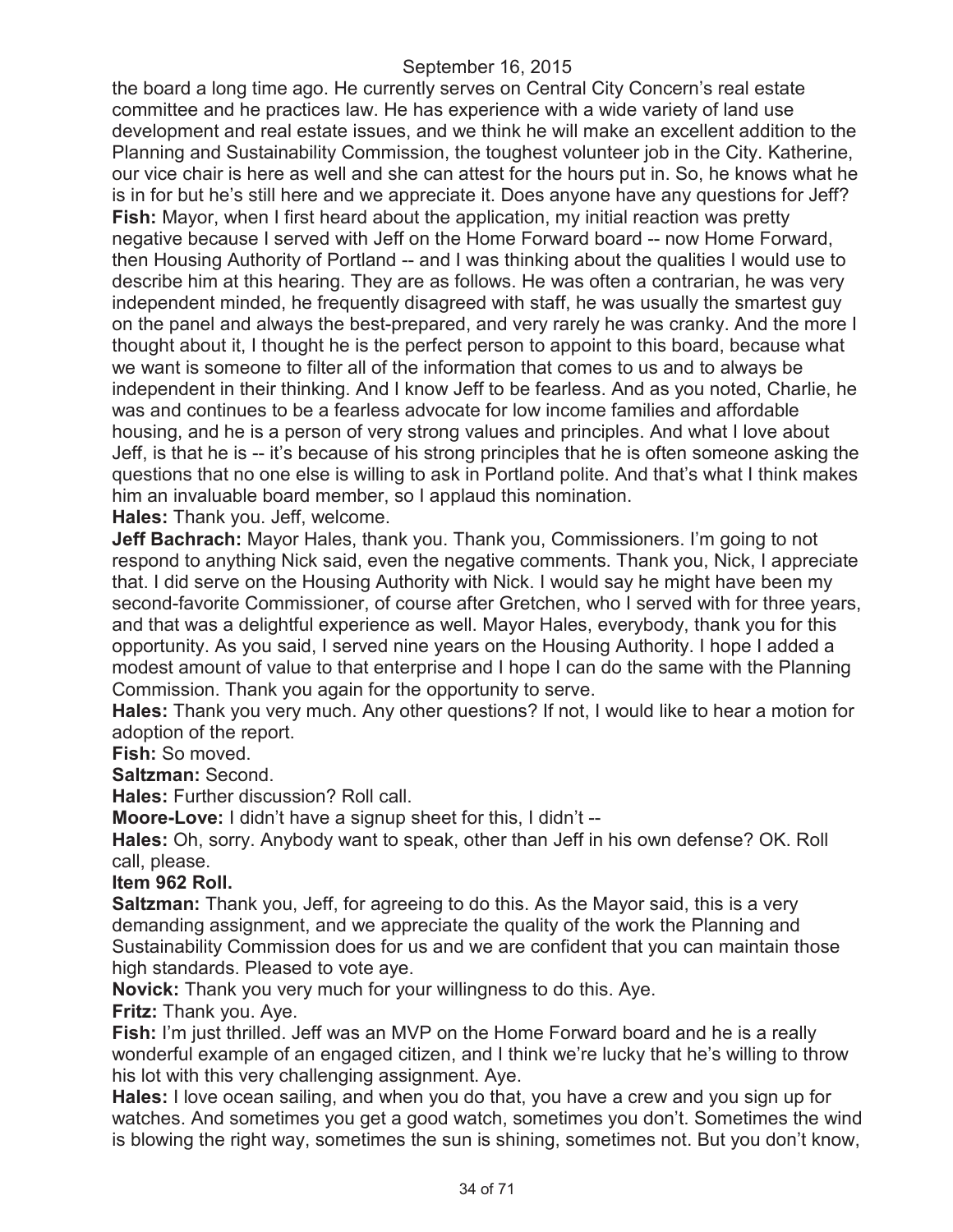of course, when you sign up for watches the next day what the weather is going to be like at 2:00 in the morning. Jeff knows what he's in for signing up for this watch, because the City of Portland is growing and is under great stress because of that growth, and that stress will continue. And we have the chance with the revision and re-adoption of our comprehensive plan to get it right at a time of great change. So, you were signing up for the storm watch and I appreciate you doing that with your eyes open and appreciate your service very much. Aye. Thanks, Jeff.

# **Item 963.**

**Hales:** Commissioner Saltzman.

**Saltzman:** Thank you, Mr. Mayor. This is a multi-application, the 10-year tax exemption for building affordable housing. The developer originally planned to do 100% of the units at 60% of median family income. Due to changing market conditions, they are requesting to do 40% of the units at 60% median income, which still well-exceeds our requirement of at least 20% of the units to be affordable at 60%. I would urge approval.

**Fish:** Mayor, can I move to suspend the rules quickly?

**Hales:** Sure.

**Fish:** We have an assistant chief here on something that he's going to spend all morning. **Hales:** He has been here a long time. I'm trying to figure out frankly why he's here. [laughs]

**Fish:** The person who pulled the matter left Council.

**Hales:** Oh, that's why -- I'm sorry, Assistant Chief Crebs.

**Fish:** Because he has other things to do, can we take care of that out of order? **Hales:** Yes, I am sorry, it had not -- consciousness had not dawned on me from that. Let's do suspend the rules and return to 954. I'm sorry, Mike. Let's take that up, please. **Item 954.**

**Hales:** OK, I think the person that requested this is no longer here. Is there anyone else that wants to speak on the item? If not, we'll take a roll call.

**Moore-Love:** Hold on -- did Mr. Walsh want to speak?

**Hales:** Oh, sorry, come on up.

**Joe Walsh:** You missed me.

**Hales:** You're not the one that pulled it, but come on up.

**Walsh:** You know, according to the charter -- and you can ask the City Attorney this -- you are supposed to have me right after you vote on consent agenda. Look at the charter, Charlie.

**Hales:** Mr. Walsh, this says pulled --

**Walsh:** And I am disabled and you made me wait --

**Hales:** Excuse me -- excuse me, excuse me, this is pulled to regular by Steven Entwistle. You are not Steven Entwistle. Please proceed, we'll give you a chance to testify now. **Walsh:** On what?

**Hales:** On the item that we pulled, 964.

**Walsh:** The reason Steve got me on the agenda is that I am disabled and I was having some problems. I asked him to go to the Clerk and pull it. Now, I don't know why his name is on it. It should be my name. This item should never be on the consent agenda. We object automatically to you making it an emergency. We always object to that. This is somebody made a mistake. And if you look at it -- if I remember correctly, the contract ran September 28th, and you guys' paperwork ran September 30th. So, we sat around and said, "why are they making a big deal about this?" And then we -- the question came up - well, maybe they've been using this contract illegally. They got the date screwed up and now they want to fix it. They put it on the consent agenda, which is right underneath the table -- no discussion, no nothing. You guys screwed up. Or your staff screwed up. Why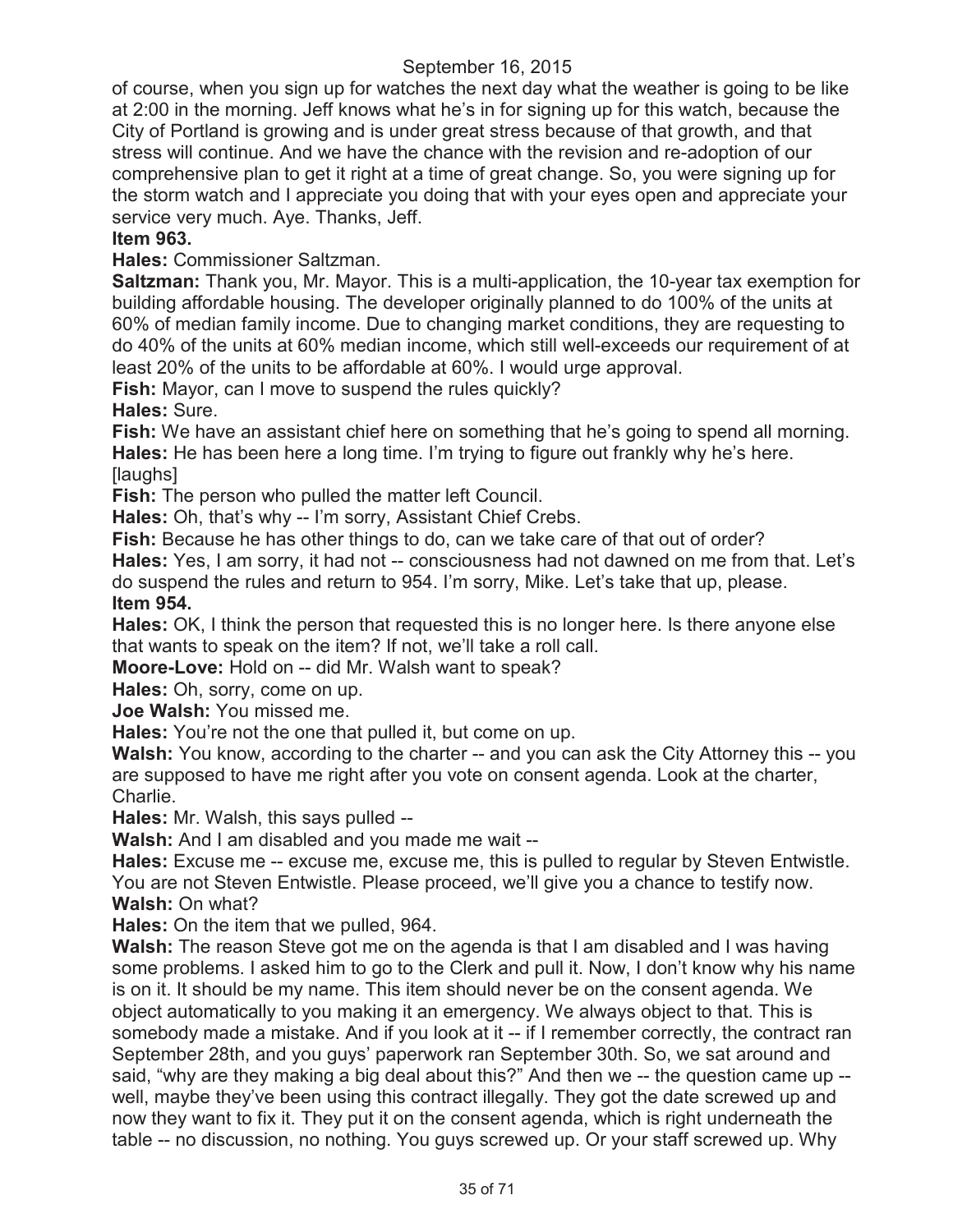don't you just tell the people we made a mistake, we have to correct it. Now, you mentioned TriMet. TriMet just raised the rates for senior citizens 25%. Isn't that amazing? 25%. Now, patty and I can afford that. You guys can afford that. But I'm telling you right now, when you raise the rates 25%, you should not deal with this, guys! 25%, Commissioner Fish! What is that? Do they think people are out there celebrating and going to dinner every night? No, everybody is struggling. 25% is an insult, and you guys associating with TriMet is an insult to your constituents.

**Hales:** Thank you. Go ahead.

**Charles Johnson:** Thank you, Commissioners. My name is Charles Johnson, for the record. As regards to the contracted services for whatever it is, we want to say armed uniform officers do while they're around TriMet I've had the experience of being caught without my honored citizen card and my fare, and it's gone differently. My main thing is solutionary thinking about some of the issues that Mr. Walsh raised. I know people who've had experiences with poor law enforcement from TriMet-contracted officers, and are then told that even though they're inside the City of Portland on downtown City sidewalks, IPR doesn't apply because it's some out-of-county deputy on a contract with TriMet. So, I hope that when your staff does a better job on this upcoming contract, I'll be able to rally some voices so that you'll know that there needs to be some sort of ombudsmen or qualitycontrol service to make sure that this money is getting quality policing and that there's a due process procedure for people who feel that they have had a really negative encounter, whether it's race-based or whatever. So I hope that in the future in that contract, you'll look toward quality control and citizen engagement. Thank you.

**Hales:** Thank you. Anyone else? Anyone have any questions for the Assistant Chief Crebs?

**Fish:** Mayor, the accompanying impact statement says it was a scrivener's error. I move the ordinance.

**Hales:** OK. Roll call, please.

**Item 954 Roll.**

**Saltzman:** Aye. **Novick:** Aye. **Fish:** Aye. **Hales:** Aye.

**Hales:** Thank you. Let's return to 963. Thank you.

## **Item 963 continued.**

**Saltzman:** We already had the presentation. I gave the overview. If anybody has any questions, but otherwise --

**Hales:** Anyone have any questions for Commissioner Saltzman or for staff? **Fish:** Yeah, I have some questions, if staff could come forward. I appreciate the memo from Dory and the detailed information.

One of the concerns that I have here is about precedent. We awarded a public benefit based on an application that promised to meet 100% affordability. And that application was competitively scored. And now, the applicant is asking to scale it back from 100% to 40% affordable units. So, to what extent are we setting a precedent? That's my first question, and I'll come back to some others.

**Dory Van Bockel, Portland Housing Bureau:** Actually, there have been other applications that have set this precedent prior to this -- not necessarily on the competitive process. And I need to state my name. I'm Dory Van Bockel, program coordinator with the MULTE program. We have had a couple of other projects also come back and need to be re-evaluated.

For this particular project, as far as it being part of the competitive cycle, it wouldn't have knocked any other applications out of being qualified or eligible based on what was received at that point. And then we did still review the application, even though the rules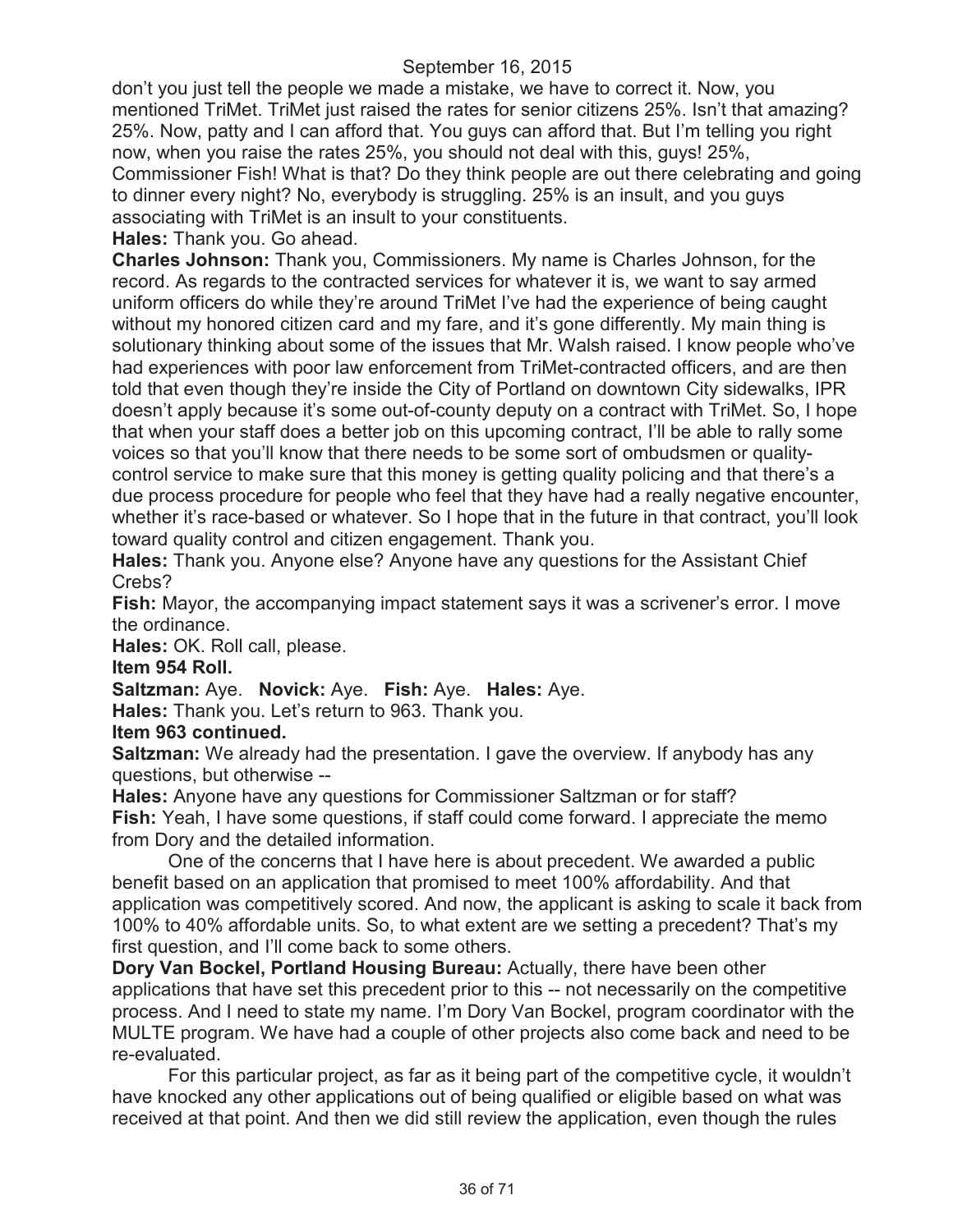have changed -- the guidelines of the program have changed since then -- as if it still would need to meet the competitive criteria. So, it did still exceed the criteria. **Fish:** Let me just offer an analogy. In our procurement process, we're always on guard for people that low bid and then come in and do change orders and change circumstances, and it becomes more expensive. Let's assume here that the applicant was operating in good faith. But the applicant chose to put an application forward where 100% of the units were affordable. And now, the applicant says because of changed circumstances, they want to back off 60% of that commitment. Separate and apart from how it might have fared in the competitive process back in time, why should we allow someone to be relieved of an obligation that they willingly took on to receive a public benefit?

**Van Bockel:** In this particular situation, in looking at the reasons for them coming forward to need to adjust the affordability approved that they had their lender engaged in their amended application, and frankly had determined that the project itself wouldn't be able to move forward with any affordability had we not relooked at it as a whole new application with a lower amount. During the timeline it took for this project to get up and moving, they didn't have financing secured sufficiently at the point in time when we ask for applications - - it's so early in the project development. And they went through a design review process which came out fairly lengthy at the end, and then when their financing was starting to come together, enough had changed in the market rents and other dynamics with the project itself as a result of the design review that that was the reality that we came up with. **Fish:** If this particular project came before the bureau now, today, under our new revolving -- our approach that we no longer have a competitive process, we have a I guess first come- first serve if you meet certain criteria, Andrea, would this qualify?

**Andrea Matthiessen, Portland Housing Bureau:** It would. It exceeds the minimum affordability threshold criteria. I think that they had other public benefits that they would have been committing to bring to the table around minority contracting. I did just want to reiterate -- I think the point that Dory was making around the change from the open process, the competitive process and the timing of that and how that really didn't work for the development cycle around the financing. So, we were asking projects to make a certain set of assumptions that then they couldn't follow through on because they were coming in so prematurely without financing, without design review, and that's one of the major reasons why we felt the program needed to move away from that very structured, twice a year, competitive open enrollment.

**Fish:** I guess the other question that I have is if the developer is being asked to be relieved from a substantial obligation that they voluntarily put before us in their application, which is 60% of the units no longer affordable, do we have the right to, for example, extend the affordability covenant to get some other public benefit to replace the one we're losing? **Matthiessen:** We're in the process of having that conversation currently with the City Attorney based on comments and feedback that we heard from City Council when we were discussing the proposed program changes.

**Fish:** For example, I mean, our plan is a 10-year covenant. If someone comes back and says change circumstances, we would have an interest it seems to me in having a longer period for the covenant to apply. And was that considered in this set of negotiations? **Matthiessen:** No, it was not. We are really not actually at the point of clarity with the City Attorney around rather statute enables to go beyond 10 years for any project.

**Fish:** Andrea, let me make sure I understand ultimately what the options the developer has here are. If the Council turned this request down, what would the developer then do? Simply opt out altogether and go to market rate?

**Matthiessen:** That's most likely, yes.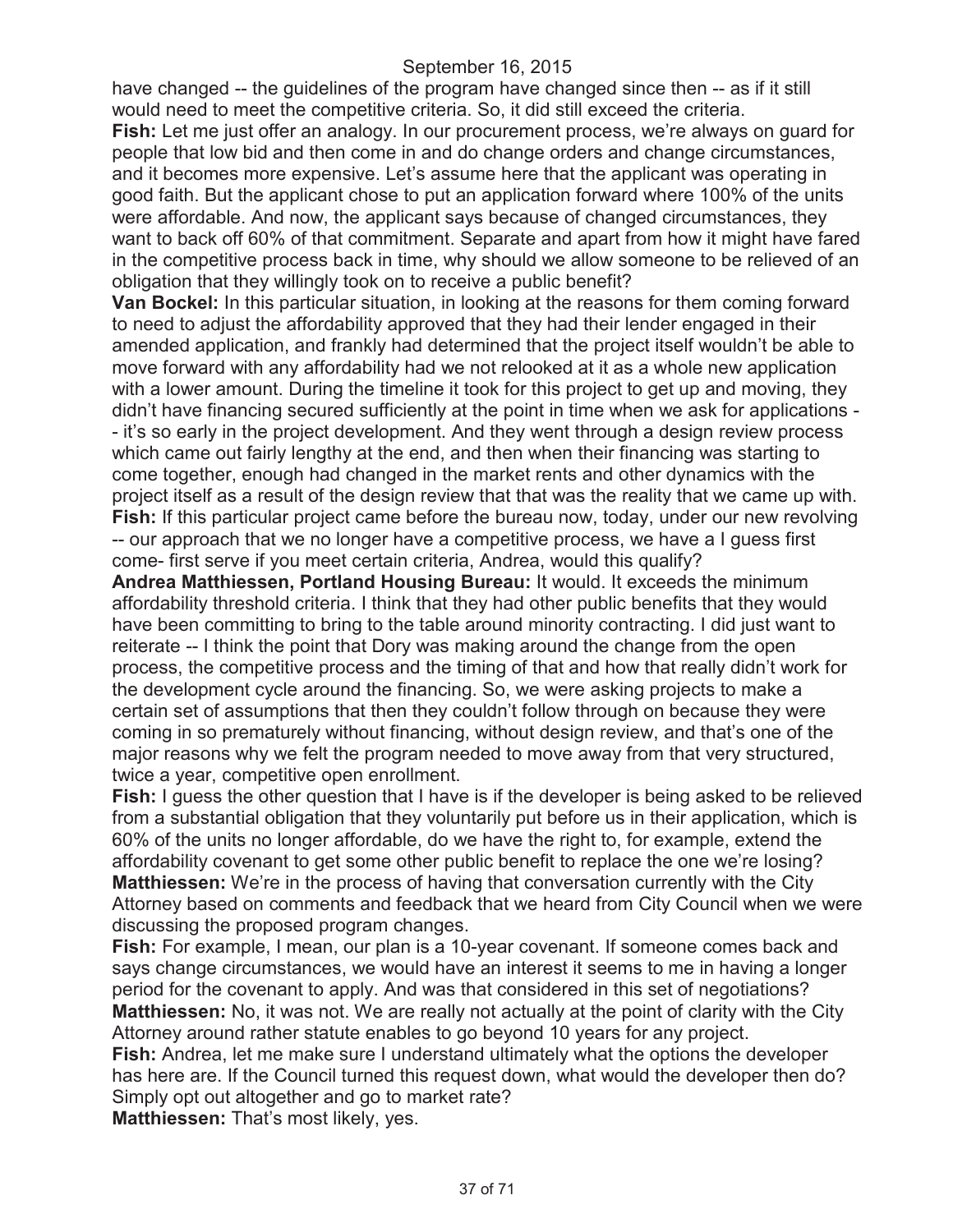**Fish:** So, we have a bit of a hot seat in choice here, you're suggesting. If we vote no, we may lose even the 20% affordability that's our minimum threshold for a project like this. If we vote yes, we get the higher amount, which is 40%, and you're persuaded that this is a unique set of circumstances cured in part by the new rules, would no longer require this to be a competitive process. Is that correct?

**Matthiessen:** Yes.

**Hales:** Do I -- are you finished? Do I understand correctly from you said that the project has been through design review now?

**Van Bockel:** That is our understanding, yes.

**Hales:** And that resulted in some of the design changes in the memorandum? **Van Bockel:** Correct.

**Hales:** Some sounds like they might involve cost increases, but that's understandable. I'm not displeased to hear the changes they made, they sounds good, but we ought to do that with our eyes open per yesterday's discussion.

**Fish:** Is the only change in terms of the benefits they're providing the City the drop to 40% affordability, or other parts of the agreement they're modifying?

**Van Bockel:** That was the only change. They're actually still going to build to green building standards and a number of other things that were required as part of their approval when they first applied.

**Fish:** So the one -- you know, if the bureau recommends that we support this and if the Commissioner-in-Charge recommends, I'm going to support it. But I do want to make sure that you have a robust tool kit going forward so that if a developer seeks a modification after you've granted a public benefit, you have the right to capture some more value at the back end through extending the 10-year covenant or whatever you deem appropriate. Because I think we have to always be looking at this sort of balancing. In this instance, we're still well above the 20% floor of affordable housing that we require, and you've indicated that this would be an eligible project under the new rules and still would have competed favorably under the old rules. So, those are the unique circumstances which will allow me to support your request.

**Hales:** Any other questions? Does anyone want to speak on this item?

**Moore-Love:** We have Mr. Lightning signed up.

**Hales:** Thank you both. Come on up, Lightning.

**Lightning:** Good morning. My name is Lightning, I represent Lightning Watchdog PDX. Basically, the concerns that Commissioner Fish brought up on starting out at the 100% and then going through the design process, you've made some major changes to the overall unit mix from the two bedrooms down to more ones, and also going to the two buildings. The only concern I have on here is that obviously you're still within the 20% guidelines of the affordable housing at the 60% MFI. Again, looking from the public good, I think -- it appears to me that maybe there was kind of a time delay to the developers over this project for whatever reason that was, what the reason really is. And one of the concerns I noticed here is that some of the neighbors kind of made statements that they don't want this kind of to be the poor apartments or developed for the poor and have more of a mixed type tenant base in there. So again, you're meeting all of those requirements. And again, I guess it's like, yes, I agree with this being approved, but also having a good understanding also with the developers that with the approval, if you don't remain in compliance, then what's going to happen? And have that very clear up front on where that will go from here. So, if you do opt out in three years of this, exactly what are going to be the penalties for doing that? You're staying within the 20% -- I don't have an issue. You should absolutely be part of the MULTE program. And that was my main concern is just what would happen if they don't remain in compliance after the fact and to make that very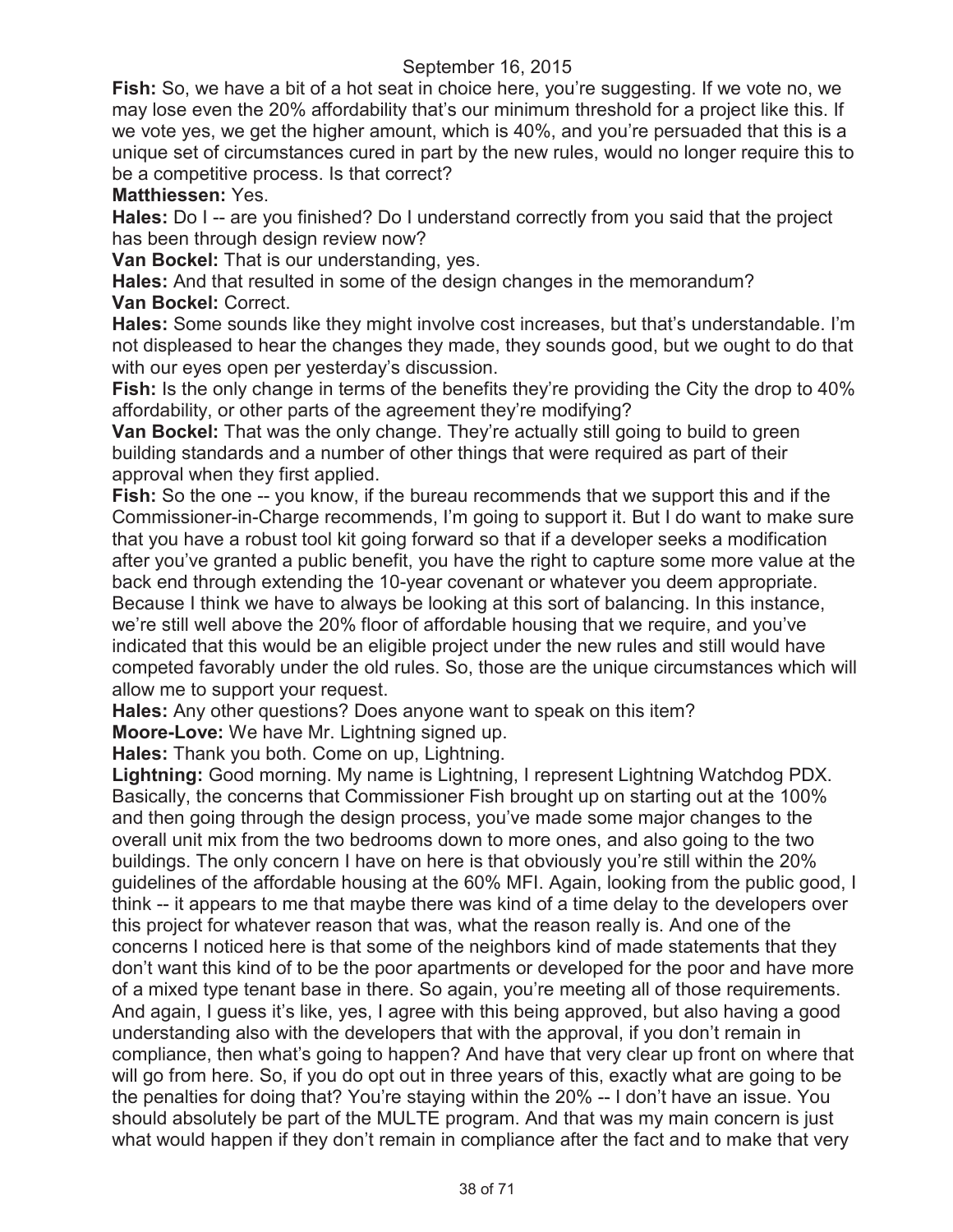clear up front. Because it seems to me from the 100% down to the 40% -- it wasn't really made that clear up front. And I think that needs to change and be looked at very close. Thank you.

**Hales:** Thank you.

**Charles Johnson:** Thank you, Commissioners. Charles Johnson. I just think it's important that we have local context for 102nd. You know, we're talking about two blocks north of a MAX stop, except there's a big hole in the MAX stop now because it's under repair --Burnside and 102nd. And when we have a drop -- I didn't even do the math to know how many units we're losing here, but I hope that you'll find a way to empower yourselves to wrangle these people back to the table and tell you what their vision is, how they're going to make up -- not contractually, but just morally -- make up for this loss of affordable housing. We thought we were going to get it. It's planned. We know that people would have liked to have lived there. They won't be able to live there now because of these units being at market rate instead of available for a subsidy. So when there's a glitch in a developer's plan, I hope that you have not even an official accounting, but just write down in your [indistinguishable] not Hazelwood properties, but name of the people who were caught off guard. Some financial [indistinguishable] came up, but they shouldn't just be asking for a break. They should tell the City how they're going to continue to be part of a solution and what they've learned from this experience so that we don't have this crap again. Thank you.

**Hales:** Thank you. OK, anyone else? If not, roll call vote, please.

# **Item 963 Roll.**

**Saltzman:** I appreciate the discussion, and I do harken back to yesterday's work session we had on the cost of affordable housing, and note that one of the issues that came up was how Design Commission review can increase the cost, and I think this is an example of that. And I think that's something we need to be more cognizant of and find some solutions for. Aye.

## **Novick:** Aye.

**Fish:** I have some qualms about this approach, but I have great confidence in the PHB team, and we're still getting a public benefit above our minimum. But I also -- this for me triggers another conversation, which is how we address developer applicants who in midstream at some point breach our agreement and what remedies we have, including can we go back to day one and recover the property taxes as if the exemption should never have been granted. I hope we develop a more robust set of tools so that the bureau can both discourage that kind of behavior, and also in an instance like this, negotiate other compensatory public benefit. Aye.

**Hales:** Aye. Thank you.

# **Item 964.**

**Hales:** Second reading. Roll call, please.

## **Item 964 Roll.**

**Saltzman:** Aye. **Novick:** Aye. **Fish:** Aye. **Hales:** Aye.

**Item 965.**

**Hales:** Come on up, please. Good afternoon.

**Sherree Matias, Office of the City Auditor:** Good afternoon. I'm Sherree Matias from the Auditor's Office.

**Mike Zeller, Portland Bureau of Transportation:** I'm Mike Zeller, I'm a sidewalk inspector with the sidewalks department at maintenance.

**Matias:** This ordinance is for sidewalk repair on property that is required by the City. Any remonstrances have been removed or pulled from this assessment and are not in this ordinance.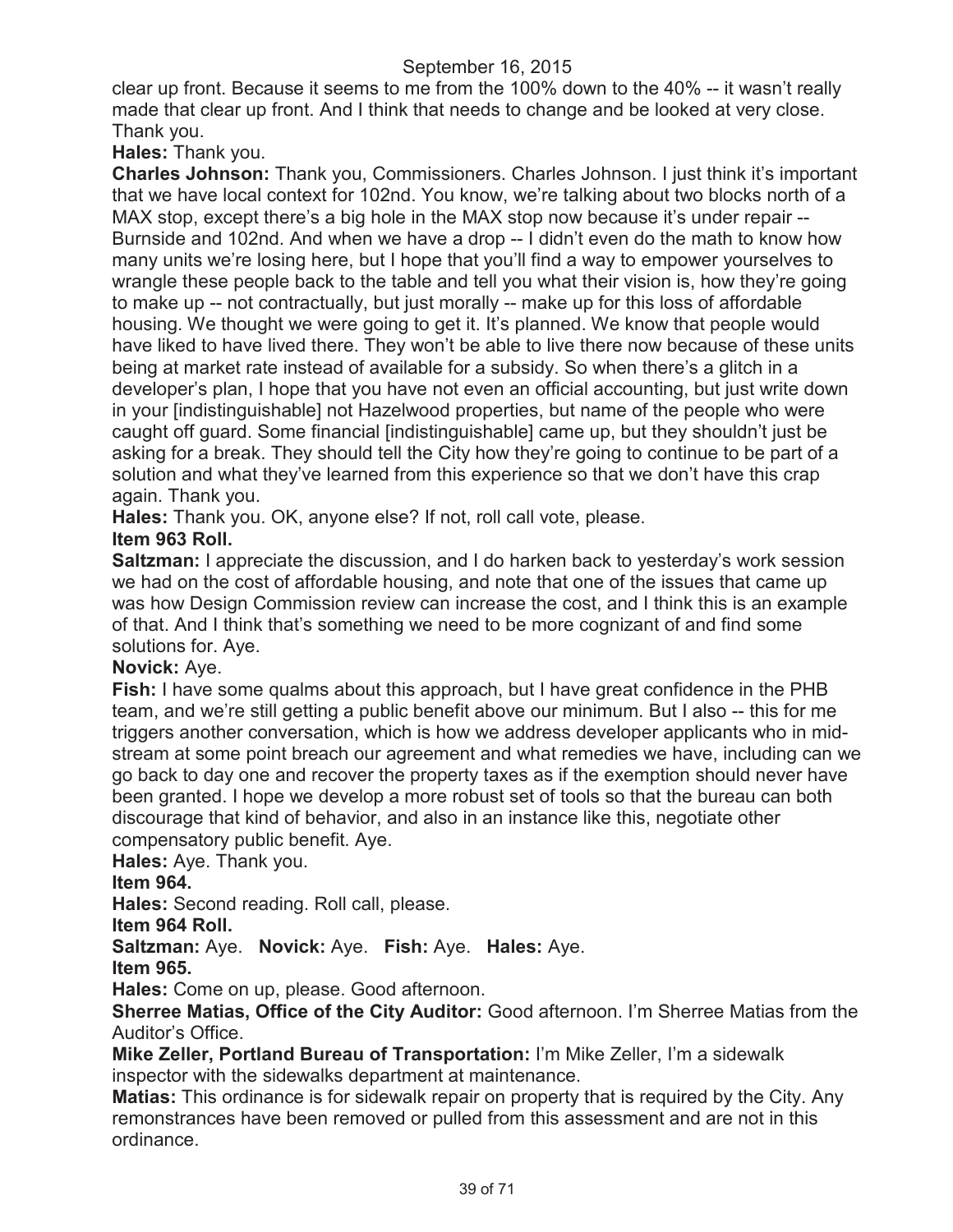**Hales:** Any questions for staff? Anyone want to speak on this item? **Moore-Love:** No one signed up.

**Hales:** And then I believe this just passes to second reading, right? We don't have to overrule the remonstrances, it just passes to second reading. Correct? So it does. And we are recessed until 2:00 p.m. Thank you all.

At 12:04 p.m., Council recessed.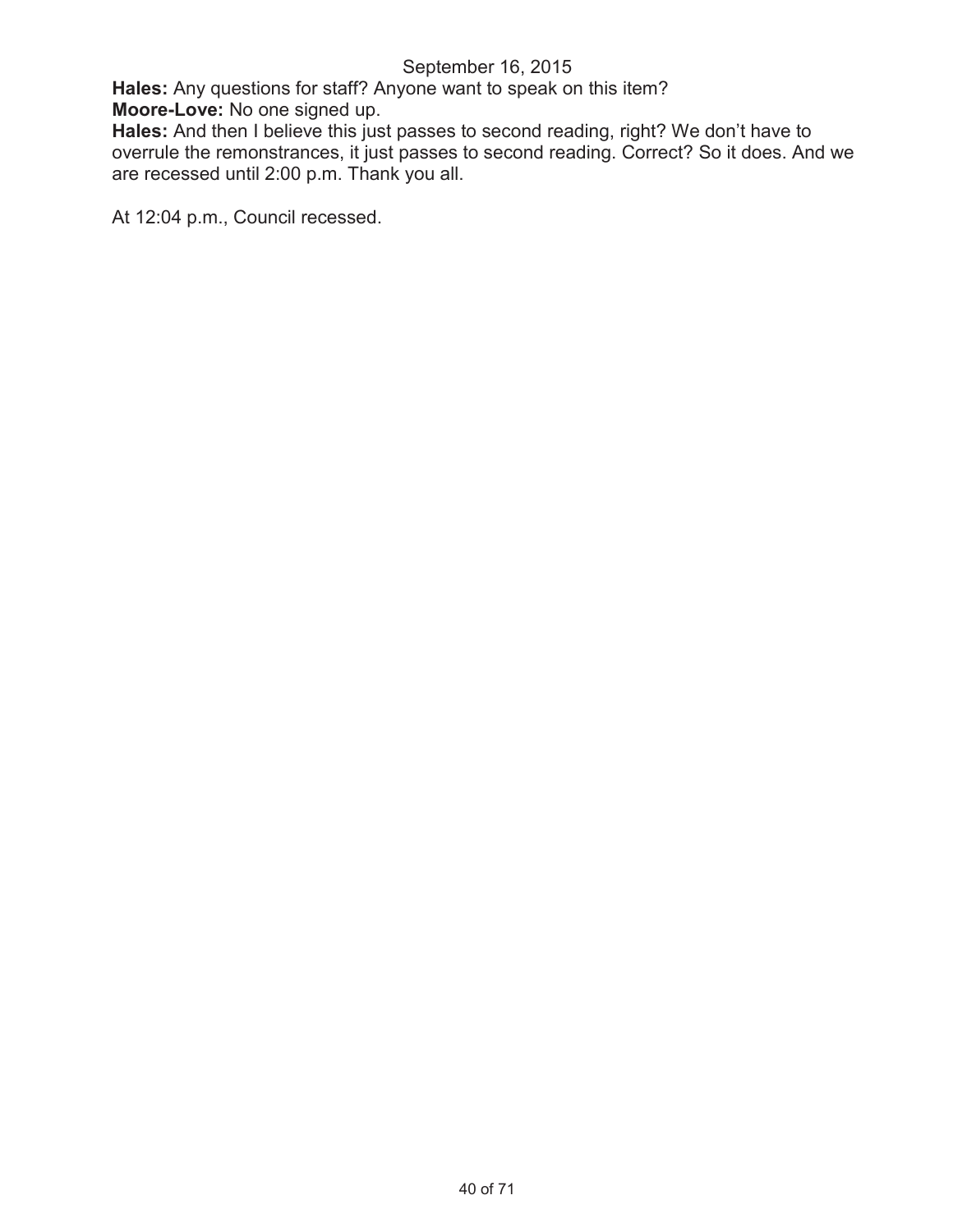### September 16, 2015 **Closed Caption File of Portland City Council Meeting**

This file was produced through the closed captioning process for the televised City Council broadcast and should not be considered a verbatim transcript. Key: **\*\*\*\*\*** means unidentified speaker.

# **SEPTEMBER 16, 2015 2:00 PM**

**Hales:** Good afternoon, everyone. Welcome to the September 16th meeting of the Portland City Council. Would you please call the roll?

**Novick:** Here. **Fritz:** Here. **Fish:** Here. **Hales:** Here.

**Hales:** Welcome, everyone. We have a single item on the Council calendar this afternoon and I'll have Karla read it in a moment. I want to welcome you all here.

Just basic ground rules for those of you who may not be frequent visitors here. If you're here to testify on this item, you just need only give Karla your name and she'll put you on the list and likewise, when you testify, we typically allow three minutes for individual testimony. It doesn't look like there are so many people here that that will be a problem. Again, you need only give us your name, no need for addresses and such unless you're a registered lobbyist, in which case you need to disclose who you are here on behalf of. We maintain the rules of decorum in this room, so if you agree with someone and compelled to show it, feel free to give them a wave of the hand. If you disagree with someone and want to show it, a polite hand gesture is fine but we don't make vocal demonstrations in favor or against our fellow citizens' points of views in this room so that the Council gets to hear all of them. That's about all there is to it. Karla, would you please read the item? **Item 966.**

## **Hales:** Commissioner Fritz.

**Fritz:** Thank you, Mayor Hales, and welcome, everybody. Last year, Oregonians and over 70% of Portlanders voted to legalize recreational marijuana. It's now the City's term to put a framework in place to regulate and license the sale and distribution of marijuana within our city limits. Of course, we have previously been strong supporters of medical marijuana and those dispensaries have been operating for some time. I'm very pleased to now be in charge of the Office of Neighborhood Involvement and the capable staff that have been managing this project. I want to start by thanking Claire Adamsick and Tom Bizeau on my staff and also Theresa Marchetti, Victor Salinas, Amy Archer, and Amalia Alarcon de Morris and pretty much the rest of the entire bureau who've been working on this for several months. Thank you for all of your good work.

The Office of Neighborhood Involvement staff are in a good position to balance industry interests and small business opportunities with livability concerns that go hand-inhand with regulating a vice like liquor and now marijuana. I'm going to invite the staff to come up to the table please. We're going to hear from our staff for about 30 minutes. Colleagues, I'd ask you to hold your questions until the end because it's a fairly extensive presentation and I believe you'll get many of your questions answered. At the end, I have a few minor amendments to propose, and copies of those are available with the Council Clerk as well as have been distributed to you. Then we'll have time for Council questions, we have an invited panel, and then we'll open it up for testimony and come back with more discussion at the end.

#### **Hales:** Thank you. Theresa, welcome.

**Theresa Marchetti, Office of Neighborhood Involvement:** Thank you. Thank you, Commissioner Fritz. Good afternoon, Council members. I'm Theresa Marchetti, I'm the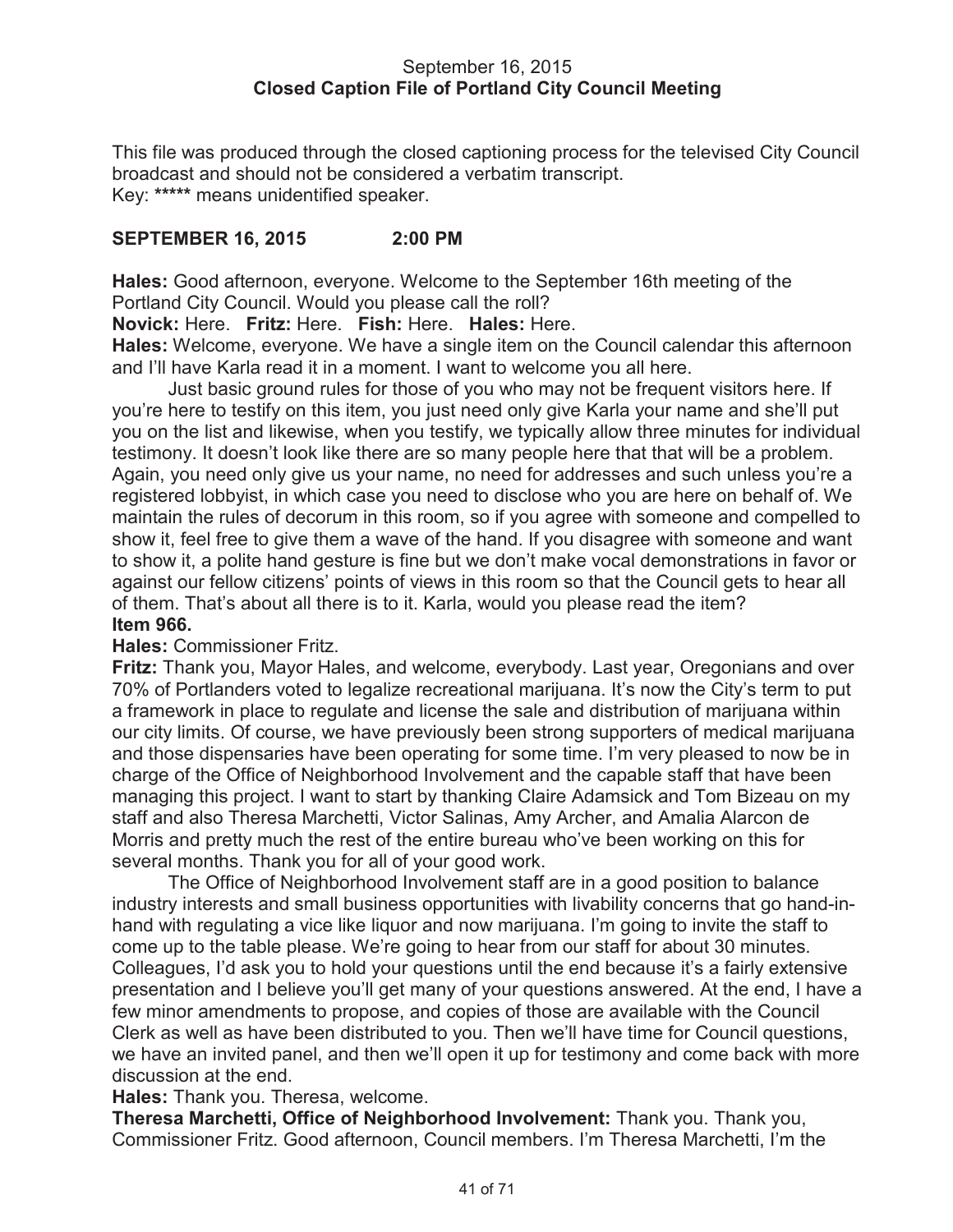livability programs manager for the Office of Neighborhood Involvement overseeing the marijuana policy program -- or the development of the marijuana policy program. Thank you for the opportunity to present the proposed framework for the regulatory licensing and requirement for recreational marijuana businesses and medical dispensaries within the City of Portland. As you know, this Council approved the development of the marijuana policy program within the livability center of the Office of Neighborhood Involvement in November of 2014.

For those of you who have not been following it as closely, I'd like to provide a little bit of legislative background. In 2014, the legislature passed Senate Bill 1531, which legalized the sale of medical marijuana from marijuana dispensaries. At that point, recreational marijuana and use of it was still illegal. In November of 2014, Measure 91 was passed by the voters which legalized the personal use and growing of marijuana and also provided a framework for regulating the sale and distribution of marijuana that was largely modelled after the Liquor Control Act.

In 2015 legislative session, House Bill 3400 was passed. This effectively modified Measure 91 and Senate Bill 1531 in a couple of ways that are important for our conversation today. First of all, it requires a land use compatibility statement from the local government before state issues a recreational license. It also allows local governments the option of opting out of housing one or more licensed types. It allows local governments to regulate the business operations -- often called the time, place, manner -- of retailers, wholesalers, producers, processors, and also medical dispensaries. It allows local governments to entertain the idea of a 3% tax on recreational marijuana with a referral to the voters. And finally, it allows local governments to create a thousand-foot buffer between recreational retail locations in order to address and reduce the possibility of saturation.

In addition to that, the legislature also passed Senate Bill 460. We're in an arena right now where actually the recreational system will not be up and running until January of 2016. So, the legislature passed sort of a stop gap that would allow the sale of limited recreational marijuana from existing medical dispensaries beginning October 1st of 2015 - which is coming very quickly -- that will be tax free until December 31st of 2015, and then through 2016, it will be taxed at 25%, sunsetting December 31st of 2016.

I'd also like just for your information and for context for our discussion to reference the federal landscape of marijuana. It currently is still illegal federally, but there was a set of guidelines that was released from the District Attorney that is lovingly referred to as the Cole memo that outlines several priorities for prosecution -- for federal prosecution. And those also provided some guidance for jurisdictions that were looking to legalize marijuana within the states.

**Fish:** You said District Attorney, I think you meant Attorney General.

**Marchetti:** Thank you, sir, yes -- thank you. Some of those include preventing revenue from the sale of marijuana from going to criminal enterprises, preventing diversion of marijuana from states that have legalized to states that have not legalized or just across state lines in general, preventing the authorized marijuana activity in states to being used as a pretext to cover other illegal activity, preventing violence in the cultivation of marijuana, and also preventing youth access.

To give you an idea about what the landscape of marijuana looks like in Portland specifically, we currently have 132 medical dispensaries registered with the state. 120 are operating. We do know that there are current compliance issues with some of those locations. Some of those are not adhering to some of the state regulations. We also know that Portland houses about 40% of the retail alcohol market, so we assume marijuana will be located here in similar numbers. We also are in a landscape where local jurisdictions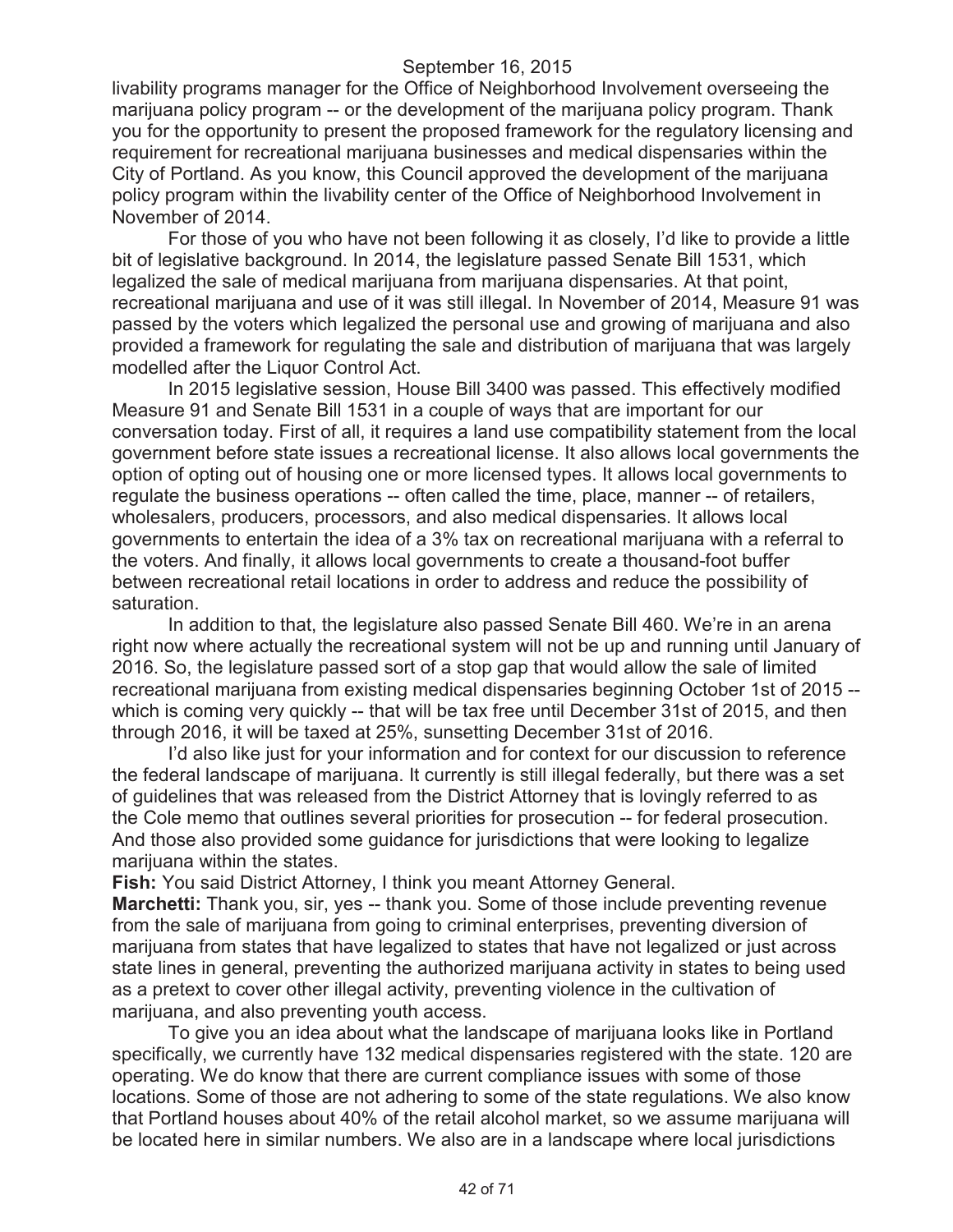can opt out of licensing. And as of drafting this, there were about 25 local jurisdictions that prohibited licensing within their boundaries -- primarily southern Oregon -- and it's unclear what jurisdictions within the metro area will be efforting that.

**Fish:** Theresa, can you just give us a quick flavor of what some of the current compliance issues are -- just the categories -- or do you do that later?

**Marchetti:** I can now.

**Fish:** Just a thumbnail sketch.

**Marchetti:** Sure. Currently within the OHA's parameters, there is a thousand-foot buffer dispensaries. Some dispensaries are not in compliance with that. Some dispensaries are operating without being registered at all -- so, completely unlicensed.

The framework that we are proposing today goes to address a number of different elements. We think that Portland has a clear interest in regulating the marijuana industry as it integrates into our commercial corridors first of all, to encourage the responsible integration of the industry, but also at the same time addressing those environmental impacts that could potentially have adverse effects on livability or public safety. We're also concerned about the security of the industry itself. And as well, we think this is an excellent opportunity to really establish what the community expectations are going to be around this issue. There's a wide variety of opinions, and the Office of Neighborhood Involvement is in a unique position to be able to mediate those. In addition, we have also provided some recourse for Portland communities to address the unlicensed locations. Currently, the Oregon Health Authority and the Oregon Liquor Control Commission have no statutory authority to address anything but their licensees or registrants.

Really what we want to do here is to create a roadmap to success. This graphic, this bell curve that you're seeing of behavior is a well-established concept within the social sciences. There's always going to be about 10% of actors that act outside of the law within the gray areas, within loopholes, and that's going to require some level of enforcement. There's also the 10% of good actors that regardless of the rules are going to go above and beyond to meet the community expectations and to run safe and livable businesses. It's that 80% in between that can be motivated by rules and community standards as long as they understand what those are, and we hope that this is the beginning of that discussion.

So, to illuminate more on what the nuts and bolts are of the regulation that we are proposing, I would like to introduce Victor Salinas, our marijuana policies program coordinator.

**Victor Salinas, Office of Neighborhood Involvement:** Good afternoon. My name is Victor Salinas for the record, and I am the marijuana policy program coordinator for the City of Portland. I'd like to take the opportunity to share the proposed marijuana regulatory license requirements, which would be for medical dispensaries -- those who sell marijuana, and marijuana items -- that Oregon Medical Marijuana Act patient cardholders and caregivers over 21. This also includes licensing of marijuana retailers who sell marijuana and marijuana items to the general public over 21. In addition, we'll be offering licenses for marijuana processors who are focused on the production of marijuana items, including edibles and concentrates, as well as marijuana wholesalers who transfer marijuana from producers and processers to the retailers, and of course, licensing marijuana producers who are in charge of growing or cultivating marijuana.

It is worth noting that the City is not regulating growers and producers currently under the medical marijuana system since that is out of our scope of authority and covered under federal law -- patient protection with the HIPAA.

I'd like to move on to discuss a little bit of the proposed minimum standards to process a license application. This is an initial evaluation criteria that also serves as a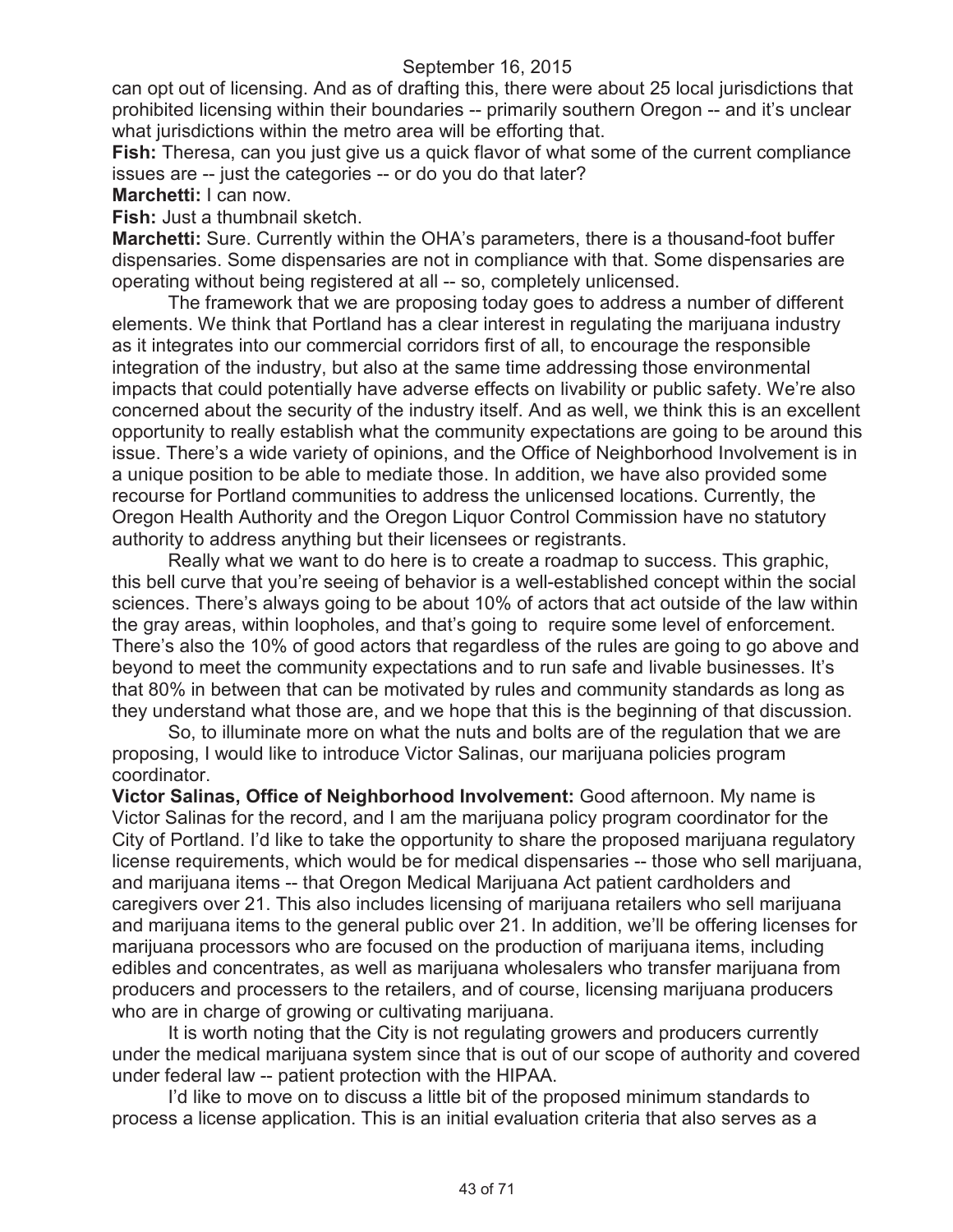criteria for the land use compatibility statement that we'll be processing as part of the state license and will be part of the concurrent process running with the City's proposed license.

This initial criteria includes ensuring that proposed businesses are within a fixed location -- so, no mobile or satellite locations would be allowed. In addition, based on language from House Bill 3400, businesses would not be able to site within less than 1000 feet from school.

**Fish:** Victor, this -- without getting too technical, how do you calculate 1000 feet? **Salinas:** That would be as a crow flies.

**Fish:** Thank you.

**Fritz:** To note, Council and those watching, everything that's in blue is in state law, so those are things that are mandatory that we are not allowed to change. Other parts of our proposal that are not in blue are things we can discuss as to whether we want to do it or not.

**Salinas:** Thank you, Commissioner Fritz. The next component of the minimum standards would be that marijuana business retailers be at least 1000 feet from another marijuana business retailer -- and that was through the authority granted to the City by home rule and through language in House Bill 3400 -- as well as a minimum distance of 1000 feet between medical dispensaries and that is per Senate Bill 1530.

In addition to that, we also have another component which includes language on zoning and that ensures that businesses do not zone within residential zoning RF through RH, and that is per state statute prohibiting license to zone in areas that are exclusively zoned for residential use. Again, just to clarify, this would be the criteria that we also use to go through the evaluation process for the land use compatibility statement.

In terms of the proposed application procedure for marijuana regulatory licenses, all applicants must submit City of Portland forms developed by the Office of Neighborhood Involvement. They need to present a business license where applicable, a change of use permit, proof of an alarm permit, a lease showing authorization for use of the property owner, and the application fee. For those applying for a producer or processer license, they will need to show all appropriate permits are being obtained or have been obtained, and in order to address safety concerns and nuisance activity, we are including a component that we have identified as a marijuana control plan to address security, and this would be for retailers and for medical dispensaries that the plan would include language on how the businesses plan to address security measures, restricting minor access, how they plan to address trash in the surrounding areas in and around the business, and another safety component commonly known as CPTED or the crime prevention through environmental design to address safety concerns and minimize nuisance activity. **Fish:** Victor, does the requirement of the applicant submit a lease showing authorization -is that for the specific use of a marijuana dispensary or can it be just for any commercial use?

**Salinas:** That would be for the specific use of a marijuana dispensary or marijuana retail business.

I'd like to follow with some of the proposed notification process that we have identified through our public involvement process to help mitigate community concerns and serve as a bridge between the industry and community as we integrate this new industry into the Portland business community. That component includes that all applicants -- as we go through the application process, the director shall provide a notice of application before a final decision is made to the Police Bureau, the Bureau of Fire and Rescue, the Bureau of Revenue and Financial Services, and the Bureau of Development Services. **Fritz:** Next slide, please.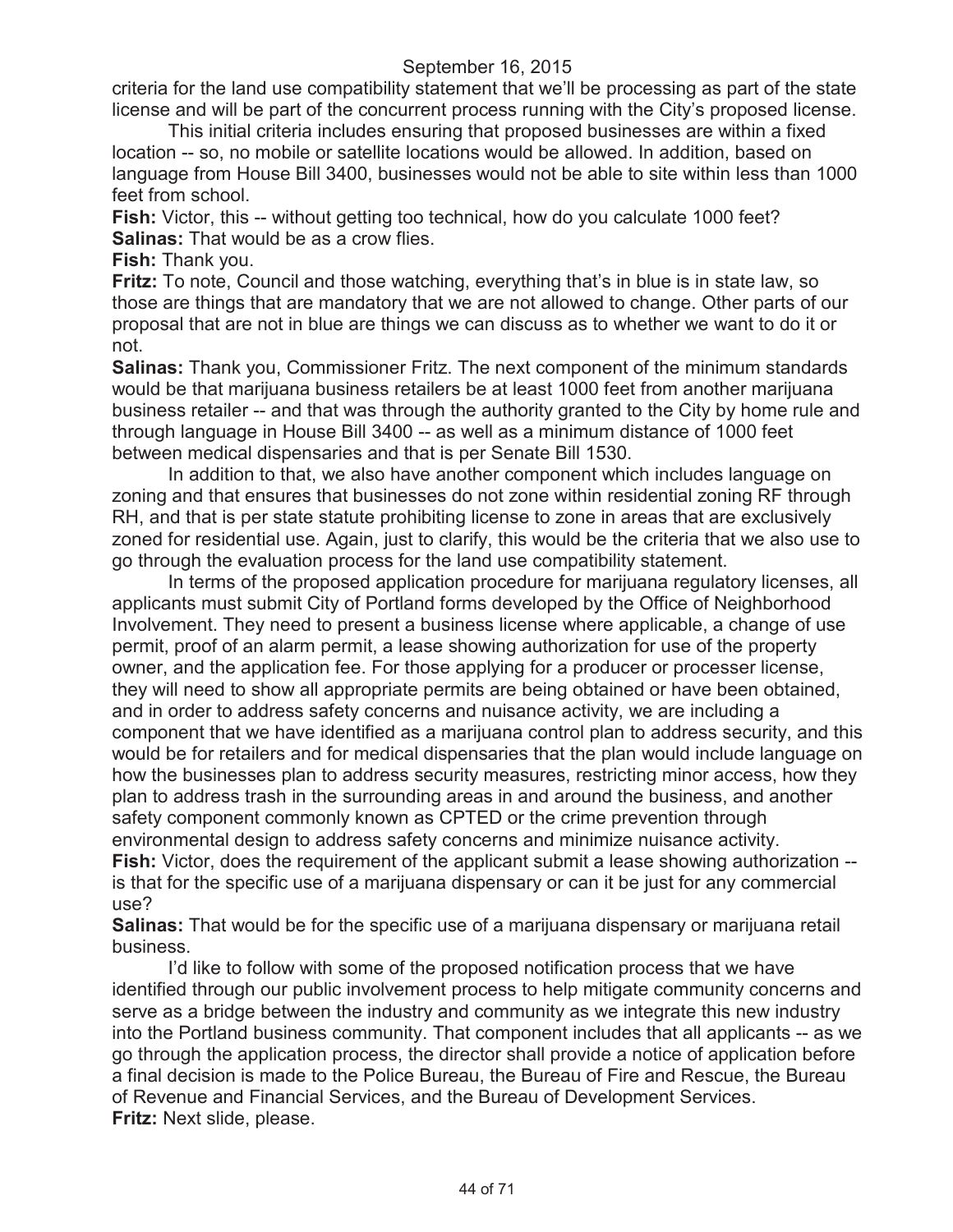**Salinas:** Thank you. For medical dispensaries and for marijuana retailers, we have also included a component to help address and mitigate community and industry relationship. Property owners and property occupants within a 300 feet of the proposed license premise be notified by mail, and the other component that is incorporated is the district coalition offices and neighborhood associations in which the marijuana regulatory licensee is located or proposed to be located -- that they will be receiving notice in the mail notifying them about the name of the property, contact information, as well as how they can obtain the marijuana control plan that addresses the safety and livability concerns.

**Fish:** Commissioner Fritz, on the question of notice to coalition offices and neighborhood associations, is there any reason why we don't expand to include a business association if it falls within one of the 50 districts?

**Fritz:** Actually, Commissioner, I was about to add my piece of this and say that we are going to be directing the district coalition to be notifying the business association. Of course, there isn't necessarily going to be one in all areas but where there is, the administrative direction to the district coalition is to make sure that the business association will be noticed. Of course, adjacent businesses will get the written notice. **Fish:** Thank you.

**Salinas:** Thank you both. And lastly, the other form of notification will be a posting of a public notice where the marijuana regulatory license is located or proposed to be located.

Once we go through the evaluation process for the licenses upon presentation of a state approval and payment of the licensing fee, then the City of Portland would issue the license if all components are met satisfactorily to establish a location within the Portland city limits.

At this time, I'd like to move on to share on our public involvement process and I would like to take the opportunity to thank all of the representatives from identity and culturally-specific groups as well as the industry that participated and helped to shape the policy that we are proposing before you today. We did this through engagement through a town hall series that involved three town halls and Southwest Portland, in East Portland, and in North Portland to ensure that we were reaching the broader community. We had approximately 100 participants throughout the three town halls and addressed many concerns that we'll be sharing with you shortly.

As part of the involvement process, we also convened a community stakeholder work group that met over a period of 11 weeks and we had approximately five meetings - no, I'm sorry, we did have five meetings and we addressed a series of concerns both from the industry side and the community side addressing livability and safety concerns.

We also did targeted outreach to approximately 635 contacts to inform of the development of these policies and how we were advancing in the process. We did this through social media, through next door, through Facebook, through Twitter, as well as phone calls, emails, and in-person communications. We feel that the regulatory system that we're presenting before you today is reflective of the collaborative effort through this public involvement process and input that we received.

In terms of some of the feedback that we heard, the main themes were to avoid preferential treatment for existing medical dispensaries opting into soft start sales through regulations by October 1st, 2015. Another point raised was to work with the state to ensure that the soft start does not encourage illegal market, ensuring that the marijuana control plan does not unreasonably affect business operations, address social environments including smoking lounges and events responsible for consumption -- which is something that we plan to do as part of the next steps as we convene the stakeholder work group - and that we use an equity lens to create an opportunities for small growers, emerging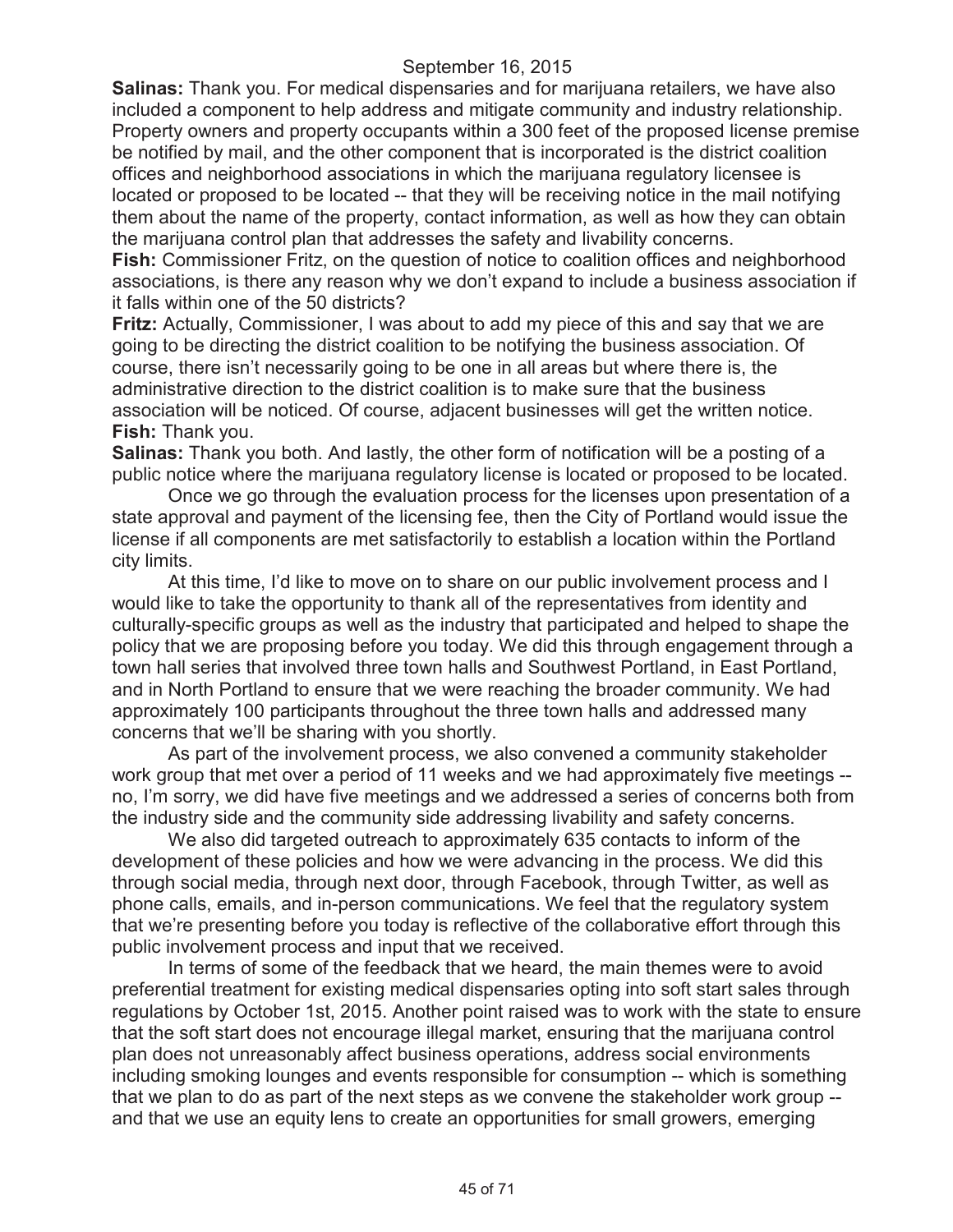business owners, and communities of color to access the market, as well as womenowned businesses.

In addition, we plan to address another point raised continuously, which was to address education about marijuana addiction and prevention awareness and to address components that would ensure that we limit saturation of adult businesses, like bars, marijuana retailers, and lottery establishments in the City. We also heard concerns to support legal businesses and go after the bad actors because as we know from other enforcement programs that we have, the program is only as good as its enforcement. And of course, reminding our community members here that the reason why this program has been -- asked to house it in the Office of Neighborhood Involvement is because of the fact that our programs are people-centered and we focus on a collaborative enforcement process.

We were also asked to address funding for the marijuana policy program, which just to clarify, and further iterate -- this is a cost recovery based program, not a fee -- or not a revenue-creating program. And we were also asked to address police enforcement and their response to complaints.

In terms of the licensing requirements for the proposed marijuana regulatory license, all licensees will need to display their City license, they need to ensure that no consumption takes place on the premises --

**Fish:** Excuse me -- Victor, or Commissioner -- just was curious about the no consumption on premises. You go to a bar, order a drink, you can consume on premises. You go to a cigar bar, buy a regulated product, and consume it on the premises. The no consumption on premises, the rationale for that in this context is --

**Fritz:** Theresa can chip in, but I believe it is because the state law that was passed by the voters says no consumption in public, and a business is a public place. **Fish:** Public accommodation.

**Fritz:** Yeah. And as Victor mentioned, we did hear during the town halls and through our outreach that there is some interest in looking at could there be places to do that? It's a bigger question than we wanted to tackle under this program right now.

**Fish:** Of course, one significant difference, if you go into a bar and someone else drinks, you don't consume alcohol. Slight difference in the secondary impact of someone else's conduct. Anyway, our current law -- you believe the current law does not allow for onpremises consumption because of the no use in a public place.

**Salinas:** Thank you for the clarification. So, another component that we include is ensuring that businesses have a security system with surveillance. And the City of Portland is also addressing delivery services, so no delivery service unless specifically provided by state law under the Oregon Medical Marijuana Act by care givers.

For all marijuana retailers and medical dispensaries, they must have someone designated at the entrance to check IDs. The hours of operation must be no earlier than 7:00 a.m. and no later than 9:00 p.m. and must not set up mobile or satellite locations. This would include farmers market stands, other stands, mobile carts, and so on. So, they must be within a fixed location for which the license was authorized or granted.

In terms of the licensee requirements for the proposed marijuana regulatory license, all marijuana producer and wholesale licensees may not be open to the general public. And we did hear a concern in terms of potentially as they expand the social environments to allow for tours or media entering these businesses -- that would not be considered under what is defined as general public. They also must install a filtration system for the building ventilation to address odor impacts to the community and surrounding areas. All marijuana processer licensees must not be open to the general public and must adhere to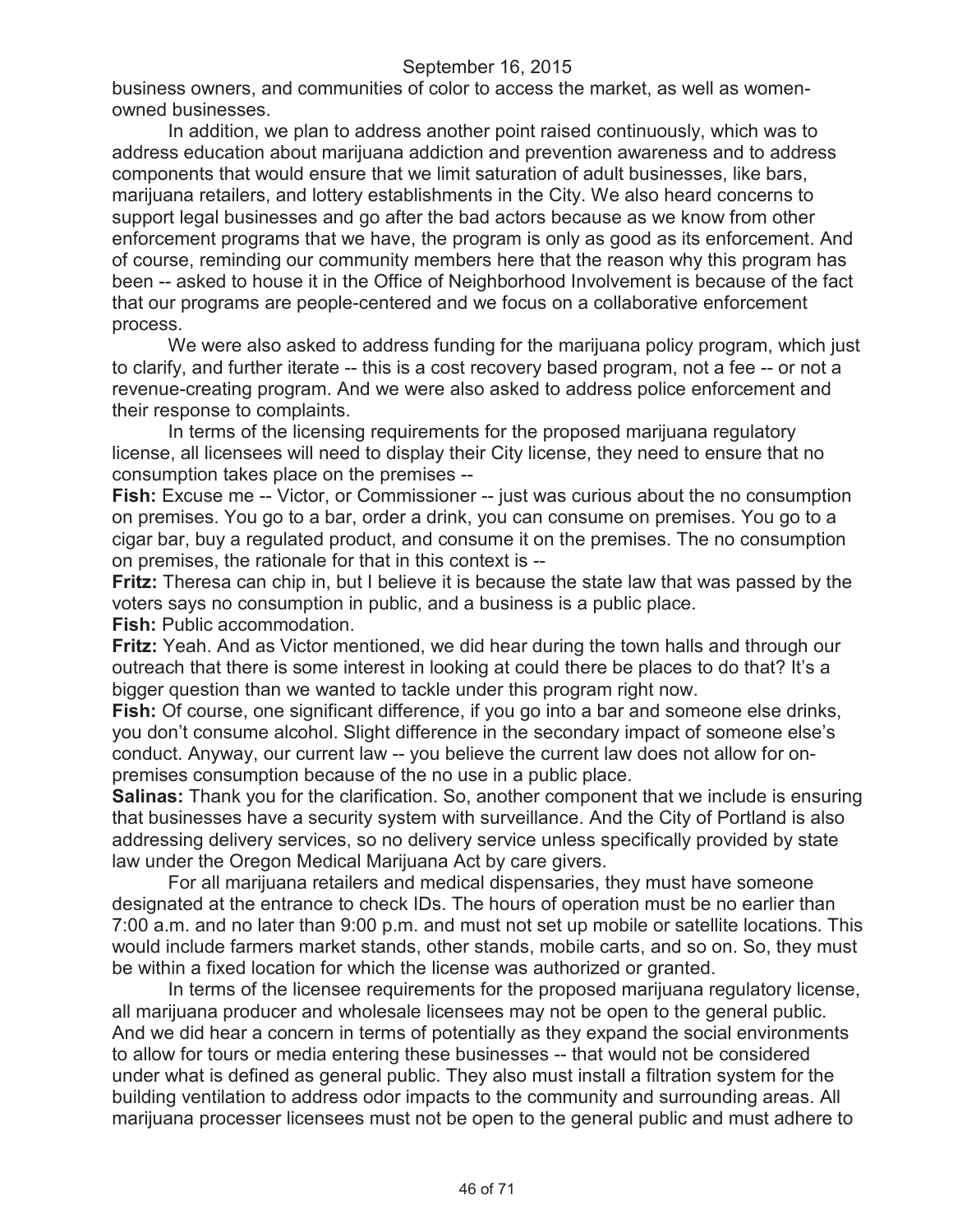state and local food regulations for food preparation. I'll turn it over to Theresa to speak on the application process.

**Marchetti:** Thank you, Victor. As we envision it currently and through process mapping and talking with both OHA, which is the Oregon Health Authority, and the OLCC, the Oregon Liquor Control Commission, we have developed what we think will be the process for applying for a City license and how -- and we've sort of detailed how it will interact with the state's process as well. On this slide, this is the application process for recreational marijuana businesses --

Hales: [laughs] -- sorry, but probably don't want to use the infinity for a regulatory process -- [laughter]

**Marchetti:** Start and end -- there is an end. [laughter]

**Hales:** Got carried away graphically there, Theresa. [laughter]

**Marchetti:** Maybe I did. So, to start applying for the City license, there will be -- the applicant will submit their forms and the minimum standards will be assessed by the City of Portland. At the same time, we envision that the application for state license -- that process can run concurrently. The state will request a land use compatibility statement from the City of Portland, which will cross over the minimum standards. Essentially, it's the same criteria that we would use to provide them with approval or denial. And if OLCC ultimately approves the application, then the City would issue that license.

The application process for a medical dispensary is slightly more complicated in that medical dispensaries currently exist. So, under the existing medical dispensaries -- which we intend to begin licensing, pending approval by City Council, as of October 1st -- follow the blue trajectory on the graphic. Basically, they would apply for a City license, the City of Portland would verify that they have a valid registration with the Oregon Health Authority and are in good standings there, then would assess the minimum standards at that point, ensuring that we catch any of those compliance issues of which I talked about a little bit before, and then the City license would be issued.

After that period in which we are licensing the existing medical dispensaries, medical dispensaries that open after October 1st of 2015 would follow a slightly different trajectory. They would be applying for a City license, those minimum standards would be assessed -- 1000 foot from each other, from a school -- and then we would be verifying, feedback loop would happen with the Oregon Health Authority where we would be verifying a valid registration, and then the City license would be issued.

I wanted to talk a little bit about the enforcement mechanism for this program, as outlined in the proposed requirements and regulations. They may be subject up to \$5,000 in penalties for administrative violations. That could be either for operating without a valid City license or operating in violation of a requirement of this chapter. We do have an ask for four code enforcement staff -- that we will be further detailing in the fall BMP, but it is requested as part of this presentation -- that would allow for two two-person teams to address compliance issues basically north and south of Burnside.

**Fish:** Theresa, is the penalty component of this -- is it a ladder where the first time it's something and then it cumulatively and at some point gets to \$5,000?

**Marchetti:** Yes, absolutely. And we intend to reconvene the community work group and look at regulations and define what will be essentially a class D violation that would come with a much smaller potential penalty than A, for instance, operating without a license, which we would elevate to a higher level.

**Fish:** Is the general philosophy, though, the first violation is corrective. **Marchetti:** Yes.

**Fish:** Multiple violations becomes a pattern and therefore, you use the hammer.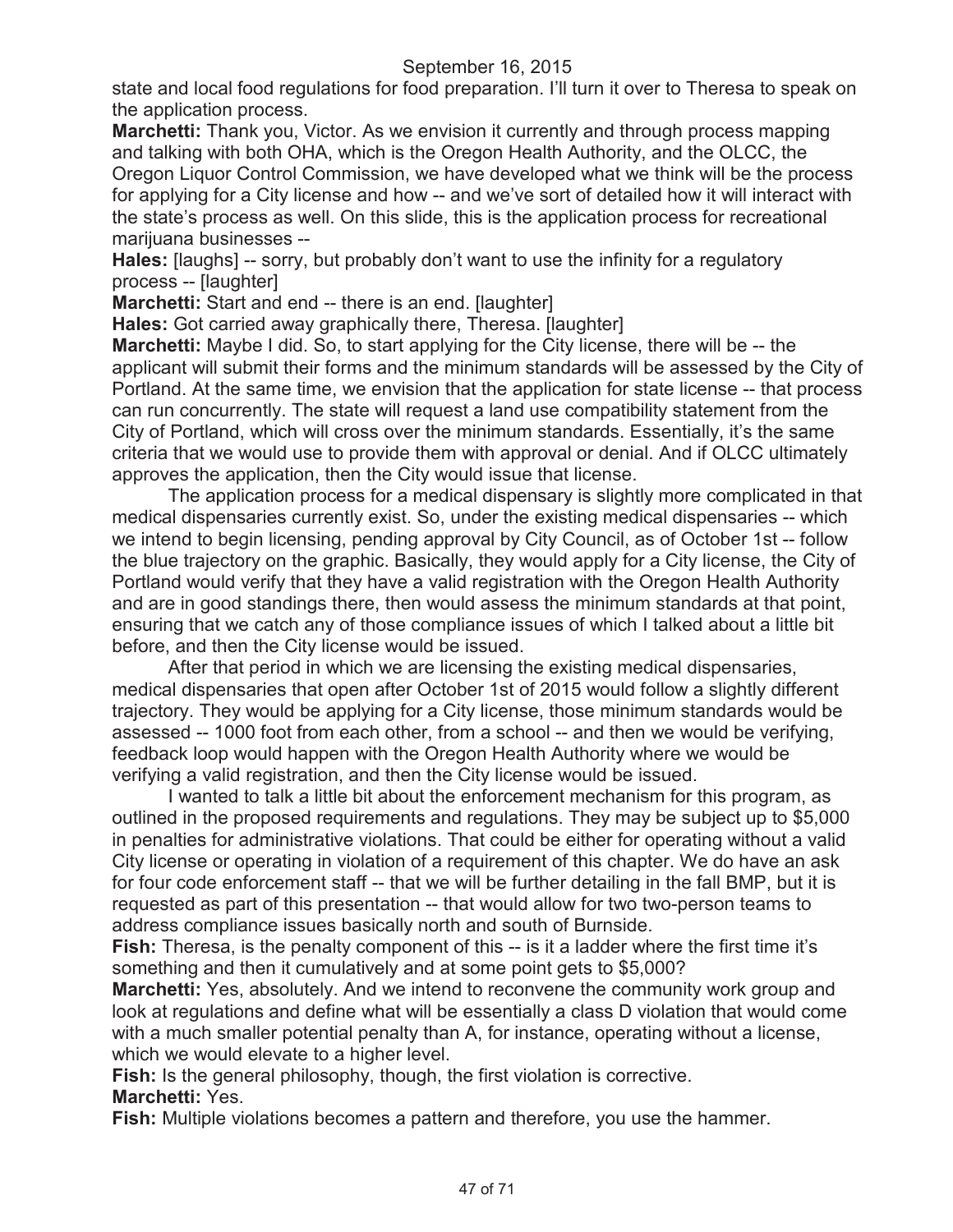**Marchetti:** Absolutely. That's sort of the trajectory that all of our livability programs follow. So, it starts small, usually with a warning, with education. We envision that happening with first and second violations, and then after that assessing civil penalties as the behavior comes more prolific and persistent.

**Saltzman:** What do you need two two-person teams for? Why not one person team -- or one person, I guess --

**Marchetti:** We want to ensure there is a partnership there that can -- it's really for safety purposes so that if our staff is approaching these businesses -- particularly the ones that are operating without a license -- that they are doing so in partnership with another member of staff.

**Saltzman:** Why wouldn't you use police as a back-up in that situation or --

**Fritz:** We get into that in the amendments.

**Marchetti:** Yes, we will.

**Fritz:** There's some reluctance from the police -- that's part of the reason why we're proposing that the staffing be in ONI for the majority of the inspections and enforcements. **Saltzman:** And does OLCC use two-person teams?

**Marchetti:** Yes, typically, at least with liquor. They're still currently hiring their enforcement staff for their marijuana program. And typically -- I mean, this program is based on administrative requirements and administrative violations, so I think the reluctance on the part of the Police Bureau to designate resources for the enforcement of an administrative program is sort of similar to, for instance, the enforcement of our noise control program, which is also heavily administrative. Obviously, we would have partnership with them or at least we would hope to have partnership with them as it crossed over into the arena of criminal activity.

**Fish:** Commissioner Fritz, if all else fails, you can lobby Dan and say that the Fire Bureau propose two-person teams -- [laughs]

**Marchetti:** Not be a bad idea --

**Saltzman: Four-person teams -- [laughter]** 

**Marchetti:** And just to be absolutely clear, no criminal citations or enforcement will be conducted by this office, although we will have partnership with police if there are situations that arise that need their expertise. District Attorney Rod Underhill has also confirmed that his office will address violations related to minor access and public consumption, also outside of the purview of this particular program, at least in terms of enforcement. We will engage the community with elements of education to that extent in a more informal capacity.

**Fish:** Is he seeking funding from us or the County or some other source? **Marchetti:** I'm not sure, I'll have to get back to you on that.

**Fritz:** I haven't had that discussion with him. I was actually just at the Girl Scout luncheon. He and I had an ongoing conversation about this. The question arisen -- if police were to cite somebody for use in public, would the District Attorney prosecute? And the answer is absolutely yes.

**Fish:** Presumably, he will seek some funding source to cover that overhead.

**Fritz:** Presumably, when they prosecute, there's fines and such involved that we may or may not get.

**Marchetti:** Moving on to the fee structure -- again, this Council asked when they approve the development of the marijuana policy program that it be developed in such a way that was cost recovery, and the fees reflect that. It's obviously difficult to project the number of applications, but we've been in conversations with Denver, Colorado and with Washington, and specifically Seattle, Washington on the distribution of their licensing and what they've seen. Denver, Colorado had over 900 licenses locate within their boundaries within the first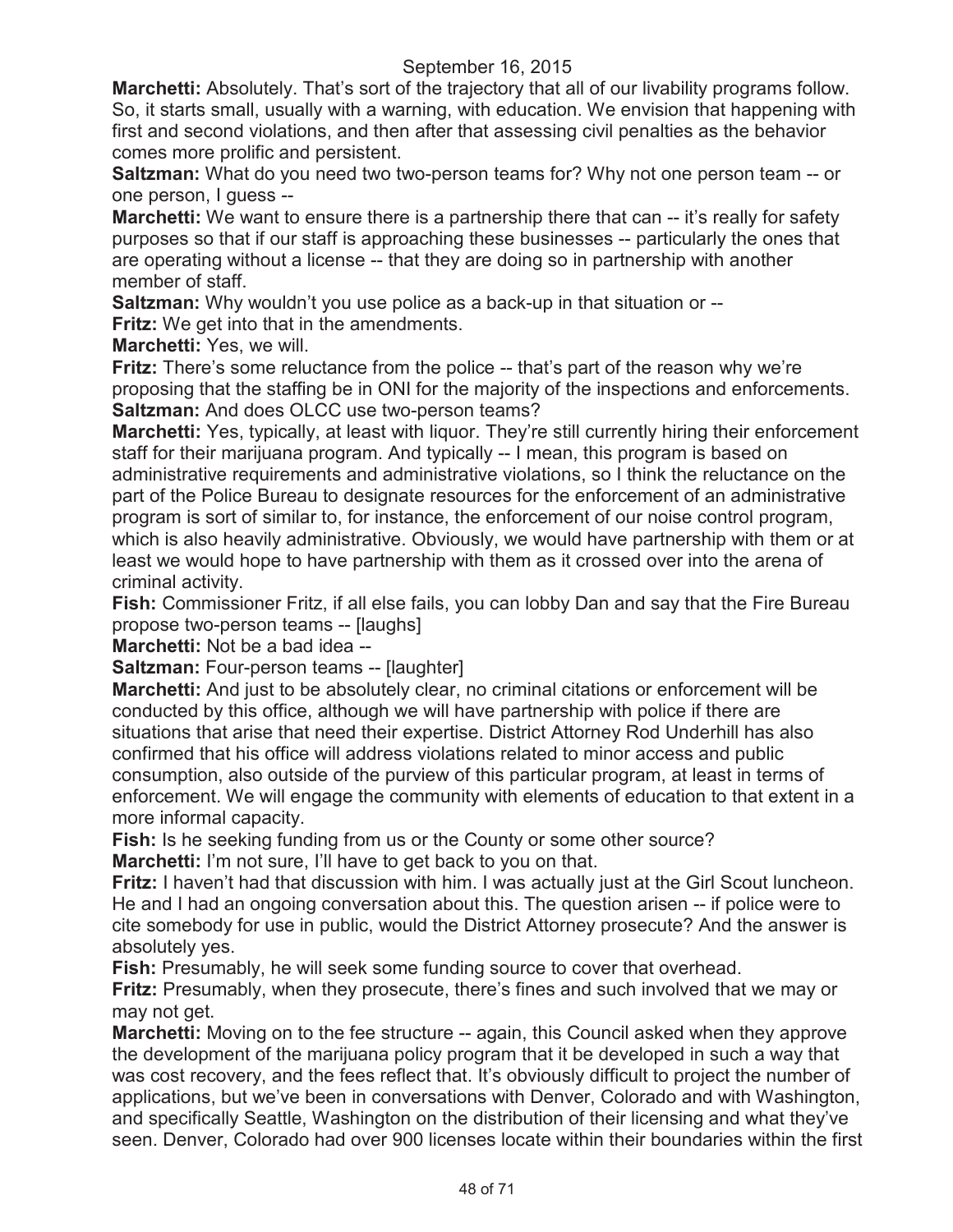year. Washington has a statewide cap that was actually recently increased, but for their 334 static locations statewide, they received 7000 applications within the 30 days that they allotted for it. There's a lot of interest just right over our northern border, so we expect a lot of interest here in Portland as well, who's welcoming to the industry.

This assumes -- obviously with medical dispensaries we do have some information there is about 130, 132 that are operating. We assume the same amount for marijuana retailers. Obviously, there's a natural cap provided by the 1000-foot buffer that we've proposed. Marijuana processors, producers, wholesalers -- we tried to roughly ballpark that number based on what we've seen in other jurisdictions but in truth, we're not completely sure how many to expect.

The cost of administering the marijuana program includes the three positions approved by Council previously -- the livability programs manager, our marijuana policy program coordinator Victor, and also our marijuana policy program assistant, who we hope to be hiring very quickly here. It also has an additional ask -- again, for four code enforcement officers and then an OSS II support specialist. This includes basically all program costs, materials, rent, all of that.

**Fritz:** The intent it would be revenue-neutral cost recovery and that we will come in the full BMP to ask for a position authority.

**Marchetti:** Thank you, Commissioner. In terms of next steps, this is actually one component of this -- one smallish component of the overall marijuana policy program. As all livability programs, we look at what the regulatory framework is, what our needs are within our communities, and we try to respond to those through education as well as further work with policy, which, especially in this arena, we will be needing that. We intend to move forward with an educational program with our partners and other jurisdictions with the County and also with our schools in particular to address youth access, youth education. We will also be involved and ready to disseminate information related to DUII.

We're also going to be embarking on an education program for the industry to make sure that they understand what the procedures are for application. We hope to partner with the Oregon Health Authority and Oregon Liquor Control Commission on that so that we are removing barriers as much as possible. We also will have the local tax option at 3% discussion that will need to happen -- that Council will need to have the next coming months. And we will also --

**Fritz:** Just to be clear on that issue, we're not deciding that today. The choices will be we enact a 3% tax, we send the 3% tax to the voters, we try for our 10% tax that we passed before the ballot measure passed, or we don't tax at all. Those will be the four choices, but that's not on the table today because we're not allowed to do any of those right now. **Marchetti:** Thank you, Commissioner. We will also be convening the community work group. They've done excellent work and we hope that all members return to the table to begin this discussion around responsible social environments. We heard from a number of members that are concerned -- where do I go if I want to consume responsibly but don't want to be around my children? Valid points, and something that I think garners greater discussion. Currently, the state licensing entity is not intending to license any on-site consumption, Commissioner Fish, which is what you are referring to when a bar is licensed for the sale of on-site consumption of alcohol.

We're also in communications with individuals who want to do events strictly related to marijuana. There have been a number who have been extremely proactive come in to speak to us about the dos and don'ts, best practices, those kinds of things. There's number who have not. So, we will begin the discussions how to ensure that those events happen in a responsibility way.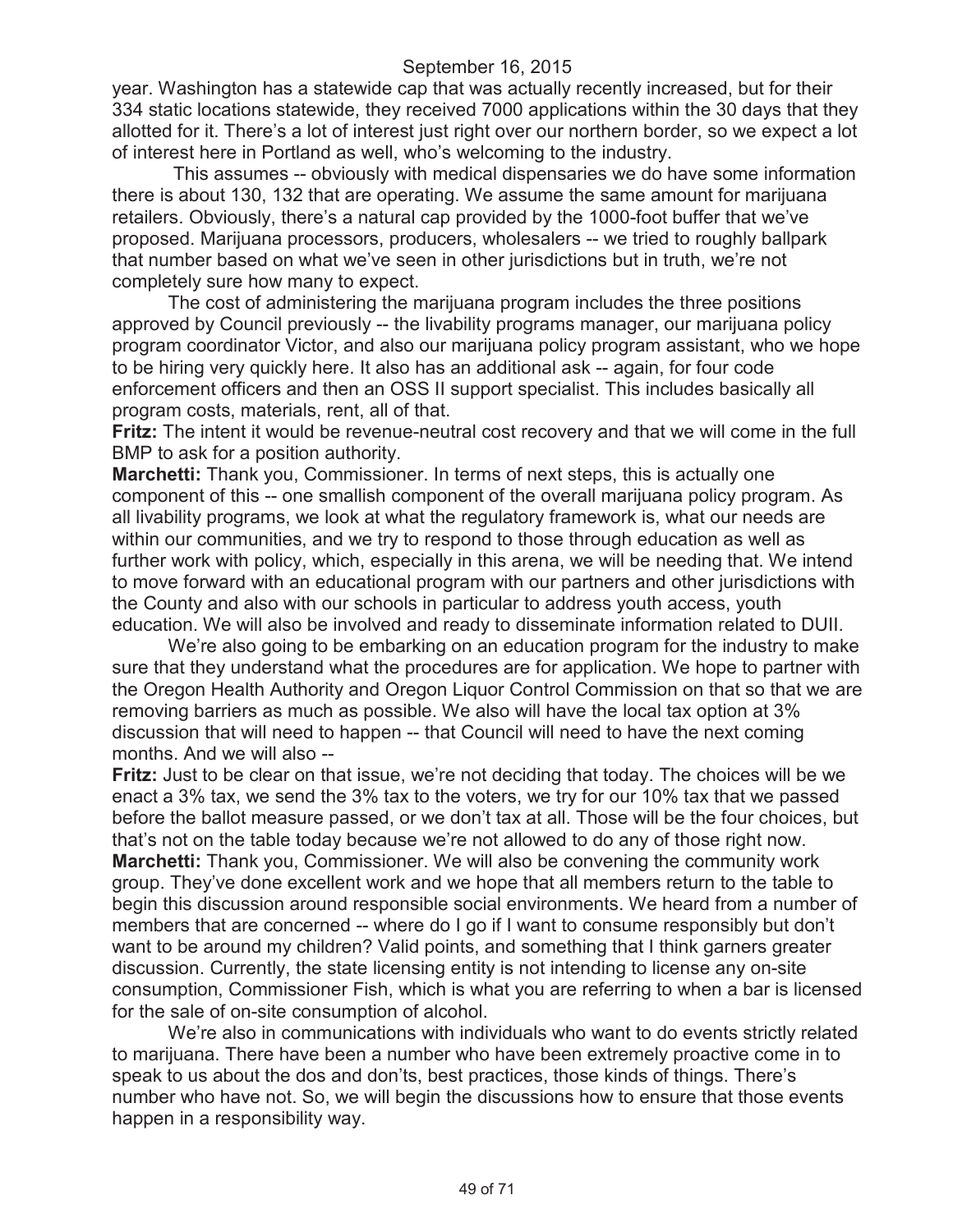Also, you know, this is obviously the first go-round for this proposal and it was the first go-around for the state as well within their legislative session, and I imagine that there's going to be more work to be done in the legislature in coming one and proceeding ones after that. Commissioner, would you like to speak to the amendments? **Fritz:** Yes. Colleagues, I handed out some amendments. This has been a continuing work in process, and I don't anticipate what we adopt today or next week would be the final version, but yesterday we realized a couple of scrivener errors. There's a memo dated 9/15 that we handed out yesterday, there's a scrivener's error on section 14 in exhibit A, section B 130 020 M is a duplicate definition and is deleted which then reorders the other numbers -- letters in that section. And then in section 14 B 130 080 C2, instead of Multnomah County, we need to say, "licensee must adhere to state and applicable state and local regulations." There are more than Multnomah County regulations. So, that's my first amendment moved.

**Fish:** Do you want to move them as a package or individually?

**Hales:** I would recommend as a package. We can take it apart if we have to. **Fritz:** OK. So, that's the first one. The second one a memo dated today. The Auditor very helpfully brought to our attention that the changes that we adopted on appeals to the code hearings officer changed the amount of money and the regulations for appeals of the Director's decisions on marijuana license approvals, and so we are proposing to change 14 B 130 120 to add "review by the Director and appeals to the codes hearing officer" and then adding to 14 B 130 070 F that the director should give applicant written notice of denial in accordance with the written requirements of Chapter 3 130 of Portland City Code. I apologize to everybody listening, I know this is all administrative gobbledygook. I know it is administrative gobbledygook. The intent is to make sure we are not charging an access amount for an administrative appeal. The net result is a good thing for the community. And then we also adding that same section to 14 B 130 100 B1. I'm required to say all of this to get it into the record, I apologize. Then in Section 14 130 110 B the Director again in accordance with the minimum requirements of Chapter 3 130 of Portland City Code. That's also added to 110 C. And then this kind of explains it better -- in Section 14B 130 120, we add, "review by the Director and appeals to the code hearings officer. Any determination issued pursuant to Sections 14 B 130 070 100 or 110 believed to be made in error may be reviewed by the Director if requested by the recipient. The request must be submitted in writing within 15 days of the determination and must include all evidence that supports the request. The Director's determination shall be served by regular mail. The Director's determination may be appealed to the code hearing officer as provided by Chapter 22 10 of the City Code." And that then changes the numbering on that. For the fee schedule, instead of the code hearing appeals fee of \$1750, the administrative review fee is \$250.

Then there's also a minor change to section 090 to instead of -- actually, this one is a little different. This one about police assistance, which is what Commissioner Saltzman was asking about. Let me -- I'll take a breath. That was the previous ones on the administrative fee. For Police Bureau protocol, we wanted to make sure -- in partnership with the police -- that it's clear what the police are or are not going to do in helping us with inspections. So, Section 14 B 130 090 D3 will now say, "Police assistance in issuing an inspection warrants on an unoccupied property, including inspection warrants pursuant to 14B 130 090, judge may authorize any police officer as defined in Oregon revised statutes to enter the described property to ensure the safety of the Director or the representative of the bureau in completing the inspection." So, that removes language that allowed the police to remove any person or obstacle and assist in inspecting the property in any way necessary. It's more in conformance with what the actual police do in other situations where there's suspected criminal activity.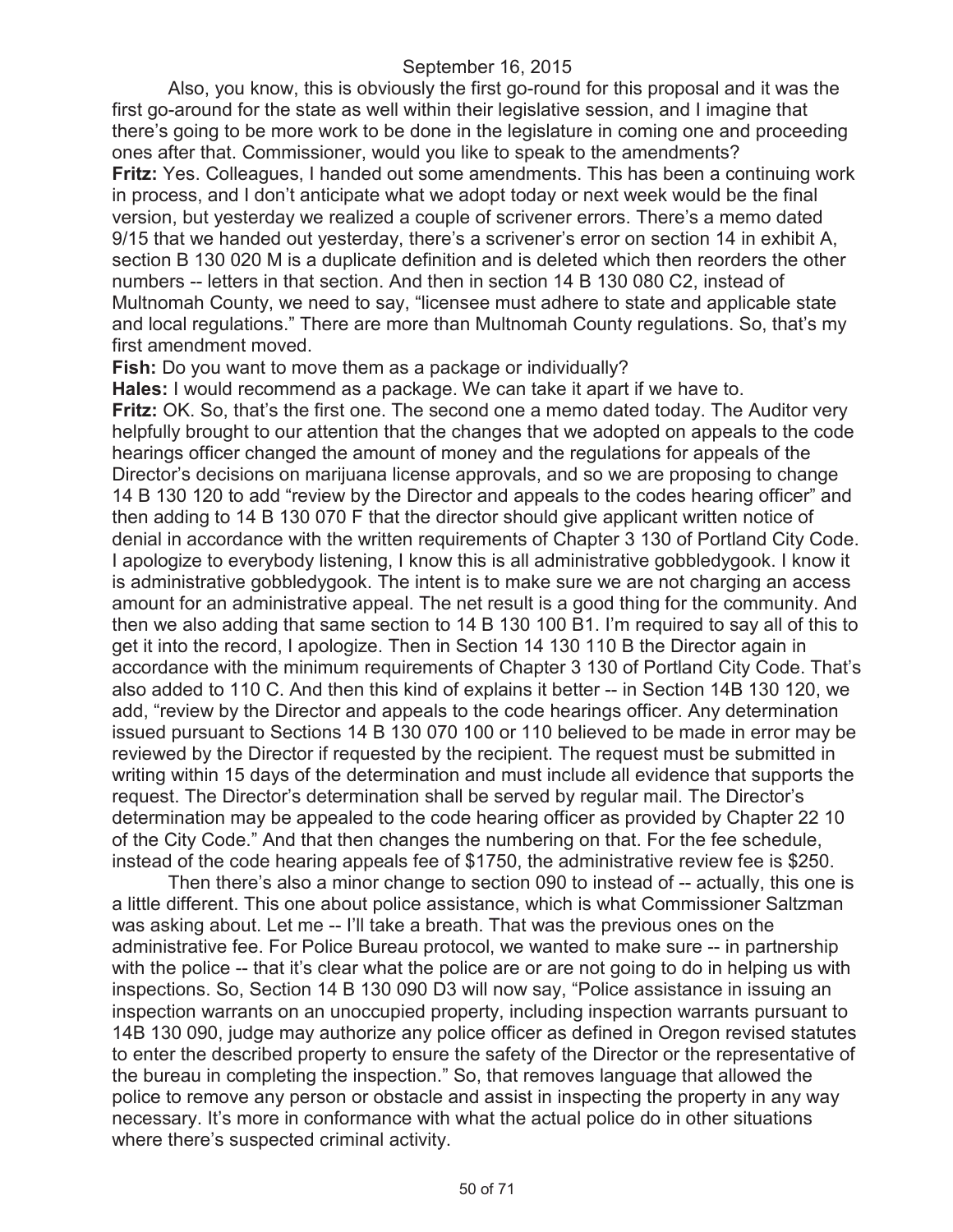And finally, the last amendment corrects the fee schedule to have the administrative review fee be \$250 instead of 1750.

**Hales:** Is there a second to those amendment? **Fish:** Second.

**Hales:** And then we can adopt these -- if that's Council's decision -- and then conduct the hearing and take testimony, and if folks disagree with any of these amendments -- as well as whatever is in the package as a whole -- you can let us know.

**Fritz:** And there are paper copies for anybody who felt inspired by that whole recitation of gobbledygook to actually want to read it.

**Fish:** And Mayor, just to be clear, by adopting them we put them on the table for public comment.

**Hales:** Correct. And Captain Kruger from the Police Bureau is here. I think this ameliorates the Police Bureau's concern, but we can get confirmation about that and if there are any questions about the Police Bureau's role, he can answer them. Other questions before we vote on accepting the amendments for public testimony? Roll call, please.

# **Roll on amendments.**

**Saltzman:** Aye. **Novick:** Aye. **Fritz:** Aye. **Fish:** Aye. **Hales:** Aye. **Hales:** OK. Anything else from Victor and Theresa?

**Fritz:** Just want to know if Council has further questions for the staff.

**Fish:** Great PowerPoint.

**Hales:** Yeah, I don't have any further questions.

**Fritz:** We do have an invited panel and then we can get to public testimony. Thank you, team.

**Hales:** Thank you very much.

**Fritz:** Folks should also know that online, we have the proposed code -- again, with the things that are in state law in blue so that it's really clear. I want to thank the person who made that suggestion at the last town hall, I think that's really helped me understand where things are.

**Hales:** OK. And your invited panel is here.

**Fritz:** They know who they are.

**Hales:** Come on up. Good afternoon, welcome.

**LaQuida Landford:** Good afternoon, Mayor, Commissioners. Thank you. My name is LaQuida Landford, and I was a part of the community stakeholder work group. Very thankful to have been a part of those conversations as a community member and feeling included in the conversation. I had spoke out before to a couple of people that encouraged me to continue to want to do the work that I'm doing with organizing with people of color in the community to have those discussions about inclusiveness. And in the business, that was the concern for me -- safety and business practices and how those were going to be looking for people of color. This is a new opportunity for our city and people that have been marginalized and that have not been included in the past but have been criminalized for marijuana. So, taking a new approach with what we have in our city as -- for me, it was just doing more of the outreach and learning more and being able to connect and be an advocate for the community of color and rallying folks around to have some know your rights sort of trainings. I got some pretty good responses and a lot of concerns. So, there's still work to do on that in that area. But as far as the community work group, it was very positive and I learned a lot and I may -- I was able to -- yeah, just be a part of that conversation and be in that city and different events throughout Portland. So, still looking forward to connecting with the folks in the group and with the City and making sure that the community is connected, not just in going to the website, but just giving the information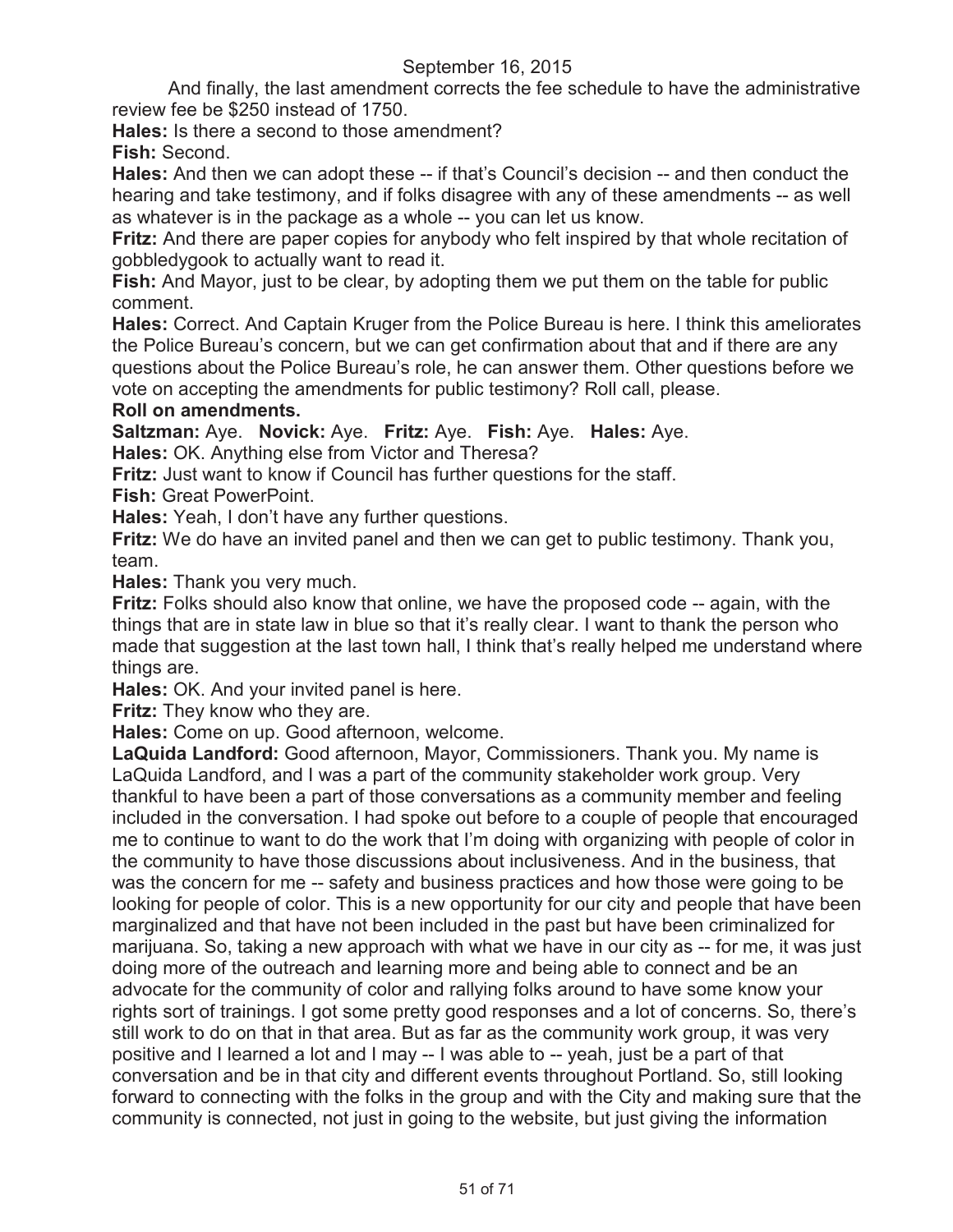step-by-step for those who wanted to be involved. So, I thank you guys for the opportunity today to be here to speak on that.

**Hales:** Thank you.

**Amy Margolis:** Thank you, Mayor and Commissioners, for the opportunity to testify. My name is Amy Margoles, I'm an attorney with Emerge Law Group. We focus primarily on the cannabis industry. I'm also director of the Oregon Cannabis Association. I was part of this group from an industry perspective and from sort of a boots on the grounds legal perspective. We represent many, many people in this industry. I want to thank Mr. Salinas for allowing us to participate. I participated in a lot of these, and this is the first one where it wasn't just law enforcement industry legislators, it really reached out to the community in a kind of special and unique way. I'm very appreciative of that and I think people felt very included in that process.

There were a number of good pieces of this legislation. There were a number of pieces of this legislation that promote this industry, that keep communities safe, that focus on public safety, and I'm very proud of the work that we did on those pieces. I do have a primary concern. And I need to explain, I think, what is happening right now for you to understand the impact a small portion of this legislation would have, and I think you're going to hear from other members of the community who are here about this issue.

So, the rules divide licensing into two groups for dispensaries: medical and recreational. Currently, medical dispensaries -- and you saw from your PowerPoint -- need to be a thousand feet from each other. And they will, come October 1, start selling adultuse flower. They will be applying for medical licenses under the Portland licensing regime. So, they will hold those licenses. Many of those medically-licensed dispensaries intend to get recreational licenses. They have been operating, they have been up and running, they are compliant. They are -- we heard the phrase -- bad actors. These are the good actors who are participating and in good standing now.

What has happened -- and Victor reminded me that I objected to this during the meetings, too, -- what this legislation does in creating a thousand feet from each other within the medical program and within the recreational program, but not allowing a period of opt-in, not allowing those medical dispensaries to have first crack at the recreational Portland licenses. What you are doing is creating a situation that's a confusing issue and I'm happy to talk it through, but what you are doing is creating a situation where existing medical dispensaries that have existing medical Portland licenses will not be allowed or able to become recreational dispensaries because a brand new recreational dispensary may get the City of Portland license first.

**Hales:** Because of the proximity?

**Margolis:** Because of the -- and I'm going to call it a false proximity designation. I just made that up right now, but I think it's appropriate. And that's because the statute doesn't have that requirement. I participate in licensing compliance and regulatory committee for OLCC, and they are not imposing that. So, this is unique to City of Portland. Other jurisdictions are doing other things -- I'm also on the Clackamas task force. However, I have yet to see something that will hit medical dispensaries who are creating business plans. So, a number of these dispensaries are expanding their square footage and putting additional registers in. They are actively seeking investment to expand to accommodate early recreational sales, and then to hear, come October when recreational dispensaries are licensed that these medical dispensaries -- who have created whole business models around transitioning -- will not be able to transition to recreational is I think an unintended and unfortunate consequence.

**Fish:** So, you believe this is unintentional.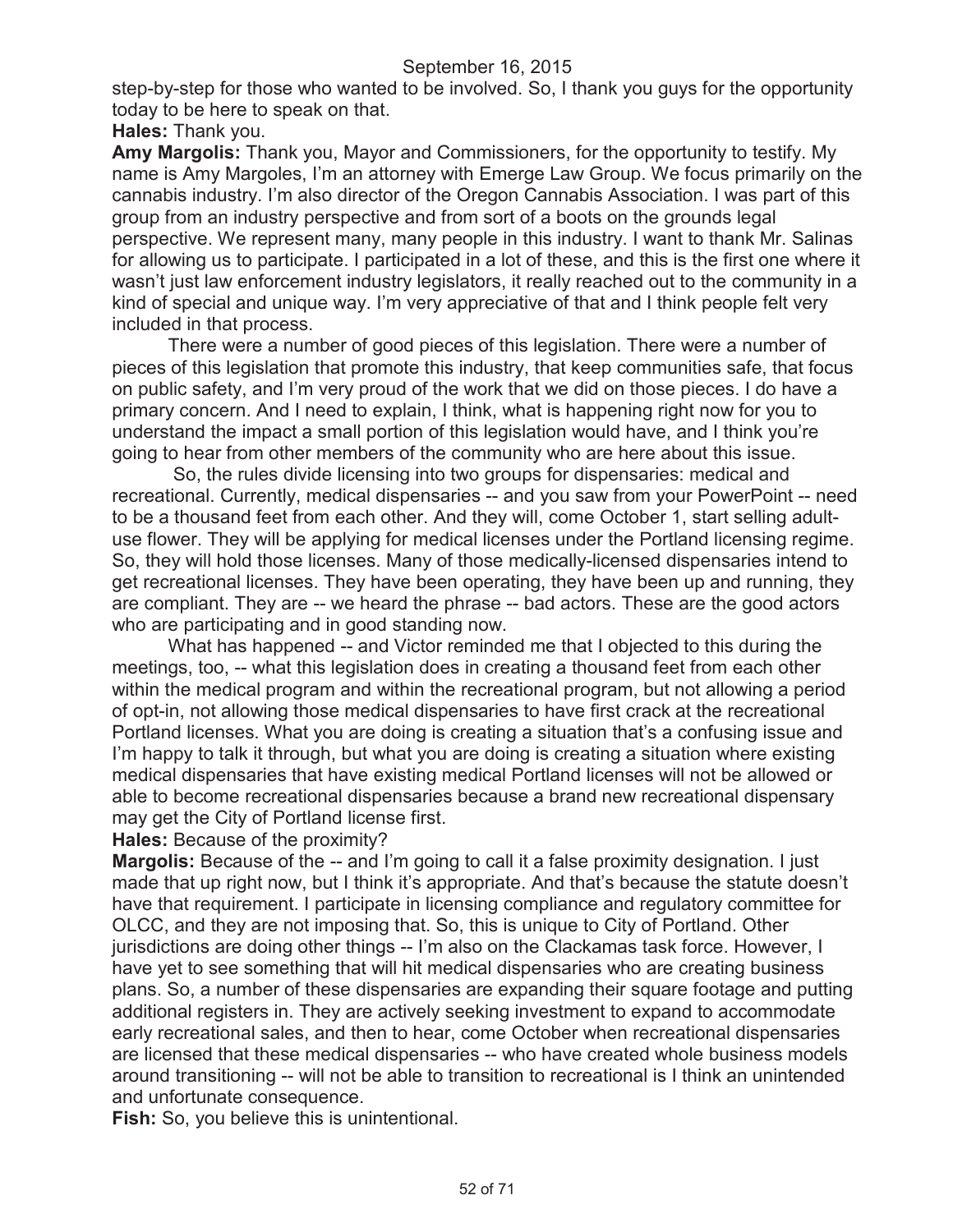**Margolis:** I do not -- we spoke about this -- I apologize, Commissioner -- I think that the City of Portland did not intend to create internal industry competition and to push out existing good actors. That's what I think is unintentional.

**Hales:** You knew the problem we were trying to solve.

**Margolis:** I do. And so there are a number of suggestions and ways to solve that problem without directly and negatively impacting existing and operating medical dispensaries. You want the good players to stay. You want the people with internal and institutional knowledge to continue to participate in this program.

**Fish:** Mayor, Commissioner, she represents an industry. Can we extend the time? **Fritz:** Well, I think there are others who want to address this issue and it was addressed at the task force.

**Fish:** Fair enough. But again, because of her unique position in this, could we take an extra minute just to hear her proposal for what the fixes could be just so we have those in front of us?

**Hales:** That would be useful. So, yeah, how would you recommend we solve the problem of too many licensees in a small area? We've experienced that before with liquor licensees. We know what it looks like and it's not pretty. What would you recommend? **Margolis:** Mayor, Commissioners, thank you --

**Fish:** By the way, you don't have to call us Mayor and Commissioners. They do that in Salem and it gets in the way of all of the testimony. You can dispense with that and we don't even need your address.

**Margolis:** It's a good thing I don't need to wear my suit jacket, either. Easy solution -- and I don't speak for -- other industry members maybe have another alternative solution. But I think if the goal is to address there being too much saturation -- and I understand that this is the goal -- then the easiest way to solve that is to have all locations medical and recreational need to be a thousand feet from each other. That would solve this problem completely. So, if all license dispensaries -- medical or recreational -- were required to be a thousand feet from each other, you would not have this issue.

**Hales:** Clear enough, thank you.

**Saltzman:** Sounds elegant.

**Hales:** Who's next? We'll ponder that and we'll also listen to Linda.

**Linda Nettekoven:** Good afternoon, Mayor Hales and City Council members. Thank you for allowing me to testify. My name is Linda Nettekoven, and I am a community member of the marijuana work group and I'm representing only myself in speaking here today. I also would like to take the opportunity to acknowledge the excellent work of ONI staff. This is an incredible maze of information that they have helped to lead us through, and members of the group have also helped each other in terms of understanding what's going on. It's really been a great learning experience, as others have said, but I think it's in a sense priceless for what we're trying to accomplish here in Portland with these new regulations.

I'm in support of the proposal before you. I'd like to take my time to just emphasize what I think are the necessary -- a few of the necessary next steps. In addition to the education and outreach efforts that were just mentioned, there's also the information form and the marijuana control plan, all of which I think could benefit from review by stakeholders. I'm glad you caught the omission of business districts, I was also going to mention that. And I think -- again, training for neighborhood coalition staff, opportunities for neighborhood associations to begin to help to understand the implications of these new regulations would be really helpful in terms of answering questions and being able to be resources for the community at large. I'm hoping the crime prevention staff isn't spread so thinly that they can occasionally step up on this.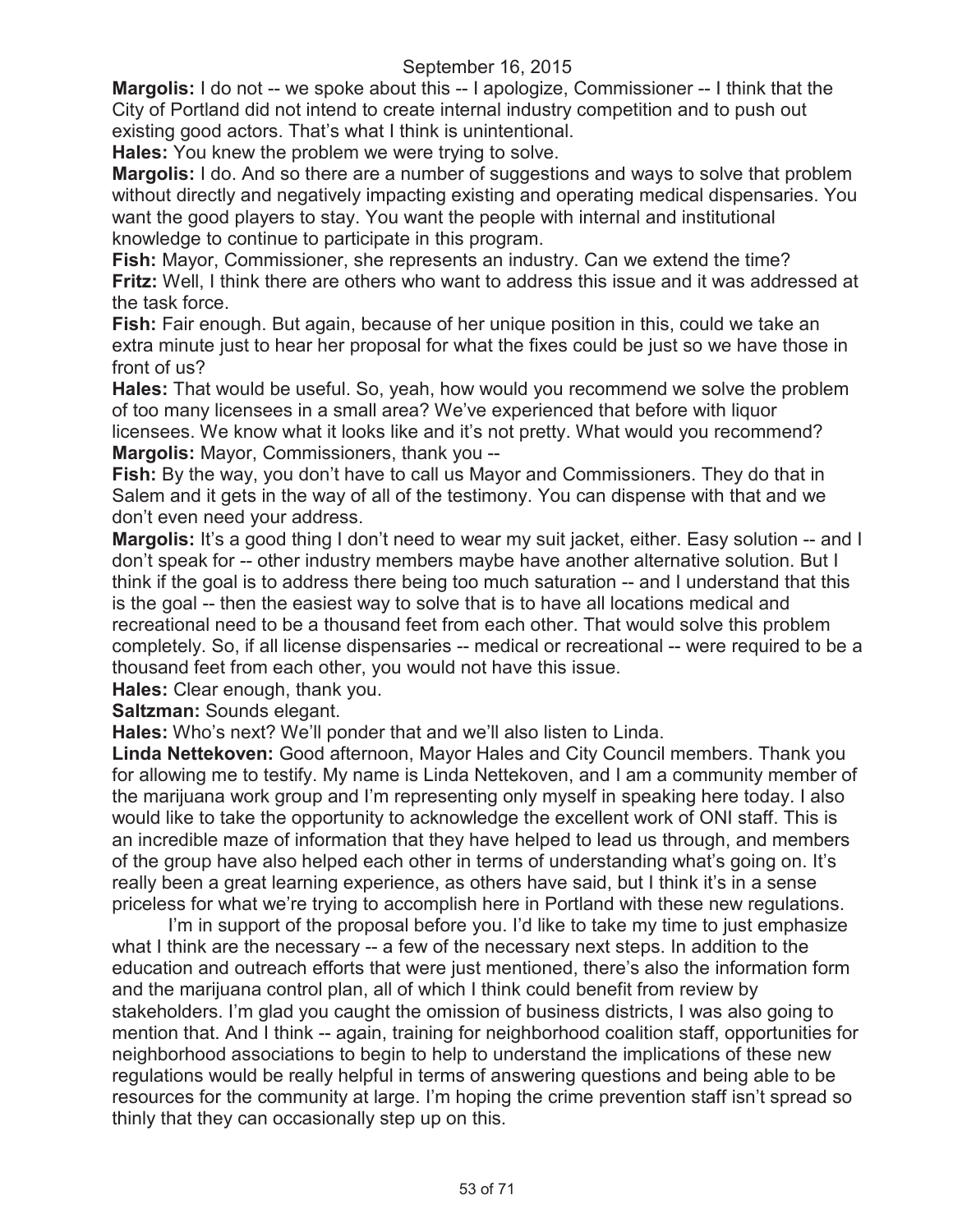I think one of my big concerns is the land rush, in a sense, that we're facing and enough resources to answer all the questions, handle the applications, deal with community. I guess the key effort here to be to manage community expectations in terms of how long licensing processing will have to take, and how long education and other sorts of things will take to unfold. I think it's important that the information form and the marijuana control plan -- we can see how many things there are to make sure are included, that we include the relevant information and we don't develop things that are onerous for new applicants to be able to understand and navigate.

Second, I was planning to chime in on the issue of saturation. I, of course, have no solution to offer but I think this -- I know there is fear out in the community that adding the marijuana dispensing establishments along with places that already have what might be called too many bars -- and perhaps in some cases, adult entertainment venues -- is going to in a sense preclude the opportunity for those neighborhoods to become walkable because those business districts will lose some of the valuable real estate that could be devoted to the goods and services that people need for daily life. So, I'm hoping there are some good ways to deal with this issue of how many and located where.

Third and finally -- and you may think I'm contradicting myself here -- I think the City needs to explore the development of regulated private premises for consumption of marijuana. By coincidence, the luncheon speaker yesterday at the trek transportation summit was Eric Klinenberg, the author of Going Solo, who talks about the dramatic shift in our population and numbers of people now living alone in our society and that a piece of that -- obviously it's very important in terms of future transportation, land use, other planning decisions that we make. But the fact that so many people live alone means that many people choose connectivity by being outside in private spaces, public spaces, third spaces -- that's their way to come together and connect with people. They're not doing it in their homes alone necessarily. Again, the idea of the social enterprise involved with consuming marijuana is something that we need to address. It was on the list, but I just want to emphasize the importance of that conversation going forward. Again, I don't have answers but I think it's really important to be considered. I'll stop at this point. Thank you very much.

#### **Hales:** Thank you. Good afternoon.

**Jennifer Vines:** Good afternoon, Mayor, Commissioners. I'm Dr. Jennifer Vines, I'm a health officer with the Multnomah County Health Department. I'm a family physician by training and I'm also board certified in preventive medicine and public health. Thank you for the opportunity to provide support for the City of Portland ordinance that facilitates the introduction of retail marijuana businesses. We at the County have been carefully tracking changes to state law related to recreational and medical marijuana and we know this is new territory for elected officials and other government agencies. So, like you, we are quickly learning and adjusting to the changing landscape.

I'd like to just identify for you the four areas of concern to public health that we're tracking most closely. The first is that highly potent marijuana either smoked or consumed can easily lead to overdose. And we know that since retail sales began in 2014, Colorado's Rocky Mountain Poison and Drug Center has received over 70% more calls related to marijuana exposure than it did in 2013. We know that youth are particularly at risk for accidental poisoning when marijuana products are not stored safely or out of reach.

The second is that marijuana slows reaction times and doubles the risk of traffic accidents. When drivers under the influence of both marijuana and alcohol, impairment is compounded.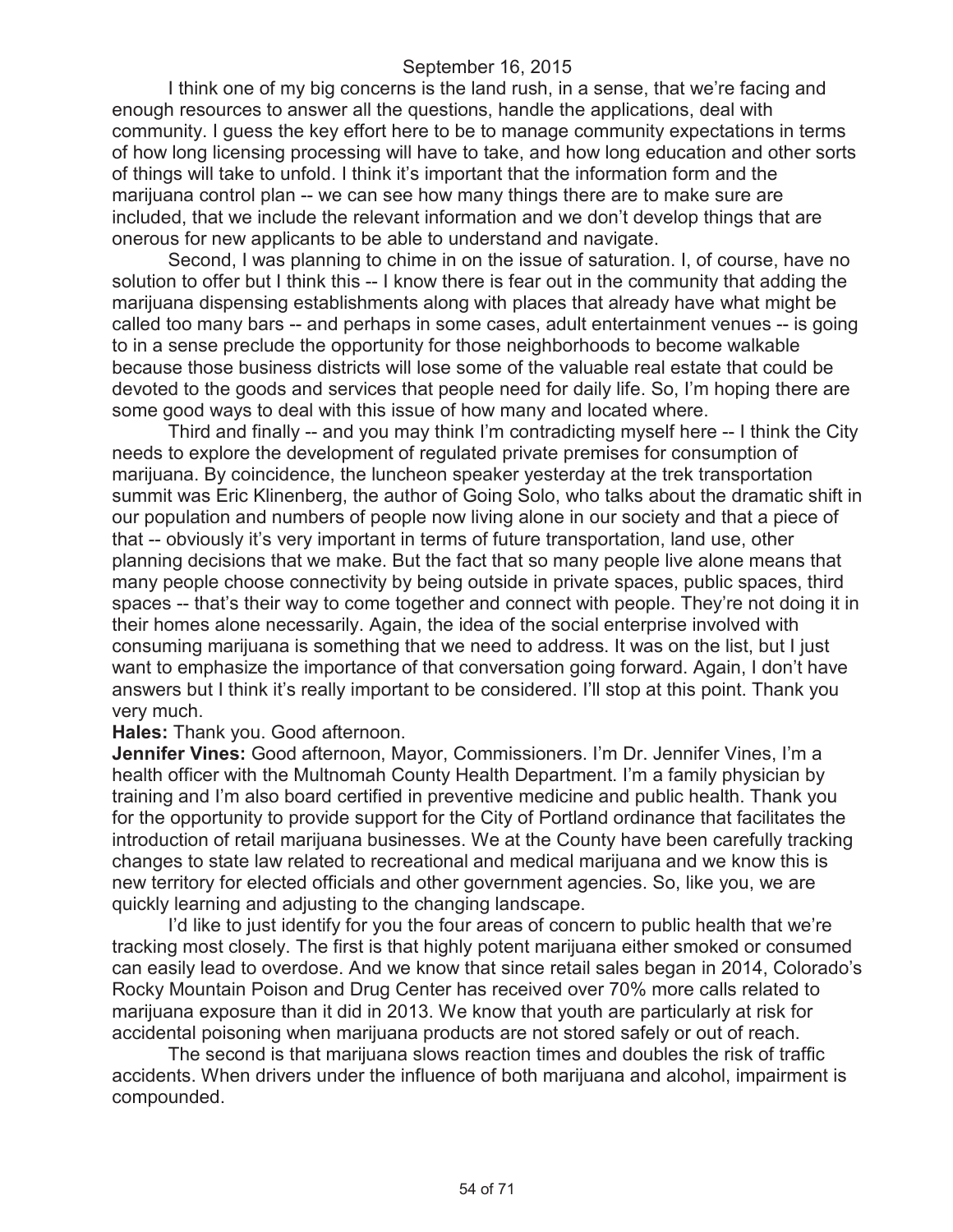The third issue is that marijuana use by pregnant and breast-feeding mothers is of great concern, so avoiding any chemical exposures like marijuana is really a priority for healthy fetus and infant development.

And finally, fourth and related to our concern for pregnant and breast feeding mothers is around youth access, and this has to do with the developing brain. Our understanding of the effects of marijuana on the developing brain are still evolving, but we're taking a precautionary principle and assuming those effects are unlikely to be good. We do have strong evidence that marijuana users who start at a young age have an increased risk of becoming dependent.

Keeping all of that in mind, as we look at the proposed ordinance to address time, place, and manner of operation of marijuana businesses, we expect the ordinance to be helpful in addressing these concerns. Based on what we know from a large body of alcohol and retail outlet research, limiting the density of marijuana retail outlets is prudent. Studies have consistently shown that high alcohol retailer density is associated with increase in alcohol misuse, unintentional injury, and crime. The density limit not only improves neighborhood livability, but it may also discourage impulsive purchases and the negative consequences that result, such as overdose and auto crashes. The limitation on hours of sales also should help limit the consequences of impulse purchases on fatal auto accidents, which occur most often on weekend nights.

Finally, ordinance requirements to assure age verification upon business entry and at retail sale is a fundamental part of limiting youth access and of setting the norm that marijuana use is an adult activity.

The County is also actively engaged with the Oregon Health Authority and Oregon Liquor Control Commission in public policy development around other common sense rules about potency, packaging, testing, and pesticide use. We urge you to also monitor and provide input on these issues that are outside of the City's authority.

In closing, we'd like to thank the City of Portland for its diligence in developing the ordinance. We appreciate your efforts to hold town hall meetings and gather community input. The ordinance presented today not only community feedback, but also maintains structure around time, place, and manner that supports our vision in public health. Thank you.

**Hales:** Thank you. Further questions for anyone on this panel? Thank you all very much. Do you have other invited testimony, Commissioner or should we turn to the sign-up sheet? Karla, let's turn to the sign-up sheet.

**Moore-Love:** I have 13 people signed up. The first three, please come on up. **Hales:** Welcome, good afternoon.

**Joe Pietri:** Good afternoon. My name is Joe Pietri, I'm -- [inaudible] -- last time, one of my friends lost his license. Somebody moved in within a thousand feet. And he worked at that spot for two years and made it a business -- the man is here, too -- and somehow we got beat to the punch. You know, it had to be nano-seconds for him to get the license after we've worked there for two years. We couldn't figure out how he could have done it. Well, now we have. They have a program that get their applications in before anybody else's. They have a super computer system, super money backing these out-of-town people who want to make rules that benefit them that put people like that have been working for 10, 12 years out of business. This man right here has been here for six years. He runs the human collective, he sells cannabis to patients cheaper than anybody. He works at such a profit margin that I don't know how he makes money. And he is going to lose his business.

Even before you guys get to the next step, this is already rigged. They have it rigged. And her applications -- their applications right here -- and they have already tried this program. Their applications will get in before anybody else's. They've already tried it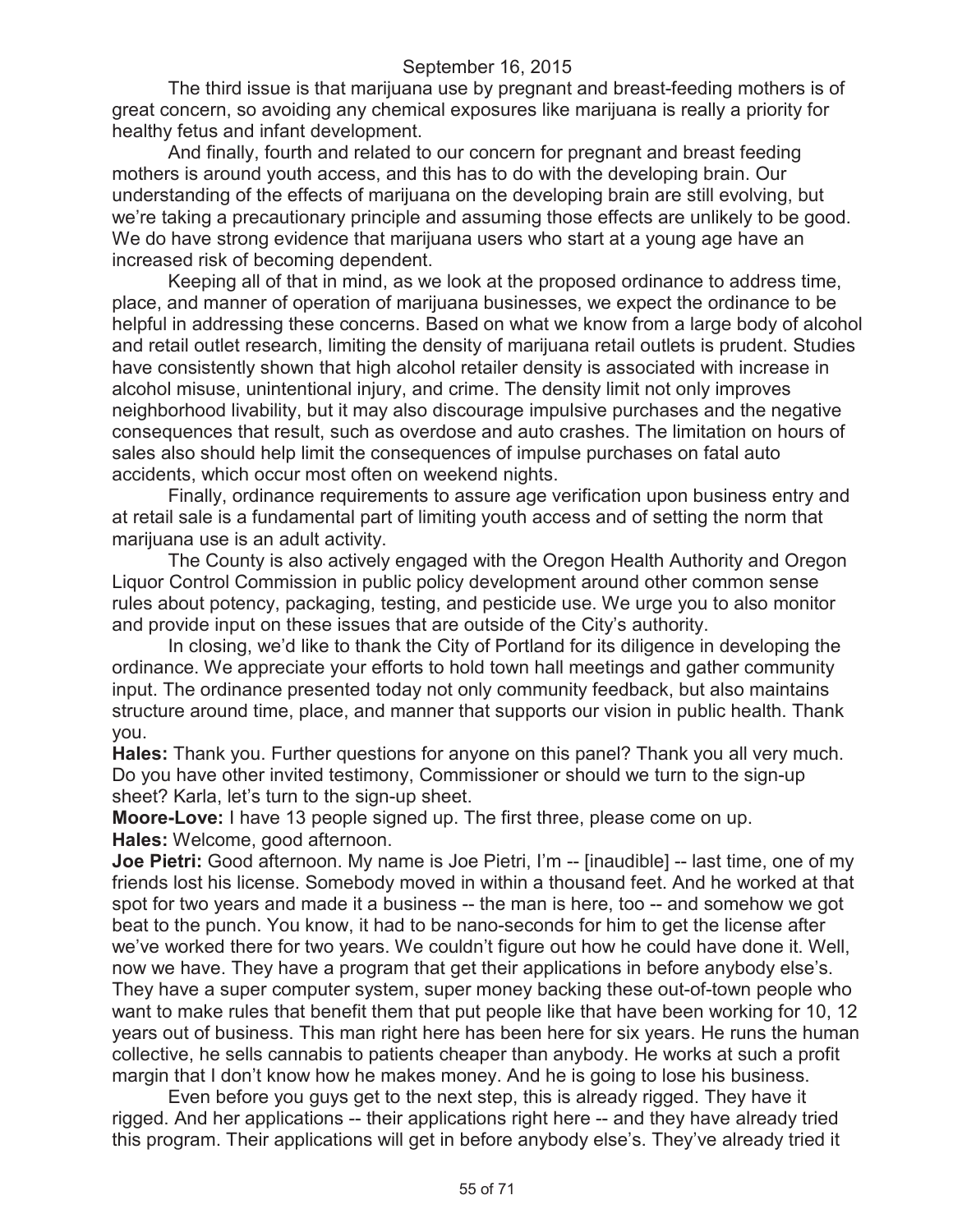during the dispensary act, and they're going to do it this time big time. I suggest that you - not -- grandfathering these people in that have paid their dues here on the state but at the same time, make it equal for everybody to get their application in and make sure that they're residents of this state. Make sure that they're not from Colorado, or from some other state coming here to make laws that benefit indoor growers when we grow the best cannabis in the world and it's grown outdoors.

You're going to create a big, big friction here between the medical people, the outdoor growers. We're going to bury these people. But we're not going to take them fixing the game! We're not going to take it. And that's what they've done. They got away with it at the dispensary act. They're not going to get away with it this time. I'm begging you now, you need to really take a close look at who you're dealing with. You know, I went to Lewis and Clark to talk like this and I was first on the list. I was surprised. I got put to the rear because they didn't want me to come and be able to speak to you like I'm speaking to you today. But just like it happened to my friend at hallelujah farm -- by the way, these people that moved in within a thousand square feet? They were out of business in 90 days. One, they didn't know how to grow pot; two, they didn't know how to run a dispensary; three, they hadn't done their marketing, they didn't have their following, they didn't have their business. These people have businesses, customers that have been set up for a long, long time.

**Hales:** You made that very clear, I appreciate it. Thank you.

**Pietri:** Thank you.

### **Hales:** Welcome.

**Donald Morse:** Thank you for listening to me. My name is Donald Morse, I'm the director of the Oregon Cannabis Business Council. We're a trade organization for the industry. And I also own the Human Collective Dispensary here in Portland.

Ms. Margolis laid out the problems here with this plan as we read it. Someone can go across the street from any dispensary in town and rent a location, not make any improvements to it, and then file an application. And if they're just nano seconds ahead of us, they get it, and the dispensary that has been a part of the community, built up its business, employs any number of people, etc., will be forced out of business. You may say, "well, they can remain a medical facility." Well, the OLCC and the OHA are on record, you know, publicly and privately at saying within two years they expect the two systems will merge -- market forces are going to make this happen.

The dispensary owners in my organization -- all of them plan to go retail. And the reason is they know that if they don't, it spells the end of their business within a couple of years. So, really what you're doing is you're setting up a dynamic that can punish the people who paved the way for the industry in this state, and I think that is a gross injustice. **Hales:** Thank you.

**Fritz:** So, how will medical patients get their medication if everybody goes to retail? **Morse:** Medical patients -- for instance, in mine -- medical patients can come in and buy in a retail establishment. There's nothing stopping them from doing that. However, there is the tax. In this coming short session, we are going to be pushing a bill that will basically state that medical patients with a card cannot be taxed regardless of what type of facility they go into. So, that will take care of that problem. We expect that to pass because we have tremendous amount of support for it.

Secondly, in my dispensary, even after I become retail the OLCC is allowing us to give uniform discounts. So, I could discount 15% off of the price of any product that is listed at retail for anyone with a card, and that's exactly what we anticipate doing. So, we built our businesses on the medical patients. We have no wish to turn our back on them, we're going to protect them every step of the way. But this is going to become a one-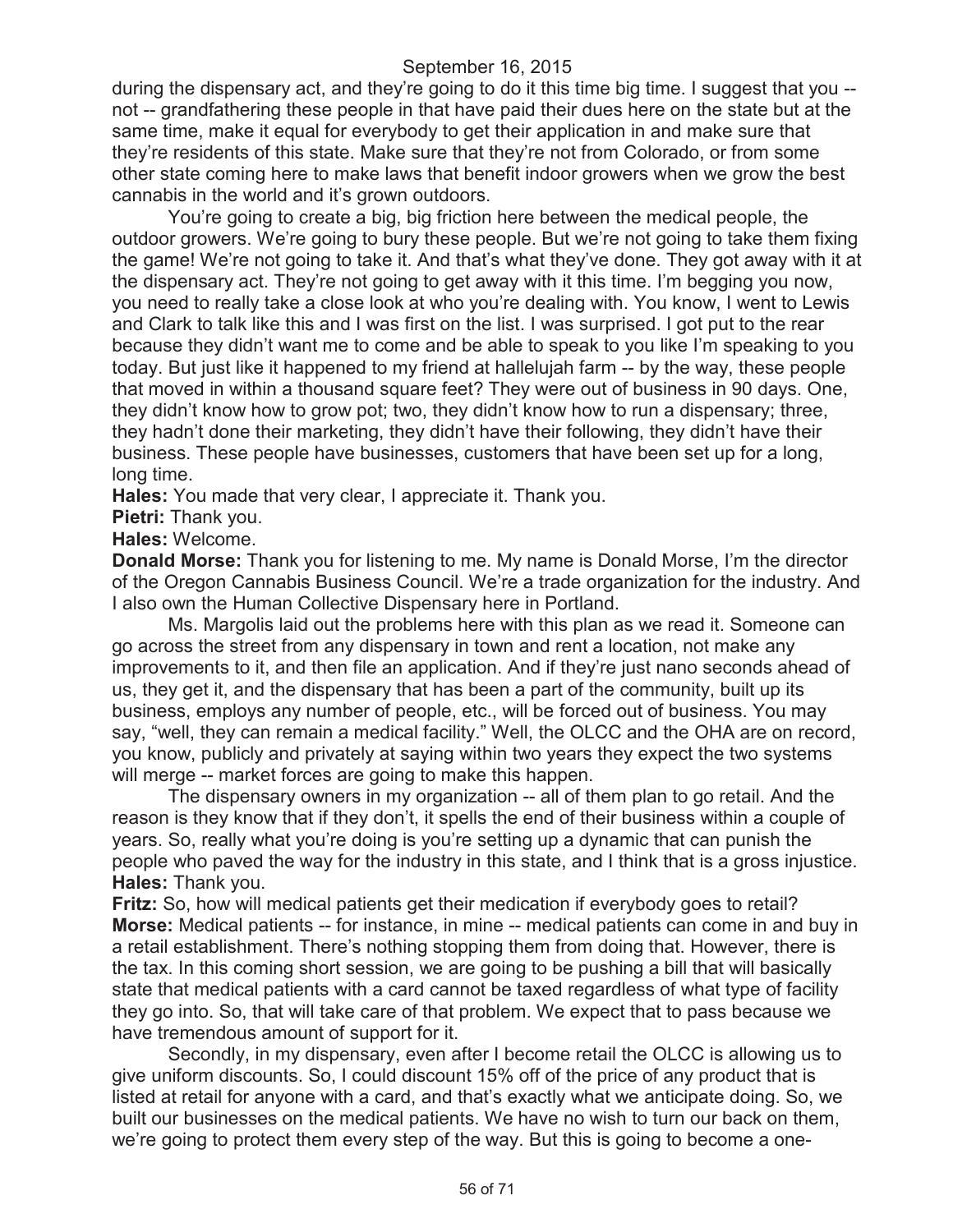channel industry within a few years. And basically like I said, these dynamics will punish the people who have helped to set the industry up as it is now and it's just not fair. **Fritz:** I'm very glad to hear that you're looking out for the patients. **Morse:** Definitely.

**Fritz:** Thank you.

**Anthony Johnson:** My name is Anthony Johnson. I was coauthor and chief petitioner of Measure 91. I am the Executive Director and registered lobbyist of New Approach Oregon, the PAC responsible for Measure 91; and the Vote Yes on 91 campaign.

Today, I'd like to briefly touch upon the fact that we do need to have social use - lounges or places for people to use cannabis in this City. Under state law, marijuana needs to be out of public view and cannot be used in a public place, but that doesn't discount private clubs and private establishments similar to the cigar bars, for instance. Most pressing to the rules and regulations before us today -- as Don and Amy and others have touched upon -- is the thousand-foot barrier. Measure 91, when we wrote the measure, we did not have any thousand foot barrier in the measure. And over 56% of Oregonians, 70% of Portlanders voted for that measure without the thousand foot barrier.

We were aware of the thousand foot barrier that exists for medical marijuana dispensaries, and there are plenty of good actors that have been good partners and good neighbors serving patients admirably within the medical marijuana community, but also a thousand foot barrier also cut out people who could also be good neighbors and do good work. And just because you get your application in one second earlier, a minute earlier than somebody else doesn't necessarily mean you're going to be the better representative for the industry. And so, we would argue that marijuana should be treated like bars, breweries, and wineries and we follow in the footsteps of our microbrew and local winery industries and not have a thousand-foot barrier and the saturation issue will -- I was going to say weed itself out.

The saturation issue will correct itself. The cream will rise to the top, and those actors will survive and the bad actors will fade away. If we operated our microbrew industry like we're proposing to do with the marijuana, you can imagine a time where the McMenamin brothers or Deschutes or somebody would not be allow to enter the industry if someone got an application in one second before them. So, I would argue and we would argue to not have the thousand-foot barrier, allow the competition, and allow the cream to rise to the top and that's a better policy for Portland and the rest of the state. **Hales:** Well, let me be clear about this from my standpoint. I think this is probably pretty shared among us. My interest in any kind of a thousand foot or any other buffer approach is not at all founded on a desire to create a system that people could game or a system where we're trying to pick winners and losers among business people, but what it comes from is unhappy experience in this city with what is known as lottery row in Hayden Island, with a very close proximity of establishments that are both licensed liquor dispensers and lottery dispensers, both ironically licensed by state government. It has created a very odious situation for people that live near that. Having been once burned, we're now a little shy. So, we're looking for ways to make sure that we don't replicate that problem there or in other neighborhoods. That's why I asked Ms. Margolis -- understand the problem we're trying to solve. What we're not trying to solve is figure out who we like better and make sure they succeed -- not at all. That's not what's going on here. But we do have a responsibility for neighborhood livability and we've seen it eroded in that instance by the proliferation of state-licensed restricted substance distributors and state-licensed gambling operations too close together and causing all kinds of side effects that's hurt the livability of the neighborhood. Understand, that's the problem we're trying to solve. I think I speak for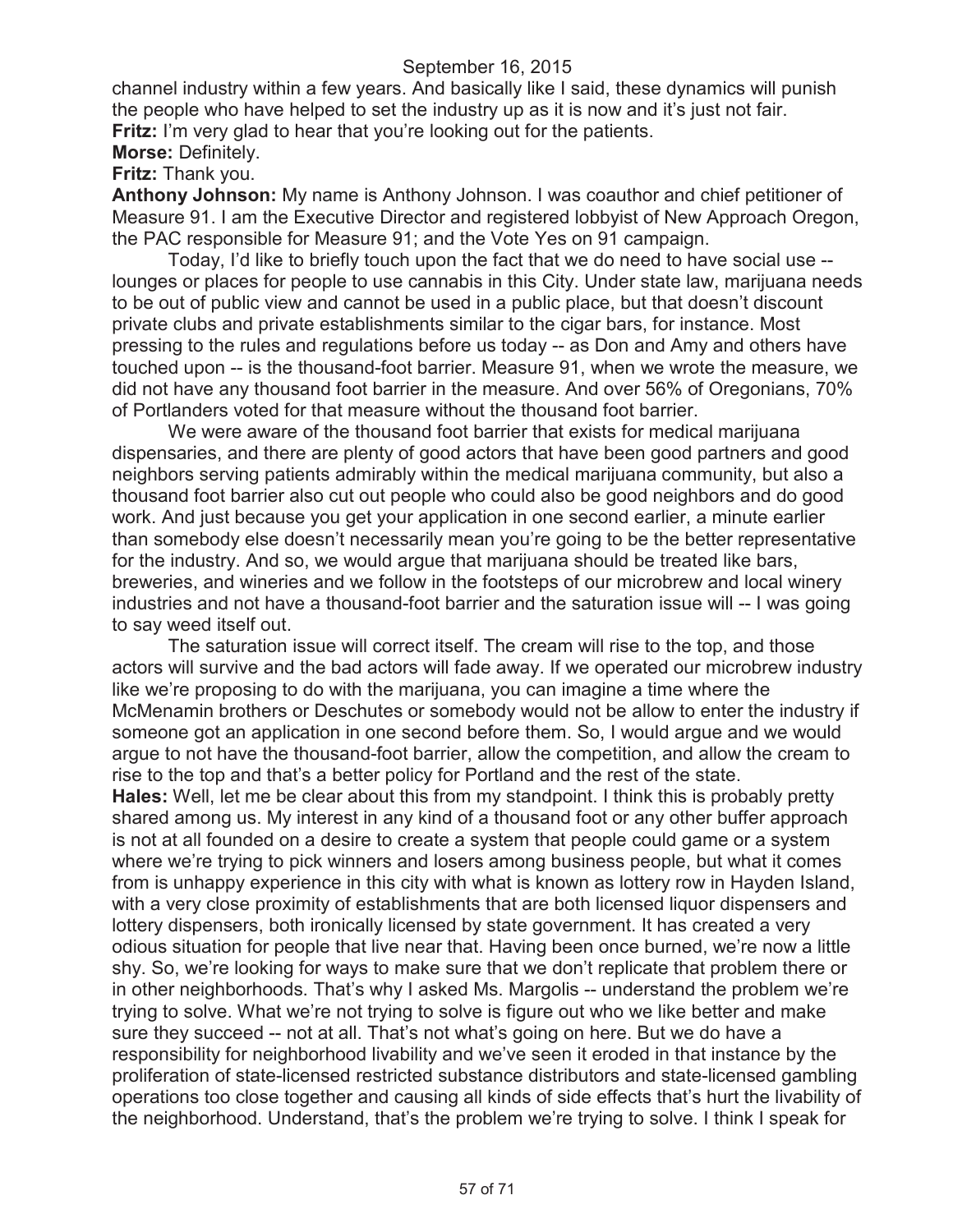the whole Council in articulating that. So, this discussion is very helpful because maybe we don't have it right yet, but understand where we're trying to go.

**Morse:** May I offer up one more solution then?

**Hales:** Please.

**Morse:** Just to allow, say, a two-day period when you begin accepting licenses in which to allow existing businesses to make their decision and submit their application. After that, it's an open field for whoever wants to enter as long as they're outside our buffer zone or whatever, and that way you get to limit the number and you get to protect the industry that's brought us this far.

**Hales:** That's creative, good. Thank you.

**Johnson:** If I could just chime in -- I do think I guess grandfathering in, if you will, existing medical marijuana dispensaries is a better policy than allowing the existing medical marijuana dispensaries to be blocked out of the upcoming system. But I think a better policy is to make sure that we bring in qualified people, and I think that a more comprehensive approach that maybe looks at the different neighborhoods in the city - some neighborhoods may be OK with a larger proliferation with marijuana dispensaries while others may be not. It may not be suitable for those locations. But just to think that people existing today are necessary better than people who would come into the market isn't exactly the case. I do think it's a better policy than allowing somebody to swoop in and take their thousand-foot barrier, but I think a more comprehensive approach would be a better approach and that we have time to consider these issues as the state's not going to be accepting applications until January 4th and that a decision like this that does have a big impact upon who gets to participate in this industry as well as who really is still targeted by the drug war or the war on marijuana because they're not able to participate in this industry is I think an important issue for us to consider.

**Hales:** Thank you all very much. Next three? Welcome. Who would like to be first? Mr. Chen, go ahead.

**Phillip Chen:** I'd like to echo some of the points that --

**Hales:** Just give us your name for the record.

**Chen:** Phillip Chen, owner of [indistinguishable] organics, it's a medical marijuana dispensary. I want to start by saying that the compassion for patients is how this industry in this state was built. That being said, we face a saturation in Portland specifically, and I know for in my case -- and I speak for many of my colleagues here who are also dispensary owners -- if recreational shops open in between us, then we're -- some of us are just a thousand feet away from each other already. If a shop opens up in between me and my nearest neighbor, now we have three shops within a thousand feet of each other, and it just makes the neighborhood unlivable. We already have the operating experience. We've already invested. And I think that with increased competition, you will see more places go out of business and that would lead to more vacancies and would affect the macroeconomics of Portland severely when people have to give up their lease. So, the people that are already in place I think should have at least a first shot at receiving recreational licenses.

**Hales:** Thank you. Thanks very much. Welcome.

**Mike Rochlin:** Hi, I'm Mike Rochlin, and I'm a patient advocate, public health nurse, and I'm interested in what you've done. I have attended a lot of legislative events down in Salem initially, and OLCC meetings and have seen the state perform well, and I think the City is doing a commendable job with outreach to the community -- probably better than any other city in the state that I'm aware of. I think that is goodness. After following what I heard from Amy Margolis in terms of the idea that we might be headed into -- words that we use are like "land grab" -- I have seen that already this last year. It's been driving real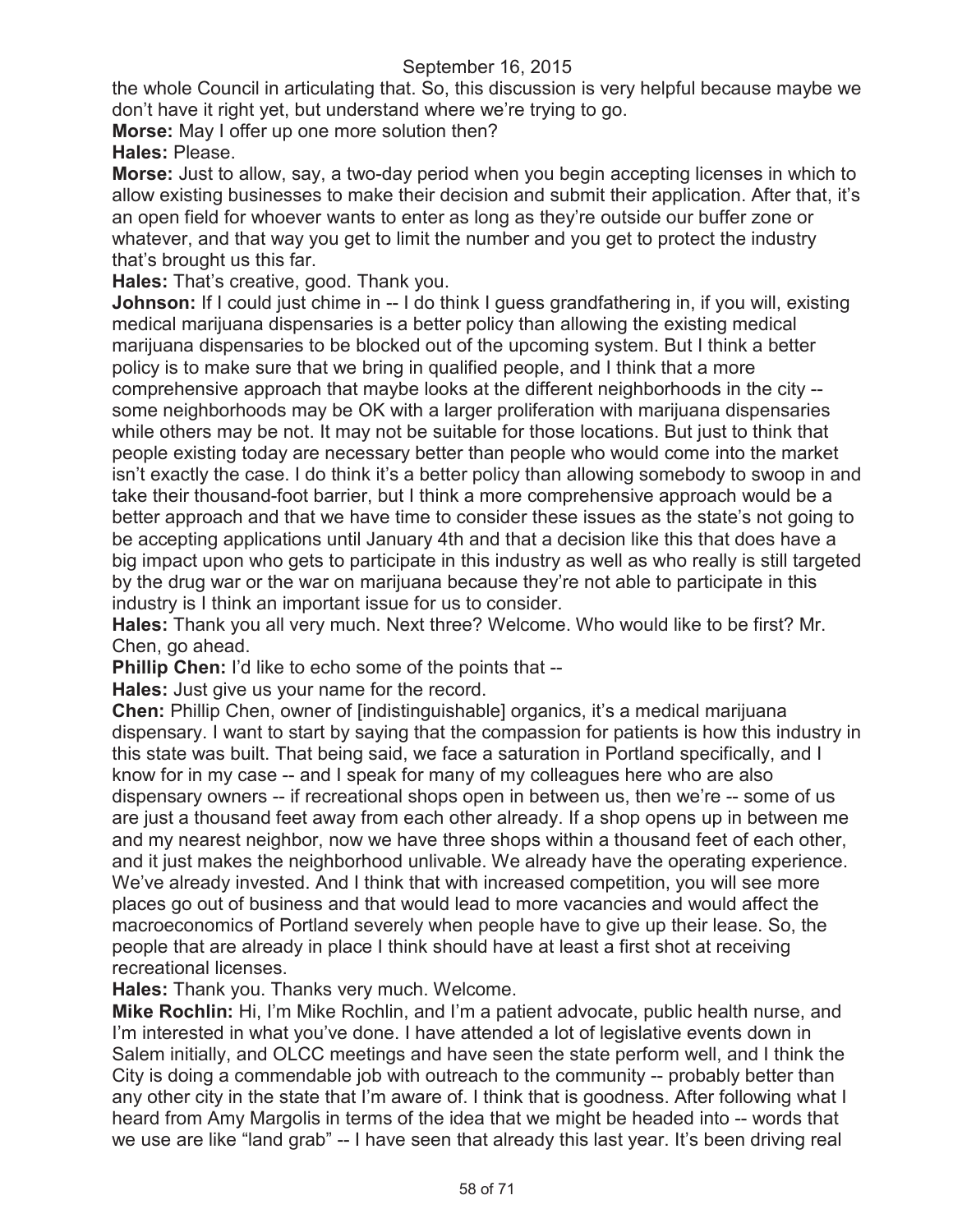estate prices crazy. There's a natural tendency -- people hear this is a green rush, like a gold rush, and they're wanting to get some money. I think this is what's driving some of this.

The newness of it and the concerns I have with the medical patients that have already been established, dispensary owners that have done very credible work and been involved in this whole process as we've gone along lend to the experience of being able to be fair and good players in this industry.

The other point I'd like to make is that this thousand-foot rule -- I hadn't heard that explanation before, and that's really good to understand. And I think that we're at a point now to set something and maybe amend it later would be a good idea. The idea on allowing medical dispensaries that exist now that have a business license I think is really good and important for the community. As I also heard and have experienced neighbors', communities' concerned when some -- a sign pops up, a posting, that's a lot of fear for the neighbors. I have been involved in community groups and that certainly is a concern. So, I look forward to a fair and transparent process as this appears to be. Thank you. **Hales:** Thank you. Welcome.

**Samuel Grosz:** Good afternoon. My name is Samuel Grosz. I'm an attorney here in Portland and also serve on the OLCC's licensing and enforcement rules advisory committee. A lot of the sentiments I feel have been echoed today by some of my colleagues here -- Amy Margolis, Anthony Johnson.

One of the things I want to point out -- and I don't want to repeat points already made today -- but what the industry seems to be asking for is they get first crack at obtaining a retail license for adult use marijuana. This sets up an interesting problem for them because currently, under the proposed OLCC regulations, a particular physical location could only be issued an OLCC license or a license under the OHA, and those two licenses cannot coexist in the same space. So therefore, if a business wanted to apply for the recreational side, as soon as that license was issued, they would have to then give up their OHA license.

**Hales:** For medical you mean.

**Grosz:** For medical, correct. Therefore, they would have to choose immediately upon that application. So, this could set up some interesting issues because they would give up the health license -- the OHA license -- and then that would free up a space on the map potentially for another medical dispensary to move in next door to them.

The other thing I want to look at this thousand-foot rule is we're worried about oversaturation and we're creating a city as a homogenous fabric which we know it's not. We have some areas higher density in population and other areas that are not. If you look at Southwest Portland and the Pearl District and the core here, we have a higher density of population, and therefore it might make sense to allow more dispensaries to exist or more retail outlets to exist in that space. When you take into account the exclusion zones for schools that are already in place, you only have room for a handful -- a discreet number of businesses to operate in the downtown core here, which may actually need to support more dispensaries. And then you can look at other areas of the city which aren't as densely populated that a thousand-foot exclusion may be even allow businesses to pack in too closely.

So, I think that Measure 91 to the City regulate in a reasonable time place manner and that treating a City as homogenous with a thousand-foot among all businesses just may not be reasonable in this case. Thank you.

**Hales:** Thank you. Thank you all very much. Questions? Thanks. Next, please. Welcome, good afternoon.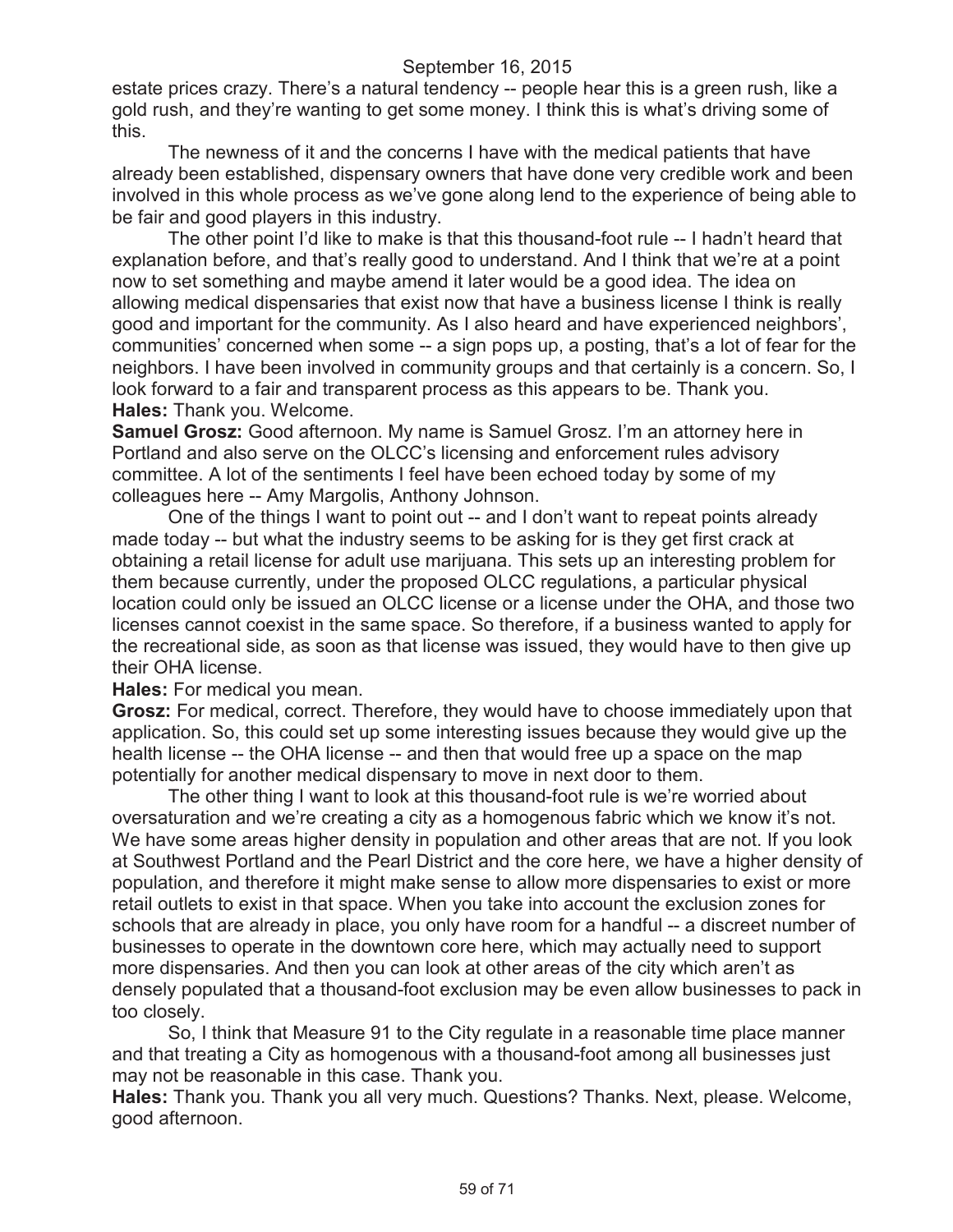**Lindsey Rinehard:** Thank you. My name is Lindsey Rinehard. I'm here today to talk about a couple of things that I found in the ordinance. One page one, number eight, there is concern about the saturation. I wanted to refer you to Colorado and Sacramento land use studies that show that areas that have cannabis dispensaries higher in security and safer for the environment as we are required to have extreme security measures in place. I work at One Draw Two dispensary in Portland. We have had officers come into our facility and ask us for security footage because there were crimes were committed right by us. We were able to help them with their cases --

**Fish:** Can I ask -- I appreciate your testimony. You're going to get your full-time. I would welcome your view on what's the down side of a rule that just says a thousand feet between dispensaries regardless of whether they're medical or recreational -- I would just be interested in your view of why that would be bad?

**Rinehard:** It's detrimental to some of the facilities. The one where I work at -- we're a medical facility and then right next door we have a store we have a glass store where we would like to serve recreational cannabis. We share a wall with that. The owners own the entire building. We have medical facility on one side, we would like to have a recreational on the other where we can utilize both licenses in one location. But they're two separate locations because they are two separate addresses. They are very much within a foot of each other.

**Fish:** And alternatively, if we did adopt the narrow review of the thousand foot rule, you'd have to find another space four blocks away, or four and a half blocks away.

**Rinehard:** Correct. And they already own the one that's adequate to serve both populations. Asking them to have an additional expense when they already have the necessary space and security is a little bit outlandish in my opinion.

**Fish:** Again, the Mayor is going to give you all of your time. Let me ask you something. Do you feel that -- is there an equity argument here? I mean, did your owner take actions anticipating that the laws would be a certain way, or did they take their chances? **Rinehard:** No, we have design plans. They want to knock out a wall and see if they could have a duel license which doesn't exist yet. So, now it's -- I came here to find out if they should knock out a wall or not. Should there be a duel license or should they have a recreational and medical side-by-side? Is that even going to be allowed? That buffer zone - - we absolutely have other dispensaries that are almost exactly one thousand feet away from us on the plus side of the lot, so they're over one thousand feet and so we do weed each other out. We have watched that dispensary a thousand feet from us fail twice now and it's because there are good actors and bad actors.

**Fish:** That's helpful, thank you.

**Rinehard:** Thank you. Other I wanted to address on there is there's already a lot of cannabis processors and producers active in Portland that aren't going to be able to wait for an OLCC license in order to obtain the Portland license. I felt the language on page nine was a little bit directionless on that, it seemed like a big loop. On page six, there is the order in which it's received to the director of the application. We'd like to know if that is processed or payment received and if it's going to be an online process -- because again, with the internet concerns about people hitting enter before they're able. On page nine, letter B, it says that they can be registered or licensed. Registering a business with the state of Oregon is very easy, it doesn't cost very much money and you can do it online. Licensing is an entirely different issue. It takes us months to get licenses from OHA. So, making that language be more clear saying that they have to be licensed would be appreciated. On number, page number 11, number two, it says there is no on-site consumption allowed. The state law says if you're patient in an enclosed, locked room, you are allowed to you're your medicine on site at the facility. It is not to be shared, it is not to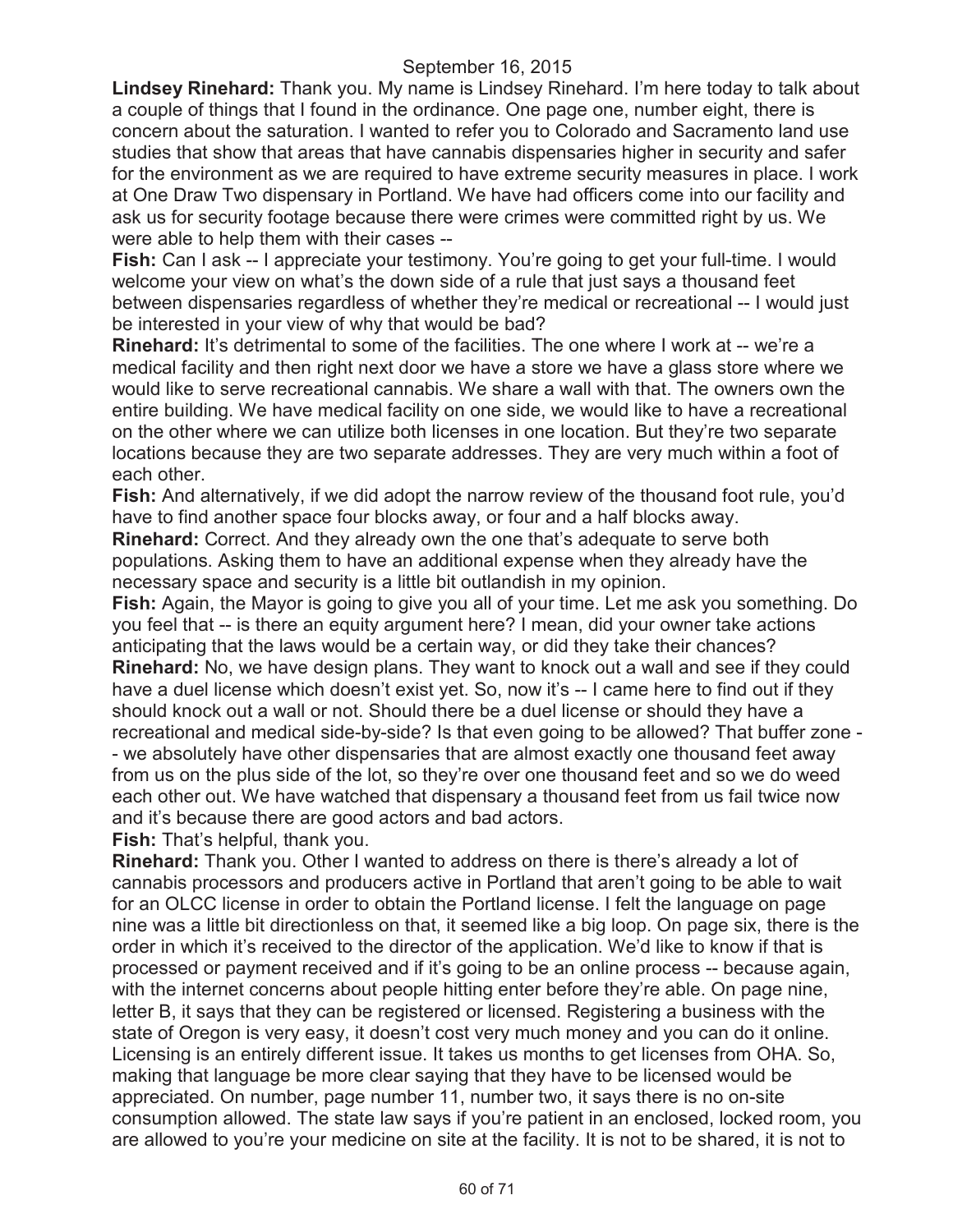be blatant, it is to be able to safely and properly use your medication. I would ask that you please go with the state law there. I have multiple sclerosis. I'm off 22 pills, I don't care to take any, and I would like my medicine to be acceptable to use at work, please. Fish: Give us a real-world example of how that works.

**Rinehard:** Sure, absolutely. I sit in a cold room all day processing paperwork and I have muscle spasms. So if I close the door and lock it, there's no windows, I'm not in public view, and I can use my medical cannabis and my muscle spasms stop. **Hales:** That's very helpful, thank you.

**Rinehard:** Thank you. We really do need to have that. And then as far as consumption on site, as far as lounges go -- you have three lounges that I know of operating in the city of Portland. Those are safe havens for people, people that have PTSD, people that have chronic pain, people going through cancer. People are able to go network at those lounges and meet other people that can help them through those experiences, and it's absolutely incredibly necessary to our community to be able to support one another. When you guys do go ahead and do lounges, I would ask that you consider those carefully because they're very important to those who use them. And lounges and events -- the events. We had a really interesting trouble with the High Times cup. We need to be able to have a place where we can hold cups and be able to have people medicate properly or recreate properly and still be able to leave safely in an orderly fashion without the OLCC stepping in and saying you can't do that. We need to be able to have a place where we can hold our events at. The last thing I had was on breast feeding and pregnant mothers. There are several studies from Jamaica saying that cannabis is safe for nursing with pregnant women, and I would urge you to look at those.

**Hales:** Thank you. Welcome.

**Sarah Duff:** Thank you. My name is Sarah Duff. I've been a cannabis activist for 13 years in Missouri, but in Portland for the last 10 years. I live in Portland. I'm here to talk about my view of trying to have a low-cost of barrier to enter the industry, and it does seem like with the license fees that they are relatively high compared to many other industries' license fees. The medical cannabis dispensaries -- it looks like you all are proposing 1750 for your license fee, and the state fee I believe will end up being 4500 by the end of it. But when the voters voted, they voted for a 1250 fee for recreational licenses, and at the time we already knew it was 4000 for a state fee for the medical dispensary. So now under the proposed rules, if we end up having to have licenses from the City and the state it looks like it'll end up being 6250 for the City and state fee for medical dispensaries and 7500 for recreational retail licenses. So, if you wanted to do both of those, that looks like 10,500 per year, and that seems like a lot of money. It also looks like there will be double enforcement -- enforcement on the state level as well as the City level. It doesn't really seem like we need to have double enforcement, I think just one is enough.

I also wanted to reiterate something Lindsey was saying, that we do need to have lounges and events and the ability to use marijuana. One way that we should be arguing that marijuana is similar to alcohol -- we all like using it together, it's a very communal drug, if you want to call it a drug -- it's a nontoxic herbal remedy to a lot of people. I think that we need a champion on this issue. We don't have that on the state level. If we should have that anywhere, it should be Portland. I'm going to be pushing for allowing that on the state level and hopefully, we'll be able to craft better regulations here in Portland since we do have the most support.

In other industries, like the furniture industry, they like to have various furniture stores in the same area, and I think that marijuana could be similar to that. This may be one issue where marijuana and alcohol are not exactly the same. It may be possible that lottery and alcohol may not exist the best way if you have multiple across from each other,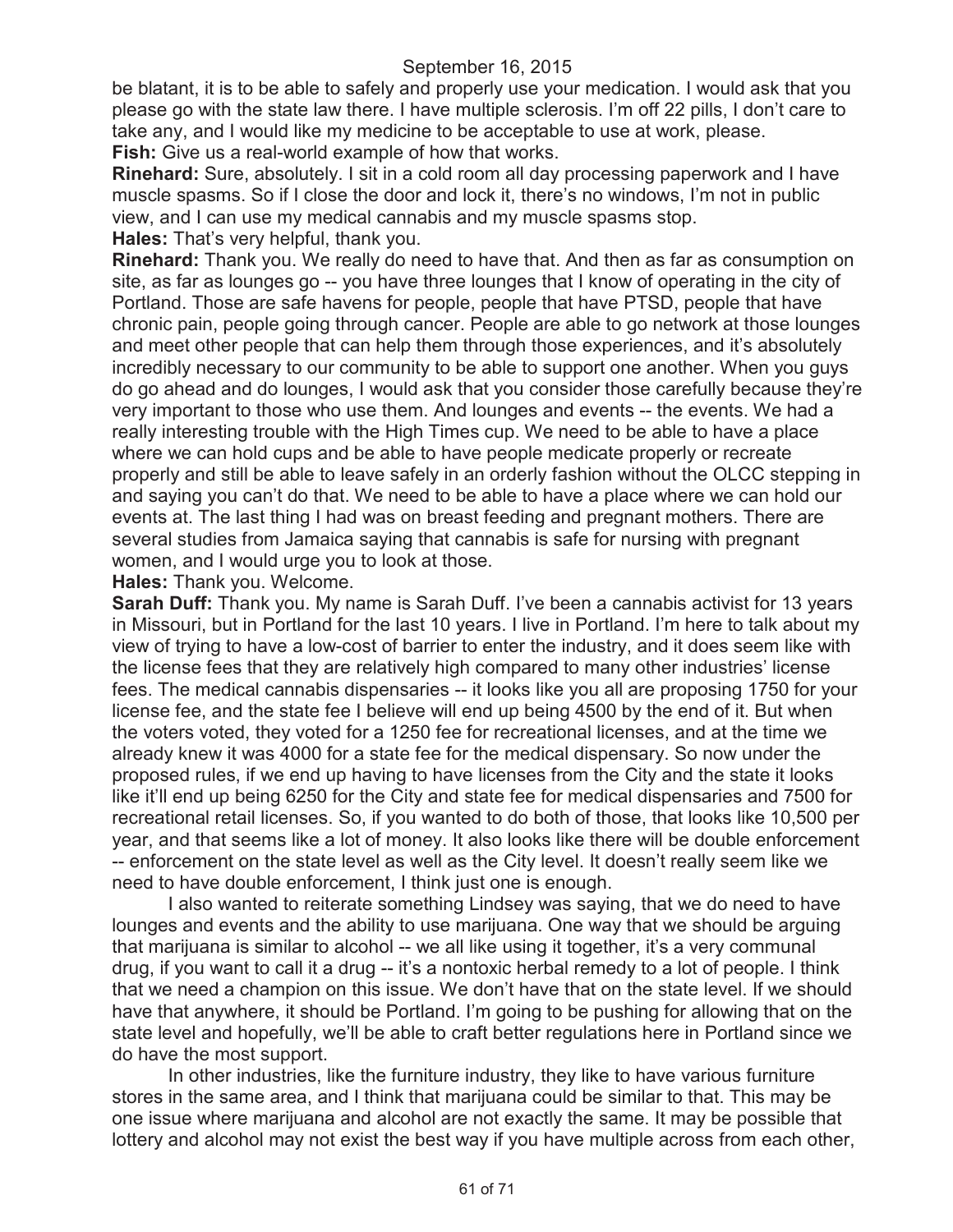that may be different from marijuana. For example, there's 39th and Hawthorne -- or Caesar Chavez. There's two different smoke shops and then one a half block away, so there's three within a block, and they don't seem to be arguing with each other. It is nice to have those options as a consumer myself and I do think that there is so much variance in quality between dispensaries or retail outlets that we can support having multiple competition across the street from each other.

**Fish:** May I just ask you as an activist -- are there cities that you think concentration has been proven to be successful?

**Duff:** I don't know if we've had a chance to see that as much yet. But in Colorado, I would say that they probably -- that might be a good one to look at. Since I know that there's so few licenses in Washington, it's kind of hard to look at them and learn from them. It's possible that we may have to take the lead in order to see what happens. **Hales:** Thank you. Welcome.

**William Frederick Mario Holtz:** My name is William Holtz, and I'd like to thank you guys for letting me speak, Mayor and City Commissioners. I am a member of the Narcotics Anonymous. I'm also a recovering crystal meth addict, and cannabis has been instrumental in me being able to get off of that and no longer be a menace to the community. I also represent strictly solutions, clean and sober motorcycle club and I am no longer a member of the gypsy junkers. So, I have an insight as to how organized crime does affect local businesses as well as returning from -- after they had the little thing they called the occupation on the street over there -- which I believe did kind of turn into a riot. This is my first time coming into the City Hall on the inside to speak, rather than on the outside, out there.

I think that I was very blessed in my neighborhood -- I live at 2114 NE Everett Street, and I was very, very fortunate to be able to walk over to a dispensary and state my position and let them know that cannabis was also something that I wanted to stop using in order to be functional and complete in my recovery. They are instrumental in allowing me to come in there in a very, very out-of-it disposition -- very improper member of society, which I do consider myself to be getting closer to today. There's nothing recreational to me about marijuana, or cannabis, whatever you want to call it. You have to be able to interpret the law. I understand the political science, the articles of confederation and faction. It's the Wild West out here a little bit. I understand due to federal law, marijuana is illegal. Growing marijuana, consuming marijuana, and distributing marijuana -- it's all illegal. Some of us have given more of our personal interests away. The sheriff and a local law enforcement that do protect the business owners that are trying to function under the guidelines of the state law -- they have to be able to represent each other properly in order to create safety. I've tried growing marijuana at home in my father's house. We did experiment with one plant. We tried moving it in view and out of view, and it does everything from being an attractive nuisance to teenagers coming in order to try to steal the plants to other things. I think that it would be best to model after the existing dispensaries that are in place that have a relationship with the sheriff and how they're already operating. The recreational part, I don't know much about, but the medical part, I believe, should stay in place. They have their own private security and relationship that does work. And it's closer and it works better with problematic patients such as myself so they can move on and get to where they need to be. Thank you.

**Hales:** Thank you very much. Good afternoon.

**Geoff Sugerman:** Good afternoon. Mayor Hales, members of the City Council, my name is Geoff Sugerman. I submitted written testimony, and I'm here today on behalf of one of my clients, Groundworks Industries. I will not repeat a lot of what I said today. I, too, am very concerned about the thousand-foot rule. I think that we've always known that one of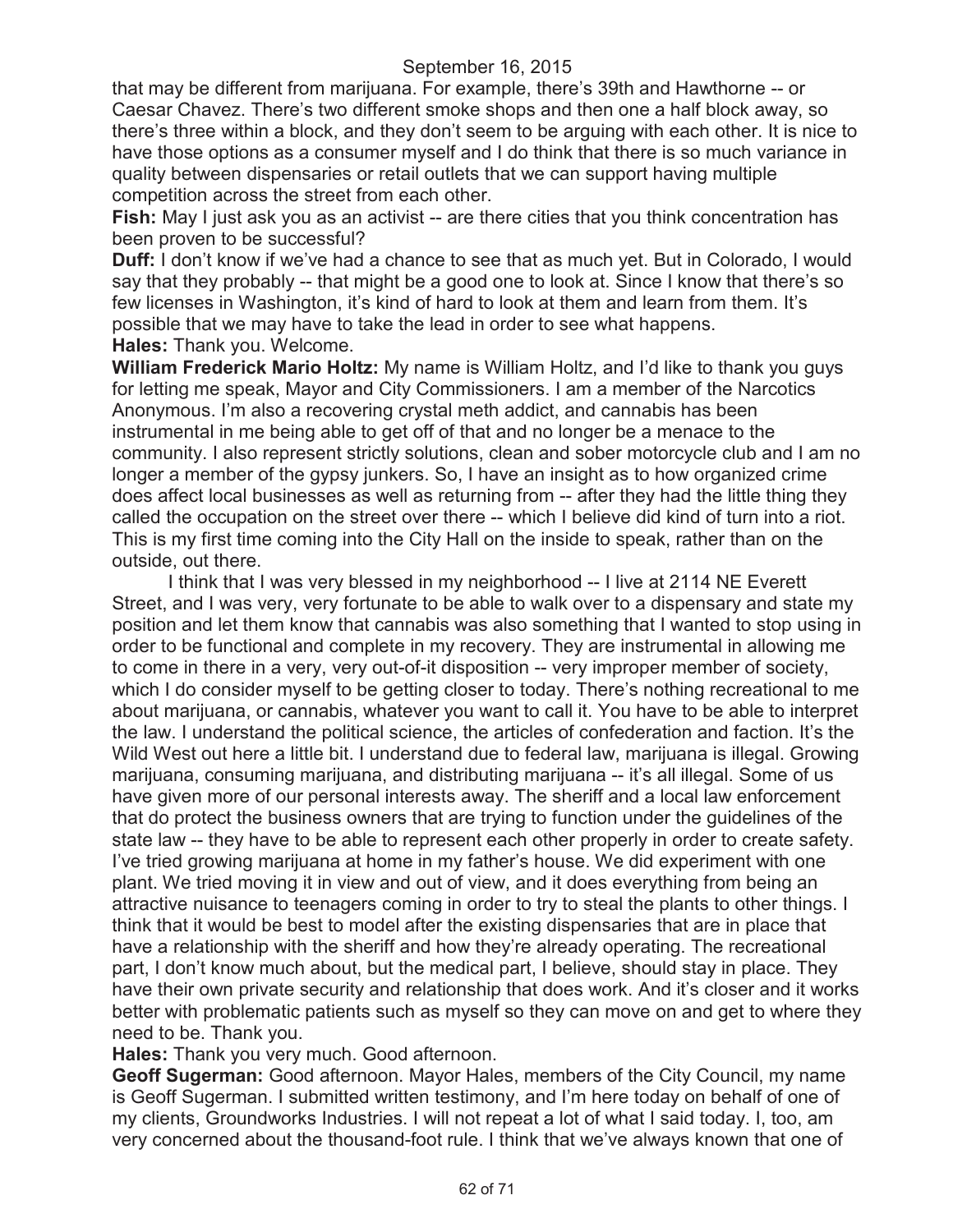the most challenging issues we would face following the passage of Measure 91 is the intersection of the recreational market and the medical marijuana market. I think all of us want to make sure that medical patients can continue to get their medicine untaxed. I agree with Mr. Morse's comments before, I think that the legislature is soon to act on that issue. I do want to point out that in Colorado, medical facilities were given the right to opt into the recreational system first, and it seemed to work very well there. I think that most of the cities in Colorado really appreciated the opportunity for those medical facilities to make their choice first and then allow other recreational facilities in to fill in the blanks, so to speak.

In Oregon, the legislature has adopted some regulations around time, place, and manor. OLCC is going to give a lot more, but unlike the citing of liquor store and places that offer video lottery, the legislature has given the City the opportunity to make some policy choices on its own. My fear is that if -- the way that the current ordinance is written, you will virtually double the number of outlets in Portland if you adopt the thousand-foot from each other, but not from each other -- from like facilities, but not from all other facilities. I have proposed some language that I think will help. I think it's similar to what Miss Margolis proposed, and I think it makes sense in those areas where there is concern of oversaturation.

We think that the shops will continue to operate safely. They've done a great job since the passage of House Bill 3460 under the licensing and regulations that they faced. We do understand that there are concerns within the City about doubling the number of stores. So this change, which says, "no marijuana regulatory license shall be issued through a facility that is within a thousand feet of an OHA medical marijuana dispensary licensee or another OLCC marijuana retail licensee" would accomplish the problem that we're dealing with here.

With that, I think that in summary, we believe that this would lead to a more orderly process -- a thoughtful, a fair, and a workable process for the City licensure at both medical and recreational facilities. Thank you very much.

**Fritz:** What's your thought of the alternative suggestion of merely allowing the medical to apply a day or two earlier?

**Sugerman:** I think that that's a workable solution, too. I think that the idea is that we want to give those folks a chance -- those folks that have participating, who've gone through the state process, who've set up their security systems, who've invested in businesses and employees and leases -- give them the opportunity to move into this new market and still leave room for others to come in. So, I would be OK with that option. **Hales:** Thank you very much. Welcome.

**Beau Whitney:** My name is Beau Whitney. I'm representing Green Point Oregon, an Oregon-based corporation and left coast connection, a Portland-based medical dispensary. I've submitted the written testimony and I just wanted to highlight a couple of items that's included in the testimony.

We are in favor of many of the principles associated with public safety and nonproliferation to individuals under the age of 21, however, there's a few aspects of the findings in the proposed ordinances that we're not necessarily in favor of. In section one of the published materials for this meeting, it said that there's a claim that saturation increases the likelihood that those under the age of 21 will have access. We're very -- you know, we appreciate that concern. However, there is a substantial body of research that has demonstrated that usage of marijuana by those under the age of 21 actually decreases in the states and the communities where medical marijuana dispensaries are legal. So, just wanted to point that out for educational purposes.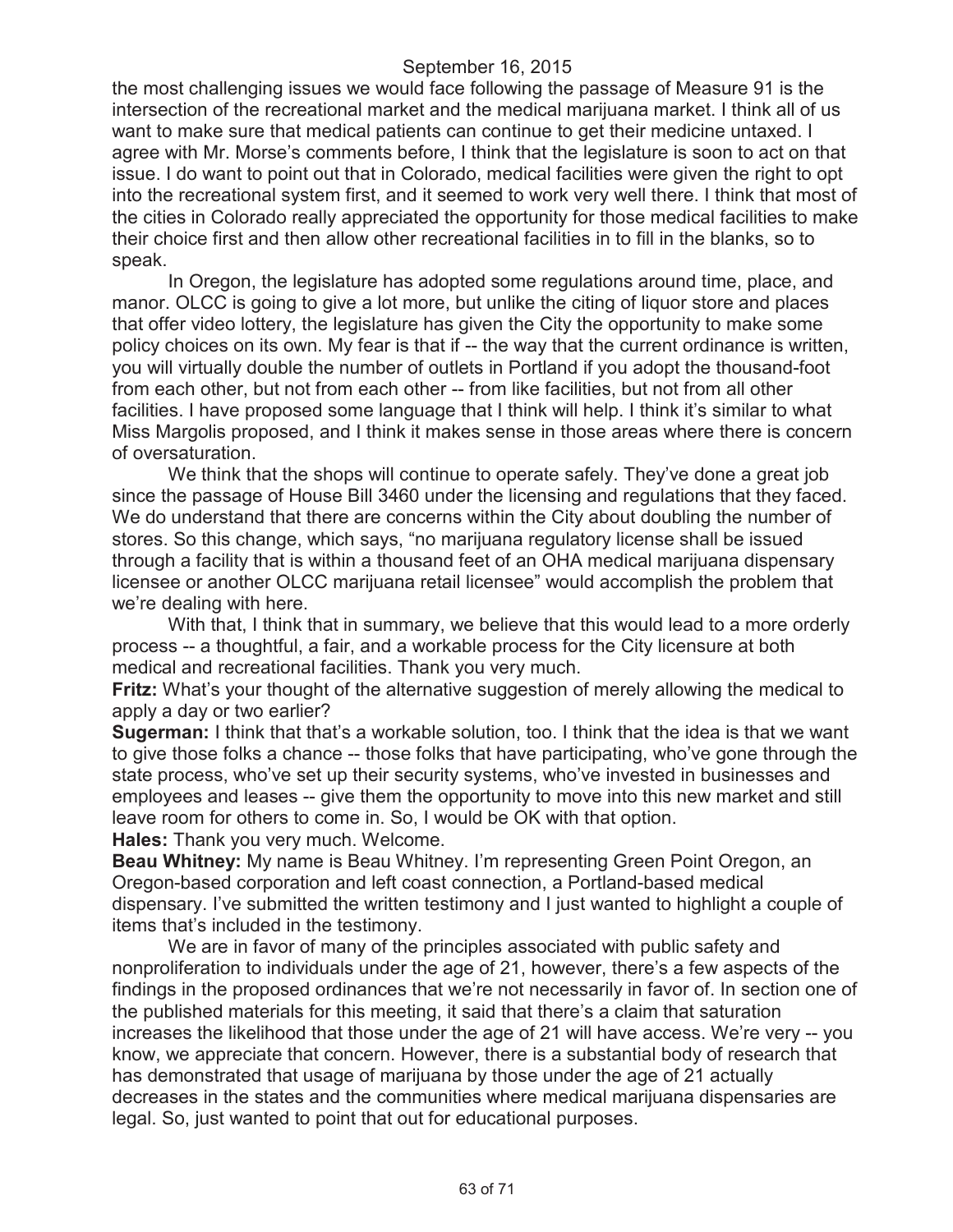Comments on chapter 14B.130. An overall comment is I'm not sure why marijuana testing facilities are not included in this ordinance. And on section 14B, Section 8, subsection 2, restricting the hours of operation. Essentially, the goals that you stated in your materials is to protect and preserve public health, safety, and general welfare. But this is a retail outlet. There's no direct evidence that would support the policy that restricting hours are necessary to support the goals. Otherwise, you know, there would be a restriction on cigarettes that are sold because there's a pretty well-documented body of evidence that supports cigarettes are a public health and safety issue. And then in terms of the fees, there are some concerns that the fees are substantial enough that it would impact small businesses and minority businesses that don't necessarily have access to this level of money. In general, the overall goal we support. There are some aspects that could be looked into, to be touched up a bit. Thank you very much.

**Hales:** Thank you. Welcome.

**Mike McGrath:** My name is Mike McGrath, I own a small company called Bridgetown Distribution. I'm a wholesaler that works within the marijuana program. Generally speaking, I'm here support the idea of the two-day waiting period -- or the opportunity for the medical dispensaries to put in their application first. An opportunity -- I would hope to have the same opportunity for operating in the medical marijuana. Furthermore, thinking of what could happen if that's not addressed -- you know, it would not be good for the city of Portland. It would create a circus, I think, and we would want to avoid that at all costs. Myself -- I'm not originally from here. And the opportunities that I have gained out here in Portland are unmatched in any other area of the country that I have lived, and I've been around. I was a petty cab driver. It was fun, but it was just another opportunity that I was allowed. Here, there are so many small businesses and entrepreneurs that have the ability to -- well, you know, make it. How it's written can definitely confound that. That's pretty much all I have to say.

**Hales:** Thank you. Thank you all very much. We have one more signed up and if there's anyone else that wants to speak, this would be the time. Welcome.

**Sam Chapman:** Thank you. Mayor Hales. Commissioners, my name is Sam Chapman for the record. I run New Economy Consulting, which is a firm based here in Portland that works with the municipalities across the state in crafting regulations around the marijuana industry, as well as we have clients that also need to navigate those regulations. So, again, I don't want to take too much time. I'd like to echo the thoughts of many other people behind me regarding the thousand-foot buffer issue that we've been dealing with here. I do think that it would automatically double the amount of dispensaries that we would have in the city. I've been to a couple of the work groups -- which by the way, I'd like to thank Victor and Teresa both for hosting those. They were very informative and they were very responsive to concerns of both the community members and the marijuana industry members alike, so thank you.

I think that when I initially had asked about why we were not including thousand-foot buffers between medical and recreational, the response that I got was, "we don't have the authority." So, I looked into that. I went and met with the legislative counsel last week in Salem to check and see whether the City of Portland may have the authority to do that. And maybe the confusion was that you have the time, place, manner, and authority in two different places -- one for medical and one for recreational -- but they're not necessarily in the same place, right? In different bills. And so I think that maybe the confusion there was, well, if we don't explicitly have authority to write a regulation that deals with medical and recreational, then we're not sure if we want to go down that route. So I wanted to share with you when I met with the legislative counsel, they said you absolutely do have the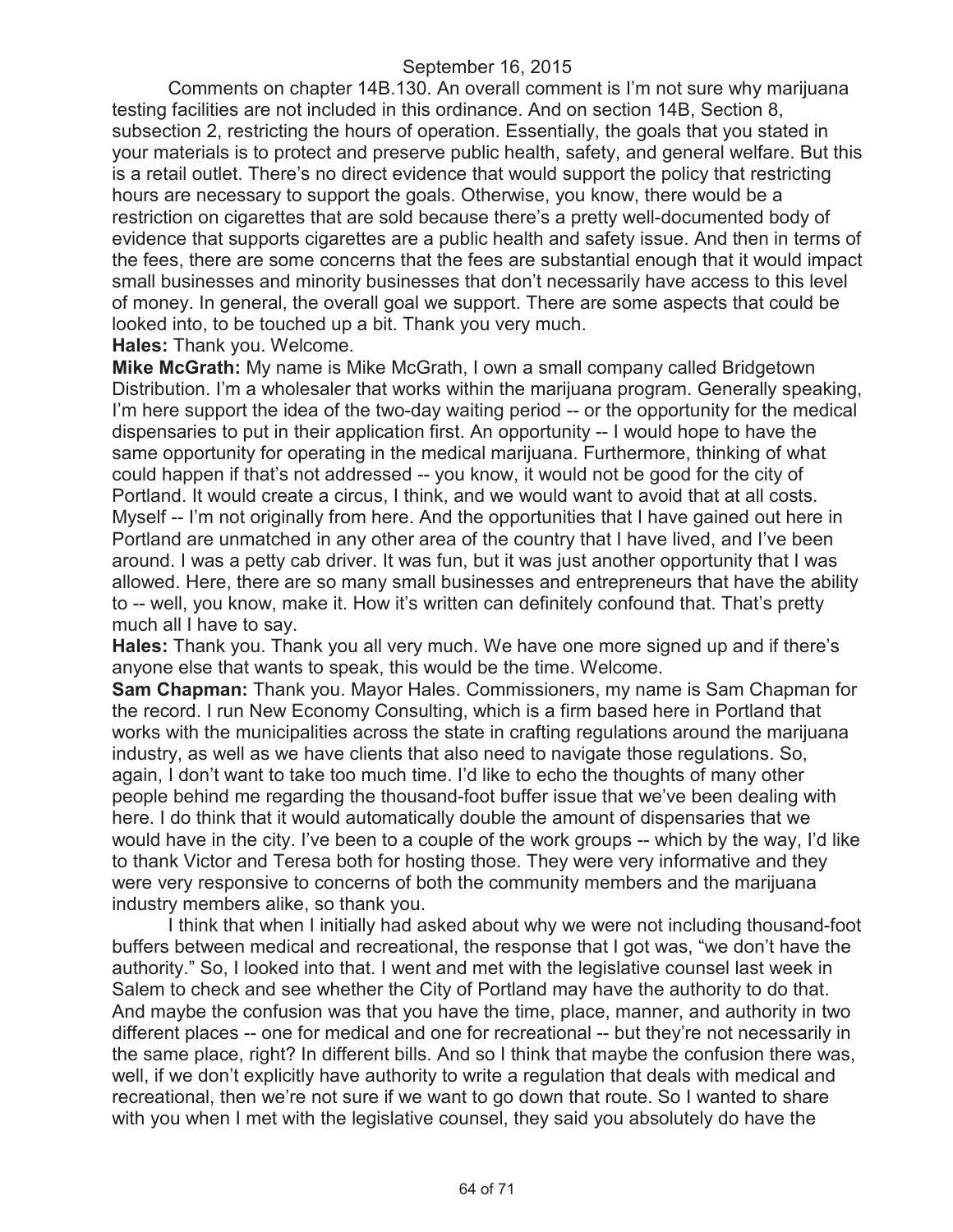authority and if we could avoid having them write an opinion on it, they would like us to do that.

So, the second part -- well, I guess the second part to that same issue was, I noticed that it was stated in the presentation that the City didn't want to be preferential to existing facilities. I was curious as to why that was. Outside of the business reasons, if there's a specific reason why you didn't want to be preferential to existing facilities. **Fritz:** That was reflecting the feedback we heard from the community at the town halls, it's not a City position.

**Chapman:** OK, very good.

**Fish:** Let me turn that around, if I could. Because it seems to me it raises a legal question of just us declaring that one group of licensees is privileged over another. So, you're the lawyer --

**Chapman:** I'm not an attorney -- not an attorney. [laughter]

**Fish:** Excuse me -- that is a compliment. But the advocate. We'll have to ask our esteemed counsel, but -- what are the examples of where we declared one class of licensees gets a privilege over another just because we say so?

**Chapman:** Sure. That's a great question. And again, not an attorney, so I can't give legal advice on that. But I do think that one of those classes of licensees exists and one does not right now, and I think that that's a major distinction. No one holds any recreational licenses, they just don't exist. And so, we're talking about existing business says that again, as has been previously stated -- these are good actors. They've been licensed. These are people that have constituents, they have patients. One thing that hasn't been mentioned tonight that would very much that I would like to put before you to consider is that -- as it has been said -- many of these medical dispensaries are going to want to transition to recreational. They're going to bring their patients with them. A lot of the patients are not going to pay \$400 to renew their card. That's tax money for the City of Portland if you were to implement the 3% tax or whichever route you go. So, that is one additional reason as to why you may want to consider giving preferential treatment to medical dispensaries. And even not to think of as preferential treatment, but rather avoiding additional saturation, which I really hear is the larger goal here, and I think that you can very easily accomplish that through the suggestions that have been stated here tonight in making sure that any marijuana retailer, whether medical or recreational, is not allowed to exist within a thousand feet of each other.

Two other quick notes, one on on-site consumption. I just want to clarify that having helped write House Bill 3460 and that law that legalized marijuana dispensaries, patients are allowed to consume on premise in a locked, closed room if they are an employee, not just any patient. And that was just one clarification that I wanted to add to the record.

The last thing that I wanted to speak on was lounges. I wanted to share with you an article -- and I'd be happy to submit it in testimony -- from the Register-Guard in Eugene that was published a year ago on the University of Oregon alumni. I'm very aware of a park that's just adjacent to the college where all the freshmen, for whatever reason, go to smoke marijuana. And they don't -- they don't know that there's security lined around the border, right, like these guys have no idea they are walking into a bear trap, and sometimes --

**Fritz:** There's parents at home whose freshmen just went off to the U of O who are cringing right now.

**Chapman:** Exactly. But here's the thing --

**Hales:** They're on the phone --

**Chapman:** They're going to love this because this is a proposal that they had put forth in the Register Guard, which was basically a mother who is very upset about, you know, "my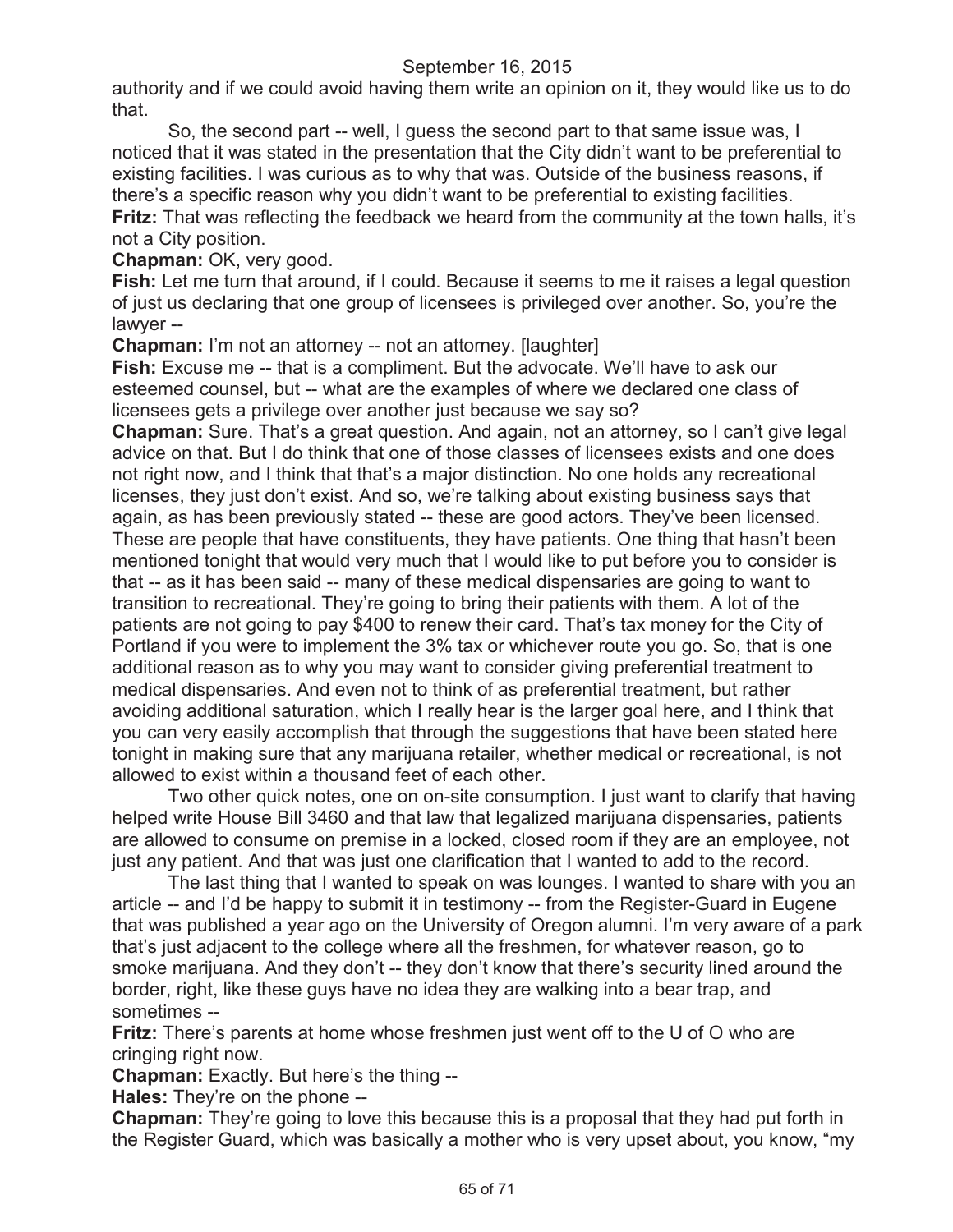children -- I don't feel safe sending my children to play in this park because there's a bunch of freshmen getting stoned out of their minds and I don't feel like that's a safe environment." So, basically, the next logical step from that was we need a place where they can go where they're not going to adversely affect the communities to where they can legally do what they're now allowed to do in a private, safe environment that's not in the public. So, the more that we are able to continue to have the conversation about lounges and public safety, I think we're going to be able to address the neighborhood concerns simultaneously. Thank you.

**Hales:** Thanks very much.

**Scott Grenfell:** My name is Scott Grenfell, I have a dispensary in Southeast Portland. I'm also a member of the Oregon Cannabis Business Council. I would like the opportunity to keep growing our business, I guess, and not be -- you know, we've been there for four years. We went through the thing last year with 3460. We have a lot of money invested. We have employees. I just want to make sure that we are able to keep doing what we want to do and not be phased out like Mr. Morse was saying. So, to consider all the opportunities to allow the existing dispensaries to stay in business in the next few years and keep our employees employed and to keep the -- you know, stay in Portland and do what we're doing and keep working. Thank you.

**Hales:** Thank you. Good afternoon.

**\*\*\*\*\*:** Hi, my name is rhonda shaheen [spelling?] and I'm a licensed math teacher here in Oregon and I'm also a dispensary owner and part of the Oregon Cannabis Business Council and I would like to reiterate what was said. I think Amy Margolis's suggestion is a good idea. I also think Don Morse's suggestion is also great idea. Oversaturation is an issue. You could take a look at Sandy -- it's called the green mile. You've got a dispensary at 24th and Sandy, 28th and Sandy, 32nd and Sandy, 36th and Sandy, and goes right down the line. Every four blocks is a dispensary. And if you don't do the thousand feet from any marijuana facility, you're going to have a dispensary at every two blocks down that street. Again, going back to dispensaries that have been established for years -- we are one year in operation. I'm not as long as Don or Scott with their dispensaries, but I gave up my job and my lifesavings to do this business. I think that I serve the community well. I've been to the Kearns Neighborhood Association, I've volunteered and my staff has volunteered for the association. So, I think that we do our part to pave the way for this industry and I think it's important for us to continue to do so. I also think that given that Colorado had an advanced start for current medical dispensaries, it's not far-fetched to follow a state that has done well with what they are doing. Thank you.

**Hales:** Thank you very much. Anyone else? I know we want to bring our staff back up because several of us have questions and follow-up concerns. So, maybe let me put this back in play here about the thousand-foot perimeter. Make sure that I understand -- I'm not sure if I was fully grounded in the state law and rules. That is, under the current law about medical dispensaries and under what we think will be law and rule about recreational facilities, people will not be able to obtain a state license for both on the same site, is that right?

**Marchetti:** That is correct. There's no plan to co-locate. The legislative intent was pretty clear in terms of keeping both the systems completely separate and siloed. That's why the medical dispensaries are regulated by the Oregon Health Authority and the recreational system will be regulated by the Oregon Liquor Control Commission.

**Hales:** We heard from people today hoping that they might be able to operate a combined facility, but that sounds like that hope is not likely to be supported by the state, right? **Marchetti:** No.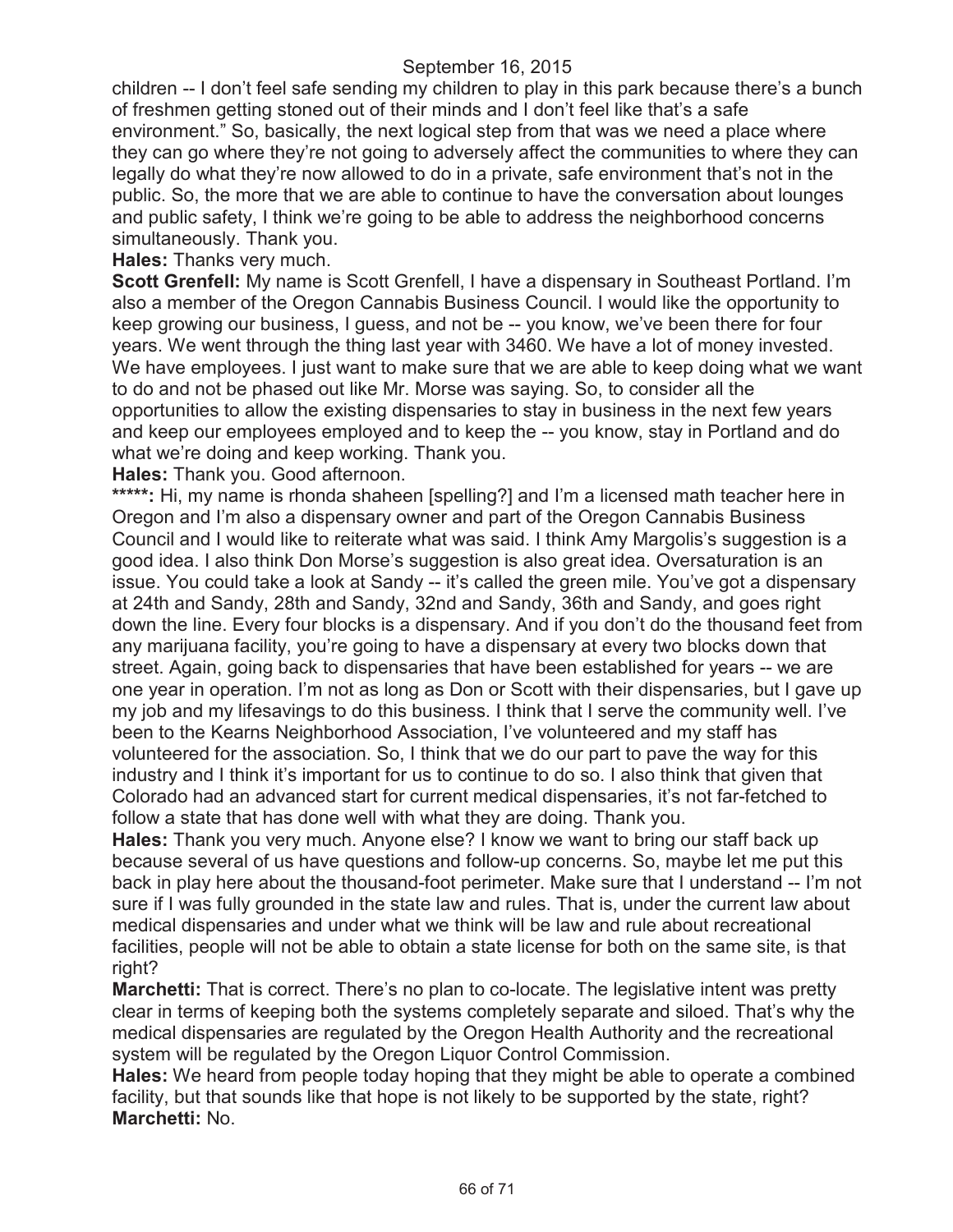**Fritz:** But in the instance that Ms. Rinehard mentioned where there's two separate entrance, a wall between --

**Marchetti:** Two separate supply lines, two separate business entities that are basically divided by a wall -- yes, that potentially could be allowed.

**Salinas:** One of the limitations is with the OLCC< there would be a seat to sale tracking system, and that does not exist with the Oregon Health Authority system.

**Hales:** OK. And what do you think of this idea that Ms. Margolis proposed and actually that Mr. Sugerman posted in a slightly different form of having the City pay attention to all dispensaries with the thousand-foot buffer rather than segregating them into these two types?

**Marchetti:** Right. So, there are a number of concerns that we have. We did evaluate the idea early on. First of all, House Bill 3400 gives local governments explicit authority to establish thousand-foot buffer between recreational licenses. It does not speak at all to any kind of crossover. Further, the OLCC has stated publicly that as far as they're concerned in their rule-making process right now -- which is not complete -- they do not acknowledge the existence of any medical dispensaries. So, even if we were to submit a statement that said, no, the City does not approve this license because of an existing medical dispensary within a thousand feet, the likelihood that the state would be able to follow that is very small. We would be on really tenuous legal footing if, at least that was the advice of our City Attorneys through this process. So, that was partially the issue.

The other part was that because the state has established them within the two very specific systems, the idea that one -- that the medical dispensaries would somehow just sort of flip over into recreational is sort of a misnomer. They're going to have to go through the same licensing requirements that are still being developed by the OLCC as any other new business. Part of the public involvement process -- or part of the feedback that we received was about removing those barriers from individuals who are looking to get into the recreational business. And so, I mean, this is a completely different field that essentially people are working in.

**Hales:** Just my understanding -- can this maybe -- a little PTSD on my part about lottery row. But if you told me that we have one state agency that's refusing to acknowledge the existence of another, that makes me angry, so I'll try to calm down. But just because one state agency is refusing to acknowledge the existence of another doesn't mean we shouldn't. So, help me out on that. Because that does sound like lottery row to me, where we have the OLCC and the lottery commission both gleefully issuing licenses with no regard for proximity and effect. And here we were, and here we are still in that spot with that problem. That's what this Council is trying to avoid in dealing with this issue. So, walk us through that and walk us through these options, because we all don't want to go there. **Marchetti:** So, I think that the primary concern related to the saturation is one that drove our advocacy in the state legislature around the issue. The idea that we might end up with another lottery row because of the OHA and OLCC's communication probably is not the case. I mean, the worst case scenario that we have here is a medical dispensary or a retail establishment -- which are serving two client bases -- within a thousand feet. Our concern is that we may lose that partnership that we have with the state with the land use compatibility statement, which is unique within the marijuana laws. When Measure 91 was passed, it still has the language related to the saturation not within the public necessity or convenience that is housed in the liquor act and has been very problematic for us and has not been able to be interpreted by the state because they can't establish what a definition for saturation is for an urban environment, for a rural environment, for a coastal environment. And they haven't tried. So, it was very mindfully removed from Measure 91 within House Bill 3400 and replaced with the opportunity for the City to place this buffer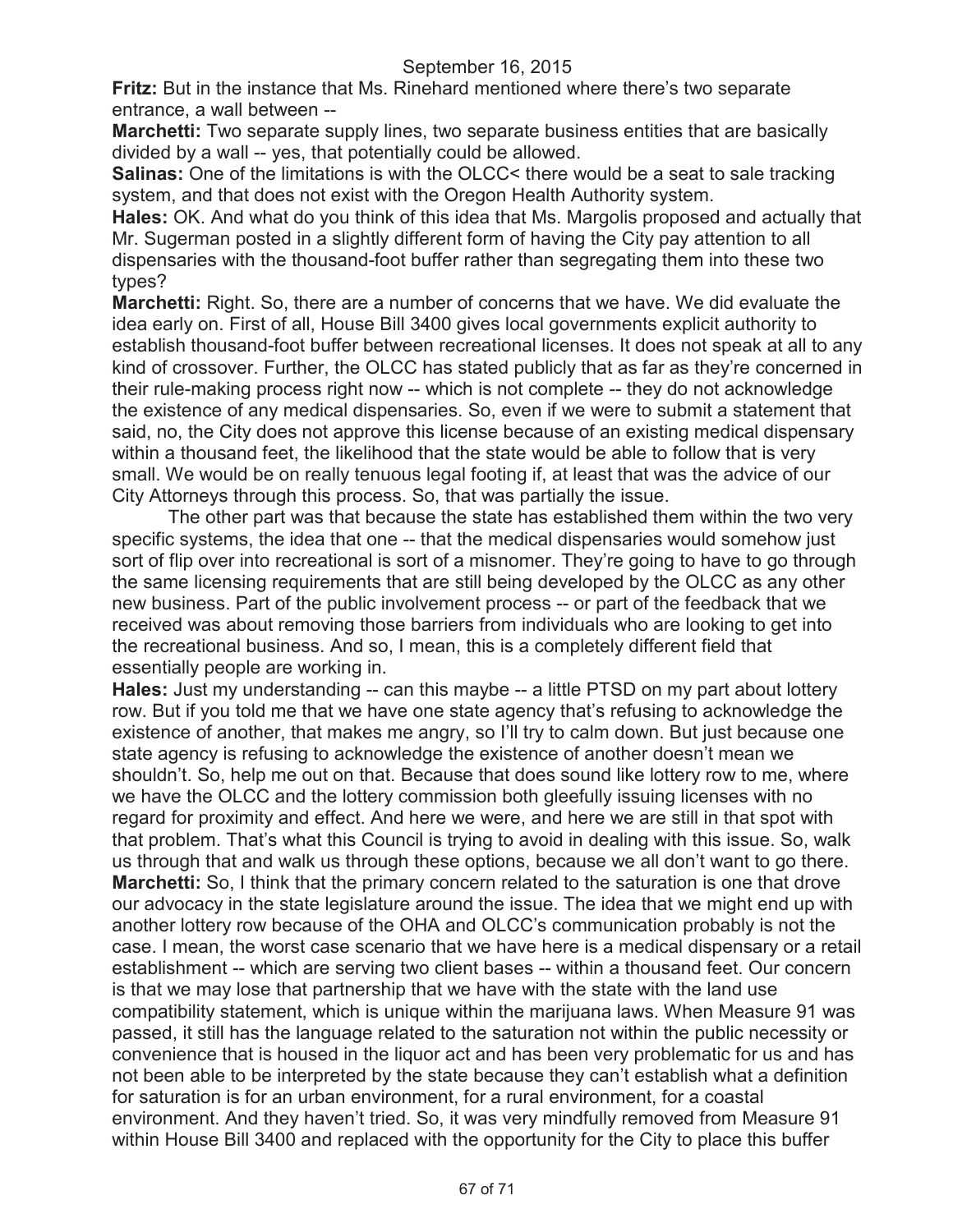between recreational establishments. If we then go to the state through this established partnership and say that we can't approve a lux statement because they are within a thousand feet of the dispensary that is not recognized by the state, per the intent of the legislature, then we stand to lose that partnership and that ability to maintain even that thousand -foot buffer.

**Fish:** Can I follow-up on Charlie's point? Because I'm a little confused about this. It seems to me that there's three potential options, and I don't know legally where this falls. There's the option that the legislation affirmatively says that we can do something -- that's the easiest. But that doesn't quite apply here. There's the option of the legislation specifically prohibiting us from doing something, which this Council is very familiar with. They're never shy about being prescriptive on that front. We're preempted, or "thou shall not." And then there's something in the middle, and the exercise of our police power where we have broad latitude. And I don't -- I just don't understand -- as I listen to this discussion, I'm not quite clear where it falls. I think your analysis is very thoughtful. I get that you're showing us there are all these connected pieces and our lawyers are encouraged to be conservative in their advice. But I think we're in this gray where the law doesn't maybe affirmatively say we can extend to this point. Doesn't say that we can't. And then we're used to interpreting our police power pretty broadly to suit what we believe is the public purpose. So, for me, it's first and foremost a policy question of what do we think is the right buffer and for what reason, and then it's a legal analysis to see if we can sustain it. I'm going to start with the policy because I frankly am currently more persuaded by the Sugerman argument about a thousand-foot regardless who licenses the entity. I also think administratively, in some ways, it might be easier for us to enforce that and I think the public probably does have a concern -- validly -- about the concentration generally. But legally, we're not sure if we are on sound footing. That's why we're looking at the attorney. **Hales:** She may look back for a while. I want to echo your comments, Commissioner Fish, again, having had this experience with the state on liquor and lottery regulation and other issues as well. Sort of restating your point, getting a little clearer in my own mind here. Our job is to try to make this city livable. We should start with policy, start with policy that we think that makes sense and that either explicitly allowed under state law or that we think is allowed under our own home rule charter if state law doesn't explicitly prohibit it. That's why we have a home rule charter, and as you know, I'm a little bit of a table-pounder on that subject. So, my favorite provision is the one that I have taped on the back of the little emblem on my desk that says the Mayor shall exercise a careful supervision over the general affairs of the City. That seems like a fairly broad grant of authority. Now, it's not absolute. So, we need to figure this out on our terms. I, too, am interested in talking further about this perimeter issue because we all have -- at least in mind -- a result that we want. I think that the result that we want is not doing injury to the folks that already are licensed as medical dispensaries. Those that are operating legally and properly ought to have reasonable shot at the business, whatever the business is going to be. It sounds like the state will make them choose. You're standing on two logs, you will have to get on one because the state is not going to let you be both OHA licensee and an OLCC licensee, so you are going to have to pick which business you want to be in because those are the terms the state has dictated to you. We can't change that. What we can say is based on our experience overall with liquor and other regulated industries, what do we think is reasonable in terms of the separation? I'm like you, Nick, I'm leaning more towards this idea of a general thousand-foot buffer rather than pretending that the other type of licensee doesn't exist and hoping for the best.

**Fritz:** So let me ask the question a different way. Looking at the chart where obviously the state and the City are in collaboration and both have a part in licensing these facilities, if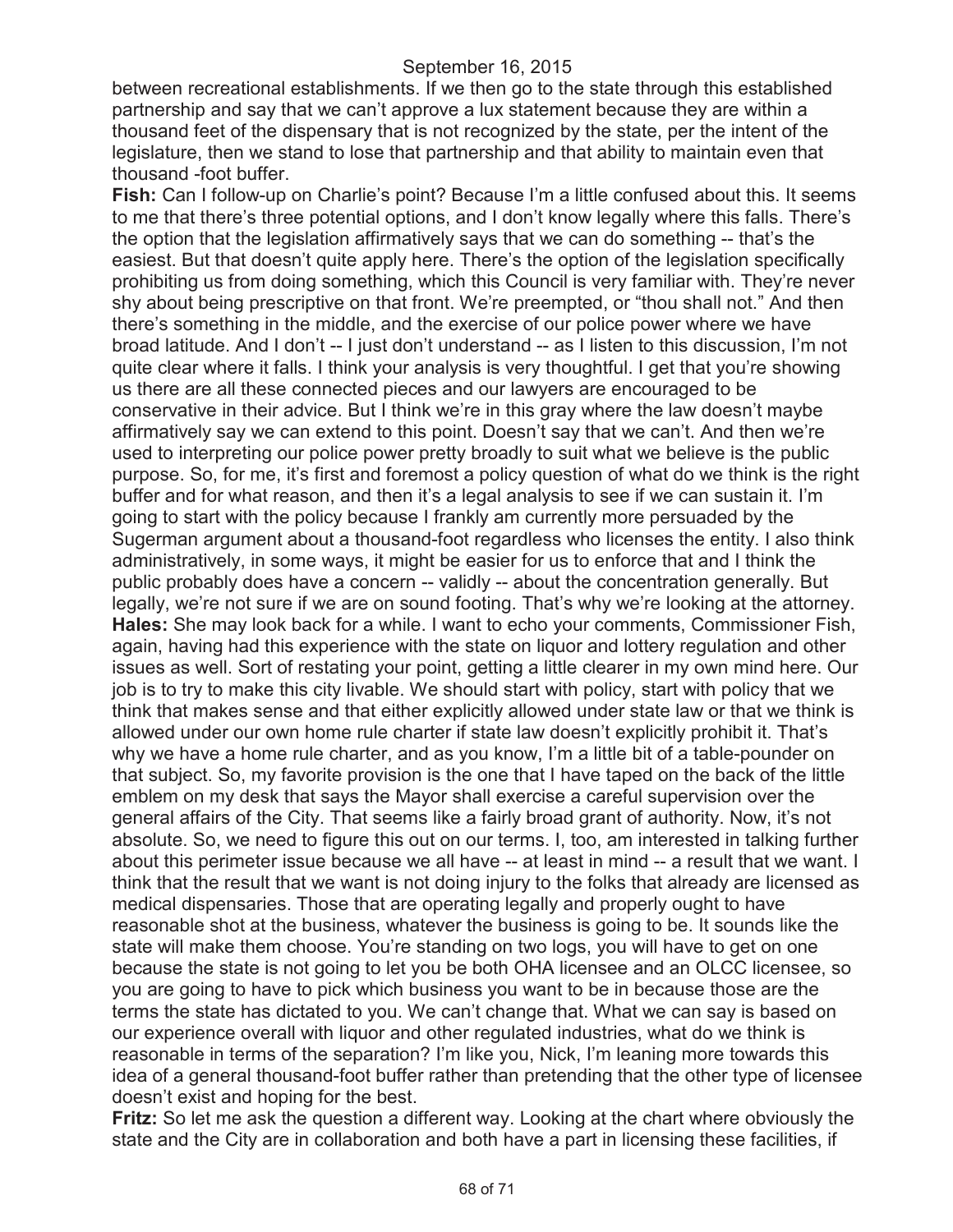the Council wants to decide that we want to have a thousand feet between any kind of marijuana retailer or dispensary, is that something that you and ONI could make that work?

**Marchetti:** Yes, we could. Definitely from a policy standpoint. My concern, again, rests with the collaboration between us and the Oregon Liquor Control Commission and OHA as well. If we are going to tell OHA -- for instance, if all the medical dispensaries switch over to retail and therefore open up the landscape for additional medical dispensaries -- which could happen -- if medical dispensaries were to come in and try to site -- again, it's that communication piece with the Oregon Health Authority and OLCC and whether or not they are going to recognize each other. Because we will then be in a circumstance where the City of Portland will say "no," and one of those state agencies will say, "yes," and we'll need to then address that. So, I think we could make it work. We're just concerned about what the potential is for being in some pretty significant conflict with both the state agencies about what's the licensed state location and what's not.

**Hales:** Yeah, but again, I would rather us try to get it right from the beginning rather than -- **Marchetti:** And I share that.

**Hales:** Rather than back our way into right later.

**Fritz:** Let me ask you also about the alternative suggestion of allowing the current facilities to get a foot in the door a day or two or a week or two earlier. What's your opinion about that?

**Marchetti:** Again, I think that the argument that a medical dispensary is the same as a retail outlet just it's -- it's false. There is no retail recreational locations right now, so there's none in good standing or in good compliance.

**Fritz:** The request was to allow the current medicals to apply for a retail -- **Marchetti:** Right.

**Fritz:** -- and basically switch.

**Marchetti:** Right. Based on the idea that the ones that are currently a medical dispensary under OHA are in good compliance and in good standing and have been following all the existing rules. Bu the truth is, those rules do not exist and nobody has been following those at this point. So, it's almost the same sort of argument that a bar would come into us and say, "we've been selling a regulated substance for X amount of years in good standing, and we want, you know, a day or two ahead of time in order to be able to get into this business."

**Fish:** I think this hearing has had some of the best metaphors in a long time. It's easier to follow when you put it that way.

**Fritz:** So, it's your advice that if we want to do something in response to the testimony that we heard, it would be better to go with the thousand-foot between them all rather than a foot in the door earlier?

**Marchetti:** From an equity lens, I think that's the more appropriate way to go.

**Fish:** Following up on that point -- because we've asked you to do a very important job, and part of that is to manage a set of complicated relationships. And those relationships have been strained at least with one of those agencies from time to time. So, is it your view that you would benefit -- [laughter] --

**Hales:** Karla's just gotten some directions, she's not going anywhere.

**Fish:** Do you think that with the adequate amount of time you can take a run at working out those relationship issues?

**Marchetti:** I think that the relationship with the entity that you are referring to has definitely improved --

**Fish:** Under Rob Patridge.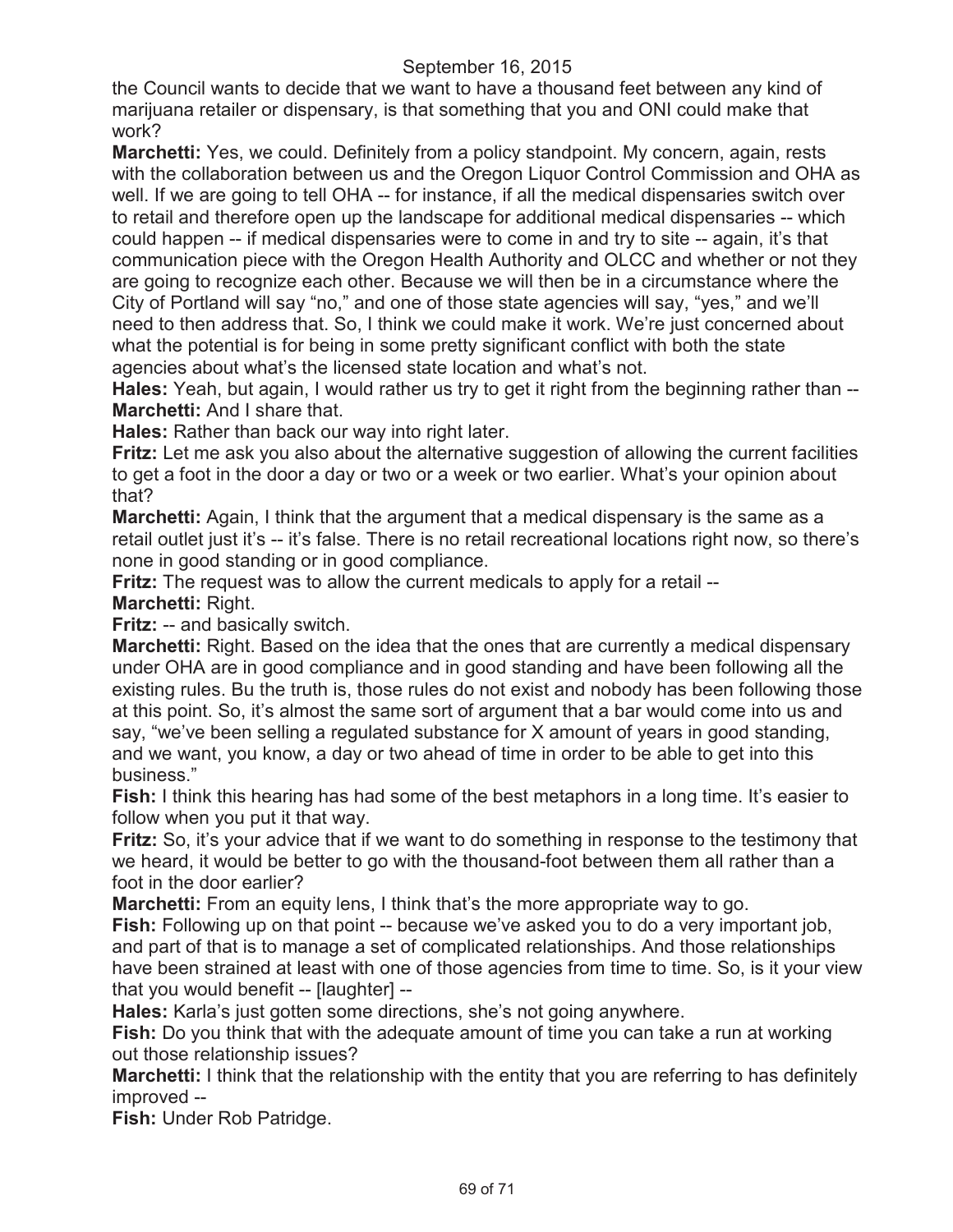**Marchetti:** Yes, absolutely. And especially as marijuana -- they were integral in getting into these set -- especially the land use compatibility statement in particular.

**Fish:** You know, Rob Patridge is a very responsible guy. He's also held elected office. I mean, the proposal that we're kicking around here, we're struggling with, is not a pretext for doing something else. It's not a Trojan horse. We're not debating this because we want to use this to harm some economic enterprise or to express our values around something. We're just -- we're debating this in the context of all reasonable time, place, manor, police power discussions. My guess is that Rob Patridge of all people would understand that discussion. Now, he may want uniformity in the different jurisdictions. It may present headaches for him to have different jurisdictions have completely different sets of rules, but that's why he gets the big bucks. I mean, he can work that out. We are a sovereign, as the Mayor has pointed out. Although, I do think the Mayor's office interpretation of the charter is a bit extreme. [laughter]

**Hales:** That's my story and I'm sticking to it. So, there may be other questions, but let me try to capture at least what I think may be a sense of the Council at this point. We are -- I think a number of us are interested in amending this to have a thousand-foot perimeter, regardless of type.

**Marchetti:** We will make that work, then.

**Hales:** So, we may be interested in having that language -- you've had some suggestions for that language today that. That suggestion may be right word-for-word, it also might need effort by staff. I'm working my way around to an obvious point, which is we don't have to adopt this today even though it has an emergency clause on it, right? So, there's time enough – again, measure twice, cut once. Time enough to take the discussion that we've had here at the meeting today and some excellent testimony, and develop some amendments beyond the ones that Commissioner Fritz has brought forward. I'd like you to do that unless, Amanda, you think that there's some reason for haste here. I don't think that you do.

**Fritz:** No, I would propose that we bring back a completely amended version next Wednesday and hopefully have a very short hearing on it.

**Hales:** OK. So, I'm going close the public hearing on the matter overall, but ask you to bring back that amendment for Council consideration.

**Fish:** Before you do that, though -- to the sponsor. And I don't remember hearing where more people have gotten up and said such laudatory things about a process. It might have something to do with Commissioner Fritz being in charge of ONI.

**Hales:** Of course it does.

Fish: And Dan and I have been put on notice that we have to have two new slides and on the PowerPoint that actually lay out community consultation. It will be in our future PowerPoint. But a superb hearing and a superb discussion with the professionals as well.

I just have a question. There were some other issues that came up in this hearing. I want to make sure from Commissioner Fritz's point of view that some of these other issues like lounges, consumption on the site, the young woman who said that she closes her door to be able to consume lawfully -- are there any of those issues that we need to take up as part of this package, or can they be deferred?

**Fritz:** We can't take them up as part of this package. There's all kinds of additional discussions that need to happen. I appreciated your lauding process. I'm very proud of my ONI staff and actually for everybody who participated in this whole discussion. It's been tremendous, and I heard the same thoughtful discussions at the community meeting. I will say at the community meeting, we did have neighbors coming in with concerns, which we can get today. But as far as the lounges -- that gets into the whole issues that we banned